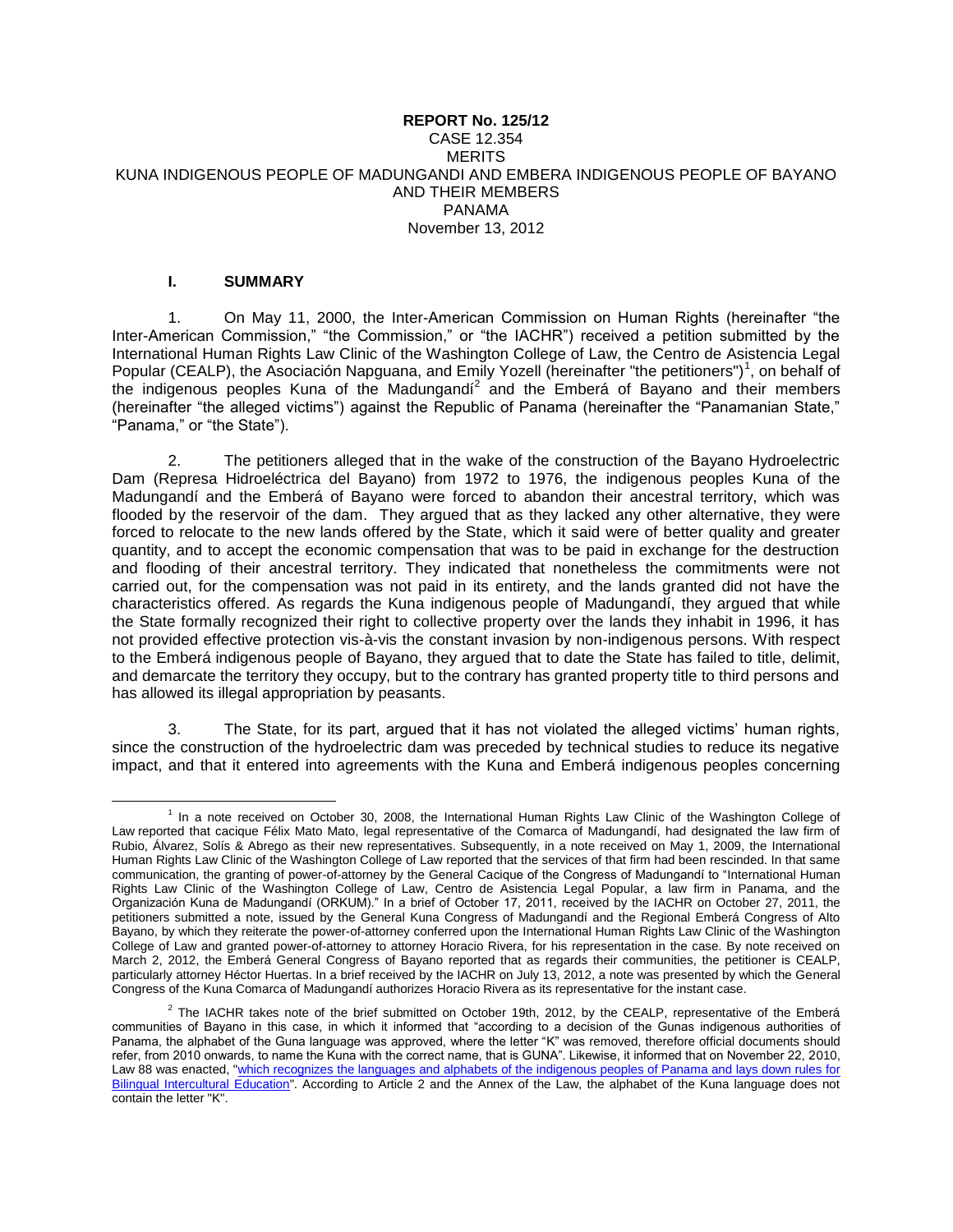their relocation, the granting of new lands, and the payment of compensation for the losses incurred. It states that for that reason, after the construction of the Bayano dam, the lands of these indigenous peoples were compensated for by other nearby lands that were declared not subject to adjudication and for their exclusive use by Decree No. 123 of May 8, 1969. It also alleged the Kuna District of Madungandí was created that by Law 24 of January 12, 1996, with which the collective property rights of the Kuna indigenous people of Bayano were legally recognized, and actions by non-indigenous persons or settlers were restricted. As regards the Emberá people of Bayano, the State argues that the approval of Law 72 of December 23, 2008, established a special procedure for recognizing the collective property rights of indigenous peoples, based on which the adjudication of their lands is in process. As regards the payment of compensation, it asserted that this matter was covered by Cabinet Decree 156 of 1971. It argued that pursuant thereto, payments were made to the alleged victims from 1974 to 1978 by the Corporación para el Desarrollo Integral del Bayano, a state agency in charge of compensation-related matters.

4. In Report No. 58/09, approved April 21, 2009, the Commission concluded that the petition was admissible in keeping with the provisions at Articles 46 and 47 of the American Convention on Human Rights (hereinafter "the American Convention" or "the Convention"), with respect to Article 21 of the American Convention in conjunction with its Article 1(1). In addition, applying the principle of *iura novit curia*, the Commission concluded that the petition was admissible for the alleged violation of Articles 2, 8, 24, and 25 of the American Convention on Human Rights.<sup>3</sup>

5. In this report, after weighing the parties' arguments and analyzing the evidence presented, the Commission concludes, pursuant to Article 50 of the American Convention, that the State of Panama is responsible for violating the rights contained in Articles 8, 21, 24, and 25 of the Convention in relation to its Articles 1(1) and 2, to the detriment of the indigenous peoples Kuna of the Madungandí and the Emberá of Bayano, and their members.

# **II. PROCESSING BEFORE THE IACHR**

6. On April 21, 2009, the Commission approved Report No. 58/09, in which it found admissible the petition regarding the Kuna indigenous people of Madungandí and the Emberá indigenous people of Bayano and their members. The decision was communicated to the parties by note of April 27, 2009, with which the term of two months began to run for the petitioners to submit observations on the merits. At the same time, the IACHR placed itself at the disposal of the petitioners to pursue a friendly settlement, in keeping with Article 48(1)(f) of the Convention.

7. By brief received May 1, 2009, the petitioners stated their interest in renouncing the friendly settlement process and pursuing the procedure before the IACHR. After being granted a onemonth extension, requested June 25, 2009, on December 18, 2009, the petitioners presented their additional observations on the merits, whose pertinent parts were forwarded to the State on January 19, 2010. On that occasion, the IACHR gave the State three months to present its additional observations on the merits, in keeping with Article 37(1) of its Rules of Procedure. By brief received May 3, 2010, the State submitted its observations on the merits, which were forwarded to the petitioners by note of May 13, 2010.

8. During this stage, the IACHR received additional information from the petitioners on the following dates: November 16, 2010, January 14, 2011, May 31, 2011, March 13, 2012, May 16, 2012, June 20, 2012, July 13, 2012 and October 17, 2012. The State sent additional information to the IACHR on the following dates: March 25, 2011, September 27, 2011, October 4, 2011, May 14, 2012 and September 24, 2012. The notes sent by the parties were duly forwarded to the other party.

 $\overline{a}$ <sup>3</sup> In Report No. 58/09, the Commission found the petition inadmissible in relation to the alleged violations of the rights recognized in Articles 4, 7, 10, 12, 17, and 19 of the American Convention as well as in Articles I, III, V, VI, VII, XI, and XIII of the American Declaration. IACHR, Admissibility Report No. 58/09, April 21, 2009, Petition 12,354, Kuna of Madungandí and Emberá of Bayano Indigenous Peoples and Their Members.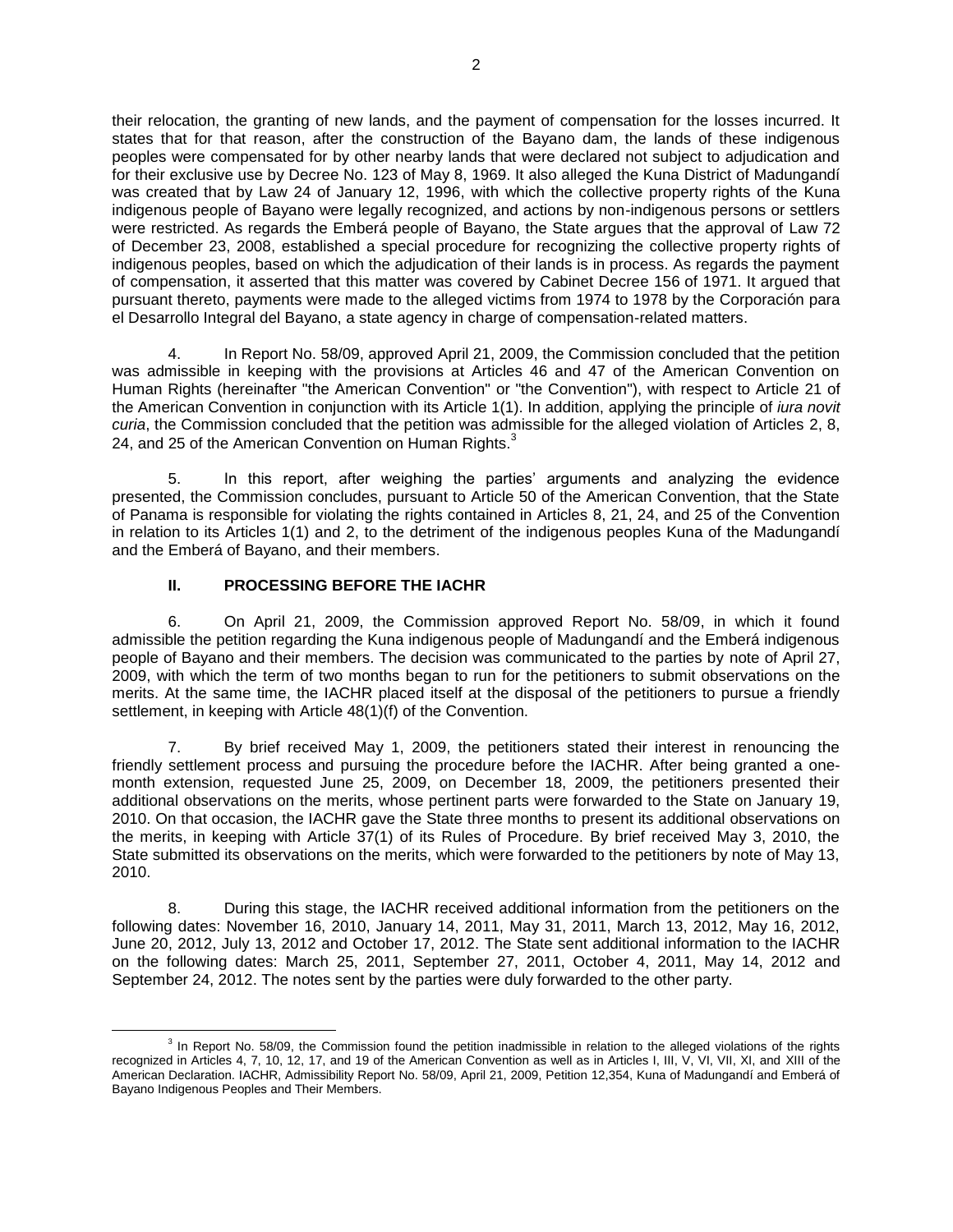9. From December 14 to 19, 2010, the Rapporteur on the Rights of Indigenous Peoples, Dinah Shelton, made a working visit to Panama for the purpose of collecting information on the instant case. During the visit, the Rapporteur met with government officials and travelled to the territory of the Kuna indigenous people of Madungandí and the Emberá of Bayano.

10. During the processing of this case before the Commission, two public hearings were held. The first, while the admissibility of the petition was being considered, was held on November 12, 2001, during the 113<sup>th</sup> regular period of sessions of the IACHR.<sup>4</sup> A second public hearing was held in the merits phase, with both parties present, on March 23, 2012, during the 144<sup>th</sup> regular period of sessions of the IACHR.<sup>5</sup> On this occasion, the petitioners presented the testimony of Manuel Pérez, Cacique General of the General Congress of the Comarca Kuna de Madungandí; and Bolívar Jaripio Garabato, member of the Emberá community of Piriatí and of the Emberá General Congress of Alto Bayano. In addition, they presented the expert testimony of Alexis Oriel Alvarado Ávila and Ultiminio Cabrera Chanapi.

# **A. Precautionary measures**

11. On March 14, 2007, the Kuna indigenous people of Madungandí and the Emberá indigenous people of Bayano, through the International Human Rights Law Clinic of the Washington College of Law, filed a request for precautionary measures asking that the State adopt the measures needed to prevent the invasion of settlers in their territories. They indicated that in January 2007 nearly 50 non-indigenous persons entered the indigenous territories and destroyed the tropical forest, cutting the trees and preparing the land for crops.

12. The IACHR requested information from the State, which answered by noting that a series of actions had been taken such as inspections with the participation of different state institutions to collect evidence, providing advisory services to the First Cacique of the Comarca Kuna de Madungandí for filing a complaint, detaining persons for ecological harm, and the signing of a technical cooperation agreement between the Comarca Kuna de Madungandí and the National Environmental Authority (Autoridad Nacional del Ambiente) to ensure the protection of natural resources and rational natural resources management. The requesters filed additional information on May 7, 2007.

13. On March 15, 2011, the Kuna indigenous people of Madungandí and the Emberá of Bayano, through the Centro de Asistencia Legal Popular, reiterated the request for precautionary measures. On that occasion, they indicated that in February and March 2011 there had been massive invasions of the territories of the Comarca Kuna de Madungandí and that the lands of the Emberá communities were in the process of being titled to non-indigenous persons. They argued that "the settlers by violence took control of and destroyed virgin forests, crops, and lands of the Kuna and Emberá indigenous peoples of Bayano," without the State taking any actions to control the invasions. They also stated that the loss of their lands threatens the survival of the indigenous peoples, insofar as it places "at risk the food security of the indigenous children, women, and men."<sup>6</sup>

14. On April 5, 2011, the IACHR granted the precautionary measures requested, in keeping with Article 25(1) of its Rules of Procedure. In that decision, the Commission asked the State of Panama to adopt "the measures necessary to protect the ancestral territory of the communities of the Kuna people of Madungandí and the Emberá people of Bayano from invasions by third persons [and from the] destruction of their forests and crops, until such time as the IACHR reaches a final decision in Case 12,354."<sup>7</sup>

 $\overline{a}$ 4 IACHR, Public hearing, November 12, 2001, on "Case 12,354 – Kuna of Madungandí and Emberá of Bayano, Panama," 113th regular period of sessions of the IACHR. See hearing a[t http://www.oas.org/es/cidh/.](http://www.oas.org/es/cidh/)

<sup>&</sup>lt;sup>5</sup> IACHR, Public hearing, March 23, 2012, on "Case 12,354 – Kuna of Madungandí and Emberá of Bayano, Panama," 144<sup>th</sup> regular period of sessions. See hearing at [http://www.oas.org/es/cidh/.](http://www.oas.org/es/cidh/)

 $6$  Brief requesting precautionary measures, March 14, 2011, received by the IACHR March 15, 2011.

<sup>7</sup> IACHR, Precautionary Measures MC 105/11, granted April 5, 2011, Kuna of Madungandí and Emberá de Bayano Indigenous Peoples.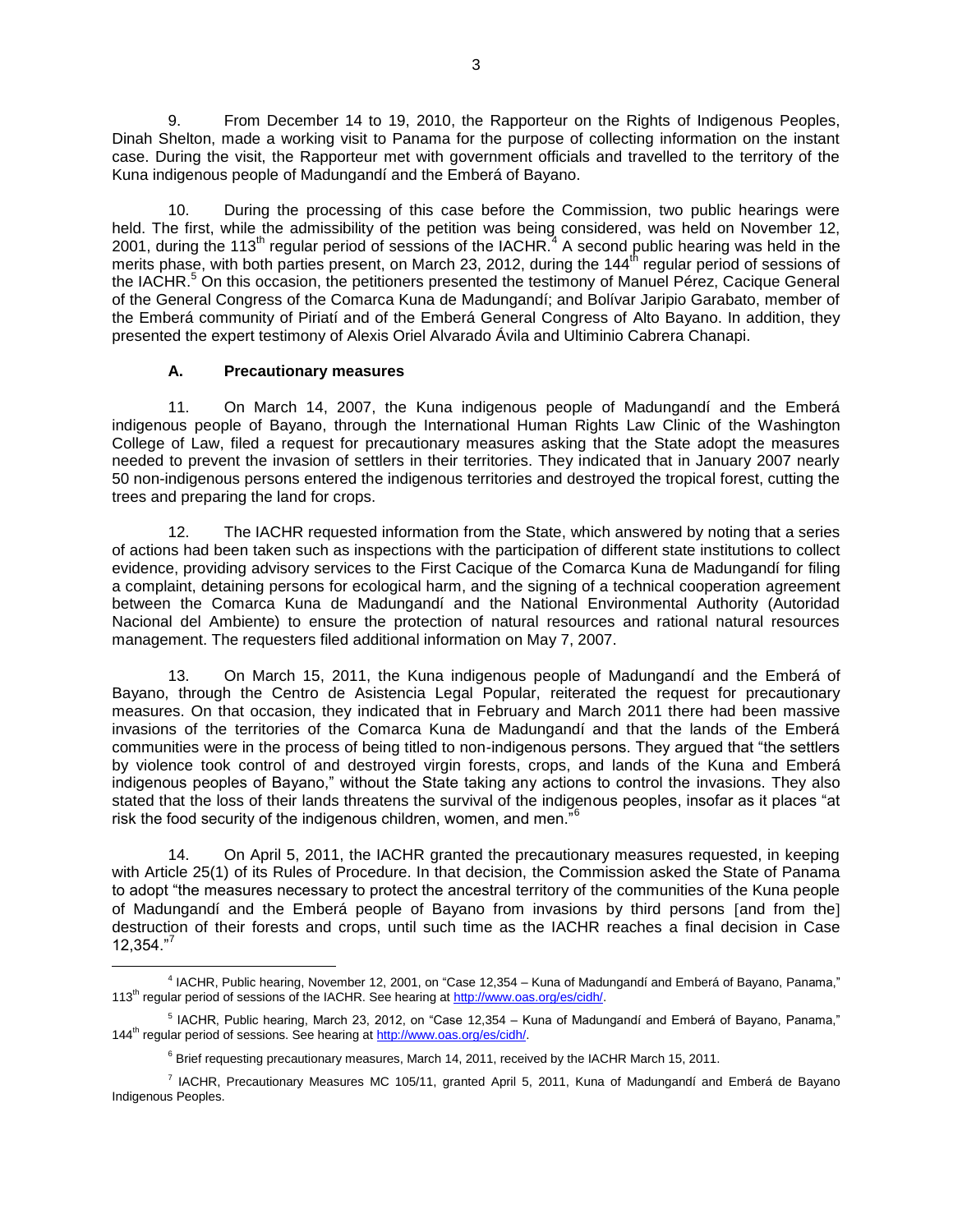15. The IACHR received information from both parties on implementation of the precautionary measures granted. The petitioners filed information on the following dates: April 20, 2011, June 14, 2010, and October 21, 2011. The State, for its part, presented information to the IACHR on the following dates: April 27, 2011, June 15, 2011, September 14, 2011, February 1, 2012, and February 6, 2012. As of the date of adoption of this report, the IACHR continues to monitor the situation.

# **III. THE PARTIES' POSITIONS**

# **A. The petitioners**

16. The petitioners alleged that the indigenous peoples Kuna of the Madungandí and the Emberá of Bayano inhabited the Upper Bayano Indigenous Reserve (Reserva Indígena del Alto Bayano) until 1976, when they were moved to new localities due to the construction of the Bayano Hydroelectric Complex (Complejo Hidroeléctrico de Bayano). They stated that at present, the members of the Kuna indigenous people of the Bayano region live in the Kuna Comarca of Madungandí, located in the eastern part of the province of Panamá. They indicated that the Emberá inhabit the communities of Ipetí and Piriatí, which have attempted to obtain legal recognition of their lands through numerous political and administrative initiatives; they have yet to attain any results.

17. The petitioners pointed out in that 1963 the Panamanian State and the United States Agency for International Development (USAID) proposed a project entailing the construction of a hydroelectric complex in the Bayano Region by building a "concrete" dam at the intersection of the Cañita and Bayano rivers, creating a reservoir that would cover approximately 350 km<sup>2</sup>.

18. They alleged that in early 1969 the government of Panama negotiated several agreements with the alleged victims with the aim of transferring them to new lands. They indicated that their relocation was forced given that "they never had an option to prevent the construction of the hydroelectric dam and the flooding of their lands." They argued that considering that there was no other alternative, they had to accept the State's terms, which consisted of granting them new lands and paying them both individual and collective economic compensation. They indicated that the hydroelectric dam was under construction from 1972 to 1976, and that the indigenous peoples who lived in the area were moved from 1973 to 1977.

19. According to the petitioners, the construction of the dam resulted in the flooding of 80% of the territory of the Kuna indigenous peoples, i.e. eight of the 10 villages that existed at that time, entailing the displacement of more than 2,000 persons. They argued, as regards the Emberá people of Bayano, that the village of Majecito was flooded, displacing its 500 inhabitants. They also noted that the project entailed the destruction of the ecosystem on which they depended for their physical and spiritual sustenance; the spread of diseases caused by plant decay, and the cultural deterioration of these indigenous peoples.

20. They alleged that the members of the Kuna people of Madungandí were relocated to less fertile and higher-altitude lands, and that the payment of collective monetary compensation for the loss of their lands ceased unilaterally in 1977, while the individual compensations for the crops and animals lost were not paid in their entirety. The petitioners argued that the State relocated the Emberá indigenous people of Bayano near the Membrillo river. Nonetheless, when it was shown that this place was inadequate, they were moved once again, this time to their current settlements of Ipetí and Piriatí. They reported that they were also promised monetary compensation for the loss of their crops, which was to be paid over three years, a commitment they state has not carried out.

21. They argued that in the years after their relocation the alleged victims took many initiatives to obtain legal recognition and protection for their territories and to pay adequate compensation. Nonetheless, they allege that the State has yet to fully carry out these commitments.

22. As for the recognition of their right to collective property, specifically, they indicated that the Kuna Comarca of Madungandí was established by Law 24, adopted January 12, 1996. With respect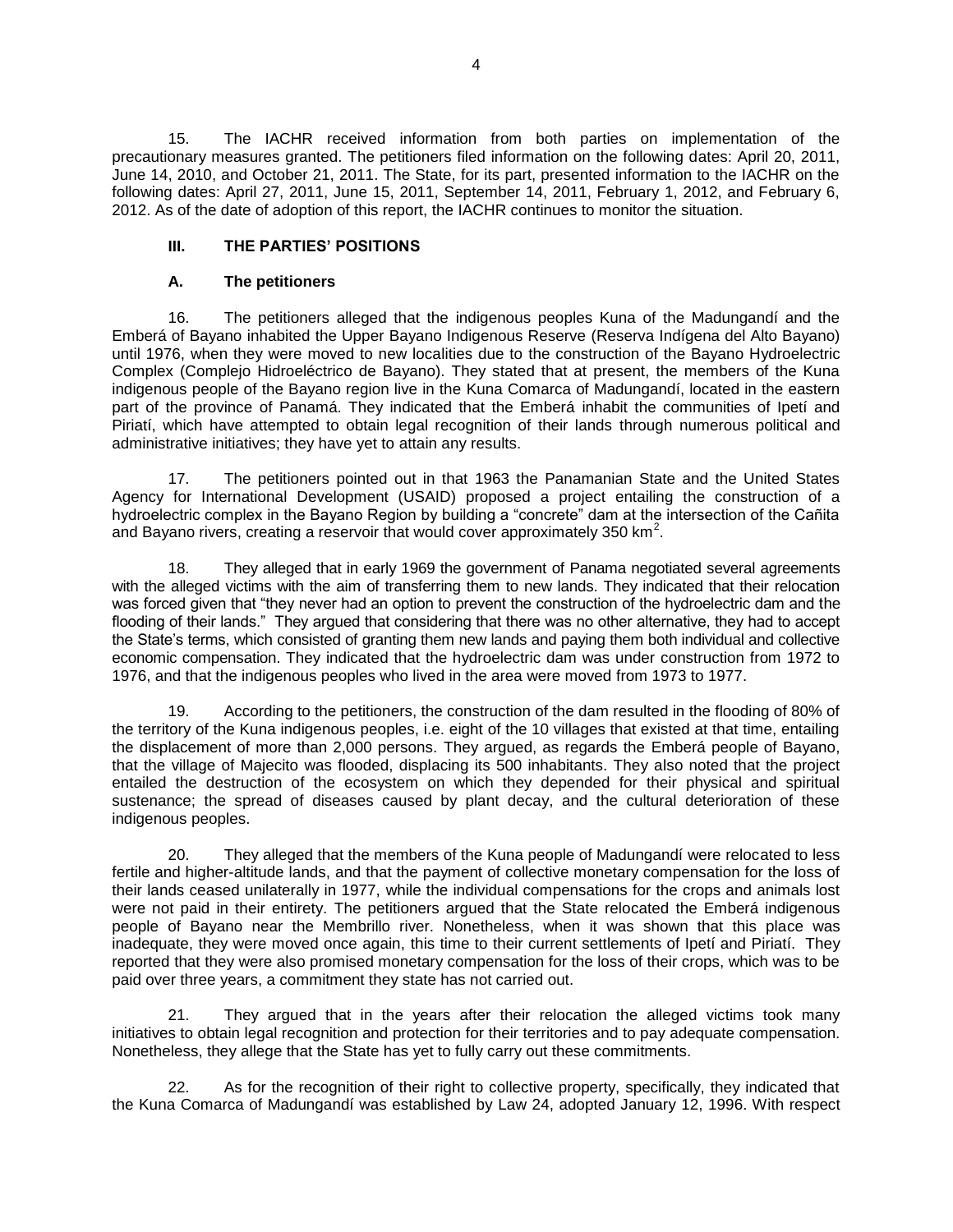to the Emberá people, they indicated that to date they have not received legal recognition of their lands. They argued that only recently, with the adoption of Law 72 of December 23, 2008, has a procedure been established for adjudicating collective property rights over indigenous lands that are not included within the *comarcas*. Under that law, they indicated that in 2009 they presented a request to obtain title from the National Bureau of Agrarian Reform (Dirección Nacional de Reforma Agraria), an institution that was later replaced by the National Lands Authority (Autoridad Nacional de Tierras). Nonetheless, they argued that the request was not approved as said law was not regulated. They said that while the respective Regulation was approved by Executive Decree 223 of July 29, 2010, the request presented by the petitioner indigenous communities has not led, to date, to the legal recognition, delimitation, or demarcation of their lands.

23. In addition, the petitioners argued that the alleged victims have been impeded from effectively exercising their collective property rights due to the constant appropriation of their territory by settlers and illegal logging. In this respect, they stated that in the wake of the construction of the Pan American Highway, as of the mid-1970s non-indigenous persons began an ongoing invasion of the territories of the Kuna and Emberá peoples of Bayano. They added that taking advantage of the State's passivity in carrying out the demarcation, the settlers took part of the indigenous lands, along with their natural resources, and converted them to pasture. They stated that these persons are engaged in logging in their territories, which has negative repercussions for the conservation of the fragile ecosystem in the area. They argued that the present invasion by the settlers and the deforestation they have caused are threatening the life and security of the indigenous communities, who depend on the land for their survival, and have made it difficult to preserve their culture and ancestral traditions.

24. They noted that they have pursued administrative remedies since 1992, and that since 2007 they have lodged criminal complaints to confront the invasion by settlers, all of which proved ineffective, for the settlers have returned to the territory of the indigenous peoples and have continued their illegal activities. According to the petitioners, the complaints presented by the Public Ministry are still in the investigative phase, without any individual being investigated or apprehended to date.

25. Based on these facts, the petitioners alleged the violation of Article 21 of the American Convention. In particular, they argued that the loss of the ancestral territories of the alleged victims due to the flooding provoked by the construction of the dam and the consequent displacement to new lands is *per se* a violation of Article 21 of the Convention. They also alleged that the lack of effective and timely payment of the compensation to the Kuna and Emberá peoples constitutes the violation of Article 21(2) of the Convention, insofar as their right to just compensation has not been guaranteed.

26. In addition, they argued that the State has breached its obligation to recognize, delimit, demarcate, and protect the territories currently inhabited by the Kuna and Emberá peoples. As regards the Kuna people of Madungandí in particular, they argued that the existence of Law 24, which creates the *comarcas*, is not sufficient to discharge the obligations of the State under the Convention, given that in practice there has been a lack of protection due to the constant invasion by the settlers, which constitutes a violation of Article 21 of the Convention.

27. With respect to the Emberá indigenous people, they argued that the lack of formal recognition of and effective protection for their collective lands violates the obligation contained in Article 21 of the Convention. They argue that while Law 72 provides the necessary legal framework, to date the request made for the titling of their lands has not been resolved, thus they do not yet have legal recognition of their collective property rights. They argued that Law 72 does not provide for a system for resolving land conflicts, which in their opinion means that "even if the request under Law 72 is approved, the Emberá [will continue] being vulnerable to violations of their property rights." They added that "the State has to ensure that the Emberá have an exclusive property right to their lands and should initiate the process of clarifying settlers' rights."

28. As regards Articles 8(1) and 25 of the Convention, the petitioners stated that the Panamanian legal order does not provide an effective mechanism, first, for obtaining the right to the recognition of collective property rights for indigenous peoples, and second, for protecting the territories of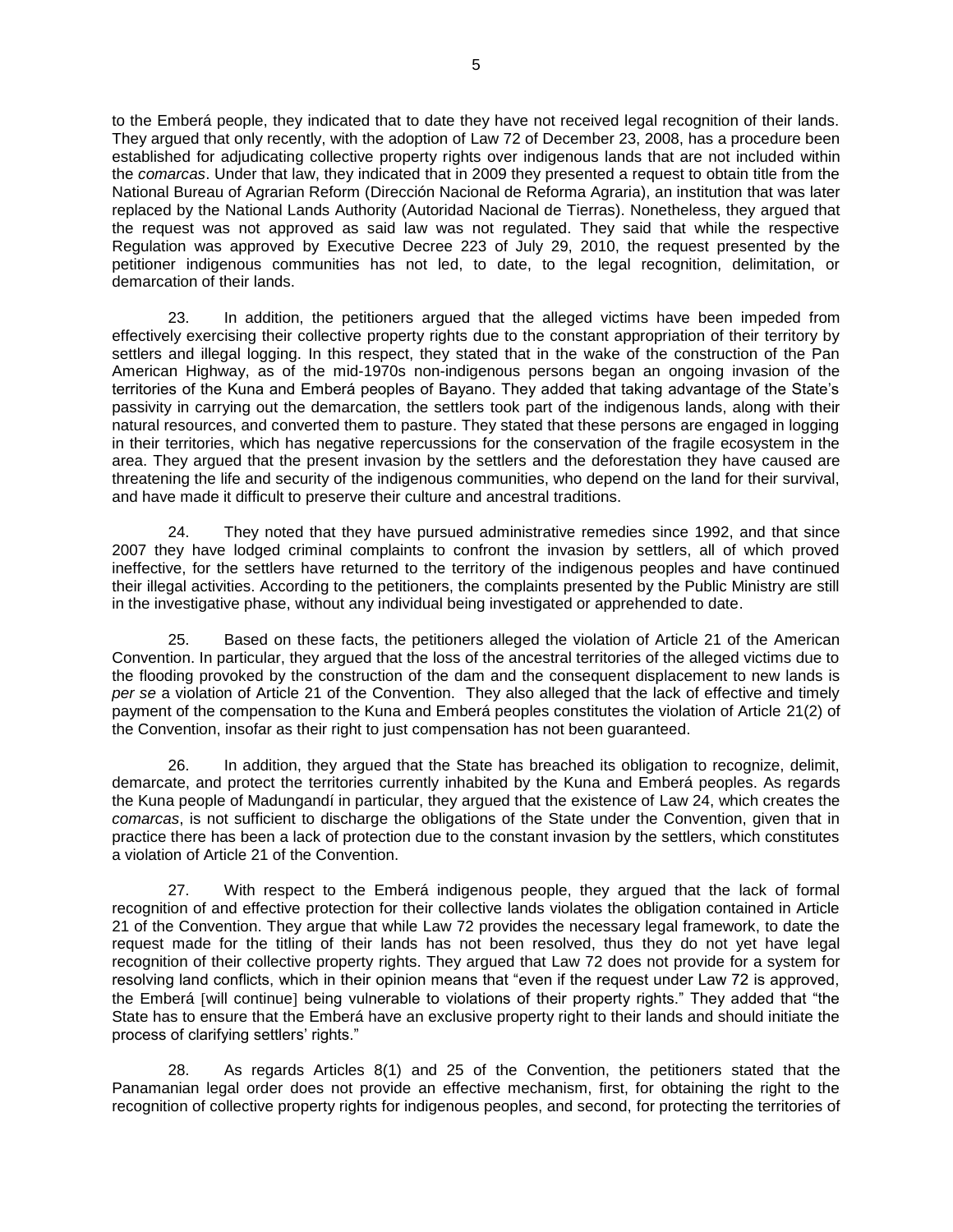indigenous peoples in the face of the illegal occupation by settlers. As for the first, they indicated that the procedure established by Law 72 has proved ineffective, insofar as it has not been resolved in a reasonable time, considering the request was filed in 2009 and to date there has been no conclusion.

As for protecting the territories of indigenous peoples in the face of illegal occupation, they argued that the Kuna Comarca of Madungandí did not have a *corregidor*, an authority with the rank of administrative police with jurisdiction to order the eviction of invaders, and that it was not until June 2008 that legislative measures were adopted to allow for the appointment of this authority, by Executive Decree 247. They argued that nonetheless this authority has not actually been appointed, therefore they do not have access to an adequate an effective remedy for the protection of their lands by which to impede the incursions of settlers, and to relocate those who are illegally occupying indigenous lands. They indicated that all the administrative and judicial remedies pursued before the appointment of the *corregidor* to expel the settlers from their lands have suffered an unjustified delay, and indeed some of them have not even been resolved.

30. As for the violation of Article 24 of the Convention, the petitioners alleged that the difficulties experienced by the Kuna of Madungandí and Emberá indigenous peoples in securing access to justice and protection of their collective lands are due to their ethnic origin, given that the State offers different and more favorable treatment to the property claims of non-indigenous individuals.

31. In relation to the violation of Article 2 of the Convention, they alleged that the State has breached its obligation to have effective provisions of domestic law that are effective for the protection of their right to official recognition of their property rights. They added that "it does not suffice to have only one process for the recognition of rights," but rather the State must ensure the effective protection of the indigenous territories, overseeing the application of the provisions that protect them, and punishing violations, all of which are obligations that were breached by the State of Panama.

# **B. The State**

32. The State argued that the construction of the Bayano hydroelectric complex was one of several public projects promoted to provide electricity to the Panamanian State so as to avoid dependence on imported and costly energy resources. The State noted that on addressing this demand for energy the project was implemented without repudiating the specific rights of the communities that were living in that region. It alleged that this project was carried out 42 years ago, and that it met the requirements of the time.

33. In particular, it argued that the construction of the hydroelectric complex was preceded by technical studies to limit its negative impact, and it indicated that agreements were entered into with the Kuna and Emberá indigenous peoples on their relocation and the conditions in which it would take place. It asserted that accordingly Cabinet Decree 123 of May 8, 1969, was approved, by which the lands of the indigenous were compensated for by neighboring lands that were declared not subject to adjudication and for their exclusive use.

34. According to the State, the resettlement of the Kuna was carried out from 1973 to 1975, and answered to the signing of the "Agreement of Farallón," signed on October 29, 1976, by the Government of the Republic of Panama and the Caciques of the Kuna people of Bayano. It argued that this agreement guaranteed that the communities affected by the construction of the hydroelectric complex would be resettled in the region of the present-day Kuna Comarca of Madungandí. It stated that the relocation of the Emberá people was preceded by the signing of the "Agreement of Majecito" of February 5, 1975, under which they were moved to the localities of Ipetí and Piriatí.

35. As regards the legal recognition of the territory of the Kuna of Madungandí, the State indicated that the Kuna Comarca of Madungandí, established by Law 24 of January 12, 1996, elaborated upon by Decree No. 228 of December 3, 1998, was created "as a show of the public policy of territorial security for the indigenous peoples." It stated that with this, the boundaries of the Kuna territory were recognized, and actions by settlers were restricted.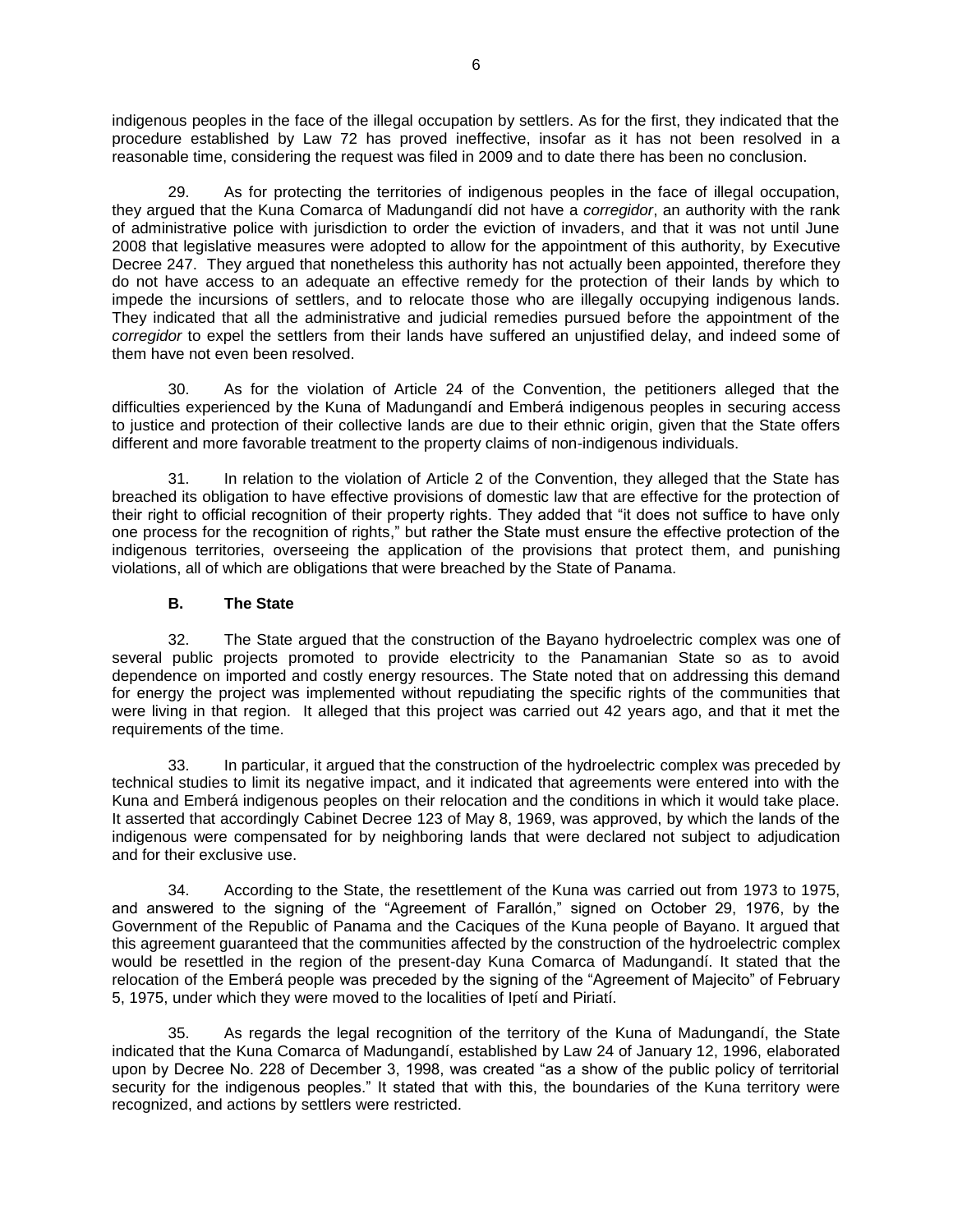36. With respect to the Emberá, the State indicated that while they do not currently have a legally recognized *comarca*, the approval of Law 72 of December 23, 2008, makes it possible to recognize their collective property rights to their lands through a special procedure. It also indicated that based on that statute the lands of the Emberá are in the process of being adjudicated by the National Land Management Authority (Autoridad Nacional de Administración de Tierras).

37. As regards compensation for the alleged victims, the State asserted that they were included in Cabinet Decree 156 of 1971. It argues that pursuant to that decree, payments were made to the indigenous from 1974 to 1978 by the Corporación para el Desarrollo Integral del Bayano, a state entity entrusted with compensation matters. Accordingly, the Government argued that the agreements with the indigenous peoples of the Bayano basin have been carried out.

38. As for the invasion of settlers in indigenous territory, the State indicated that it has paid close attention to the requests of the traditional authorities to evict them, and it has undertaken actions aimed at protecting indigenous territories by evicting settlers through the corresponding administrative authorities. In particular, it asserted that "this position of the State is put forth in a context in which those who have invaded this territory subsequent to the creation of the Comarca must leave the territory of the Kuna jurisdiction of Madungandí."

39. As the response to these demands shows, the State indicated that the Panamanian legal order did not authorize the mayor of Chepo, the district closest to the Kuna Comarca of Madungandí, to appoint a *corregidor* for that *comarca*. Nonetheless, given that the *corregidor* would be the competent authority for ordering the eviction of the settlers, the legal rules necessary for allowing the appointment of this authority were adopted, and this authority has been carrying out the eviction of illegal occupants of indigenous territories. The State also asserted that it has undertaken an investigation into the actions taken by the settlers against the environment, which led to the detention of persons in March 2007.

40. In summary, the State indicated that over the years, since it was agreed to build the Bayano hydroelectric complex, it has maintained steady and periodic conversations with the members of the Kuna and Emberá peoples, fully seeing to it that, after the various agreements and statutes adopted, full respect for their integrity should be sought, referring to both their culture and their inalienable rights, and the ecological system in which these various cultures unfold.

41. The State did not present specific arguments on the articles of the American Convention declared admissible by the IACHR in its Report No. 58/09.<sup>8</sup>

# **IV. PROVEN FACTS<sup>9</sup>**

 $\overline{a}$ 

42. In application of Article 43(1) of its Rules of Procedure, the IACHR will examine the arguments and evidence provided by the parties and the information obtained during the public hearings held in the 113<sup>th</sup> and 144<sup>th</sup> regular periods of sessions of the IACHR. In addition, it will take into consideration publicly known information.<sup>10</sup>

<sup>&</sup>lt;sup>8</sup> IACHR, [Admissibility Report No. 58/09,](http://www.cidh.oas.org/annualrep/2009eng/Panama12354eng.htm) April 21, 2009, Petition 12,354, Kuna of Madungandí and Emberá of Bayano Indigenous Peoples and Their Members.

<sup>&</sup>lt;sup>9</sup> In this report, the IACHR uses as evidence documents submitted by the parties that make reference to "indians" or "tribes". Pursuant to the development of international law, the Inter-American Commission for decades has been referring to "indigenous peoples," and therefore does not endorse the terms used by the authors of the respective quotes.

 $10$  Article 43(1) of the IACHR's Rules of Procedure establishes: "The Commission shall deliberate on the merits of the case, to which end it shall prepare a report in which it will examine the arguments, the evidence presented by the parties, and the information obtained during hearings and on-site observations. In addition, the Commission may take into account other information that is a matter of public knowledge."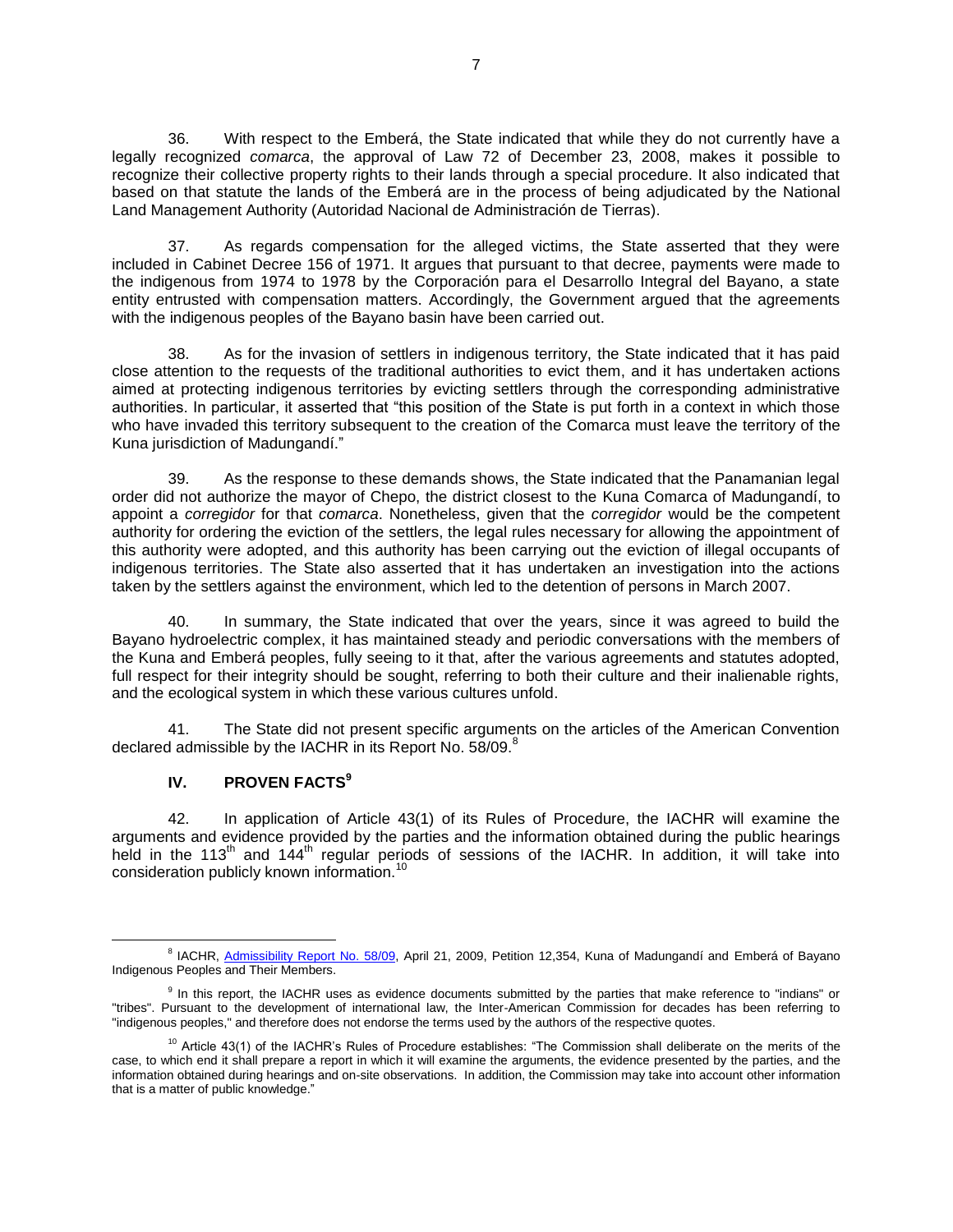43. In addition, mindful that the Commission was processing the file on precautionary measures on behalf of the Kuna indigenous people of Madungandí and the Emberá of Bayano and their members, the Commission considers it necessary to recall that the Inter-American Court has noted: "The evidence submitted during all stages of the proceeding has been included in a single body of evidence, for it to be considered as a whole, which means that the documents supplied by the parties with regard to the preliminary objections and the provisional measures are also part of the body of evidence in the instant case. $11$ 

44. Accordingly, the Commission considers that the State of Panama, as a party in both proceedings, has had the opportunity to controvert and object to the evidence produced by the petitioners and, therefore, there is a procedural balance as between the parties. Accordingly, the Commission includes in the evidence under consideration the evidence produced by the parties in the precautionary measures procedure.

# **A. Indigenous peoples in Panama and the applicable legal framework**

45. Panama is a country with a high degree of ethnic and cultural diversity. Seven indigenous peoples currently live in Panama: Ngäbe, Buglé, Naso or Teribe, Bri-Bri, Kuna, Emberá, and Wounaan. The Ngäbe, Buglé, Naso or Teribe, and Bri-Bri are found mainly in the western part of the country, while the Kuna, Emberá, and Wounaan are located mainly in the east.<sup>13</sup> According to the last national census, the indigenous population in Panama numbers 417,559 persons, equal to 12.26% of the total population.<sup>14</sup>

46. Each of these peoples has its own culture and history, social and political organization, economic and productive structure, cosmovision, spirituality, and ways of interacting with the environment. The indigenous peoples of Panama are traditionally organized in the following congresses and councils: Consejo General Bri-Bri, Consejo General Naso Tjër-di, Congreso General Comarca Ngäbe-Buglé, Congreso Nacional Wounaan, Congreso General Emberá de Alto Bayano, Congreso General Emberá y Wounaan de Tierras Colectivas, Congreso General Emberá y Wounaan, Congreso General Kuna de la Comarca Wargandi, Congreso General Kuna de la Comarca Madungandí, Congreso General Kuna de Dagargunyala, Congreso General de Kuna Yala, and Consejo Regional Buglé.

47. The territorial rights of the Kuna people of the Caribbean coast were recognized in 1938, in the wake of the grievances that led to the Tule Revolution of 1925. Since then, and up to 2000, other indigenous peoples of Panama have had recognition of ancestrally occupied territories, whose total area comes to nearly 20% of the national territory.<sup>15</sup> Within the indigenous territories the traditional authorities

<sup>11</sup> I/A Court H.R., *Case of Herrera Ulloa*. Judgment of July 2, 2004. Series C No. 107, para. 68. See *inter alia* Case of *Kichwa Indigenous People of Sarayaku v. Ecuador*. Merits and Reparations. Judgment of June 27, 2012. Series C No. 245. para. 48.

 $12$  The indigenous peoples in Panama come mainly from five linguistic groups: (i) the Guaymí, from whom are derived the Ngöbe; (ii) the Bokotá, from whom are derived the Buglé; (iii) the Talamanca, from whom are derived the Teribe and Bri-Bri; (iv) the Kuna or Tule; and (v) the Chocoes, from whom are derived the Emberá and Wounaan. The first three are situated in the eastern region, and the last two in the western region of Panama. Reina Torres de Araúz. In: *Panamá indígena*. Panama City: Panama Canal Authority. 1999. p. 58. Available at[: http://bdigital.binal.ac.pa/bdp/tomos/XVI/.](http://bdigital.binal.ac.pa/bdp/tomos/XVI/)

<sup>&</sup>lt;sup>13</sup> ALVARADO, Eligio. Perfil de los Pueblos de Panamá, Panama City, Regional Technical Assistance Unit (RUTA) and<br>14. **http://www.mandu.org/native/settice/bu/2001.** p. 14. Available at: Ministry of Interior and Justice. 2001. p. 14. Available at:<br>http://libertadciudadana.org/archivos/Biblioteca%20Virtual/Documentos%20Informes%20Indigenas/Nacionales/Juridico/Perfil%20In http://libertadciudadana.org/archivos/Biblioteca%20Virtual/Documentos%20Informe [digena%20de%20Panama.pdf.](http://libertadciudadana.org/archivos/Biblioteca%20Virtual/Documentos%20Informes%20Indigenas/Nacionales/Juridico/Perfil%20Indigena%20de%20Panama.pdf)

<sup>&</sup>lt;sup>14</sup> National Institute of Statistics and Census. [Resultados Finales](http://www.contraloria.gob.pa/INEC/publicaciones.aspx?ID=0001) del XI Censo de Población y VII de Vivienda. Table 20: Indigenous population in the Republic, by sex, by province, indigenous *comarca*, indigenous group to which it belongs, and age groups. 2010.

<sup>&</sup>lt;sup>15</sup> According to official figures, the total area of Panama is approximately 75,517 km<sup>2</sup>, while the total area of the five comarcas comes to approximately 16,141 km<sup>2</sup>. Source: National Institute of Statistics and Census. *Panamá en Cifras: años 2006-10.* 2010. Available at: [http://www.contraloria.gob.pa/inec/cuadros.aspx?ID=170305.](http://www.contraloria.gob.pa/inec/cuadros.aspx?ID=170305) See also: International Labor Organization. Indigenous and Tribal Peoples: Panama. Available at: http://www.ilo.org/indigenous/Activitiesbyregion/LatinAmerica/Panama/lang[en/index.htm.](http://www.ilo.org/indigenous/Activitiesbyregion/LatinAmerica/Panama/lang--en/index.htm)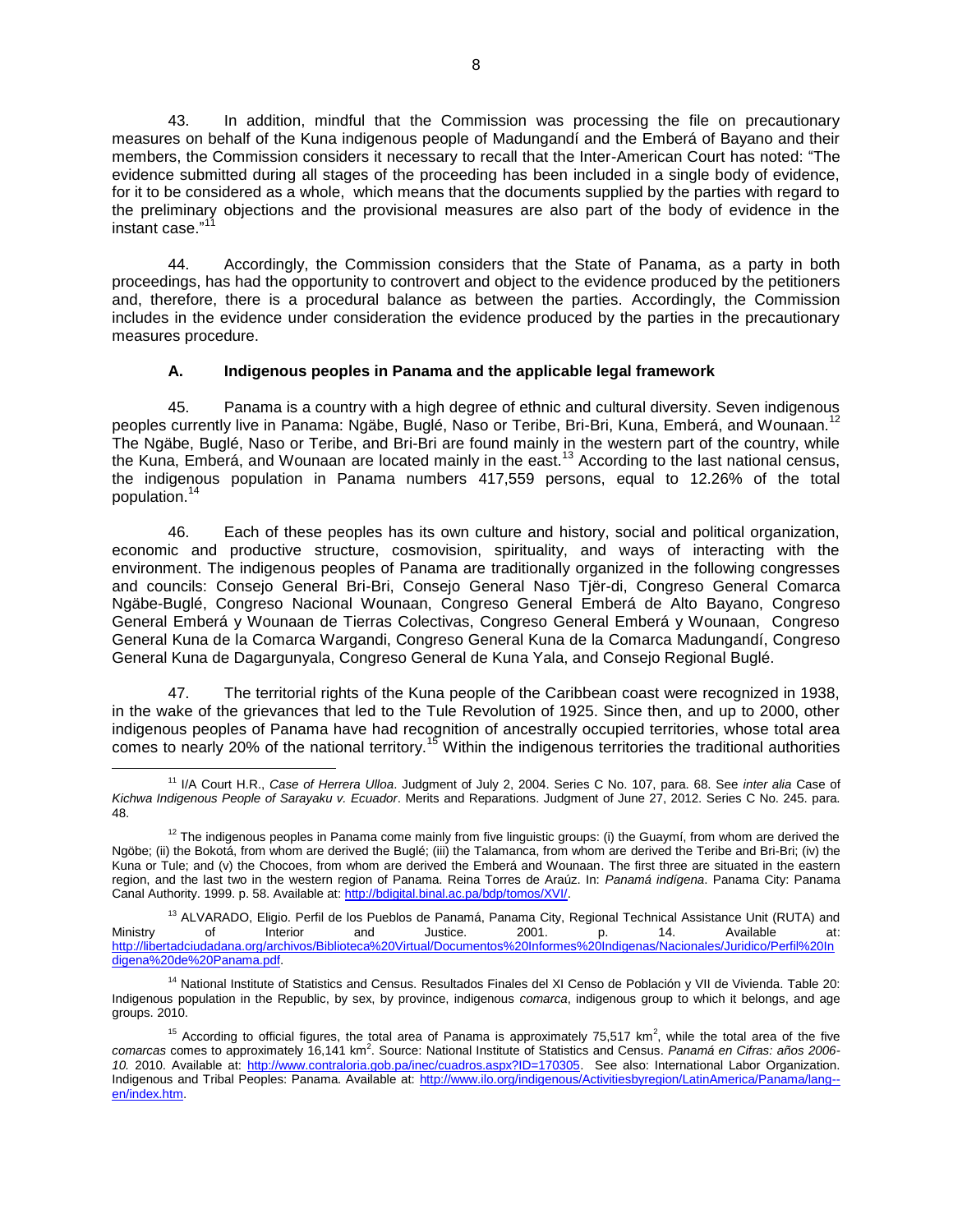of each people take responsibility for different areas of government, administration of justice, education, and use of natural resources, among other matters. Nonetheless, at present there are still indigenous peoples in Panama who are on ancestral territories yet these territories have not been titled, demarcated, .<br>and/or delimited.<sup>16</sup>

48. Beginning with the 1904 Constitution, amended in 1925<sup>17</sup>, the possibility of creating "*comarcas*" (special districts) was introduced in Panamanian domestic law; these are geographic areas that have a political-administrative regime governed by special laws. A similar provision is to be found in Article 5 of the 1972 Constitution, amended in 2004.<sup>18</sup> Based on this legal institution, the State has recognized the following "indigenous *comarcas*" through special laws: Comarca Kuna Yala<sup>19</sup>, Comarca Emberá-Wounaan<sup>20</sup>, Comarca Kuna de Madungandí<sup>21</sup>, Comarca Ngöbe-Buglé<sup>22</sup>, and Comarca Kuna de Wargandi.<sup>23 24</sup> This recognition has been considered positive by the IACHR and other international human rights bodies.<sup>25</sup>

49. The domestic law of Panama also recognizes "indigenous reserves" ("*reservas indígenas*"), a category that allows the indigenous communities who live on them to possess the lands

 $\overline{a}$ 

 $20$  Created by Law No. 22 of November 8, 1983; the Organic Charter of the Comarca was adopted by Executive Decree 84 of April 9, 1999.

 $21$  Created by Law 24 of January 12, 1996; the Administrative Organic Charter of the Comarca was adopted by Executive Decree 228 of December 3, 1998.

 $22$  Created by Law 10 of March 11, 1997; the Administrative Organic Charter of the Comarca was adopted by Executive Decree 194 of August 25, 1999; its political-administrative boundaries were changed by Law 8 of February 14, 2006.

 $23$  Created by Law 34 of July 25, 2000; the Administrative Organic Charter of the Comarca was adopted by Executive Decree 414 of October 22, 2008.

<sup>&</sup>lt;sup>16</sup> The State makes reference, for example to the communities of "Piriatí Emberá, Ipetí Emberá, Maje Emberá, and Unión Emberá, and other indigenous territories (Wounaan) that are located in the eastern sector of the province of Panamá." Brief by the State of September 26, 2011, received by the IACHR September 27, 2011. In addition, see thematic public hearing on "The right to collective property of the lands of the indigenous peoples in Panama," held during the 144<sup>th</sup> period of sessions, March 23, 2012. See hearing at [http://www.oas.org/es/cidh/.](http://www.oas.org/es/cidh/)

 $17$  Article 4 of the 1904 Constitution, amended by Legislative Act of March 20, 1925, and September 25, 1928. "The territory of the Republic is divided into Provinces and these are divided into Municipalities, in the number and with the boundaries established by the laws in force; but the National Assembly may increase or decrease the number of provinces or municipalities, or vary their boundaries. The National Assembly may create *comarcas* (special districts), governed by special laws, with territory separated from one or more provinces."

<sup>&</sup>lt;sup>18</sup> Article 5 of the single text of the Constitution of Panama, published November 15, 2004. "The territory of the Panamanian State is divided politically into Provinces, which in turn are divided into Districts, and the Districts into Sub-districts (*Corregimientos*). The law may create other political divisions, either subject to special regimes or for reasons of administrative convenience or public service."

<sup>&</sup>lt;sup>19</sup> Created by Law 2 of September 16, 1938 with the name of "Comarca de San Blas," by Law 16 of February 19, 1953 the Comarca de San Blas was organized; it came to be called "Comarca Kuna Yala" as provided in Law 99 of December 23, 1998, and it was declared an indigenous reserve by Law 20 of January 31, 1957.

<sup>24</sup> According to official information, three indigenous *comarcas* (Kuna Yala, Emberá-Wounaan, and Ngöbe-Buglé) have the rank of a province, for they have a governor; while the two remaining *comarcas* (Kuna de Madungandí and Kuna de Wargandí) are at the level of a sub-district (*corregimiento*). National Institute of Statistics and Census. [Resultados Finales](http://www.contraloria.gob.pa/INEC/publicaciones.aspx?ID=0001) del XI Censo de Población y VII de Vivienda. Definiciones y explicaciones. 2010. Available at: [http://www.contraloria.gob.pa/inec/Publicaciones/00-](http://www.contraloria.gob.pa/inec/Publicaciones/00-01-03/definiciones.pdf) [01-03/definiciones.pdf.](http://www.contraloria.gob.pa/inec/Publicaciones/00-01-03/definiciones.pdf)

<sup>&</sup>lt;sup>25</sup> In this respect, in the press release issued by the IACHR after the visit to Panama in June 2001, the IACHR stated that "it notes with satisfaction the legislative progress made in recent years, particularly those initiatives aimed at recognizing the territories of indigenous peoples and their cultural rights, in particular, the laws establishing the regions of Madungandí, Nöbe Buglé, and Kuna de Wargandi…." [IACHR, Press Release 10/01 - End of on site visit to Panama, June 8 2001. para. 35. Available at: [http://www.cidh.org/Comunicados/Spanish/2001/10-01.htm\]](http://www.cidh.org/Comunicados/Spanish/2001/10-01.htm). In addition, the Committee on Economic, Social and Cultural Rights of the United Nations stated: "The Committee notes with appreciation the establishment by Act No. 10 of 1997, Act No. 69 of 1998 and Executive Decree 194 of 1999 of a territorial demarcation (*comarca*) for the Nöbe-Buglé indigenous community, which the Committee had recommended as a result of its 1995 technical assistance mission to Panama." Committee on Economic, Social and Cultural Rights. Consideration of Reports by State Parties under Articles 16 and 17 of the Covenant. Concluding observations. E/C.12/1/Add.64, September 24, 2001, para. 6.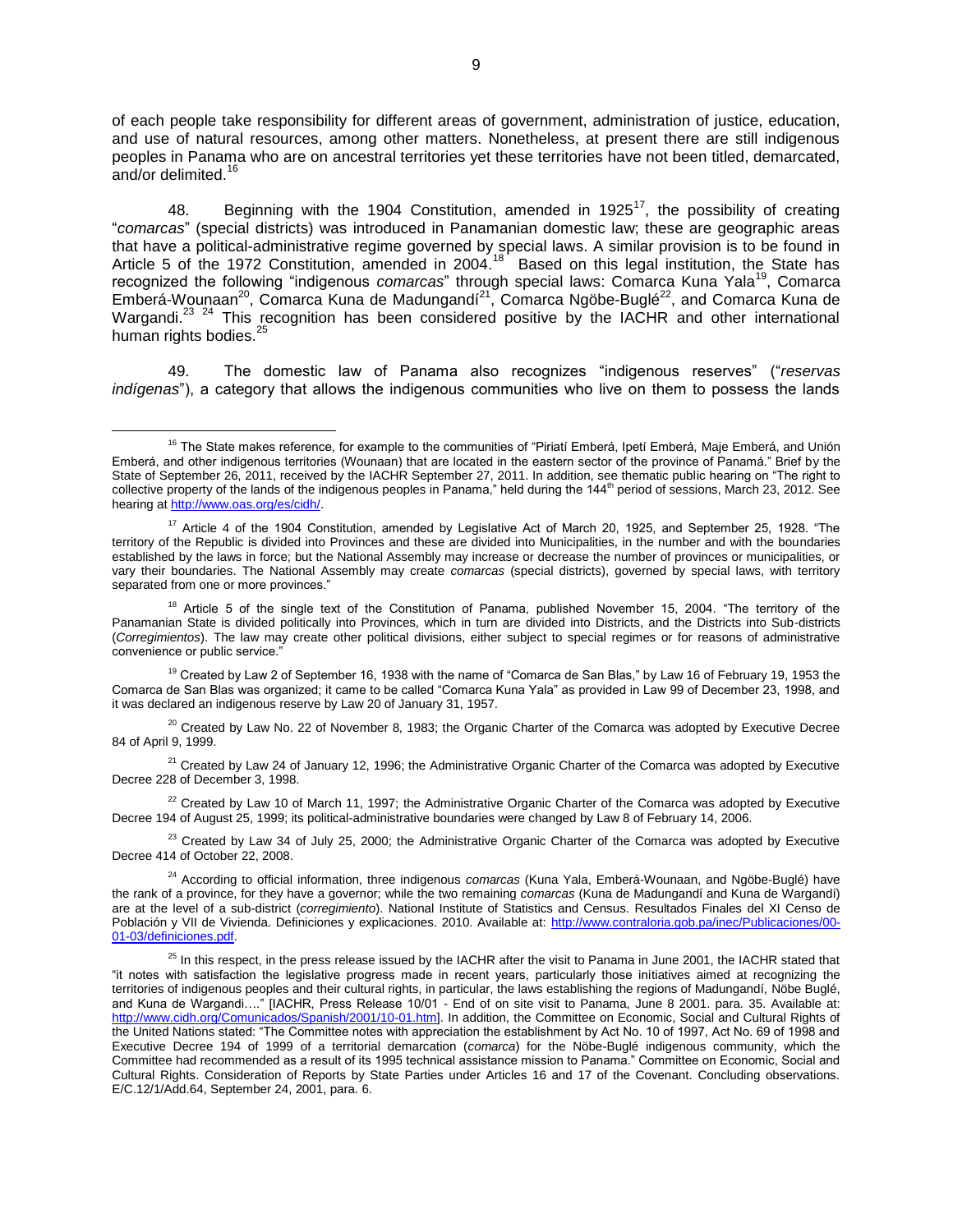and use the natural resources.<sup>26</sup> In contrast to a *comarca*, recognition as a *reserva* does not entail the State granting the community that inhabits it collective property rights to a geographically demarcated and delimited space, or official recognition of their traditional forms of political organization and decisionmaking. $27$ 

50. In addition, Article 127 of the Panamanian Constitution – a provision that exists in terms similar to those of the 1946 Constitution<sup>28</sup> -- recognizes the collective property rights of the indigenous communities and establishes that a determination will be made by law of the specific procedures for their recognition. That provision establishes as follows:

The State shall guarantee the indigenous communities the reserve of the lands necessary and collective property rights to them for the attainment of their economic and social wellbeing. The Law shall regulate the procedures that should be followed for attaining this purpose, and the corresponding delimitations, within which the private appropriation of land is prohibited.

51. On December 23, 2008, Law 72 was adopted; it "establishes the special procedure for the adjudication of the collective property rights of the indigenous peoples who are not in the *comarcas*,"<sup>29</sup> and is regulated by Executive Decree 223 of July 7, 2010. According to Article 1, the purpose of that law is to establish the special procedure for the adjudication, free of charge, of the collective property rights to lands traditionally occupied by the indigenous peoples and communities, in furtherance of Article 127 of the Constitution.<sup>30</sup> The provision establishes the Ministry of Agricultural Development as the competent authority for carrying out that procedure.<sup>31</sup> Law 72 establishes among its provisions that collective title to the property rights over lands guarantees the economic, social, and cultural wellbeing of the persons who live in the indigenous community. It further provides that in case of usurpation or invasion of the lands recognized through the titling of collective property rights, the competent authorities should enforce the property rights over those areas. It also establishes that government and private agencies will coordinate with the traditional authorities regarding the plans, programs, and projects that will be developed in their areas so as to ensure the free, prior, and informed consent of the indigenous peoples and communities.<sup>32</sup>

 $30$  For the purposes of this Law 72, the following terms shall be understand to have the following meanings:

<sup>26</sup> In this respect, Article 98 of the General Law on the Environment establishes: "The right of the *comarcas* and indigenous peoples with respect to the use, management, and traditional tapping of the renewable natural resources located within the *comarcas* and indigenous reserves established by law is recognized. These resources should be used in keeping with the aims of environmental protection and conservation established in the Constitution, this statute, and all other national statutes."

 $27$  Among the statutes that recognize "indigenous reserves" is Law 59 of December 12, 1930, which declares as indigenous reserves "the barren lands in the Atlantic Coast region"; Law 18 of November 8, 1934, which declares indigenous reserves "the barren lands in the Provinces of Bocas del Toro and Panamá"; and Law 20 of January 31, 1957, which declares the Comarca of San Blas and some lands in the province of Darién to be indigenous reserves.

 $^{28}$  See Article 94 of the 1946 Constitution; Article 116 of the 1972 Constitution; Article 123 of the 1972 Constitution as amended in 1978, 1983, and 1994; and Article 127 of the 1972 Constitution as amended in 2004.

 $^{29}$  According to information known to the public, Law 72 was not consulted on with the indigenous peoples of Panama.

<sup>1.</sup> Indigenous peoples (*Pueblos indígenas*). Human collectivities that descend from populations that inhabited the country or a geographic region to which the country belonged from the time of the conquest or colonization or establishment of the current boundaries of the state, and who, whatever their legal status, preserve their own social, economic, cultural, linguistic and political institutions.

<sup>2.</sup> Traditional occupation (*Ocupación tradicional*). Tenure, use, conservation, management, possession, and usufruct of the lands of the indigenous peoples defined in this article, transmitted from generation to generation.

 $31$  Law 72, Article 4.

 $32$  See Articles 3, 12, and 14 of Law 72.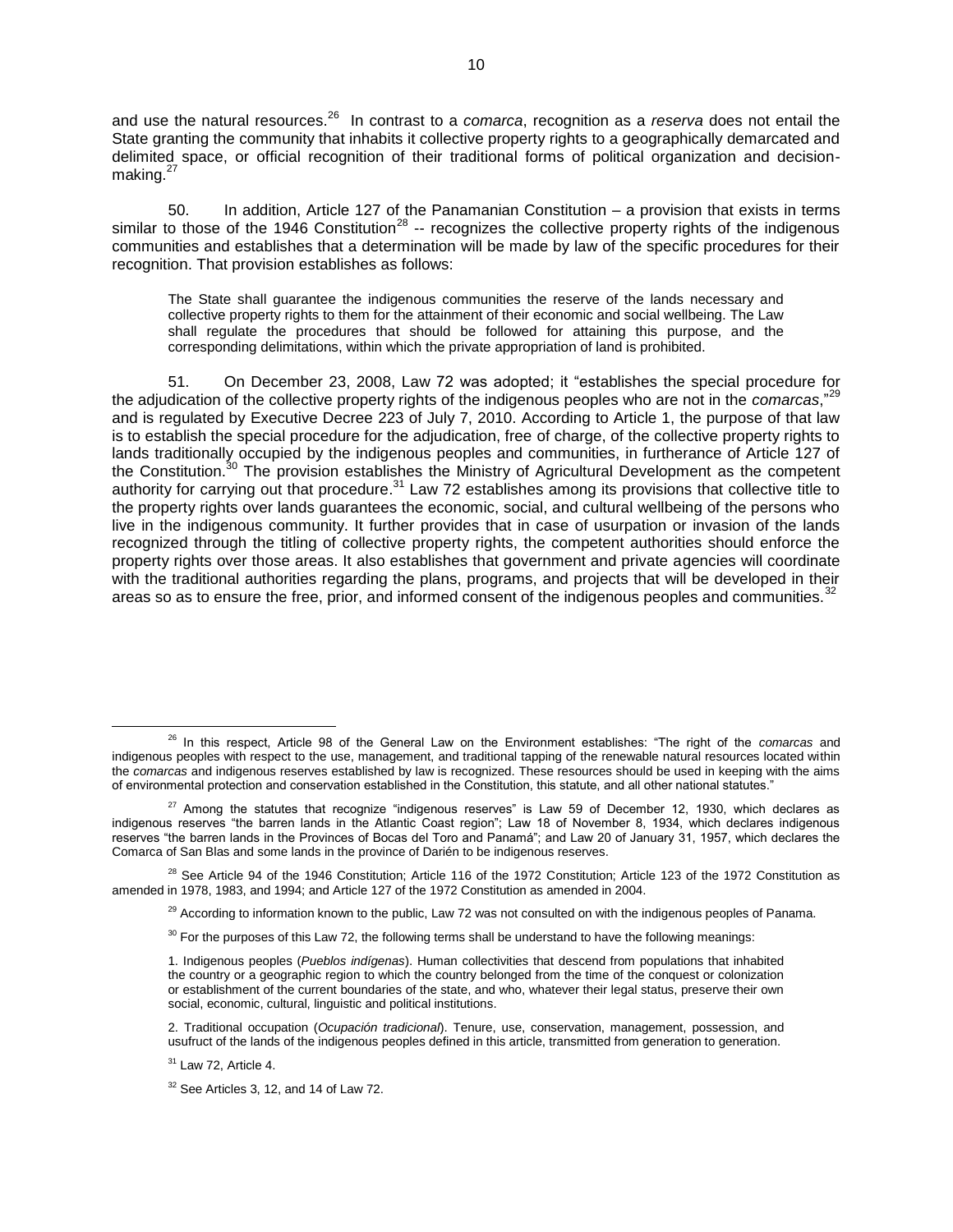52. Subsequently, with the adoption of Law 59, on October 8, 2010, the National Bureau of Agrarian Reform was replaced in its authority by the National Land Management Authority (hereinafter "ANATI": Autoridad Nacional de Administración de Tierras). 33

53. As regards international instruments, on June 4,1971, the Panamanian State ratified Convention 107 of the International Labor Organization on indigenous and tribal populations (hereinafter "ILO Convention 107"), adopted on June 26, 1957. Panama has not ratified ILO Convention 169 on indigenous and tribal peoples in independent countries (hereinafter "ILO Convention 169") adopted June 27, 1989, and in force since September 5, 1991.

## **B. The indigenous peoples Kuna of the Madungandí and the Emberá of Bayano, their ancestral territory and mode of subsistence**

54. The Bayano Watershed, or Bayano river region occupies a large part of the area of the District of Chepo (Distrito de Chepo), which is located in the province of Panamá, Republic of Panama. This district is divided, in turn, into eight *corregimientos* or sub-districts: Chepo, Cañita, Chepillo, El Llano, Las Margaritas, Santa Cruz de Chinina, Madungandí, and Tortí.<sup>34</sup>

55. The Bayano area is a section of the tropical rainforest ecosystem that extends from the southeastern part of the District of Chepo to the province of Darién, and which reaches into the department of Chocó in Colombia.<sup>3</sup>

# **1. The Kuna indigenous people of Madungandí**

56. The Kuna indigenous people of Madungandí are from the Kuna linguistic group, also called Tule. According to the most recent national census, the Kuna population of Panama numbers 80,526 persons, accounting for 19.28% of the entire indigenous population, making it the second most numerous indigenous group of Panama.<sup>36</sup>

57. Since the  $16<sup>th</sup>$  century the Kuna have inhabited the Bayano region, in what is today Panama, extending into the territory of Colombia.<sup>37</sup> As a result of Spanish colonization, most of the Kuna displaced to the San Blas archipelago. The group that remained in the area of the Bayano river were called the Kuna of Madungandí.<sup>38</sup> The Kuna population that was displaced to San Blas was recognized

 $\overline{a}$  $33$  Law 59, of October 8, 2010, "Law that creates the National Land Management Authority, unifies the competences of the General Bureau of Cadastre, the National Bureau of Agrarian Reform, the National Land Management Program, and the 'Tommy Guardia' National Geographic Institute."

<sup>&</sup>lt;sup>34</sup> According to information provided by the parties, the district of Chepo covers 5,311.2 km<sup>2</sup>, of which 3,777.5 km<sup>2</sup> correspond to the Bayano river basin. Annex 1. Esther Urieta Donos, thesis "Ipeti-Choco: Una comunidad Indígena de Panamá afectada por una Presa Hidroeléctrica." Universidad Veracruzana, School of Anthropology, 1994. p. 27. Annex C to Petitioners' brief of additional observations on the merits, received by the IACHR on December 18, 2009.

<sup>&</sup>lt;sup>35</sup> Annex 1. Esther Urieta Donos, thesis "Ipeti-Choco: Una comunidad Indígena de Panamá afectada por una Presa Hidroeléctrica." Universidad Veracruzana, School of Anthropology, 1994. p. 27. Annex C to Petitioners' brief of additional observations on the merits, received by the IACHR on December 18, 2009.

<sup>&</sup>lt;sup>36</sup> National Institute of Statistics and Census. [Resultados Finales](http://www.contraloria.gob.pa/INEC/publicaciones.aspx?ID=0001) del XI Censo de Población y VII de Vivienda. Table 20: Indigenous population in the Republic, by sex, province, indigenous *comarca*, indigenous group to which they belong, and age group. 2010.

 $37$  Annex 2. Informe Final de la Comisión Nacional de Límites Político-Administrativo sobre la Demarcación Física de la Comarca Kuna de Madungandí de 2000. Annex 3 to the petitioners' Brief of July 13, 2012, received by the IACHR that same day; Annex 3. Alaka Wali, "Kilowatts and Crisis: Hydroelectric Power and Social Dislocation in Eastern Panama," 26 Westview Press, Boulder, Colorado 1989. Annex 51 to the initial petition by the petitioners, May 11, 2000; Annex 1. Esther Urieta Donos, thesis "Ipeti-Choco: Una comunidad Indígena de Panamá afectada por una Presa Hidroeléctrica." Universidad Veracruzana, School of Anthropology, 1994. p. 27. Annex C to Petitioners' brief of additional observations on the merits, received by the IACHR on December 18, 2009.

<sup>&</sup>lt;sup>38</sup> Initial petition of the petitioners of May 11, 2000. p. 2.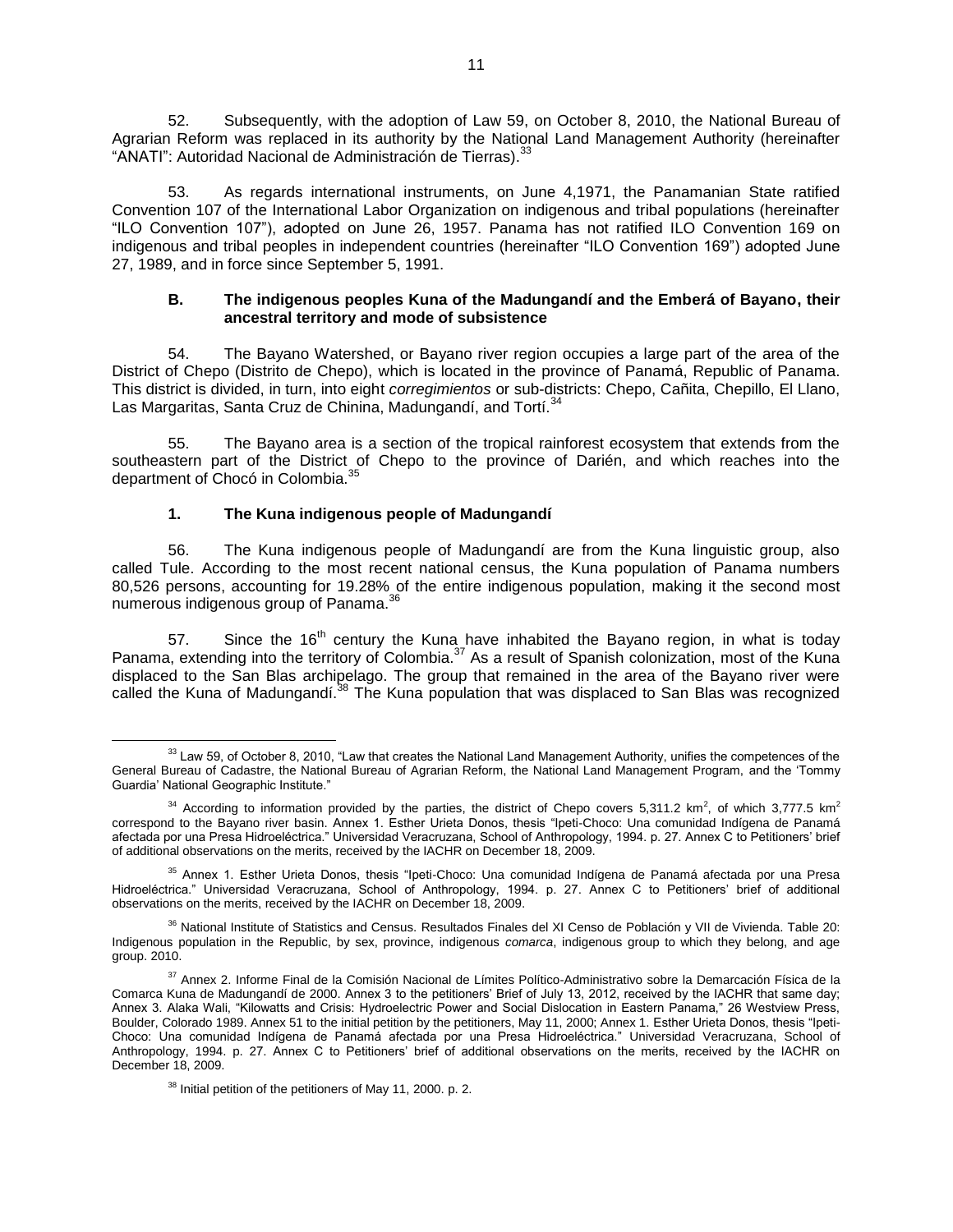as a *comarca* by the Panamanian State by Law 2 of September 16, 1938.<sup>39</sup> The Kuna of Madungandí were not covered by this law.<sup>40</sup>

58. The land inhabited by the Kuna of Madungandí is currently bounded to the north by the Comarca Kuna Yala; to the south by the *corregimiento* de El Llano and the Tierra Colectiva Emberá Piriatí; to the east by the province of Darién; and to the west by the *corregimiento* of Cañitas and El I lano $41$ 

59. The Kuna indigenous people of Madungandí are constituted by 12 communities: Akua Yala, Pintupo, Ikanti, Ipeti, Kapandi, Diwarsicua, Dian Wardumad, Kuinubdi, Nargandi, Piría, Arquidi, and Narasgandi.<sup>42</sup> The seat or main population center is situated in the community of Akua Yala. According to the census conducted by the National Institute of Statistics and Census in 2010, the Kuna of Madungandí number 4,271 persons.<sup>43</sup>

60. Traditionally, the Kuna practice slash-and-burn agriculture and a reforestation process that is highly compatible with environmental conservation.<sup>44</sup> Their mode of subsistence is closely linked to their habitat, for they depend on the natural resources they obtain from it.<sup>45</sup> This close relationship with the land is reflected in the Kuna's belief that "the forest is like a mother, and the Indians must live in harmony, like siblings, with all that is within. From the deep woods they get food, materials for housing and the leaves and roots with which their medicine men make potions."<sup>46</sup>

61. The traditional political organization of the Kuna of Madungandí has as its maximum authority a General Congress made up of "*sahilas*" or chiefs of each of the communities that make up the indigenous people. The representation of the General Congress to the central government and the autonomous entities vests in a  $\text{Cacique}^{47}$ , who is elected by the General Congress. In addition, the

<sup>41</sup> Annex 5. Article 1 of Law 24 of January 12, 1996. Annex 11 to the petitioners' initial petition of May 11, 2000.

 $42$  Annex 6. Informe Técnico Socio-Económico sobre la Indemnización e Inversión de la Comarca Kuna de Madungandí y de las Tierras Colectivas Emberá Piriati, Ipeti y Maje Cordillera del año 2002. Appendix E to the petitioners' brief of January 19, 2007, received by the IACHR that same day.

<sup>43</sup> National Institute of Statistics and Census. [Resultados Finales](http://www.contraloria.gob.pa/INEC/publicaciones.aspx?ID=0001) del XI Censo de Población y VII de Vivienda. Table 20: Indigenous population in the Republic, by sex, province, indigenous *comarca*, indigenous group to which they belong, and age group. 2010.

<sup>44</sup> The petitioners, citing an academic research study in this regard, explain this process in the following terms: "[The Kuna] grew plantain and corn as basic products, and fruit as a cash crop. In general, they allowed for the land to lie fallow for five to 10 years, and did not clear portions of the land whose size varied from two to three hectares, and they planted an annual crop, such as corn. Once the corn was harvested the field was not cultivated for some time, to allow the fruit trees and plantains to grow. In this way, the Kuna practiced reforestation as part of the slash-and-burn cycle." **Annex X.** Alaka Wali, "Kilowatts and Crisis: Hydroelectric Power and Social Dislocation in Eastern Panama", 26 Westview Press, Boulder, Colorado 1989. p. 33. Annex 51 to the petitioners' original petition of May 11, 2000.

<sup>45</sup> Petitioners' initial petition of May 11, 2000.

 $\overline{a}$ 

<sup>46</sup> Annex 7. Nathaniel Sheppard Jr., Panama Indians Criticize Project As A Road To Ruin. Chicago Tribune, April 16, 1992. Annex 38 to petitioners' initial petition of May 11, 2000. The petitioners describe this relationship in the following terms: "the Kuna … have a firm tradition and love for the earth, which has guided their whole cosmography." Annex 8. David Carrasco. "Panama: Indigenous Women demand rights & Political Space." Inter Press Service. July 9, 1993. Annex 43 to petitioners' initial petition of May 11, 2000.

 $^{47}$  Annex 9. Doctoral thesis of Peter H. Herlihy entitled "Geografía cultural de los indígenas Emberá y Wounan (Choco) del Darién, Panamá, con énfasis en la formulación reciente de aldeas y la diversificación económica," of 1986. Annex 1 to petitioners' initial petition of May 11, 2000.

<sup>&</sup>lt;sup>39</sup> Created by Law 2 of September 16, 1938 with the name of "Comarca de San Blas," by Law 16 of February 19, 1953 the Comarca de San Blas was organized; it came to be called "Comarca Kuna Yala" as provided in Law 99 of December 23, 1998, and was declared an indigenous reserve by Law 20 of January 31, 1957.

<sup>40</sup> Annex 4. Atencio López. "Alto Bayano: Cronología de la lucha del pueblo Kuna," Este País, No. 36, 1992. Annex 15 to the petitioners' initial petition of May 11, 2000.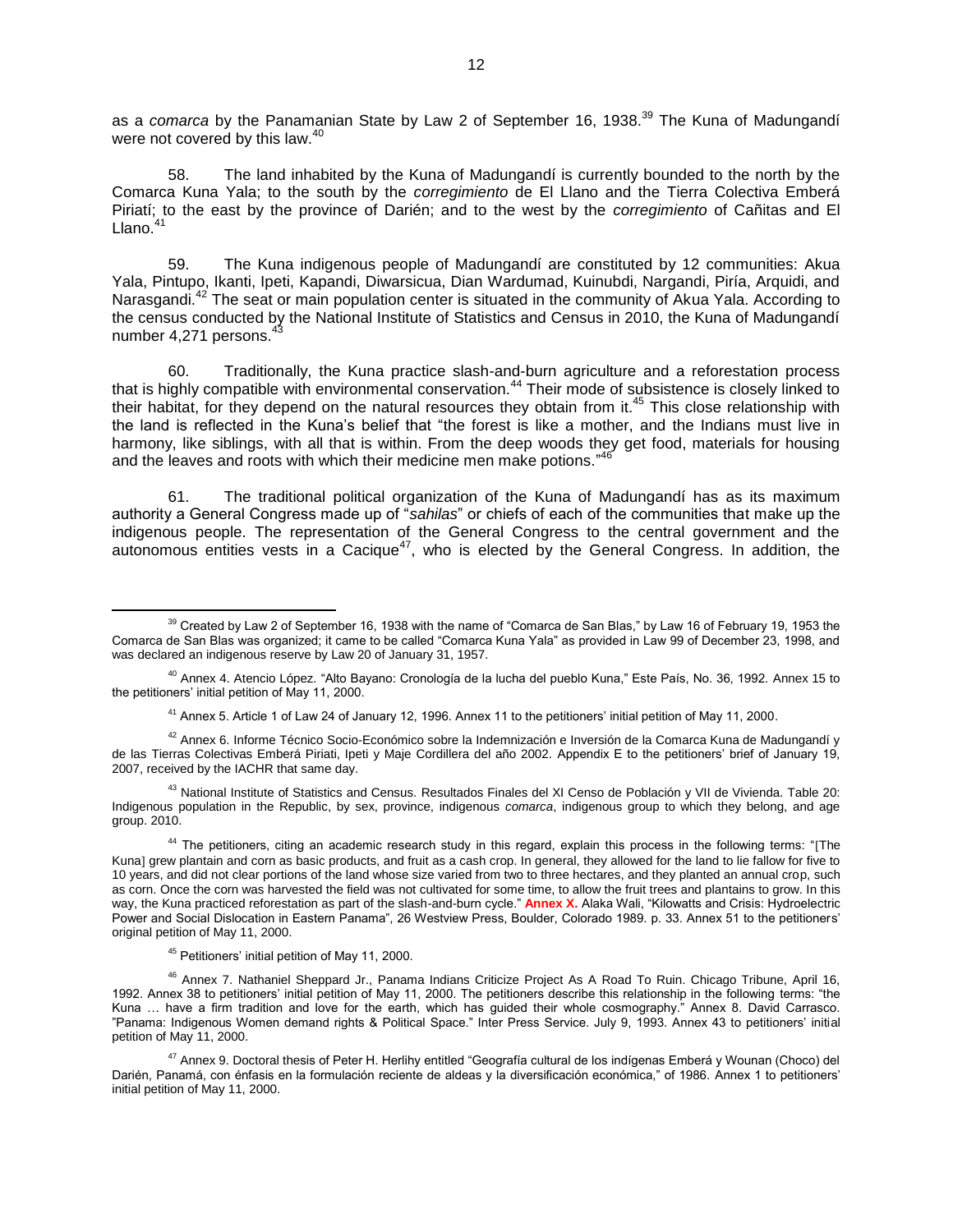*sahilas* may form regional congresses for coordination at this level, and local congresses entrusted with the administration of each community.<sup>48</sup>

#### **2. The Emberá Indigenous People of Bayano**

62. The Emberá of Bayano are found in the *corregimiento* of El Llano, district of Chepo, province of Panama, in the Republic of Panama.

63. The Emberá constitute a linguistic subgroup of the Chocó indigenous group, which comes from what is today the Colombian State. The second subgroup that derives from the Chocó are the Wounaan, also called Nonamá.<sup>49</sup>

64. According to the census conducted by the National Institute of Statistics and Census in 2010, the total Emberá population in Panama is  $31,284$ , which accounts for 7.5% of the country's indigenous population. At present they constitute the third largest indigenous group of Panama.

65. In the late 17<sup>th</sup> and early 18<sup>th</sup> centuries the Emberá and Wounaan migrated from Colombia to what is today Panamanian territory and settled on the banks of the rivers in the present-day province of Darién, in Panama. In the early 19<sup>th</sup> century a part of the Emberá group moved to the region of Bayano<sup>51</sup>, situating themselves along the river, with a principal village called Majecito.<sup>52</sup> The Emberá and Wounaan who remained in the region of Darién were recognized by the State as a *comarca* by Law 22 of November 8, 1983.<sup>53</sup> The Embera who remained in the Bayano zone were not included in this law.

 $\overline{a}$ 

<sup>50</sup> National Institute of Statistics and Census. [Resultados Finales](http://www.contraloria.gob.pa/INEC/publicaciones.aspx?ID=0001) del XI Censo de Población y VII de Vivienda. Table 20: Indigenous population in the Republic, by sex, province, indigenous *comarca*, indigenous group to which they belong, and age group. 2010.

<sup>51</sup> Annex 3. Alaka Wali, "Kilowatts and Crisis: Hydroelectric Power and Social Dislocation in Eastern Panama," 26 Westview Press, Boulder, Colorado 1989. Annex 51 to petitioners' initial petition of May 11, 2000. This migration is explained as follows: "Those who have studied the phenomenon agree that in these same years the migratory flow of black Colombians from the Chocó to the Darién was on the rise, and likewise of peasants from western Panama, displaced in turn by the plantation crops and ranchers. The pressure brought to bear by these two human groups on the lands occupied by the indigenous probably sparked another response: '…as they lacked title, the indigenous did not have any more resources than to yield and to go look for new lands elsewhere…,', but we consider equally valid to postulate that the Chocóes, in a defensive posture on the part of this ethnic group, opted to seek new areas where they could maintain their traditional lifestyle. And so Emberá-speaking families began to situate themselves in the basin of the Bayano river and Wounaan-speaking groups relocated in the district of Chimán in the province of Panamá (*sic*)". Annex 1. Esther Urieta Donos, thesis "Ipeti-Choco: Una comunidad Indígena de Panamá afectada por una Presa Hidroeléctrica". Universidad Veracruzana, School of Anthropology, 1994. p. 89. Annex C to the petitioners' brief of additional observations on the merits, received by the IACHR December 18, 2009.

 $52$  According to a study by the Bureau of Settlement of the Bayano Integral Development Project, done in 1973, the Chocó living in the Bayano river basin numbered 623 persons, who constituted 115 families. Specifically, it notes that as of 1973, there were in all 152 persons in the village of Majecito, in the Bayano River. **Annex X**. Esther Urieta Donos, thesis "Ipeti-Choco: Una comunidad Indígena de Panamá afectada por una Presa Hidroeléctrica." Universidad Veracruzana, School of Anthropology, 1994. p.p. 91-92. Annex C to the petitioners' brief of additional observations on the merits, received by the IACHR December 18, 2009. In addition, in the public hearing before the IACHR, expert Ultiminio Cabrera Chanapi indicated: "Before the Bayano hydroelectric dam was built, the Emberá people of the Alto Bayano … were all around the river, from the source to the mouth, they occupied the fertile territories … there were [communities] in Río Diablito, there was one in Majecito, in Río Piragua, and along all the tributaries of the Bayano river." IACHR, Public hearing, March 23, 2012 on "Case 12,354 -- Kuna of Madungandí and Emberá of Panama," 144th regular period of sessions. Expert testimony of Ultiminio Cabrera Chanapi. See hearing a[t http://www.oas.org/es/cidh/.](http://www.oas.org/es/cidh/) 

<sup>53</sup> The Emberá-Wounaan Comarca was established by Law 22 of November 8, 1983**;** the Administrative Organic Charter of the Comarca was adopted by Executive Decree 84 of April 9, 1999.

<sup>48</sup> Law 24, Articles 4 to 7; and Executive Decree 228, Articles 6 to 29.

<sup>&</sup>lt;sup>49</sup> Annex 1. Esther Urieta Donos, thesis "Ipeti-Choco: Una comunidad Indígena de Panamá afectada por una Presa Hidroeléctrica." Universidad Veracruzana, School of Anthropology, 1994. pp. 59-60. Annex C to Petitioners' brief of additional observations on the merits, received by the IACHR on December 18, 2009. See also, Reina Torres de Araúz. "Cunas (Tules)." In: *Panamá indígena*. Panama City: Panama Canal Authority. 1999. p. 192.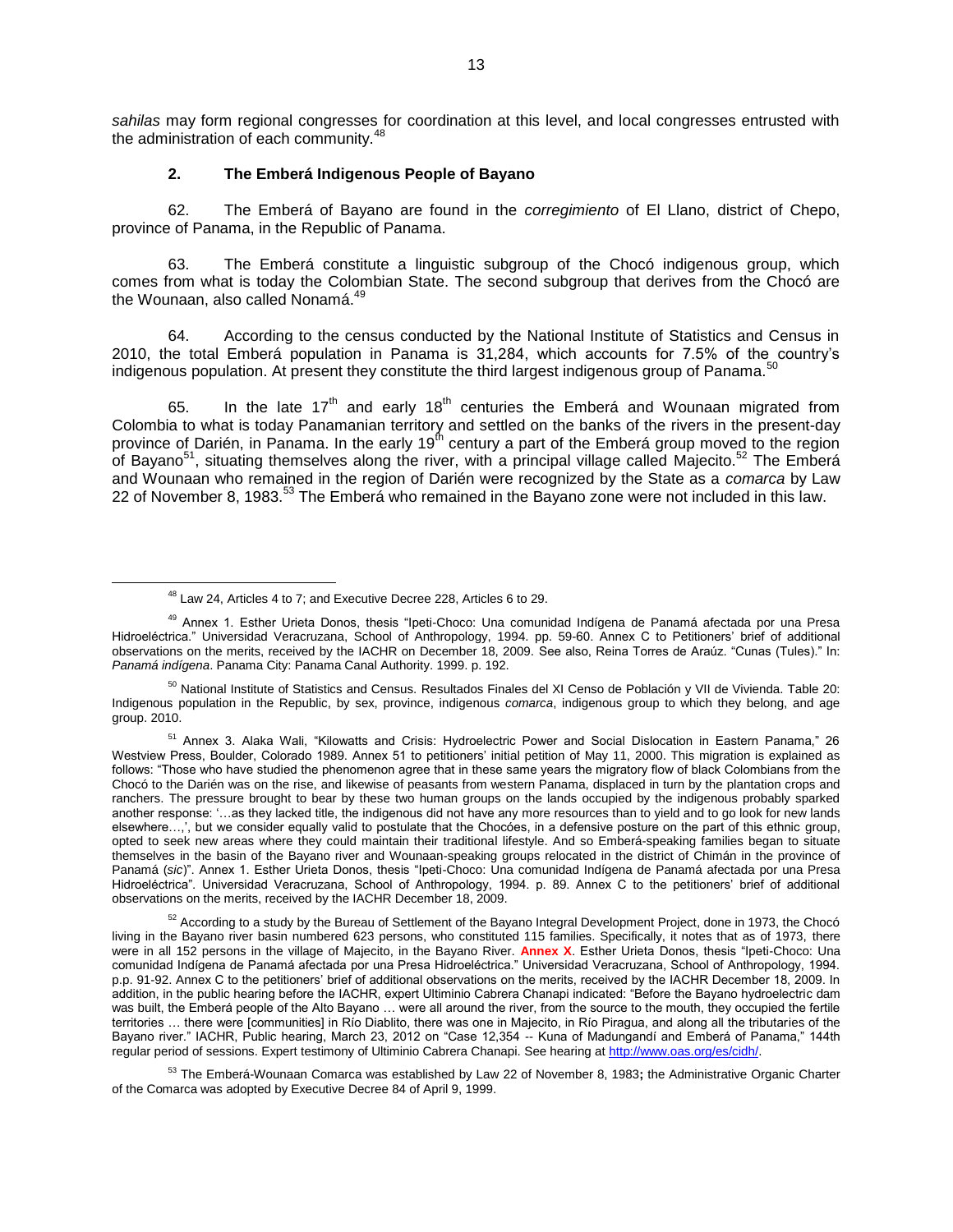66. The Emberá of Alto Bayano are presently organized in four communities: Ipetí Emberá, Piriatí Emberá, Maje Emberá, and Unión Emberá.<sup>54</sup> The land the Emberá of Bayano currently occupy is bounded to the north by the Pan American Highway, to the south by settlers' lands, to the east it follows the course of the Ipetí river to its headwaters, and to the west it follows the course of the Curtí river and borders on the perimeter of the lands of the Kuna indigenous people of Madungandí.<sup>55</sup>

67. The Emberá are traditionally given to farming, especially growing plantain, corn, and rice. They also hunt and fish.<sup>56</sup> For this group the wood provided by their jungle surroundings is one of the most important elements, for: "Of wood are made the dwellings and much of the furniture, the artisanal sugar crushers and mortars called '*pilón*' and the '*mano de pilón*' are used to hull the rice and grinding the corn. Balsam wood is used for the ritual staffs of the healer and for the anthropomorphic and zoomorphic figures for the same purpose."<sup>57</sup>

68. As a subgroup of the Chocó, the Emberá were traditionally known as a group that lacked a well-defined political organization and with a habitat in dispersed dwellings. Beginning in 1968, when the first National Indigenous Congress was held in Alto de Jesús, in Veraguas, the Chocó decided to adopt the Kuna model of organization and selected the first Emberá caciques.<sup>5</sup>

69. The current political-administrative structure consists mainly of the Emberá General Congress of Alto Bayano, considered the maximum Emberá authority, which has the legislative function; the Caciques Generales, or Caciques General, considered the leading Emberá political and administrative authorities, whose functions are to coordinate all the economic, social, and political activities to the benefit of the communities and to represent the Emberá people before the government and private institutions; and the Nocoes or local leaders, who represent the cacique in each community, and lead the activities in their respective communities.<sup>59</sup>

# **3. The non-indigenous population or "settlers" ("***colonos***") in Bayano**

70. At the time of the relocation or move of the Kuna indigenous people of Madungandí and the Emberá of the Bayano, due to the construction of the hydroelectric complex, there were a few settlers in the Bayano region who reached compensation agreements with the State because they also had to move. After the construction of the hydroelectric dam and with the construction of the Pan American Highway, the number of settlers in the zone increased considerably.<sup>60</sup> Given the difference between the hunter and fisher way of life of the indigenous communities and the extensive practice of the peasants,

 $\overline{a}$ <sup>54</sup> Petitioners' brief of May 25, 2011, received by the IACHR on May 31, 2011; and the petitioners' brief of May 16, 2012, received by the IACHR that same day.

<sup>&</sup>lt;sup>55</sup> Brief of additional observations on the merits by the petitioners, received by the IACHR on December 18, 2009. In addition, Annex 10. Technical report "Gira de campo para la revisión de la propuesta de Tierras Colectivas en la provincia de Darién, Distrito de Chepigana, corregimientos de Santa Fe y la Provincia de Panamá, Distrito de Chepo, corregimiento de Tortí; según ley 72 de 23 de diciembre de 2008." Annex, State's brief of October 3, 2011, received by the IACHR October 4, 2011.

<sup>&</sup>lt;sup>56</sup> Annex 1. Esther Urieta Donos, thesis "Ipeti-Choco: Una comunidad Indígena de Panamá afectada por una Presa Hidroeléctrica." Universidad Veracruzana, School of Anthropology, 1994. pp. 66-67. Annex C to Petitioners' brief of additional observations on the merits, received by the IACHR on December 18, 2009.

<sup>&</sup>lt;sup>57</sup> Annex 1. Esther Urieta Donos, thesis "Ipeti-Choco: Una comunidad Indígena de Panamá afectada por una Presa Hidroeléctrica". Universidad Veracruzana, School of Anthropology, 1994. p. 68. Annex C to Petitioners' brief of additional observations on the merits, received by the IACHR on December 18, 2009.

<sup>&</sup>lt;sup>58</sup> Annex 1. Esther Urieta Donos, thesis "Ipeti-Choco: Una comunidad Indígena de Panamá afectada por una Presa Hidroeléctrica". Universidad Veracruzana, School of Anthropology, 1994. p. 81. Annex C to Petitioners' brief of additional observations on the merits, received by the IACHR on December 18, 2009. Also in: Reina Torres de Araúz. "Cunas (Tules)." In: *Panamá indígena*. Panama City: Panama Canal Authority. 1999. pp. 239-240.

<sup>59</sup> Reina Torres de Araúz. "Chocoes (Enberá y Wounaan)". In: *Panamá indígena*. Panama City: Panama Canal Authority. 1999. pp. 239-240. Citing a document by the Ministry of Justice and Interior. 1967. Unpublished. Also in: State's brief of October 3, 2011, received by the IACHR October 4, 2011; and State's brief of May 14, 2012, received by the IACHR that same day.

 $60$  Petitioners' initial petition of May 11, 2000.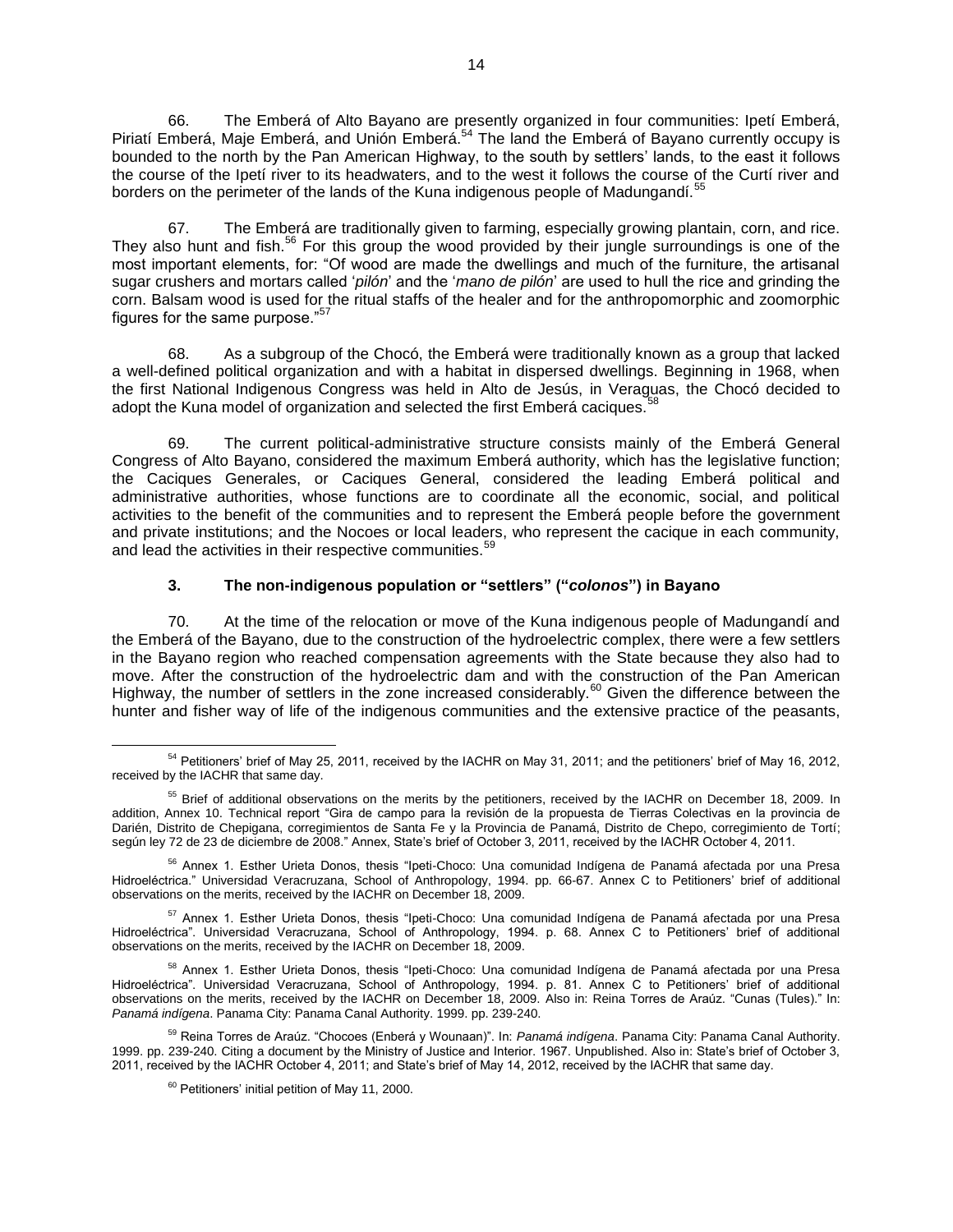who replace forest with pasture, expanding the agricultural frontier and degrading their natural habitat, conflicts and tensions have emerged over the use of the land and access to natural resources.<sup>61</sup> One of the main problems pointed out by the petitioners is the appropriation of lands by the settlers.<sup>62</sup> The settlers have formed the peasant communities of Wacuco, Curti, and Loma Bonita, and are organized in the Federación de Trabajadores Agrícolas.<sup>63</sup>

## **C. Situation of the collective property rights of the Kuna Indigenous People of Madungandí and the Emberá of Bayano**

#### **1. Creation of the Indigenous Reserve of Upper Bayano, and the Comarca of Bayano and Darién (1930-1952)**

71. In the early 1930s the Kuna situated in the Bayano basin carried out the first actions aimed at delimiting and recognizing their territory. According to the information presented by the parties, at the request of members of the indigenous people, in 1932 the government sent a surveyor to take the first measurements of the geographic space occupied by the Kuna.<sup>64</sup> The description of the expedition is in the record before the IACHR. It indicates that:

For the purpose of measuring the lands that must be conserved as a reserve for the indigenous of the Bayano river and its tributaries, an arrangement was made with the chiefs (*ságuilas*) of the regions of Pintupo, Piriá, and Cañazas, by which the indigenous mentioned should contribute with the sum of One thousand five hundred balboas in cash (B/. 1,500.00) to the expenses incurred in the expedition by the topographic surveyors that the Government was going to send to those places. The obligations of the indigenous also included supplying food to all the members of the expedition and to clear the necessary dirt roads. The Government, for its part, had to contribute one thousand balboas (B/.1,000.00).

On September 5, 1932, the Government communicated [illegible] Antonio Henríquez who had been designated chief of the commission that was to go to Bayano, district of Chepo, to take the measurements and [illegible] of the lands that are occupied by the indigenous tribes of that region, for whose work [illegible] the sum of B/, 290.90 monthly, [illegible] The measurement was to be 75 hectares for each head of family.

On October 3 of the same year Mr. Henríquez was replaced by surveyor Blas Humberto D'Anello. In December I was asked by Mr. José E. [illegible] undersecretary of Agriculture and Public Works, that from that point I deal with Mr. D'Anello in relation to the work he was carrying out in the lands of Bayano and then, after I met with him, and with some chiefs and other indigenous persons, I drew up the following itinerary for him:

Due to numerous difficulties and problems the Government was forced to increase by B/. [illegible] the sum of One thousand balboas that it had already spent for salaries and other expedition expenses. Mr. D'Anello and his helpers returned to Panama definitively in the middle of this year without having been able to close off the polygon on the piece of land; but the largest part of the perimeter was surveyed and today it is being drawn by the Technical Office of the Secretariat of Agriculture and Public Works by the same Mr. D'Anello<sup>65</sup> .

 $61$  Petitioners' initial petition of May 11, 2000. The members of the indigenous communities describe this practice as "devastation" ("*devastación*"), which in their words entails "clearing everything, felling the forest, the mountain, and then burning … and establishing themselves as owners, appropriating the land for themselves." IACHR, Public hearing, March 23, 2012 on "Case 12,354 --Kuna of Madungandí and Emberá of Panama," 144th regular period of sessions. Testimony of Bolívar Jaripio Garabato, member of the Emberá community of Piriatí and the Emberá General Congress of Alto Bayano.

 $62$  Petitioners' initial petition of May 11, 2000; Brief of additional observations on the merits by the petitioners, received by the IACHR on December, 18, 2009.

<sup>&</sup>lt;sup>63</sup> Annex 11. Final assessment document of the Mesa de Concertación of the Bayano Zone of July 2, 1999. Annex 31 to the petitioners' initial petition of May 11, 2000. p. 3.

<sup>&</sup>lt;sup>64</sup> Annex 3. Alaka Wali, "Kilowatts and Crisis: Hydroelectric Power and Social Dislocation in Eastern Panama," 26 Westview Press, Boulder, Colorado 1989. p. 31. Annex 51 to petitioners' initial petition of May 11, 2000.

 $65$  Annex 12. Annex 7 to petitioners' initial petition of May 11, 2000. The petitioners also filed academic articles in which reference is made to the same facts: "By 1931 an engineer had been sent to survey the land and mark out the boundaries of the Continúa…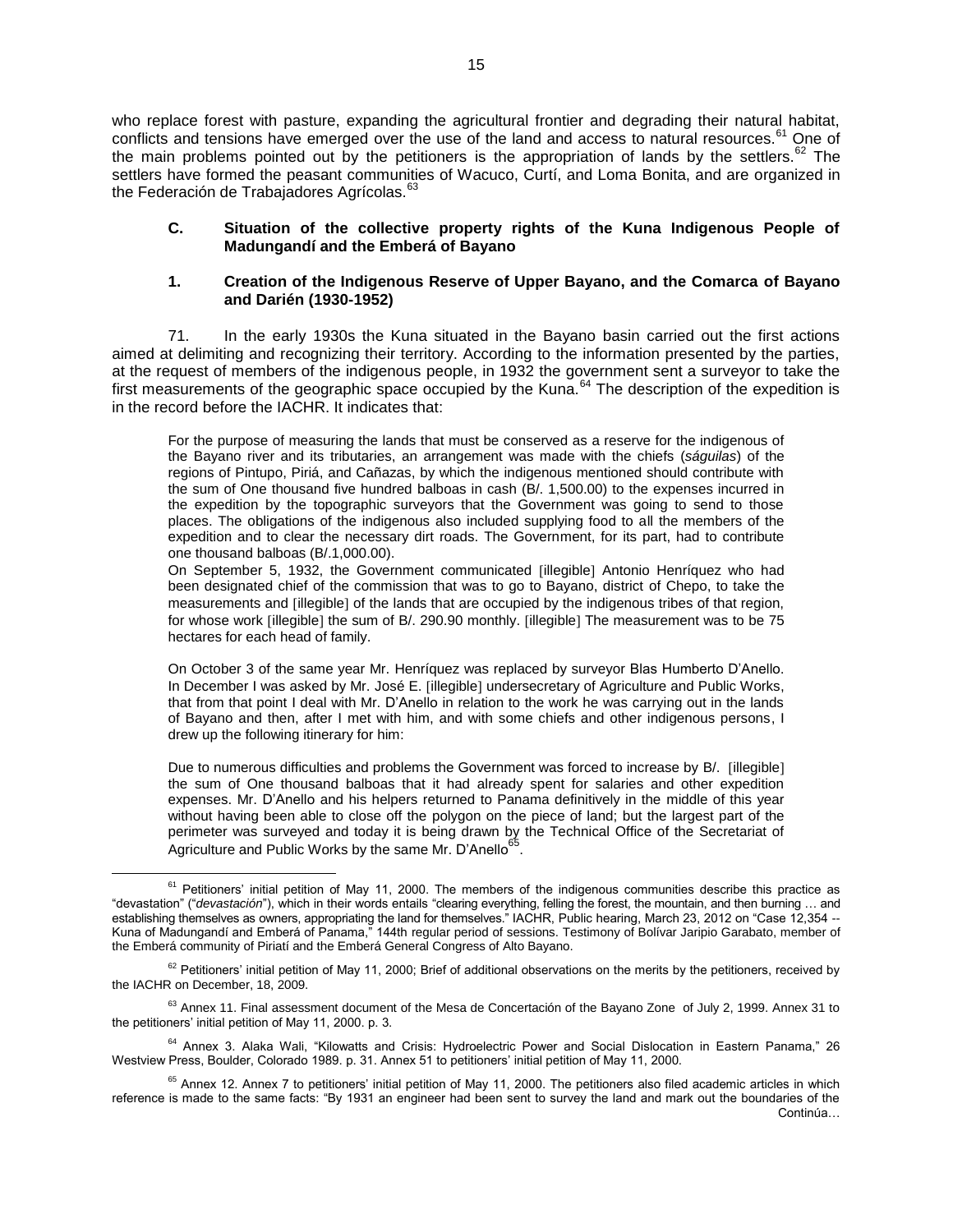72. On November 18, 1934, Law 18 on Indigenous Reserves was adopted, by which the State of Panama declared the Upper Bayano region to be an indigenous reserve ("*reserva indígena*"). That law provided as follows:

ARTICLE 1: The barren lands in the following places in the Provinces of Bocas del Toro and Panamá are hereby declared indigenous reserves: …

Indigenous Region of Alto Bayano: The barren lands inhabited by the indigenous tribes of Maje, Pintupo, Piria, and Cañazas, in keeping with the official map drawn up in October 1932 by Official Surveyor Mr. Blas Humberto D'Anello, whose map bears the order number B 6-442, in the Archive of the Secretariat of the Public institution.

ARTICLE 2: The lands addressed in the previous articles shall be possessed in common by the indigenous tribes who inhabit them and may not be sold or leased.

ARTICLE 3: The Executive Branch is obligated to declare non-adjudicable an area in each of the Provinces of the Republic where there are Indian tribes and shall set them aside as indigenous reserves for them to work on them free of charge [sic]<sup>66</sup>.

73. The IACHR observes that as the text of the law indicates, the characterization of Upper Bayano as an "indigenous reserve" was based on the measurement work done in 1932 by surveyor Blas Humberto D'Anello, to whom the description of the expedition makes reference. According to information produced by the parties and other sources of public knowledge, the area of the Indigenous Reserve of the Upper Bayano was from 87,000 to 87,321 hectares.**<sup>67</sup>**

74. In addition, the IACHR finds that by Article 2 of that law, the Panamanian State granted the indigenous peoples who lived in the reserve the right to common possession of the lands, which could not be alienated or leased.

75. On February 14, 1952, the National Assembly of Panama passed Law 18, "by which Article 94 of the National Constitution is developed and other measures are issued."**<sup>68</sup>** By this law the State ordered the creation of four *comarcas*, including the "Comarca of Bayano and Darién." In addition, territories by which each *comarca* would be constituted were established. That law specifically provided as follows:

l

 $66$  Law 18, of November 18, 1934. Annex 7 of petitioners' initial petition of May 11, 2000; and Annex 1 to the communication from the State of June 29, 2001. Available at: [http://www.asamblea.gob.pa/APPS/LEGISPAN/PDF\\_NORMAS/1930/1934/1934\\_092\\_0285.PDF.](http://www.asamblea.gob.pa/APPS/LEGISPAN/PDF_NORMAS/1930/1934/1934_092_0285.PDF)

<sup>…</sup>continuation

reservation. The boundaries were marked out according to natural markers, such as rivers, tributaries of the Bayano, hills, or particular trees. A map was made out of the region based on the survey and finally, in 1935, a path was cleared to mark the reserve boundary. The collective Kuna community contributed labor, money and material to the delimitation of the work and they contributed labor to clear the trail. Additionally, according to a written history of the events preserved by the Kuna in their archives, the Kuna communities spent over \$15,000 for the work." Annex 3. Alaka Wali, "Kilowatts and Crisis: Hydroelectric Power and Social Dislocation in Eastern Panama", 26 Westview Press, Boulder, Colorado 1989. p. 31. Annex 51 to the petitioners' initial petition of May 11, 2000.

 $67$  Annex 11. Final assessment document of the Mesa de Concertación of the Bayano Zone of July 2, 1999. Annex 31 to petitioners' initial petition of May 11, 2000. pp. 20-21; Annex 13. Report and Recommendation of the Inter-governmental Commission. Annex 21 of the communication from the State of June 29, 2001. In addition, academic documents make reference to an expansion of nearly 87,000 hectares. Reina Torres de Araúz. "Cunas (Tules)." In: *Panamá indígena*. Panama City: Panama Canal Authority. 1999. p. 174; Annex 1. Esther Urieta Donos, thesis "Ipeti-Choco: Una comunidad Indígena de Panamá afectada por una Presa Hidroeléctrica". Universidad Veracruzana, School of Anthropology, 1994. p. 32. Annex C to the petitioners' brief of additional observations on the merits, received by the IACHR December 18, 2009; State's Brief of May 14, 2012, received by the IACHR on the same day; and Annex 2. Informe Final de la Comisión Nacional de Límites Político-Administrativo sobre la Demarcación Física de la Comarca Kuna de Madungandí de 2000. Annex 3 to the petitioner's brief of July 13, 2012, received by the IACHR the same day.

 $^{68}$  Annex 11. Final assessment document of the Mesa de Concertación of the Bayano Zone of July 2, 1999. Annex 31 to petitioners' initial petition of May 11, 2000. p. 21. p. 20; and Report and Recommendation of the Inter-governmental Commission. Annex 21 to the State's communication of June 29, 2001.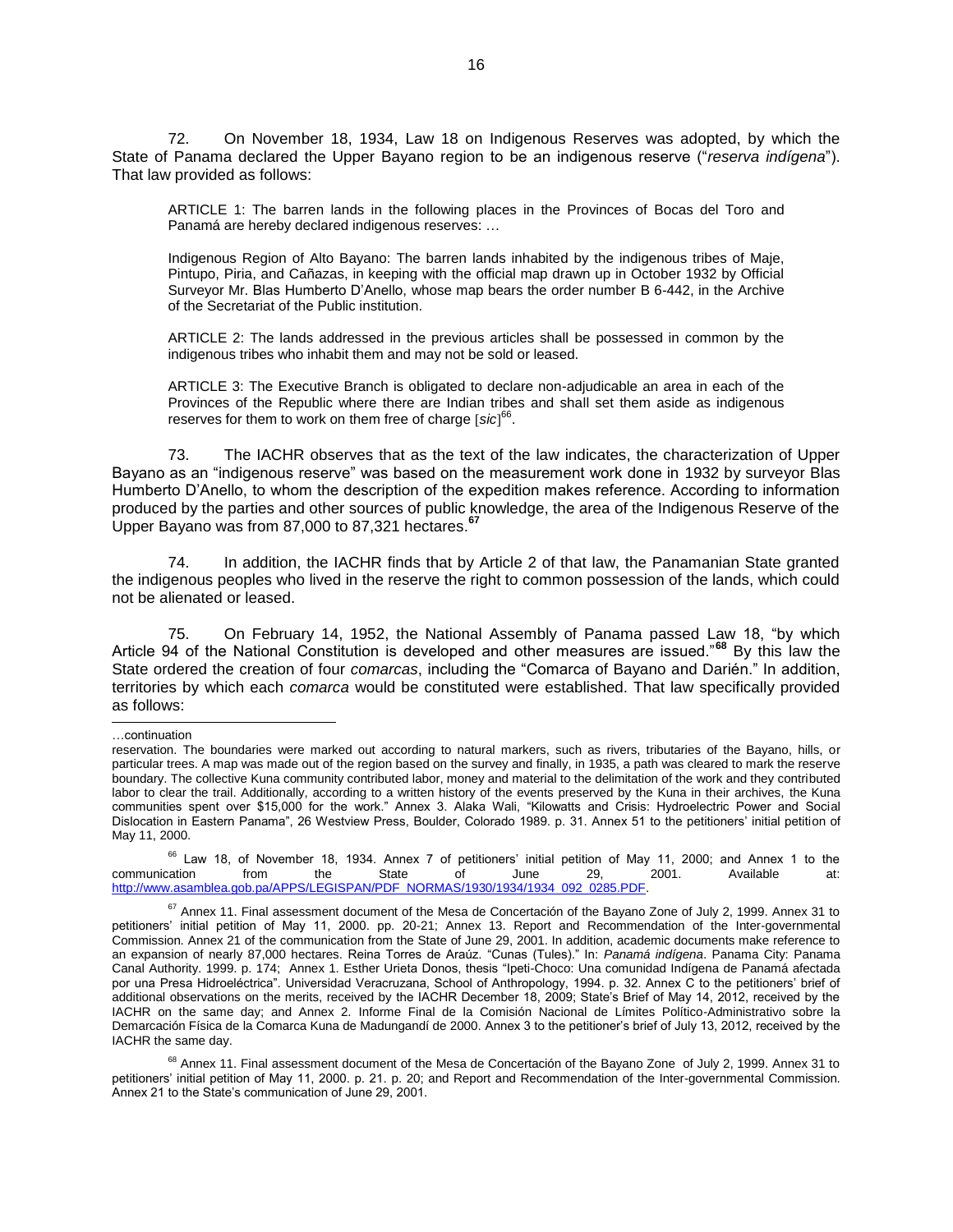Article 2: For administrative purposes, the regions occupied at present by the indigenous tribes shall be divided into four *Comarcas* thusly: Comarca of San Blas, Comarca of Bayano and the Darién, Comarca of Tabasará, and Comarca of Bocas del Toro Article 3: The Comarca of San Blas shall be made up of the indigenous reserves of San Blas. The Comarca of Bayano and the Darién shall include those regions currently occupied by the Nagandí and Chocó tribes and the indigenous reserve of Bayano. The Comarca of Tabasará shall be constituted by the regions occupied at present by the principal groups of the tribe of the Guaymíes in the Provinces of Veraguas and Chiriquí.… The Comarca of Bocas del Toro shall be constituted by the indigenous reserves of the Province of Bocas del Toro.

The physical boundaries of these Comarcas shall be set when the geodesic work currently under way is completed.

76. Accordingly, included in the Comarca of Bayano and Darién were the Kuna indigenous peoples who constituted the Indigenous Reserve of Bayano and the Chocó who inhabited the zone, a group to which the Emberá belong.<sup>69</sup> According to the information produced by the parties, the Reserve of Bayano and Darién occupied precisely the lands where the reservoir formed by the hydroelectric dam would sit.<sup>70</sup> Nonetheless, despite Law 18 the Comarca of Bayano and Darién was not constituted.

### **2. Construction of the Bayano Hydroelectric Complex and the Pan American Highway; Agreements of Farallón, Cimarrón, and Majecito (1963-1979)**

77. In 1963 the Panamanian State proposed the construction of a hydroelectric dam in the region of the Bayano, also called Ascanio Villalaz Hydroelectric Complex or Bayano Hydroelectric Complex. The construction of the hydroelectric facility was to entail the creation of an artificial lake in the area of the Bayano<sup>71</sup>, consisting of the construction of a concrete dam at the intersection of the Cañitas and Bayano rivers, which created a reservoir that would cover approximately 350 km<sup>2</sup> at the surface.<sup>72</sup>

78. To carry out the project, on May 8, 1969, the State adopted Cabinet Decree 123. The IACHR observes that the considering paragraphs of this decree indicates, in part: "That due to the construction of the Bayano River Project part of the present-day Indigenous Reserve, in the Upper Bayano, will be flooded by the reservoir" and "[t]hat it is a duty of the State to provide the necessary area for the relocation of the inhabitants of said reserve evicted due to the construction of the dam."<sup>73</sup> Specifically, Article 1 of Cabinet Decree 123 provided as follows:

Article one: The area necessary for the hydroelectric reserve of the Bayano Hydroelectric Project is hereby established as the area included in the polygon that appears in Map No. PB-T-02-67 of nonadjudicable areas of Bayano and whose description is as follows [sic]: Starting from point No. 1, whose approximate coordinated referring to the Universal Transverse Mercator Grid (zone 17),

<sup>&</sup>lt;sup>69</sup> Annex 2. Informe Final de la Comisión Nacional de Límites Político-Administrativo sobre la Demarcación Física de la Comarca Kuna de Madungandí de 2000. p. 1. Annex 3 to the Petitioner's brief of July 13, 2012, received by the IACHR the same day.

<sup>&</sup>lt;sup>70</sup> Annex 1. Esther Urieta Donos, thesis "Ipeti-Choco: Una comunidad Indígena de Panamá afectada por una Presa Hidroeléctrica". Universidad Veracruzana, School of Anthropology, 1994. p. 46. Annex C to Petitioners' brief of additional observations on the merits, received by the IACHR on December 18, 2009.

<sup>&</sup>lt;sup>71</sup> Annex 16. Alaka Wali, "The Transformation of a Frontier: State and Regional Relationships in Panama, 1972-1990." Human Organization, Vol. 52, No. 2 (1994). Annex 16 to petitioners' initial petition of May 11, 2000. Petitioners' initial petition of May 11, 2000. p. 3; and Annex 3. Alaka Wali, "Kilowatts and Crisis: Hydroelectric Power and Social Dislocation in Eastern Panama," 26 Westview Press, Boulder, Colorado 1989. p. 50. Annex 51 to petitioners' initial petition of May 11, 2000.

 $^{72}$  Petitioners' initial petition of May 11, 2000. p. 10; and State's brief of March 24, 2011, received March 25, 2011.

 $^{73}$  Annex 14. Cabinet Decree 123, May 8, 1969. Annex 8 to petitioners' initial petition of May 11, 2000; and Annex 2 to the communication from the State of June 29, 2001.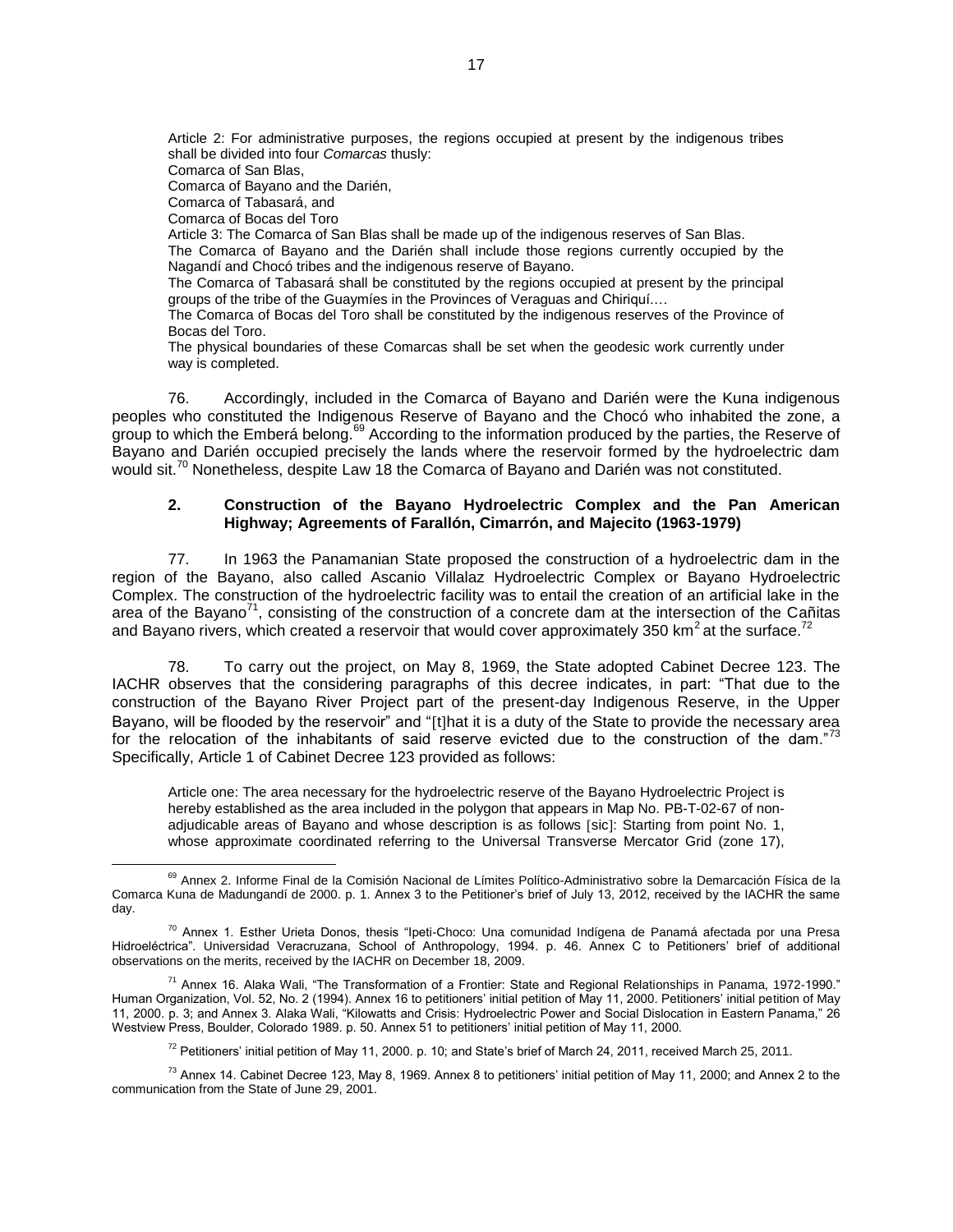Datum NA of 1927, are: North: 1,009.073 km and East: 731.286 km. One continues to the true North for a distance of 10.9 km until reaching point No. 2, whose coordinates are: North, 1,019.970 km and East 731.286 km.; from this point to true East and a distance of 5.4 km one reaches point No. 3, whose coordinates are: North 1,019.970 km, East 736.678 km, from this point to true North and a distance of 4.9 km until reaching point No. 4, whose coordinates are: North 1,024.868 km and East 736.678 km; from here and to the true East and a distance of 29.7 km one reaches point No. 5, whose coordinates are: North 1,024.868 km and East 766.343 km; to the true South and a distance of 8.0 km one reaches point No. 6, whose coordinates are: North 1,016.866 km and East 766.343 km; to the true East and a distance of 8.6 km one reaches point No. 7, whose coordinates are: North 1,016.866 km and East 774.983 km; to the South  $45^{\circ}00'00''$  East and a distance of 19.9 km one reaches point No. 8, whose coordinates are: North 1,002.792 km and East 789.028 km; to the South 4500'00'' West and a distance of 18.5 km, until reaching point No. 9, whose coordinates are: North 989.708 km and East 775.923 km; from here North  $45^{\circ}00'00''$  West and a distance of 18.3 km until reaching point No. 10, whose coordinates are: North 1,002.641 km and East 762.960 km from here to the true West and a distance of 25.2 km until reaching point No. 11, whose coordinates are: North 1,002.641 km and East 737.731 km to North 45°00'00" West and a distance of 9.1 km until reaching point No. 1, that is the starting point, whose coordinates were stated above. The area within the polygon has been described as  $1,124.24$  km<sup>2</sup>.

79. The IACHR observes that by means of that article, the State alienated an area of 1,124.24  $km^2$ , belonging to the "non-adjudicable areas of the Bayano," to set them aside for construction of the Hydroelectric Complex of the Bayano. In compensation for the dispossession of their ancestral territories, Articles 2 and 3 of Cabinet Decree 123 provided for granting new lands, which were declared non-adjudicable. Those provisions established as follows:

Article two: The lands adjacent to the current Bayano Indigenous Reserve, between the boundaries of said Reserve and those of the Polygon described in Article One of this Decree, are hereby declared non-adjudicable. The area whose non-adjudicability is established in this Article is 457.11 km<sup>2</sup>.

Article three: Also declared non-adjudicable is the area situated to the East of the current Bayano Indigenous Reserve between the Bayano and Cañazas rivers, described next:

Starting from point "A" in the town of Piriá, one follows along the Bayano river for a distance of approximately 45.33 km upriver to its source in the Serranía de San Blas, along the boundary between the Province of Panamá and the Comarca of San Blas, a point that is called "B"; from here one follows to the southeast along the continental divide of waters that constitutes that boundary, for a distance of approximately 14.48 km until reaching point "C," which is the interception of the boundaries of the Province of Panamá, the Comarca of San Blas, and the Province of Darién; from here one follows southward along the political boundary between Panamá and Darién, for a distance of approximately 21.33 km to the source of the Cañazas river, a point that is called "D"; from here one follows westward along the Cañazas river, downriver, for a distance of 19.91 km until reaching point "E" where this river intercepts the boundary of the current Bayano Indigenous Reserve and finally along the boundary of the Reserve, to the Northwest for a distance of approximately 23.28 until reaching the town of Piriá, point "A," which was the starting point. The area included in the zone that has been described is  $426.33 \text{ km}^2$ .

Paragraph: The purpose of the non-adjudicability of these lands is to compensate for the area of the current Indigenous Reserve that will be flooded by the reservoir of the Bayano Hydroelectric Project.<sup>74</sup>

80. The IACHR calls attention to the last paragraph quoted, for it shows that the indigenous communities that were relocated due to the hydroelectric project of the Bayano were in effect within the

 $74$  Annex 14. Cabinet Decree 123, of May 8, 1969. Other relevant provisions of this decree include Article 5, which provides "The rights of the owners of lands duly registered in the Public Registry and who are in the areas declared non-adjudicable shall be recognized, with the limitations contained in the Law"; and Article 6, which establishes: "The implementation of soil conservation practices and the rational exploitation of forests is obligatory throughout the Bayano river basin."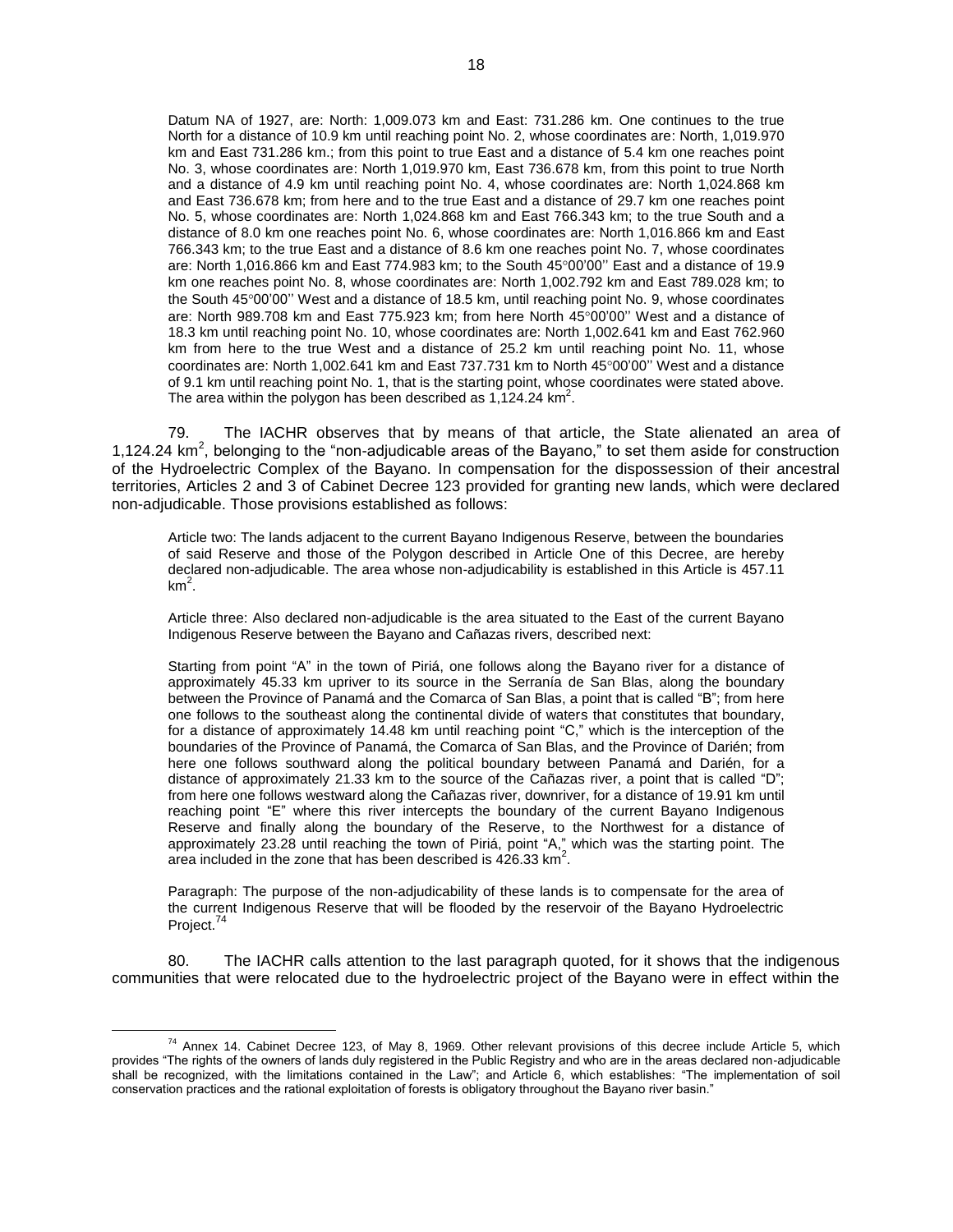Alto Bayano Indigenous Reserve.<sup>75</sup> Accordingly, the IACHR considers as proven that the Ascanio Villalaz Hydroelectric Project entailed the dispossession of the territories that were occupied by the Kuna indigenous people of Madungandí and the Emberá of Bayano, their transfer to new lands, and the subsequent flooding of their ancestral territories.<sup>76</sup>

81. According to the information before the IACHR, in 1969 representatives of the Panamanian State – in particular Head of Government General Omar Torrijos Herrera<sup>77</sup> -- held meetings with authorities of the Kuna of Madungandí and some members of the Emberá communities situated in the Bayano watershed<sup>78</sup>, in which he told them that they had to abandon the territories they were occupying. In exchange, he offered to grant them and give them title to new lands, of better quality and larger in extent; and the payment of economic compensation for the loss of lands, crops, and animals.<sup>79</sup>According to the information produced by the parties, the alleged victims were not informed in a manner and language that they understood of the consequences of the construction of the hydroelectric project in the Bayano region.<sup>80</sup>

82. As a result of the foregoing, the State agreed to pay economic compensation to the indigenous communities who would have to "abandon the lands they occupy due to the works of the

<sup>77</sup> IACHR, Public hearing, March 23, 2012 sobre "Case 12,354 -- Kuna of Madungandí and Emberá of Panama," 144th regular period of sessions. Testimony of Manuel Pérez, General Cacique of the General Congress of the Kuna Comarca of Madungandí. See hearing at [http://www.oas.org/es/cidh/.](http://www.oas.org/es/cidh/)

 $^{78}$  In his expert testimony, Ultiminio Cabrera Chanapi noted in this regard that: "... [There were ] individual consultations only of those families that could have access to a conversation with General Torrijos Herrera and perhaps compensation for those who were consulted at that moment. Yet many families disappeared from the Bayano river basin.... As there was no consultation with the communities under any leadership of the communities, under several leaderships, because the river is extensive and the families were scattered throughout the Bayano river basin." IACHR, Public hearing, March 23, 2012 on "Case 12,354 -- Kuna of Madungandí and Emberá of Panama," 144th regular period of sessions. Expert testimony of Ultiminio Cabrera Chanapi.

<sup>79</sup> Petitioners' initial petition of May 11, 2000. p. 11; and State's brief of June 29, 2001. p. 2. In the hearing before the IACHR, expert Ultiminio Cabrera Chanapi noted that: "… the consultation was only, OK, you want to occupy another territory because we are going to give you other lands of better quality and greater extent. That was the question at that time, but they did not say for sure what the consequences of that relocation would be, if they were going to offer us quality lands for production or whether they were going to displace settlers in the vicinity, it was only indicating that they were going to guarantee lands for you. That they were going to pay you compensation, that they would build schools, dwellings." IACHR, Public hearing, March 23, 2012 sobre "Case 12,354 -- Kuna of Madungandí and Emberá of Panama," 144th regular period of sessions. Expert testimony of Ultiminio Cabrera Chanapi. See hearing a[t http://www.oas.org/es/cidh/.](http://www.oas.org/es/cidh/)

80 Bolívar Jaripio Garabato, a member of the Emberá community of Piriatí, describes the process as follows: "... at that moment when our people, our family, were forcibly evicted, because prior to that there was no consultation for the indigenous peoples. Although there is talk of agreements, as our ancestors were not on top of, were not people with an education, at that moment they took it to clear it, to do as they wished, to displace from that place…. I would sit down with my grandfather who was a cacique, he was present at that moment and he would say that the people are making it look good, my grandfather did not know how to read or write, they told him you are going to have a right to your land and no one is going to bother you, no one will take your lands from you. For that reason, as my father did not know how to read or write, they would say the government is offering us this, so in a meeting they said we can move, but no, they have not followed through on this." IACHR, Public hearing, March 23, 2012 on "Case 12,354 -- Kuna of Madungandí and Emberá of Panama," 144th regular period of sessions. Testimony of Bolívar Jaripio Garabato, member of the Emberá community of Piriatí and of the Emberá General Congress of Alto Bayano. See hearing a[t http://www.oas.org/es/cidh/.](http://www.oas.org/es/cidh/)

 $\overline{a}$  $75$  Similarly, the considering paragraphs of Cabinet Decree 156, of July 8, 1971, to which reference will be made subsequently, expressly recognize that "the indigenous groups who inhabit the current Bayano Indigenous Reserve shall have to abandon the lands they occupy due to the execution of the works of the Bayano Hydroelectric Project." In addition, it is noted that "these groups shall have to be situated in the areas established as non-adjudicable by Cabinet Decree 128 of May 8, 1969, in compensation for the area of the current indigenous reserve, which shall be flooded [sic]." Annex 15. Considering paragraphs of Cabinet Decree 156 of July 8, 1971. Annex 10 to petitioners' initial petition of May 11, 2000; and Annex 3 to the State's communication of June 29, 2001.

 $^{76}$  In addition to the text of Cabinet Decrees 123 and 156, in briefs filed in the proceeding before the IACHR the State made express reference to these facts. In this respect, it noted that "with the construction of the Ascanio Villalaz Hydroelectric Complex, 12 communities were resettled in the region of the Kuna Comarca of Madungandí" State's brief of September 26, 2011, received by the IACHR September 27, 2011]. It also indicated that "The Emberá, with the construction of the Ascanio Villalaz Hydroelectric Complex, were resettled." [State's brief of September 26, 2011, received by the IACHR September 27, 2011]. Other sources make reference to the displacement of 2,000 Kuna individuals and 500 Emberá individuals. Annex 16. Alaka Wali, "The Transformation of a Frontier: State and Regional Relationships in Panama, 1972-1990." Human Organization, Vol. 52, No. 2 (1994). Annex 16 to petitioners' initial petition of May 11, 2000; and State's brief of March 24, 2011, received March 25, 2011.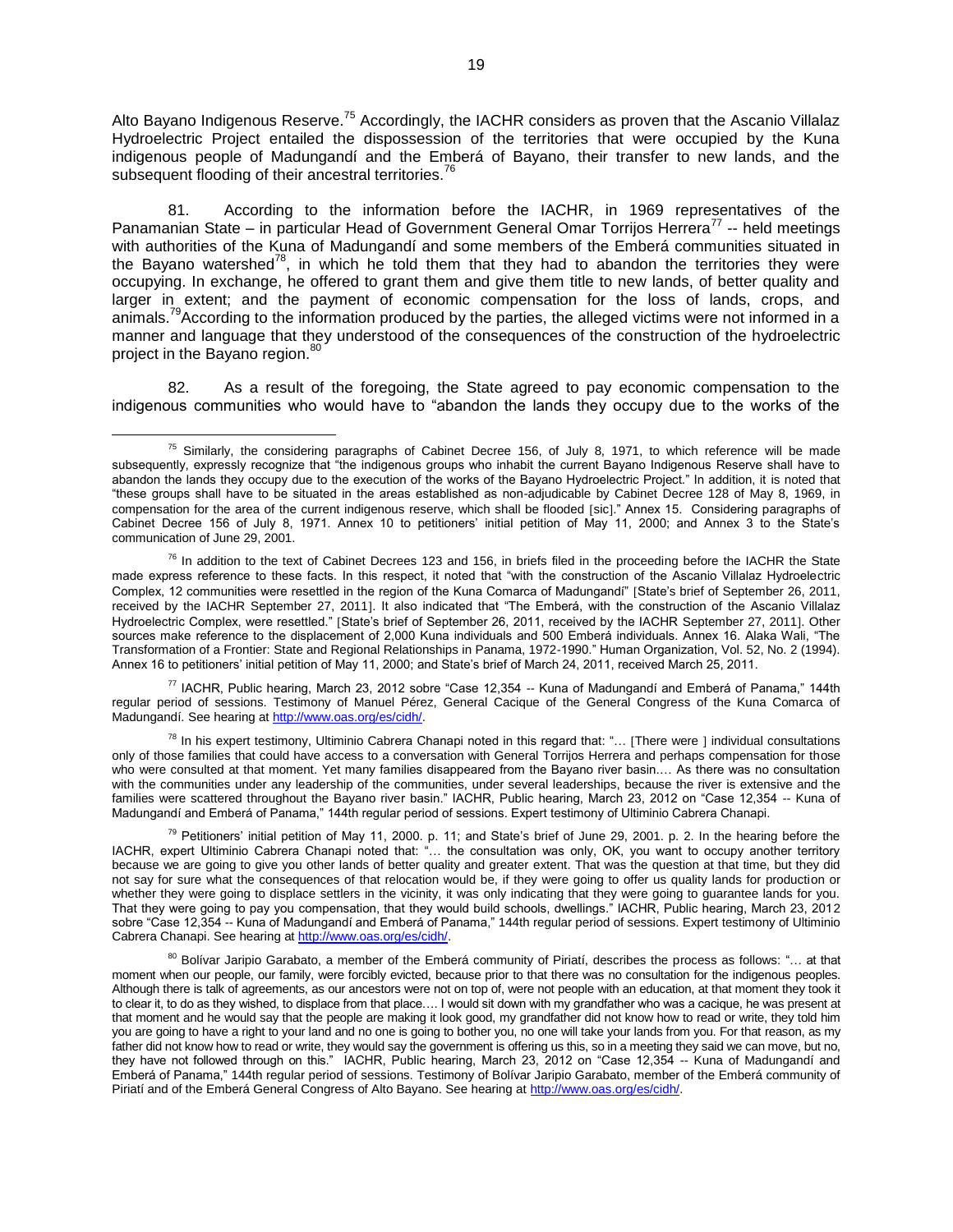Hydroelectric Project of the Bayano."<sup>81</sup> To this end, Cabinet Decree 156 of July 8, 1971, was promulgated, by which the State established a Special Fund for Compensation to help the Indigenous of Bayano.<sup>82</sup> The IACHR notes, in relation to the reason why the payment of economic compensation was established, that the fourth considering paragraph of that decree established: "The move to new areas implies for the indigenous great efforts, accompanied by considerable economic outlays, all of which justifies, for reasons of humanity, the assistance that the State agrees upon to benefit them." 83

83. According to Article 2 of Cabinet Decree 156, the Special Fund would be constituted by 30% of the total revenues of the State Forestry Fund (Fondo Forestal del Estado), as of January 1, 1971, and by those that come in as of the promulgation of said Decree and for the three subsequent years. These revenues would be obtained from the permits or concessions granted by the Forestry Service of the Ministry of Agriculture for the extraction of timber in the area of the Indigenous Reserve of Bayano.<sup>8</sup> As for the conditions in which the payment must be made, Article 3 established that the Forestry Service of the Ministry of Agriculture would deliver the corresponding amount to the officially recognized representatives of the indigenous every six months, beginning on June 30, 1971.

84. In addition, the State made a commitment to the Kuna of Madungandí and the Emberá of Bayano to grant individual monetary compensation that would cover the crops lost and the burden of relocation. The payment was to be made monthly for three years.<sup>86</sup>

85. In 1972 the State initiated the construction of the Bayano Hydroelectric Complex, which culminated on March 16, 1976. $^{87}$  In March 1973, when the construction was already under way, the Institute of Hydraulic Resources and Electrification (hereinafter "IRHE") created an emergency project for the Bayano, temporary in nature, for the purpose of "keeping the residents of the basin from leaving in a disorderly and uncontrolled manner when the moment of the flooding arrives."88

Once construction of the hydroelectric dam began, the residents were opposed to leaving the zone.<sup>89</sup> To address this situation, the State created the Bayano Integral Development Project, by

 $\overline{a}$ 

<sup>84</sup> Annex 15. Article 2 of Cabinet Decree 156 of July 8, 1971. Annex 10 to petitioners' initial petition of May 11, 2000; and Annex 3 to the State's communication of June 29, 2001.

<sup>85</sup> Annex 15. Article 3 of Cabinet Decree 156 of July 8, 1971. Annex 10 to petitioners' initial petition of May 11, 2000; and Annex 3 to the State's communication of June 29, 2001.

<sup>&</sup>lt;sup>81</sup> Annex 15. Second considering paragraph of Cabinet Decree 156 of July 8, 1971. Annex 10 to petitioners' initial petition of May 11, 2000; and Annex 3 to the State's communication of June 29, 2001.

 $82$  In particular, the first article provided as follows: "Hereby established within the Forestry Fund of the State shall be a Special Fund for Compensation and Assistance for the indigenous peoples who inhabit the area within the current Indigenous Reserve of Bayano and within the areas declared non-adjudicable by Cabinet Decree 123 of May, 1969" [sic]. Annex 15. Cabinet Decree 156 of July 8, 1971. Annex 10 to petitioners' initial petition of May 11, 2000; and Annex 3 to the State's communication of June 29, 2001.

 $83$  Annex 15. Considering paragraphs of Cabinet Decree 156 of July 8, 1971. Annex 10 to petitioners' initial petition of May 11, 2000; and Annex 3 to the State's communication of June 29, 2001.

<sup>&</sup>lt;sup>86</sup> Annex 3. Alaka Wali, "Kilowatts and Crisis: Hydroelectric Power and Social Dislocation in Eastern Panama", 26 Westview Press, Boulder, Colorado 1989. Annex 51 to petitioners' initial petition of May 11, 2000. Annex 17. Sworn statement by the Kuna caciques. Annex 17 to petitioners' initial petition of May 11, 2000. Annex 6. Informe Técnico Socio-Económico sobre la Indemnización e Inversión de la Comarca Kuna de Madungandí y de las Tierras Colectivas Emberá Piriatí, Ipetí y Maje Cordillera de 2002. Annex E to petitioners' brief of January 19, 2007, received by the IACHR the same day.

<sup>&</sup>lt;sup>87</sup> Petitioners' initial petition of May 11, 2000. pp. 11 and 16. Annex 1. Esther Urieta Donos, thesis "Ipeti-Choco: Una comunidad Indígena de Panamá afectada por una Presa Hidroeléctrica". Universidad Veracruzana, School of Anthropology, 1994. p. 37. Annex C to Petitioners' brief of additional observations on the merits, received by the IACHR December 18, 2009; State's brief of March 24, 2011, received March 25, 2011.

<sup>&</sup>lt;sup>88</sup> Annex 1. Esther Urieta Donos, thesis "Ipeti-Choco: Una comunidad Indígena de Panamá afectada por una Presa Hidroeléctrica". Universidad Veracruzana, School of Anthropology, 1994. p. 40. Annex C to Petitioners' brief of additional observations on the merits, received by the IACHR on December 18, 2009.

<sup>89</sup> Expert Ultiminio Cabrera Chanapi stated: "The indigenous communities had no recourse but to relocate since the water was already rising, and there was nothing they could do but relocate to another site." IACHR, Public hearing, March 23, 2012 on Continúa…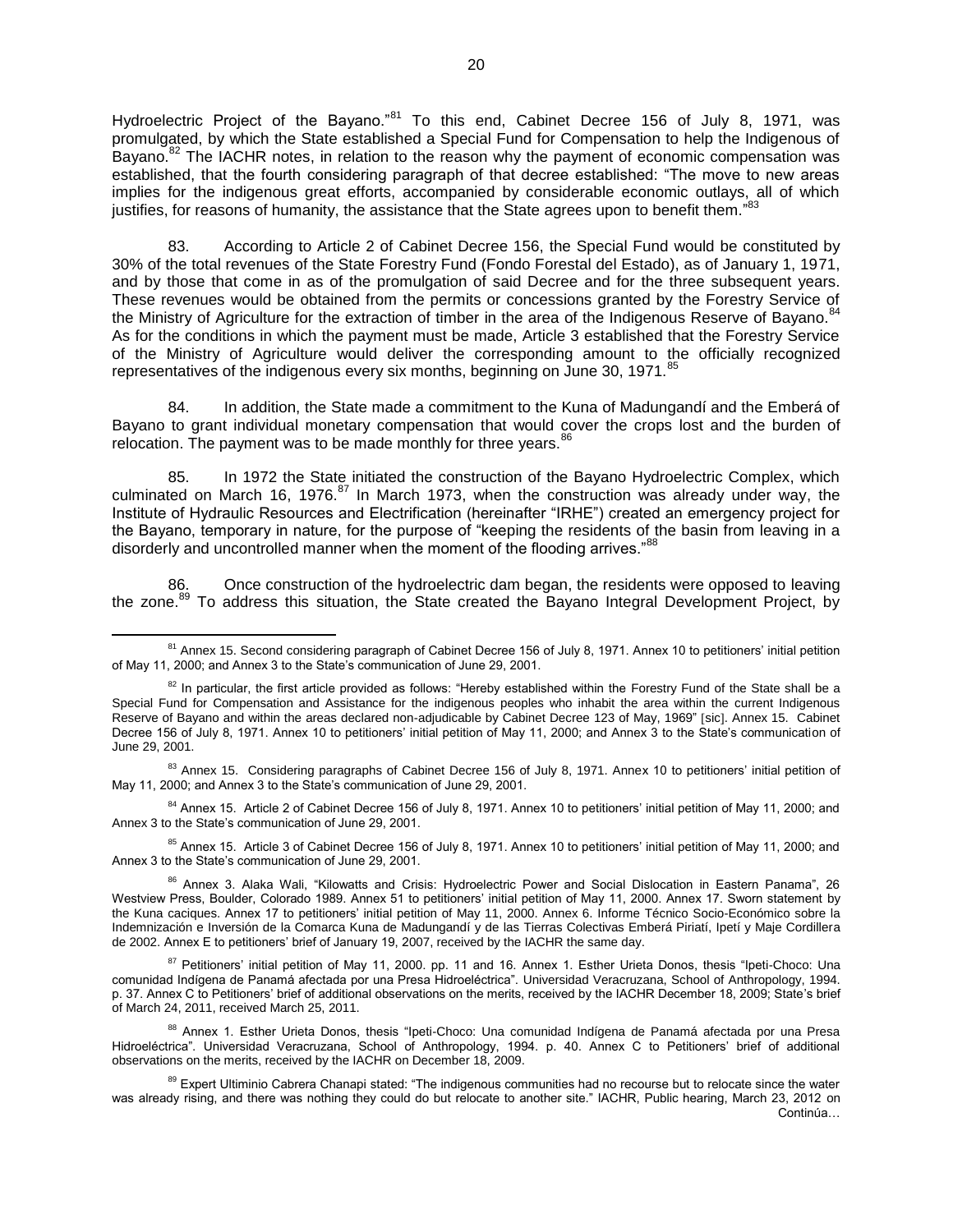Decree No. 112 of November 15, 1973.<sup>90</sup> As regards the indigenous peoples who were living in the area, Article 5(b) of that decree provided: "Carry out the transfer and relocation of the communities situated in the areas of the reservoir in the critical areas of the basin and other special areas that require maintaining a protective plant cover [sic]."<sup>91</sup>

87. From 1973 to 1975 the Kuna and Emberá peoples of Bayano were moved.<sup>92</sup> The IACHR notes that the resettlement process occurred as of 1973, when execution of the project had already begun.

88. The Kuna people of Madungandí were relocated in the non-flooded parts of the indigenous reserve. According to the information in the record before the IACHR, the State entered into two agreements with the traditional authorities of the Kuna indigenous people of Madungandí: the Agreement of Farallón of 1976 and the Agreement of Fuerte Cimarrón of 1977. The first was signed on October 29, 1976 by the Head of Government Omar Torrijos and authorized representatives of the Kuna people. This agreement established, among other points, that:

1. The National Government undertakes to demarcate the reserve and relocate the settlers and the Chocó Indians found in the area, which is prejudicial to Kunas; this relocation shall be done after consultation with the groups affected.

The sites, which shall be islets and which will constitute the waters of the dam shall not be used without the prior consent of the Kunas. $93$ 

89. With respect to this article, the State alleged in the procedure before the IACHR that "it constituted a binding legal instrument by which the Government of the Republic of Panama undertook visà-vis the Kuna of Bayano to demarcate the land and relocate the settlers, among other points."<sup>94</sup> The IACHR considers it proven that at least since 1976 the State undertook expressly and irrefutably to demarcate the lands of the Kuna of Madungandí and to remove all other occupants on these lands.

90. In order to carry out the terms of the Agreement of Farallón, on January 29, 1977, the Agreement of Fuerte Cimarrón was signed by representatives of the Corporación del Bayano, the National Guard, and representatives of the Kuna people of Madungandí.<sup>95</sup> Point 2 of that Agreement

<sup>91</sup> Decree 112 of November 15, 1973, *Official Gazette* No. 17,621 of June 24, 1974. Source: National Assembly of Panama. Legispan: Database of Legislation of the Republic of Panama. Available at: [http://www.asamblea.gob.pa/APPS/LEGISPAN/PDF\\_NORMAS/1970/1973/1973\\_026\\_2085.PDF.](http://www.asamblea.gob.pa/APPS/LEGISPAN/PDF_NORMAS/1970/1973/1973_026_2085.PDF) Annex 4. Atencio López. "Alto Bayano: cronología de la lucha del pueblo Kuna," Este País, No. 36, 1992. Annex 15 to petitioners' initial petition of May 11, 2000.

 $92$  Petitioners' initial petition of May 11, 2000; and State's brief of March 24, 2011, received March 25, 2011.

<sup>93</sup> The Agreement of Farallón sets forth more specific commitments regarding the re-evaluation of the logging permits left for the Kuna (point 2), the commitment to bring drinking water to the communities (point 3), cancellation of any hunting permits (point 4), creation of a forestry and hunting police appointed by mutual agreement between the Head of Government and the Kuna caciques (point 7), and the construction of a health center (point 8). Annex 18. Agreement of Farallón of October 29, 1976. Annex 13 to petitioners' initial petition of May 11, 2000; and Annex 6 to the State's communication of June 29, 2001.

<sup>94</sup> State's brief of September 26, 2011, received by the IACHR September 27, 2011.

<sup>95</sup> Annex 19. Agreement of Fuerte Cimarrón, January 29, 1977. Annex 12 to petitioners' initial petition of May 11, 2000.

l …continuation

<sup>&</sup>quot;Case 12,354 -- Kuna of Madungandí and Emberá of Panama," 144th regular period of sessions. Expert testimony of Ultiminio Cabrera Chanapi. See hearing a[t http://www.oas.org/es/cidh/.](http://www.oas.org/es/cidh/)

<sup>&</sup>lt;sup>90</sup> Article 1 of Decree No. 112. "The project for the Development of the Bayano is hereby created, subject to the oversight and inspection of the Executive branch through the Ministry of Agricultural Development and the Ministry of Planning and Economic Policy, based in the population of Chepo. The Office of the Comptroller of the Republic shall perform the functions of oversight and control that the Constitution and laws establish. Decree 112 of November 15, 1973, *Official Gazette* No. 17,621 of June 24, 1974. Source: National Assembly of Panama. Legispan: Database of Legislation of the Republic of Panama. Available at: [http://www.asamblea.gob.pa/APPS/LEGISPAN/PDF\\_NORMAS/1970/1973/1973\\_026\\_2085.PDF.](http://www.asamblea.gob.pa/APPS/LEGISPAN/PDF_NORMAS/1970/1973/1973_026_2085.PDF) With respect to the creation of the Bayano Integral Development Project, in documentary evidence introduced into the record it is noted that: "In the face of the human situation and the urgency of performing the ecological studies and delimiting the area of protection of the lake, etc., the Government, in mid-1973, created the Bayano Integral Development Project." Annex 1. Esther Urieta Donos, thesis "Ipeti-Choco: Una Comunidad Indígena de Panamá afectada por una Presa Hidroeléctrica". Universidad Veracruzana, School of Anthropology, 1994. p. 40. Annex C to Petitioners' brief of additional observations on the merits, received by the IACHR on December 18, 2009.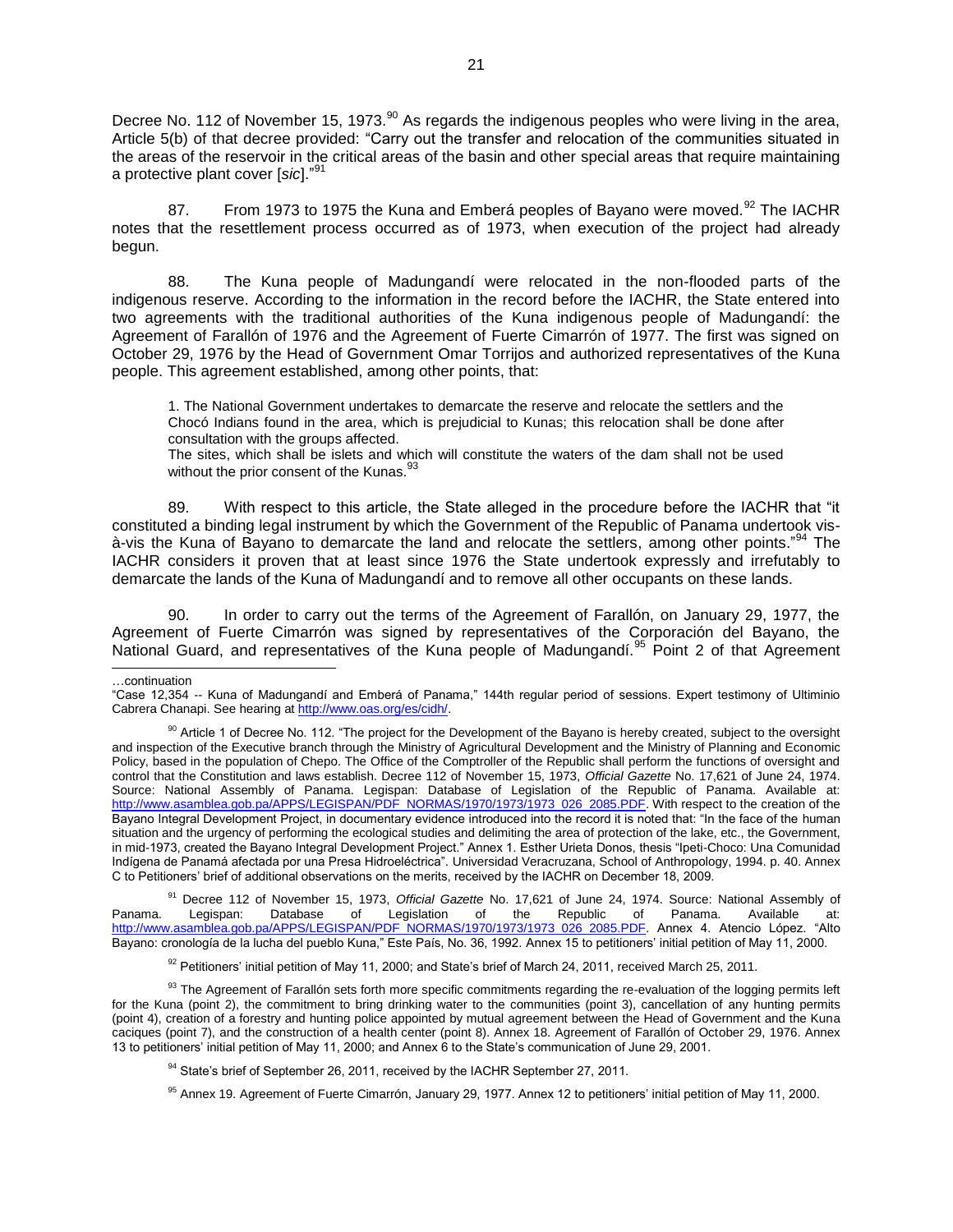established a new timetable for payment to bring up to date the commitments in arrears to pay compensation and build dwellings.<sup>96</sup> In addition, at point 5, the Corporación del Bayano undertook to recognize a sum of money to be paid to the indigenous communities for the extraction of timber.<sup>9</sup>

91. For their part, the Emberá communities who live in Bayano were transferred to near the Membrillo river, in the Darién region.<sup>98</sup> Nonetheless, this initial settlement proved inadequate, thus they were relocated to two villages, Ipetí and Piriatí, in the district of Chepo, province of Panamá. On February 5, 1975, the Agreement of Majecito was signed by which their relocation to these two new localities was recognized.<sup>9</sup>

92. Once construction of the hydroelectric facility was completed, the Panamanian State promulgated Law 93 of December 22, 1976, which created the "Corporación para el Desarrollo Integral del Bayano" (hereinafter "the Corporación del Bayano" or "the Corporation"), a wholly state-owned enterprise established to administer the hydroelectric complex.<sup>100</sup> Article 14 of that law provided that the Corporación del Bayano would subrogate the Bayano Integral Development Project in all its rights and obligations.<sup>101</sup> With regard to the assets of the Corporation, Article 16 of Law 93, of December 22, 1976, established as follows:

Article 16. Decree No. 123 of May 8, 1969 is hereby derogated, and all the lands upriver from the dam site, lands which constitute the Bayano River Watershed, are set aside as a forest area, and become part of the assets of the Corporación para el Desarrollo Integral del Bayano, with the exception of the lands earmarked for Indigenous Reserves.<sup>102</sup>

<sup>96</sup> Article 2 of the Agreement of Fuerte Cimarrón. "The Corporación Bayano undertakes and the Indigenous Representatives accept the following program of payment for updating the commitments in arrears in terms of compensation and construction of housing. February (pay the months of September and October), March (pay the months of November and December), April (pay the months of January and February 1977), May (pay the months of March and April)." **Annex X.** Agreement of Fuerte Cimarrón, January 29, 1977. Annex 12 to petitioners' initial petition of May 11, 2000.

<sup>&</sup>lt;sup>97</sup> Article 5 of the Agreement of Fuerte Cimarrón. "The Corporación Bayano undertakes to recognize a sum of money for the indigenous communities for the extraction of timber. This percentage shall be established mindful of the interests and investments of the Corporación Bayano and the interests of the indigenous communities. The Kuna leaders of Alto Bayano shall designate a representative to coordinate with the Bureau of Planning and Finance of the Corporation the amount of this sum [sic]." Annex 19. Agreement of Fuerte Cimarrón, January 29, 1977. Annex 12 to petitioners' initial petition of May 11, 2000.

<sup>98</sup> Annex 1. Esther Urieta Donos, thesis "Ipeti-Choco: Una comunidad Indígena de Panamá afectada por una Presa Hidroeléctrica." Universidad Veracruzana, School of Anthropology, 1994. Annex C to Petitioners' brief of additional observations on the merits, received by the IACHR on December 18, 2009. Annex 20. Final Report of Conclusions and Action Plan from the Mesa de Concertación of the Bayano Zone of August 25, 1999. p. 5. Annex 32 to petitioners' initial petition of May 11, 2000 and Annex 20 to the State's communication of June 29, 2001; and Annex 21. Executive summary of the Mesa de Concertación of the Bayano Zone of July 2, 1999. Annex 31 to petitioners' initial petition of May 11, 2000.

<sup>&</sup>lt;sup>99</sup> According to information produced by the parties: "It was up to the IRHE [Institute of Hydraulic Resources and Electrification], together with the Corporación para el Desarrollo Integral de Bayano, to demarcate the lands for the Emberá, assigning to the community of Piriatí 2,650 hectares, and to the community of Ipetí, 2,490 hectares, lands that are situated alongside the Pan American Highway." Annex 11. Final assessment document of the Mesa de Concertación of the Bayano Zone of July 2, 1999. Annex 31 to petitioners' initial petition of May 11, 2000. p. 8; and Annex 20. Final Report of Conclusions and Action Plan of the Mesa de Concertación of the Bayano Zone of August 25, 1999. p. 5. Annex 32 to petitioners' initial petition of May 11, 2000; and Annex 20 to the State's communication of June 29, 2001.

<sup>&</sup>lt;sup>100</sup> Article 1 of Law 93 of December 22, 1976. Source: National Assembly of Panama. Legispan: Database of Legislation<br>the Republic of Panama. Available Available at: of the Republic of Panama. Available at: [http://www.asamblea.gob.pa/APPS/LEGISPAN/PDF\\_NORMAS/1970/1976/1976\\_025\\_1251.PDF.](http://www.asamblea.gob.pa/APPS/LEGISPAN/PDF_NORMAS/1970/1976/1976_025_1251.PDF)

<sup>&</sup>lt;sup>101</sup> Article 14 of Law 93 of December 22, 1976. "The Corporación para el Desarrollo Integral del Bayano subrogates to the Bayano Integral Development Project in all its rights and obligations. For these purposes, all the contracts entered into by the Bayano Integral Development Project shall be entered into with the Corporación para el Desarrollo Integral del Bayano.

<sup>&</sup>lt;sup>102</sup> Subsequently, by Law 6 of February 3, 1997, all the assets of the Corporación Bayano were assigned to the Empresa de Generación Eléctrica Bayano S. A. Law 6 of February 3, 1997. Source: National Assembly of Panama. Legispan: Database of Legislation of the Republic of Panama. Available at: [http://www.asamblea.gob.pa/APPS/LEGISPAN/PDF\\_NORMAS/1990/1997/1997\\_148\\_1785.PDF.](http://www.asamblea.gob.pa/APPS/LEGISPAN/PDF_NORMAS/1990/1997/1997_148_1785.PDF)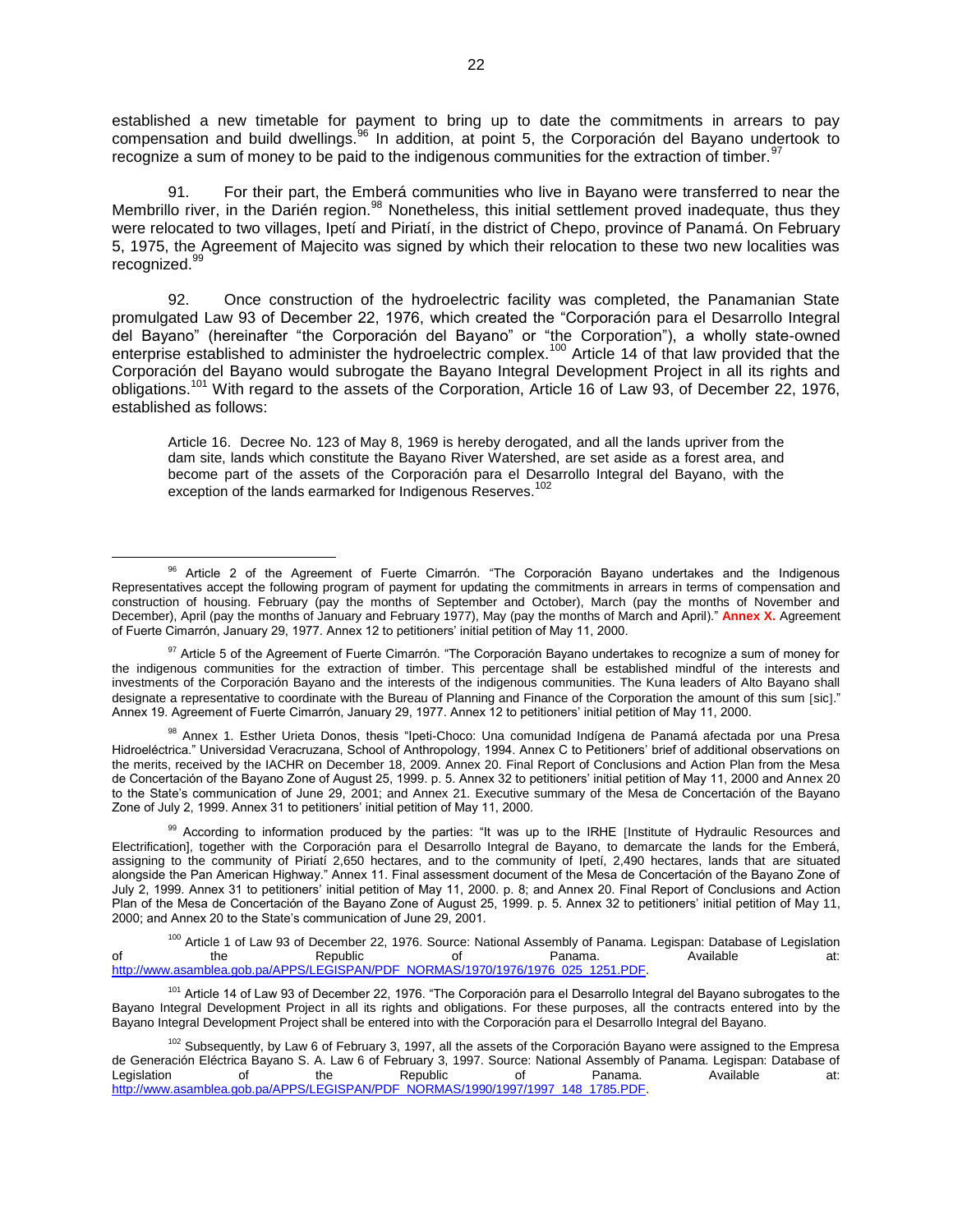93. In the early 1970s the State decided to build a section of the Pan American Highway, the system of roads that was seeking to connect all the Americas. Specifically, it was proposed that the section between the bridge over the Cañitas river, in the district of Chepo, province of Panamá, to the border with Colombia be built. For this reason, Law 71 of September 20, 1973, was issued; it was amended by Law 53 of September 1, 1978. These provisions established the following:

Article 1. The construction of the section of the Pan American Highway from the bridge over the Cañitas river in the District of Chepo, Province of Panamá and the border with the Republic of Colombia, is hereby declared to be of urgent social interest, as well as the use of the stable lands within a strip of eight (8 km) kilometers wide on each side of the central line of that highway.... Article 4. The Executive Organ, consistent with the needs of public or social utility or based on the socioeconomic development projects, may regulate the adjudication of the lands within the zone described in Article 1 which are at present State property. Until such time as the Executive Organ issues the regulation referred to in this article, the adjudication shall be governed by the provisions.<sup>103</sup>

94. The IACHR observes that while the indigenous peoples were transferred to new lands, in subsequent years the State did not legally acknowledge their collective property rights nor did it physically delimit their territory. These factors plus the migration of peasants attracted by the construction of the Pan American Highway gave rise to the invasion of non-indigenous persons in the territories on which the alleged victims had been relocated.<sup>104</sup> In addition, according to the information presented by the parties, despite the promulgation of Cabinet Decree 156 the State did not effectively pay the total economic compensation agreed upon, but unilaterally halted those payments.<sup>105</sup>

### **3. Inter-institutional Commission, Decree 5-A, and Agreements of Mutual Accord (1980-1990)**

95. Due to the breach of the initial commitments, the indigenous peoples had to enter into new agreements with the State. The IACHR observes that this renegotiation process was marked by the constant failure of the State to carry out the commitments entered into, followed by public demonstrations and acts of discontent, such as roadblocks on highways and embargos of timber, which led to the State entering into new agreements, which it would once again fail to respect.

96. As regards the payment of compensation, in 1980 the Kuna people reached an agreement on the suspended compensation payments, signed by the Vice President of the Republic, Ricardo De La Espriella. According to the terms agreed upon, the payment of the compensation shall continue for five more years, thus the payments were to be made for a total of eight years. Nonetheless, this new commitment was not carried out in full either.<sup>106</sup>

<sup>104</sup> Annex 11. Final assessment document of the Mesa de Concertación of the Bayano Zone of July 2, 1999. Annex 31 to petitioners' initial petition of May 11, 2000. p. 22.

 $\overline{a}$ <sup>103</sup> Law 71 of September 20, 1973, amended by Law 53 of September 1, 1978. Source: National Assembly of Panama.<br>103 Law 53 of The Republic of Panama. Available at: Legispan: Database of Legislation of the Republic of Panama. Available at: [http://www.asamblea.gob.pa/APPS/LEGISPAN/PDF\\_NORMAS/1970/1973/1973\\_027\\_2252.PDF.](http://www.asamblea.gob.pa/APPS/LEGISPAN/PDF_NORMAS/1970/1973/1973_027_2252.PDF) Annex 13. Report and Recommendation of the Intergovernmental Commission. Annex 21 to the State's communication of June 29, 2001. p. 1; and petitioners' initial petition of May 11, 2000. p. 15.

<sup>105</sup> Petitioners' initial petition of May 11, 2000. p. 15; Annex 22. Diagnóstico de la situación legal de las tierras de las comunidades indígenas de Alto Boyano,  $2^{nd}$  part, 1999, p. 22. Annex 23 to the summary of the petitioners' intervention during the admissibility hearing of November 12, 2001. In addition, subsequent statements by the State verify the failure to make the payments. At the second meeting to reach a friendly settlement agreement, it is stated: "One must verify the payments made to the indigenous and peasants because of the construction of the Bayano Hydroelectric Project, and based on that information move towards viable solutions. A similar evaluation is needed for the Emberá of Ipetí and Piriatí." State's brief of February 18, 2002, received by the IACHR February 26, 2002.

<sup>106</sup> Petitioners' initial petition of May 11, 2000. p. 19; and State's brief of March 24, 2011, received March 25, 2011. p. 2. Other documentary evidence presented by the parties also makes reference to the prolongation for eight years of the compensation agreed upon: "Before the lake was flooded, the Government gave permits to exploit the timber in the area; with what is obtained from these resources compensation will be paid for eight years to the producers affected (indigenous and settlers)". Annex 11. Final assessment document of the Mesa de Concertación of the Bayano Zone of July 2, 1999. Annex 31 to petitioners' initial petition of Continúa…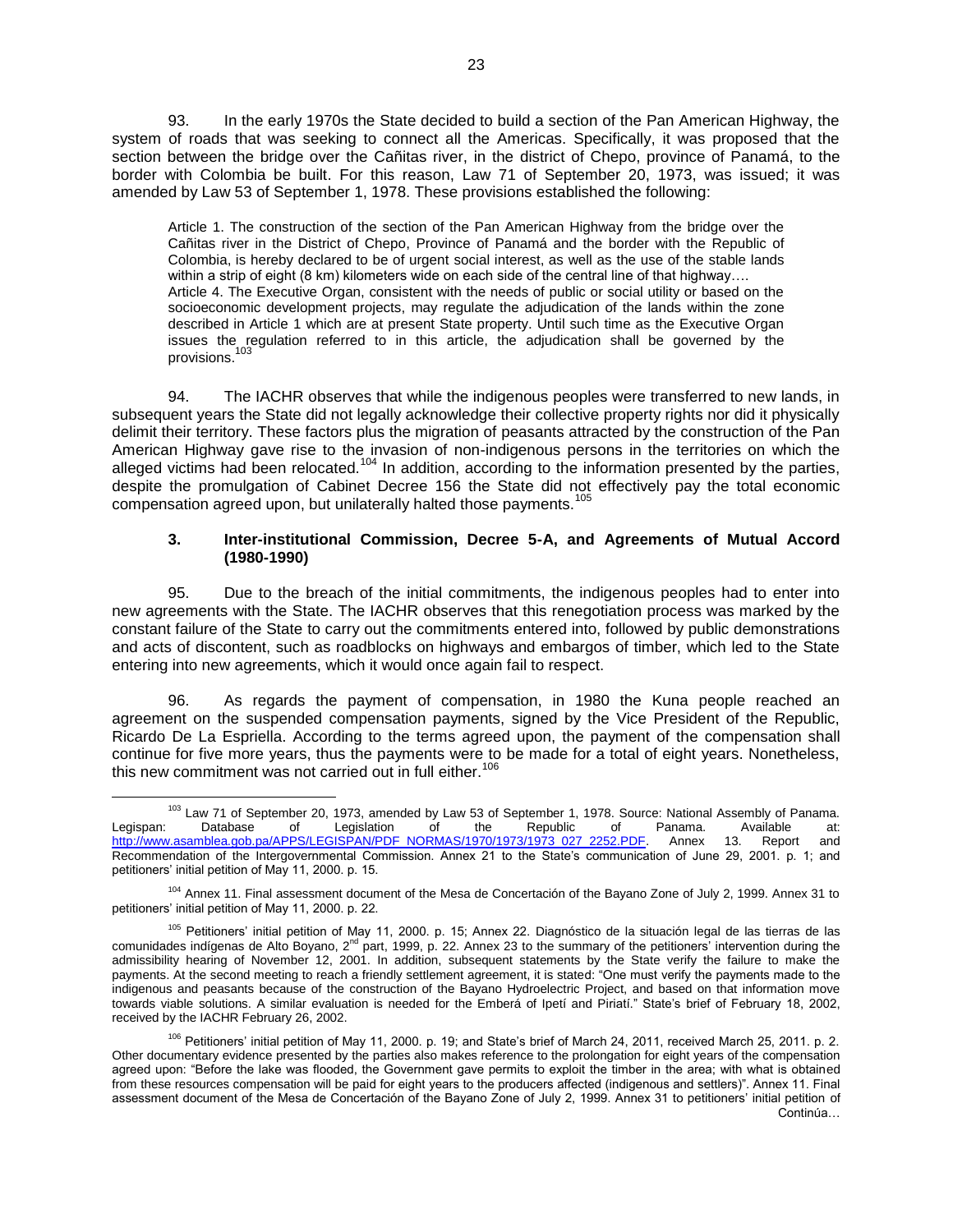97. Beginning in 1981, a series of meetings were held between the authorities of the Kuna people of Madungandí and the Emberá, leaders of the different already-existing settlements of peasants, representatives of the Corporación del Bayano and state institutions related to land tenure.<sup>107</sup> As a result of these meetings, it was found that it was a complex situation, thus an inter-institutional commission was established that took charge "of the comprehensive Land Use Management of the Upper Bayano river basin."<sup>108</sup> That Commission was proposed with the objective of taking a census of the population in the Emberá communities of Ipetí and Piriatí; in addition to an initial study of the land tenure situation in some areas that were already considered conflictive, a study that sought to define the limits between the lands of the Kuna of Madungandí and the settlers. In addition, the Commission drew up a list of the settlers who had to leave the zone. Nonetheless, they opposed the eviction, which led to a series of conflictive situations between indigenous and settler communities.<sup>109</sup>

98. On April 23, 1982, the Government promulgated Decree 5-A, which regulated the adjudication to occupants and settlers of the lands that were declared to be state-owned by Law 71 of September 20, 1973, amended by Law 53 of September 1, 1978. Decree 5-A provided for the adjudication of lots, for sale, situated in the strip as wide as eight kilometers on either side of the central line of the Pan American Highway, from the Guayabo creek (quebrada Guayabo), parallel to the Wacuco river, in the *corregimiento* of El Llano, district of Chepo, and the border with Colombia.<sup>110</sup> That decree provided as follows in relation to the lands and natural resources of the indigenous peoples of the Bayano:

Article 2. The adjudication under any guise of the state lands included and described is hereby prohibited: … (e) In the areas of the Kuna and Emberá indigenous *comarcas* whose demarcation is entrusted to the National Bureau of Indigenous Policy and the leaders of these communities. While that physical demarcation is being determined, the Kuna and Emberá communities may veto the requests for adjudication of plots that belong to the territories of those *comarcas sic*.

Article 5. In the territory of the *comarcas*, it shall be up to the National Bureau of Natural, Renewable Resources of the Ministry of Agricultural Development, together with the Kuna and Emberá indigenous communities, to see to the conservation and rational use of the natural, renewable resources such as the flora, or forest cover, the soils, fauna, and waters.

In the event that a non-rational use is made of such renewable resources, the indigenous traditional authority shall so inform the competent authority of RENARE to beg that the corrective measures needed be taken….

Article 9. The Officer of the Agrarian Reform shall reject the filing the requests for Adjudication when referring to plots included within the non-adjudicable areas, which are named in Articles 2, 3, and 4 of this Decree, and shall indicate to the petitioner verbally and in writing the absolute prohibition on initiating any clearing work in these areas under threat of ordering their removal, with the assistance of the official forces; and also with the loss of their improvements, in the event of a violation. In the case of persons who earn their living solely from farming or stock-raising, the

l

<sup>108</sup> Annex 11. Final assessment document of the Mesa de Concertación of the Bayano Zone of July 2, 1999. Annex 31 to petitioners' initial petition of May 11, 2000. p. 23.

<sup>109</sup> Annex 11. Final assessment document of the Mesa de Concertación of the Bayano Zone of July 2, 1999. Annex 31 to petitioners' initial petition of May 11, 2000. p. 23.

<sup>…</sup>continuation

May 11, 2000. p. 21. In addition, see Annex 6. Technical Socio-Economic Report on the Compensation and Investment of the Kuna Comarca of Madungandí the Emberá Collective Lands of Piriati, Ipeti and Maje Cordillera of 2002. Appendix E of the petitioners' brief of January 19, 2007, received by the IACHR on the same day; and Annex 23. Technical Socio-Economic Report on the Compensation and Investment of the Kuna Comarca of Madungandí the Emberá Collective Lands of Piriati, Ipeti and Maje Cordillera of July 2009. Annex F to petitioners' brief of additional observations on the merits, received by the IACHR on December 18, 2009.

<sup>&</sup>lt;sup>107</sup> Annex 11. Final assessment document of the Mesa de Concertación of the Bayano Zone of July 2, 1999. Annex 31 to petitioners' initial petition of May 11, 2000. p. 22.

<sup>&</sup>lt;sup>110</sup> Decree 5-A of April 23, 1982. "Which regulates the Adjudication of Rural State Lands, from Guayabo stream (Quebrada Guayabo) parallel to the Wacuco river, it is the Sub-district (Corregimiento) of El Llano, district of Chepo, to the border with Colombia." Source: National Assembly of Panama. Legispan: Database of Legislation of the Republic of Panama. Available at: [http://www.asamblea.gob.pa/APPS/LEGISPAN/PDF\\_NORMAS/1980/1982/1982\\_019\\_1538.PDF.](http://www.asamblea.gob.pa/APPS/LEGISPAN/PDF_NORMAS/1980/1982/1982_019_1538.PDF)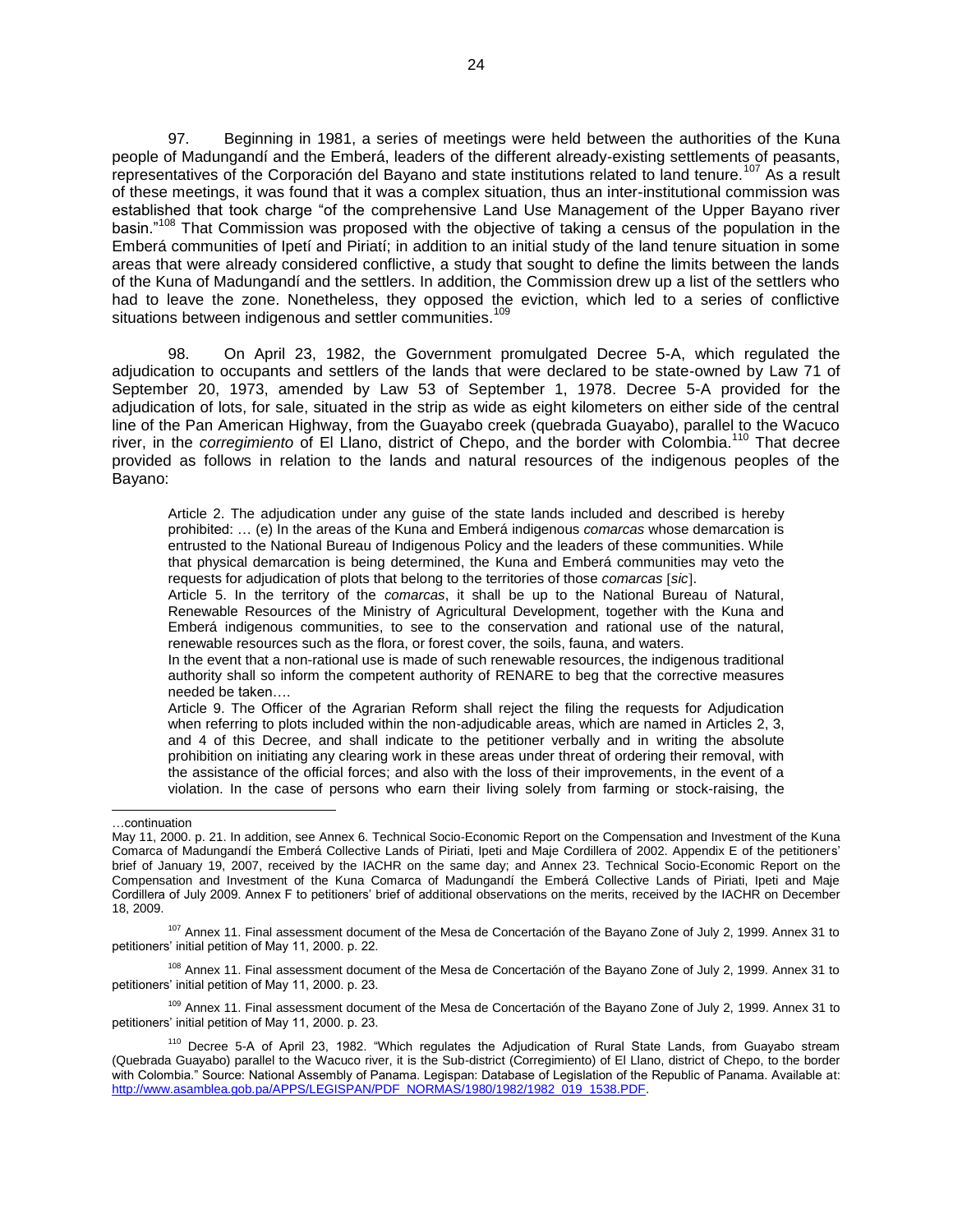Officer of the Agrarian Reform is also obligated to indicate to said person the areas available for farming, stock raising, or agroforestry.

99. The IACHR observes that while Article 2 of Decree 5-A provided for the exclusion of the areas belonging to the Kuna and Emberá peoples, giving the National Bureau of Agrarian Reform the authority to adjudicate plots to occupants and settlers in the neighboring areas it aggravated the situation of risk to their territories, along with the failure to demarcate them, expressly recognized in the text of said Article 2.<sup>111</sup>

100. As the problematic situation lingered, in subsequent years the indigenous peoples continued their efforts to title, delimit, and demarcate their territories. On September 6, 1983, an agreement was signed among the Kuna people of Bayano, the Emberá community of Piriatí, and the Ministry of Interior and Justice, that the boundaries between the two indigenous peoples would be established.<sup>112</sup> Later, on August 3, 1984, the State and the Kuna people of Madungandí signed a commitment titled "Agreement of Mutual Accord" ("Convenio de Acuerdo Mutuo"). At the first point of that agreement the State, through the Corporación para el Desarrollo Integral del Bayano, reiterated its obligation to create a *comarca* for the Kuna people.<sup>113</sup>

101. On August 15, 1984, the authorities of the Emberá communities of Piriatí and Ipetí and the Corporación del Bayano signed an "Agreement of Mutual Accord" in which it was established that the Corporation undertakes to "take all steps necessary for attainment of the indigenous aspirations as regards the full demarcation of the Emberá Reserve in the areas of Ipeti and Piriati.<sup>"114</sup>

102. Given that those commitments were not kept, the land continued to lack recognized and protected boundaries, which encouraged the continuing invasion of settlers on indigenous lands. Despite

 $\overline{a}$ 

This land shall be assigned to the Indigenous Community by collective title and the boundaries agreed upon herein shall be considered for that purpose.

Annex 24. Agreement of September 6, 1983. Annex 14 to petitioners' initial petition of May 11, 2000; and Annex 7 to the State's communication of June 29, 2001.

<sup>&</sup>lt;sup>111</sup> Decree No. 5-A of April 23, 1982. Annex to the summary of the petitioners' intervention during the admissibility hearing, November 12, 2001. Source: National Assembly of Panama. Legispan: Database of Legislation of the Republic of Panama. Available at: [http://www.asamblea.gob.pa/APPS/LEGISPAN/PDF\\_NORMAS/1980/1982/1982\\_019\\_1538.PDF.](http://www.asamblea.gob.pa/APPS/LEGISPAN/PDF_NORMAS/1980/1982/1982_019_1538.PDF)

<sup>&</sup>lt;sup>112</sup> That agreement literally provided as follows:

<sup>1.</sup> The boundary between the Kuna Comarca of Bayano and the Indigenous Community of Piriatí shall be the old dirt road of the Kuna Comarca;

<sup>2.</sup> To physically locate the dirt road that will serve as the boundary, it shall only be done by the participation of representatives of both indigenous groups jointly with the State representation;

<sup>3.</sup> The maintenance of the dirt road in question shall be done by the joint participation of both indigenous groups, as they deem advisable;

The Emberá indigenous of the Community of Piriatí shall have free access to the lake to develop their day-to-day activities such as transportation, hunting, fishing, etc.

<sup>&</sup>lt;sup>113</sup> Specifically, the first article provided: "The Corporación para el Desarrollo Integral del Bayano undertakes with the Kuna Community of Madungandí to make every effort to proceed immediately to see the attainment of the aspirations of that community, so that the Comarca be established. By means of this Agreement, agreements are also established in relation to the conservation, protection, and rational use of the renewable natural resources such as the flora, fauna, and waters; which requires approval by the Corporación Bayano, the National Bureau of Renewable Resources (RENARE), and the authorities of the Kuna of Madungandí." Annex 25. Agreement of Mutual Accord of August 3, 1984. Annex 15 to petitioners' initial petition of May 11, 2000; and Annex 8 to the State's communication of June 29, 2001.

<sup>114</sup> That Agreement provided: "First. The Corporación Bayano undertakes to take all those steps necessary to see the attainment of the indigenous aspirations as regards the full demarcation of the Emberá Reserve in the areas of Ipetí and Piriatí. Second. The works being carried out to attain the foregoing will be aimed at those lands being titled collectively, thus it will be the property of the indigenous population mentioned…." Annex 26. Agreement of Mutual Accord, August 15, 1984. Annex to the summary of the petitioners' intervention during the admissibility hearing of November 12, 2001.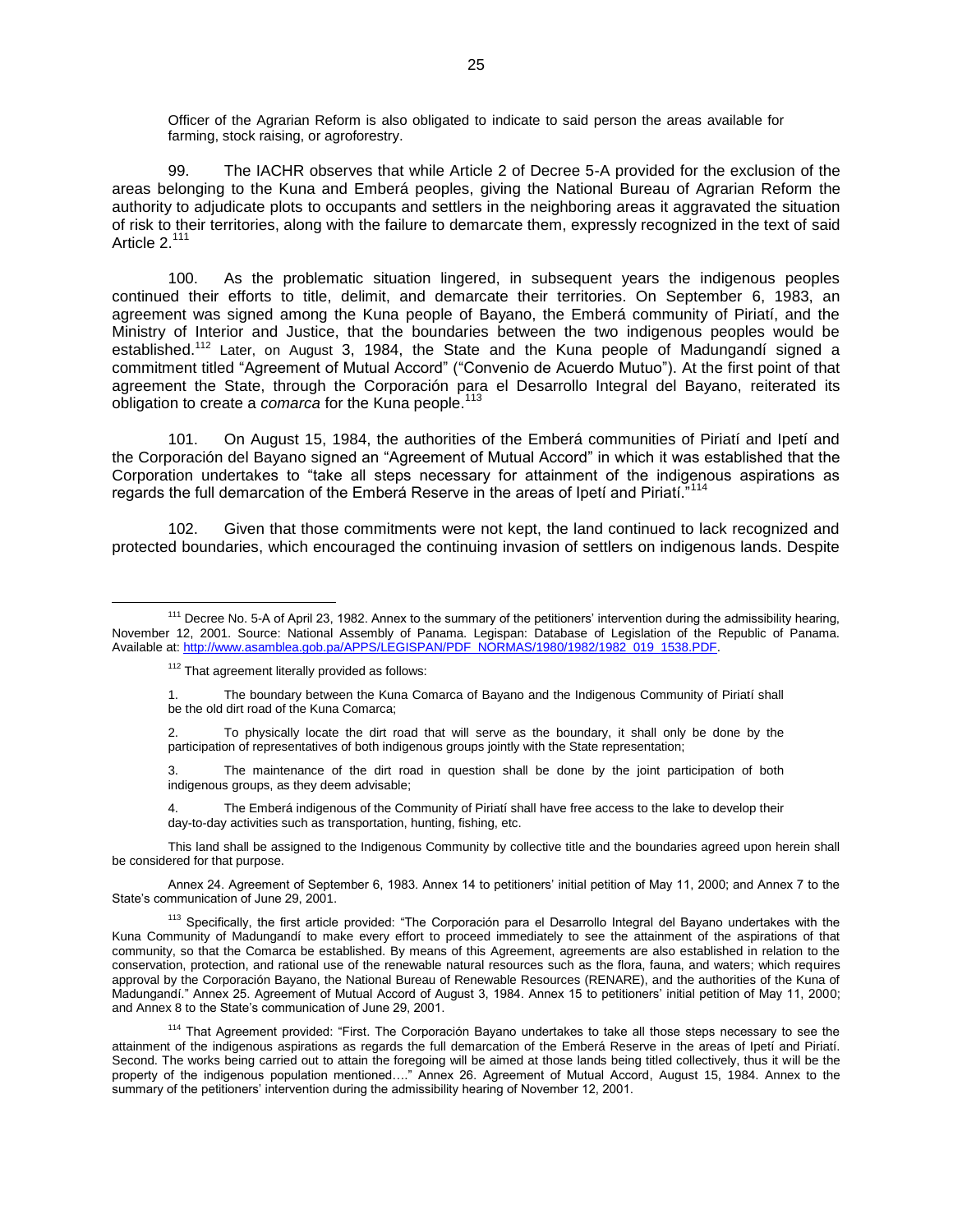this situation, the IACHR observes that the State took few if any actions aimed at removing the nonindigenous persons from the territories of the Kuna of Madungandí and the Emberá of Bayano.<sup>1</sup>

103. According to the information provided by the parties, in 1989 the Kuna of Madungandí drew up a Preliminary Bill for recognition of their territory under the legal concept of "*comarca indígena*," ("special indigenous district") which was submitted to the Ministry of Interior and Justice, and in 1990 to the Legislative Assembly.<sup>116</sup>

### **4. Aggravation of the invasion of non-indigenous persons, public protests, and creation of the Kuna Comarca of Madungandí (1990-1996)**

104. The adjudication of plots to settlers in nearby lands, as well as the lack of any effective actions aimed at protecting the territory of the Kuna people of Madungandí and the Emberá from 1980 to 1990 led to an aggravation of the invasion by settlers on indigenous lands<sup>117</sup> and intensified the conflictive situation in the area. $118$ 

105. The State's response was to create an "Inter-Disciplinary Team" made up of the National Bureau of Local Governments, the Bureau of Indigenous Policy of the Ministry of Interior and Justice, and the Director of the Corporación del Bayano, among other state institutions. The team was in charge of drawing up an agreement, signed March 23, 1990, with two indigenous commissioners in addition to the authorities of the State, which states: "the possessory rights of the indigenous sector of the area of Bayano, as well as the ecological balance so necessary for the life of the Bayano Dam are today [suffering detriment due to] the incursion of settlers in the area."<sup>119</sup> Accordingly, Article 1 of the agreement prohibits burning in the protection zones, and in Article 2 it is resolved that: "The settlers who are within the limits of the Comarca, and in the upper part of the protection basin of the river, as well as those who arrived after December 20 of this year have to leave the area in dispute."<sup>120</sup>

<sup>116</sup> Annex 11. Final assessment document of the Mesa de Concertación of the Bayano Zone, July 2, 1999. Annex 31 to petitioners' initial petition of May 11, 2000. pp. 23 and 25.

<sup>117</sup> According to information presented to the IACHR, in those years "[the settlers ] arrived in the zone indiscriminately and without control due to the lack of authority in the area and in this way settlements began form along the Pan American Highway." Annex 21. Executive summary of the Mesa de Concertación of the Bayano Zone, July 2, 1999. Annex 31 to petitioners' initial petition of May 11, 2000. p. 4.

 $\overline{a}$ <sup>115</sup> The minutes of the meeting held with the authorities of the Kuna indigenous people and the Corporación del Bayano on August 7, 1984, appears in the record before the IACHR. There, reference was made to the payment of compensation to settlers for leaving the indigenous lands. [Annex 27. Annex 16 to petitioners' initial petition of May 11, 2000; and Annex 9 to the State's communication of June 29, 2001. In addition, an official telegram sent by the Office of the Governor of the Province of Panamá to the Mayor of the District of Chepo, of July 18, 1995, appears in the record before the IACHR; that telegram gave notice that "in the case of Ipetí-Emberá and Kuna, national government made decision to remove the settlers indigenous areas as of April 1992. Messrs. Enock Ponte and Guadalupe de Pineda should carry out this decision immediately." [Annex 28. Official telegram of July 18, 1995. Annex 25 to petitioners' initial petition of May 11, 2000. Also before the IACHR is Resolution No. 4, adopted by the Corporación del Bayano on March 16, 1989, by which it prohibited "hunting, indiscriminate logging, slash-and-burn in the area owned by the Corporación para el Desarrollo Integral del Bayano," with monetary sanctions imposed on violators. The IACHR notes that while the illegality of the activities carried out by the invaders in the zone is recognized, this measure was aimed at protecting the property of the Corporation, rather than that of the indigenous peoples. [Annex 29. Resolution No. 4 issued by the Director of the Corporation dated March 16, 1989. Annex 17 to petitioners' initial petition of May 11, 2000; and Annex 10 to the State's communication of June 29, 2001.

<sup>&</sup>lt;sup>118</sup> The situation is described by information produced by the parties as follows: "This moment is considered critical in the recent history of the events in the Bayano basin: the indigenous groups once again denounced to the Government the incursion in their lands, the settlers alleged that those lands 'are property of the State and specifically of the Corporación Bayano' and the Government responded by creating a new Commission made up of the pertinent institutions and the representatives of the indigenous and peasant sectors, the commission was to take charge of studying the problem of the invasions reported." Annex 11. Final assessment document of the Mesa de Concertación of the Bayano Zone, July 2, 1999. Annex 31 to petitioners' initial petition of May 11, 2000. p. 24.

<sup>&</sup>lt;sup>119</sup> Annex 30. Agreement of March 23, 1990. Annex 18 to petitioners' initial petition of May 11, 2000; and Annex 11 to the State's communication of June 29, 2001.

 $120$  Annex 30. Agreement of March 23, 1990. Annex 18 to petitioners' initial petition of May 11, 2000; and Annex 11 to the State's communication of June 29, 2001.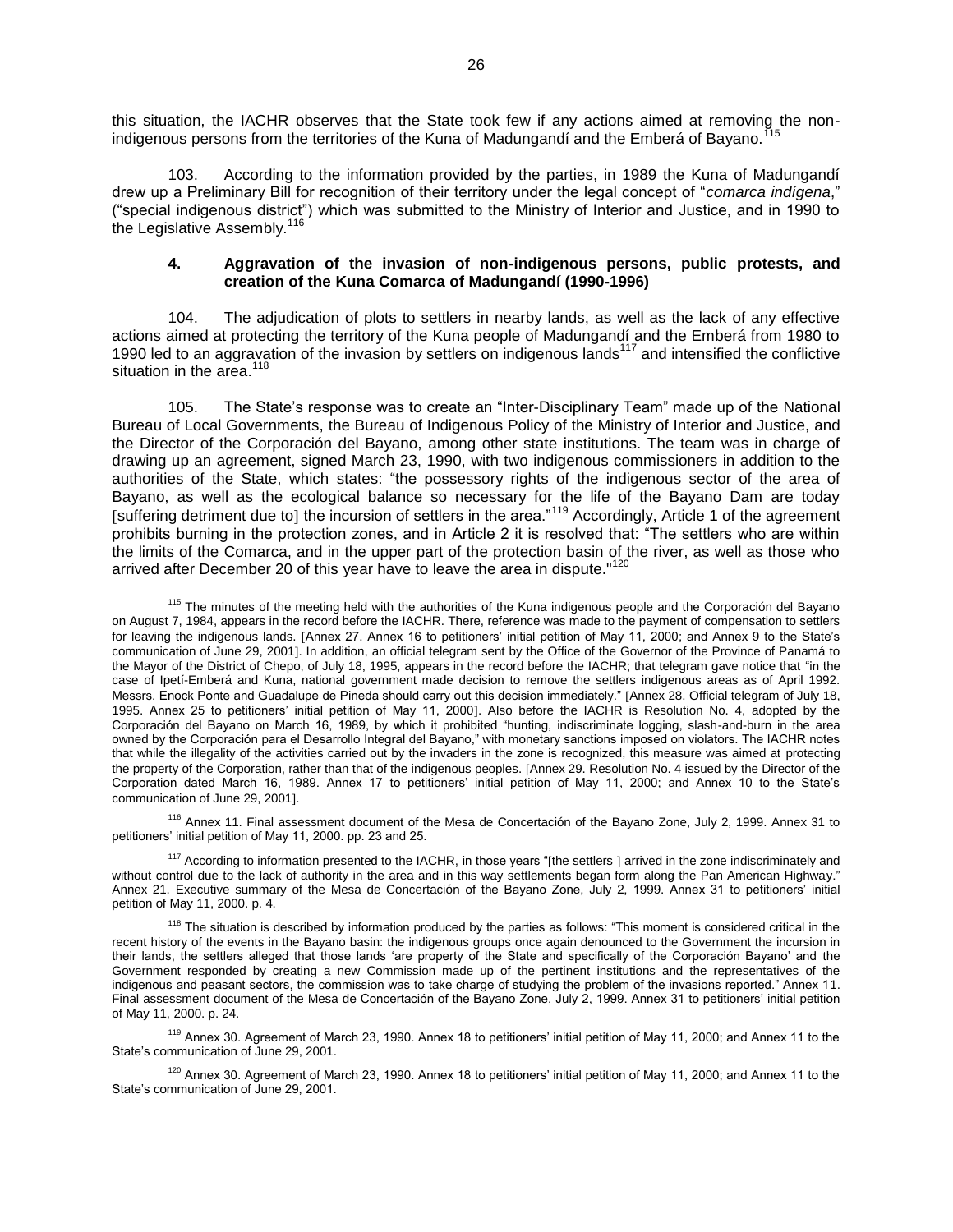106. To carry out the agreement signed March 23, 1990, on July 16, 1991, the indigenous peoples signed the "Working Agreement for the New Land Use Management of the Upper Bayano signed by the Provincial Government of Panamá and the Kuna People of Wacuco, Ipetí, and other Communities," in which the state agencies involved undertake to "make efforts to relocate the invader settlers from the protected lands for the conservation of the flora and fauna of the Bayano watershed." To that end, September 15, 1991 was set as the deadline for carrying out what was provided for.<sup>121</sup> Nonetheless, the relocation did not take place on the date indicated. As a result of this new failure to perform, the Kuna people blocked the highway that goes around Lake Bayano.

107. The result of this action was the issuance of Resolution 002 and Resolution 63. The first of these was adopted on January 24, 1992, by the Director General of the Corporación del Bayano, ordering the relocation of the "Ipetí Emberá settlers to undisputed areas" and the "recovery of all the lands that are property of the Corporación Bayano and that have been compensated or reoccupied."<sup>122</sup> In addition, Resolution 63, of March 17, 1992, adopted by the Ministry of Interior and Justice, it was resolved to confer to the office of the governor of the province of Panamá and to the office of the mayor of Chepo the powers, and the economic and logical support necessary for ordering the relocation of the settlers in the disputed areas to which Resolution 002 makes reference. In addition, instruction was offered to the police to facilitate the mobilization and protection of the settlers and to maintain order in the area.<sup>123</sup>

108. Despite such resolutions, once again the settlers were not removed. In the face of this situation, in May 1993 the Kuna and the Emberá staged public demonstrations demanding implementation of the agreements reached with the State, which led to a national strike organized by indigenous leaders from different parts of the country.<sup>124</sup>

109. Due to the pressure generated by these public demonstrations, President Guillermo Endara created a Mixed Commission entrusted to a presidential delegate, Miguel Batista, and made up of state and indigenous representatives. This Commission prepared a study on the reforms should have been implemented by January 1994. These included "the creation of a *reserva de comarca* for the Kuna of Madungandí and of the Bayano region" and the "demarcation of the collective lands of the 42 Emberá communities that were outside of the Comarca de Emberá-Drua, which was created by Law 22 of 1983."<sup>125</sup> The State did not carry out the actions needed to effectively implement these commitments.

110. On December 5, 1994, the Corporación del Bayano issued a resolution prohibiting the establishment of new human settlements, logging, burning, and the expansion of the agricultural frontiers on the existing farms.<sup>126</sup> On December 13, 1994, the Minister of Interior and Justice, through the National Bureau of Local Governments, instructed the mayor of the district of Chepo to carry out that resolution.<sup>127</sup> The IACHR was not informed of effective actions taken to carry out the resolution.

 $125$  Petitioners' initial petition of May 11, 2000, pp. 24-25.

 $\overline{a}$ <sup>121</sup> Annex 31. Working Agreement for Renewed Land Use Management of Alto Bayano signed by the Provincial Government of Panamá and the Kuna People of Wacuco, Ipetí, and Other Communities, July 16, 1991. Annex to the summary of the petitioners' intervention during the admissibility hearing of November 12, 2001.

 $122$  Annex 32. Resolution 002 of January 24, 1992. Annex 19 to petitioners' initial petition of May 11, 2000; and Annex 14 to the State's communication of June 29, 2001.

 $123$  Annex 33. Resolution 63 of March 17, 1992. Annex 20 to petitioners' initial petition of May 11, 2000; and Annex 13 to the State's communication of June 29, 2001.

<sup>&</sup>lt;sup>124</sup> Petitioners' initial petition of May 11, 2000. p. 23. Annex 34. Articles titled "Panama: Indians say blood will flow unless they get land rights," Inter Press Service, May 18, 1993; "Antimotines enfrentan a los indígenas que se toman Puerto Obaldía," El Siglo, May 29, 1993; and "Panama: Tensions Between Government and Amerindians Subsides," Inter Press Service, June 3, 1993. Annexes 40, 41, and 42 to petitioners' initial petition of May 11, 2000.

<sup>&</sup>lt;sup>126</sup> Annex 11. Final assessment document of the Mesa de Concertación of the Bayano Zone, July 2, 1999. Annex 31 to petitioners' initial petition of May 11, 2000. p. 25.

<sup>&</sup>lt;sup>127</sup> Annex 35. Communication from the Minister of Interior and Justice, December 13, 1994. Annex 14 to the summary of the petitioners' intervention during the admissibility hearing of November 12, 2001.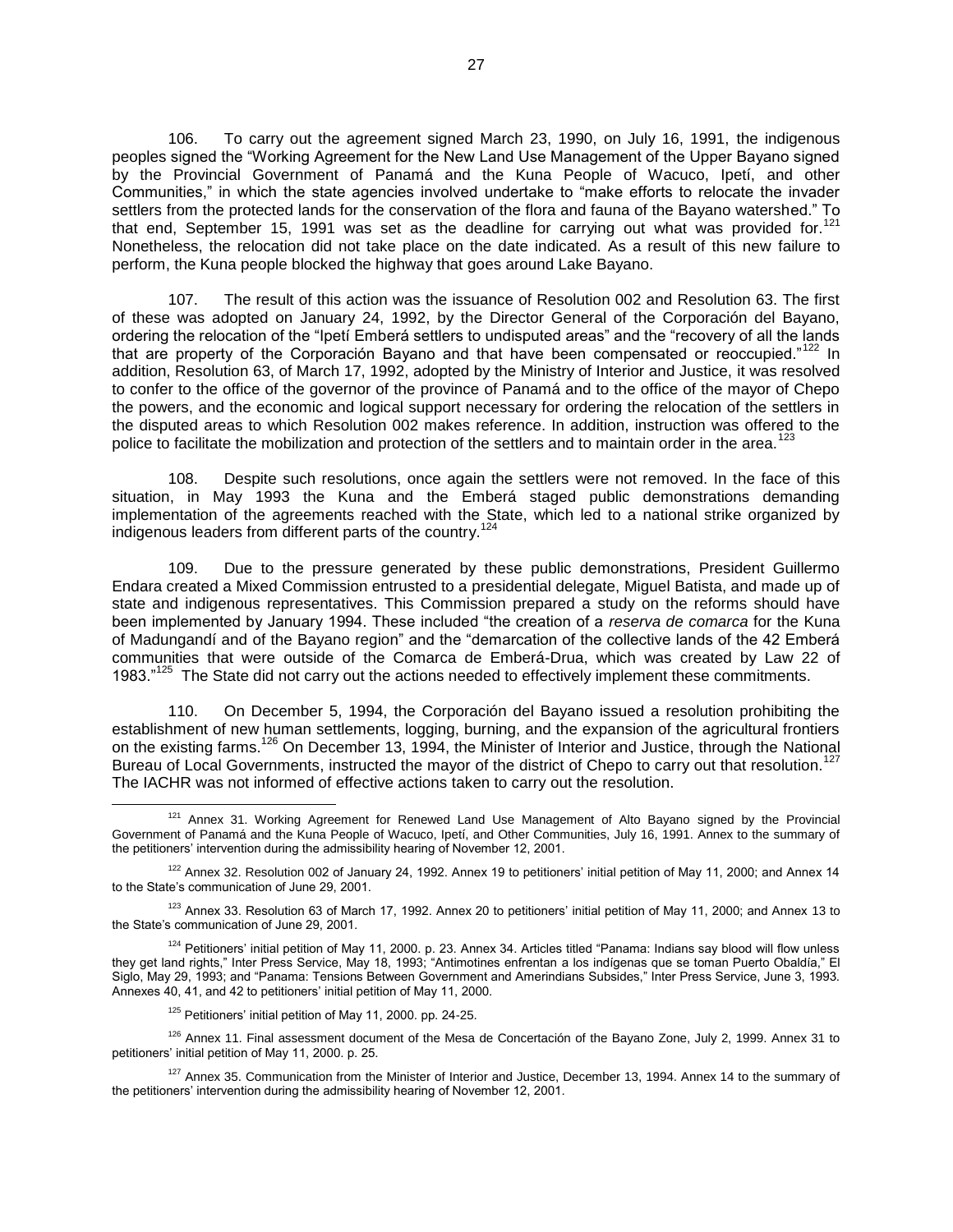111. On March 31, 1995, an agreement was signed by the indigenous authorities and the settlers who were living at that time on lands of the Kuna of Madungandí, approved by the authorities of the national government. That agreement established that:

Taking into consideration the antecedents of other proposed Comarcas, the settlers remain where they are under certain special conditions:

• They may not expand their agricultural frontiers beyond where they are currently found.

 The lands that at this moment they usufruct may not be assigned or exchanged or sold to third persons.

If a settler does what is indicated above or leaves the area, these lands revert to the *comarca*.

 All this shall be done under the conditions agreed upon and by documents signed with the authorities and the parties affected.<sup>128</sup>

112. On December 29, 1995, the law was passed that created the Kuna Comarca of Madungandí (Comarca Kuna de Madungandí), which was adopted as Law 24 of January 12, 1996. Articles 1 and 2 of this law provide:

Article 1. The Kuna Comarca of Madungandí is hereby created, constituted by a geographic area in the province of Panamá, district of Chepo, sub-districts of El Llano and Cañitas, situated within the following boundaries […] The polygon described has an area of approximately one thousand eight hundred (1,800) square kilometers or one hundred eighty thousand (180,000) hectares.<sup>12</sup>

<sup>&</sup>lt;sup>128</sup> Annex 21. Executive summary of the Mesa de Concertación of the Bayano Zone, July 2, 1999. Annex 31 to petitioners' initial petition of May 11, 2000. p. 5.

<sup>129</sup> Article 1 of Law No. 24 described the following boundaries of the *Comarca*: starting from point No. 1, situated 400 meters beyond the intersection of the Pan American Highway and the road that leads to the Viejo Pedro dam, situated 34.4 km from the Garita de Chepo, one follows along the Pan American Highway towards Darién until reaching the monument C.R. 107C line 3 of the "Tommy Guardia" Geographic Institute. From this monument C.R. 107C line 3, one continues along the Pan American Highway towards Darién 200 meters, until encountering point No. 2. From this point one follows, along the dirt road to the Southwest until reaching the bed of the stream of Sardian or Caracolito; one continues along this stream, downriver, until its mouth at Lake Bayano, distinguished as point No. 3. From this point one follows an imaginary straight line to the Southwest, crossing Lake Bayano, to Point Majecito (Maje Island), distinguished as point No. 4. From this point, more to the East, one follows to Point Read, distinguished as point No. 5. From this point one continues along an Imaginary straight line, crossing Lake Bayano, to the Southeast, until reaching Point Pueblo Nuevo, distinguished as point No. 6. From here one follows along the curve at 63 meters altitude (maximum level of Lake Bayano, to the East until Point Ugandi or Point Nilo, distinguished as point No. 7. From this point one follows along a dirt road to the Southeast until reaching point No. 8, located in the population center of Quebrada Cali, at a distance of approximately 2,125 meters from the bridge over the Aibir River. From here one follows 883 meters along the Pan American Highway towards Darién, until encountering the intersection with the dirt road that is to the left, distinguished as point No. 9. From here one follows the dirt road to the Southeast, a distance of 9.1 km, until encountering the mouth of the Catrigandi River in Lake Bayano, distinguished as point No. 10; from point No. 9 to point No. 10 it shares a boundary with the Emberá-Piriati collective lands. One then follows the Catrigandi river upriver a distance of 3.1 km until encountering P. I. No. 117, where point No. 11 is located. From here one continues along the dirt road to the Curti River, identified as point No. 12. From this point one follows upriver, to the bridge over the Curti River on the Pan American Highway, identified as point No. 13. One then follows the Pan American Highway towards Darién to the bridge over the Wacuco River or Dianwardumad, identified as point No. 14. From this point one follows the river or Dianwardumad, downriver, and at a distance of 70 meters one reaches the dirt road, identified as point No. 15. From here one follows that dirt road in the Southern direction 71° East and at a distance of 11.1 km one reaches point No. 16, situated in the Playa Chuso or Dibirdirrale river. From this point to the South 79° East at a distance of 9 km one reaches point No. 17. From here one follows that dirt road to the South 39° East and at a distance of 3.1 km, one reaches point No. 18. From this point straight South, at a distance of 600 meters, one reaches point No. 19, situated in the Higueronal or Dirudi stream. From this point at a distance of approximately 5.1 km, one reaches point No. 20, situated at the intersection with the road that leads from the population center of La Ocho to Pingadicito. From this point Northward 66° East, at a distance of 5.5 km, one reaches point No. 21, situated in the Pingadicito river. From this point, following the dirt road to the Northeast, passing the Pingandi river, one reaches point No. 22. From this point to the North 36° East, one reaches point No. 23, situated at a distance of 400 meters from the road that connects the towns of Sábalo and Wala. From this point, to the North 85° East, one reaches point No. 24, situated along the road from Sábalo to Wala. From this point to the South 60° East, one covers a distance of approximately 2.6 km to point No. 25, situated along the road from Sábalo to Wala. Following the road we encounter point No. 26, situated at the border between the provinces of Darién and Panamá. From there one continues along that border to the North to point No. 27, situated in the Serranía de San Blas. From here one follows to the Northwest along the entire boundary of San Blas and the province of Panamá, to point No. 28, situated to the North of the Espavé or Bunorgandi river. From here one continues straight South to the headwaters of the Espavé or Bunorgandi river, then along that river, downriver, covering a distance, from the Serranía, of 9.9 km, to reach point No. 29. Then to the South 47° West, at a distance of approximately 5 km, one reaches point No. 30 in the Playita or Dinalugandi river. From this point, to the South 82° West, at a distance of approximately 4.1 km, one reaches point No. 31, situated in the Chuluganti river. From here one follows that river, Continúa…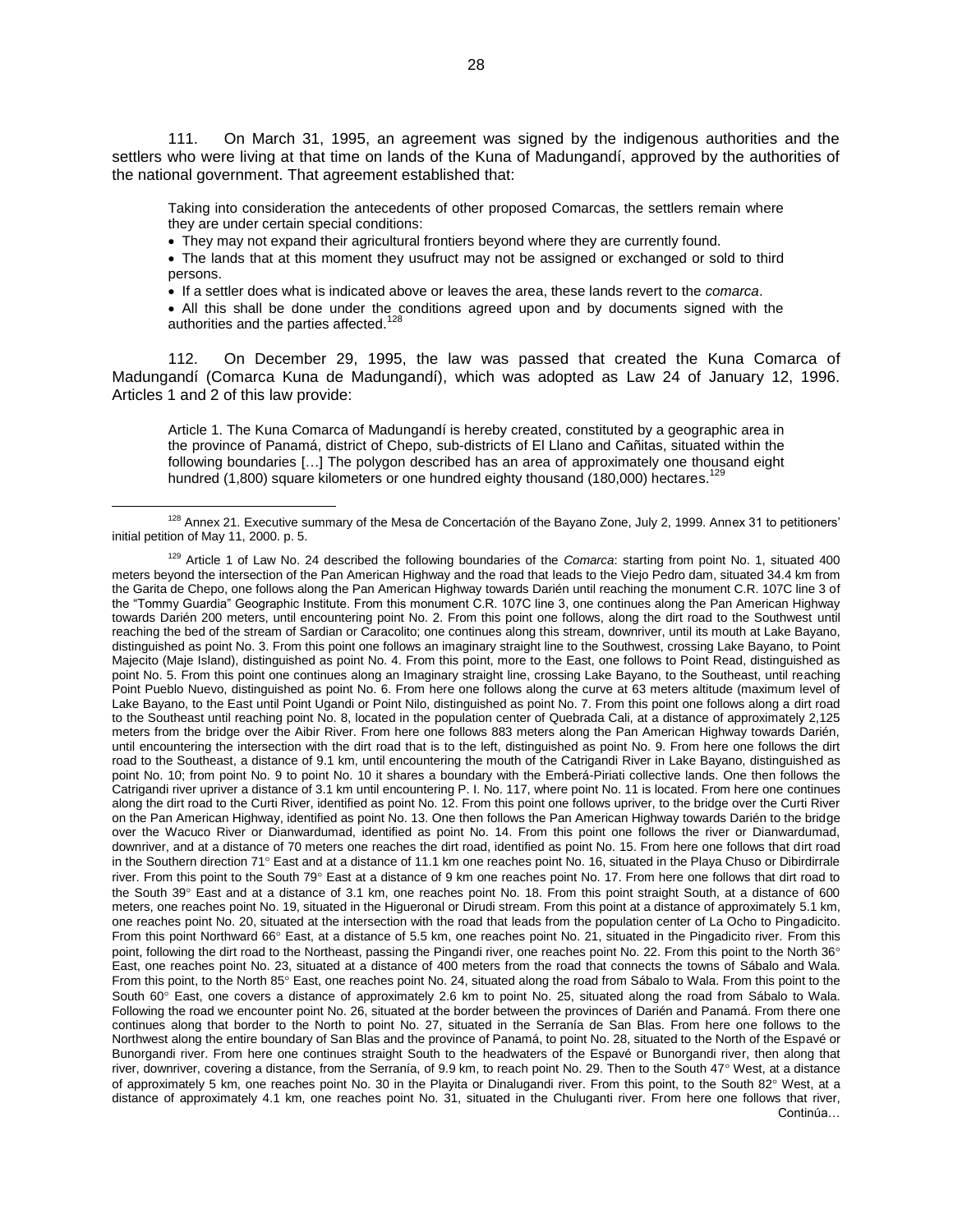The subsoil, which belongs to the State as per Article 254 of the Constitution, may be exploited as determined by section 5 of that article, the laws that govern the matter, and by agreement of the authorities and communities of the Kuna Comarca of Madungandí (General Congress).<sup>130</sup>

113. Article 21 of that law established as follows: "The Agreement of March 31, 1995, signed by indigenous and peasants who live in the Kuna Comarca of Madungandí and approved by the authorities of the national government, shall be respected."<sup>131</sup>

#### **5. Coordinating the Mesas de Concertación of the Darién Sustainable Development Program and the new Inter-Governmental Commission (1996-2001)**

114. Despite the adoption of Law No. 24 the invasion in territories of the Comarca continued.<sup>132</sup> This led in August 1996 to members of the Kuna people of Madungandí blocking the Pan American Highway, which eventually led to a confrontation with the National Police, the result being that several persons were wounded.<sup>133</sup>

115. In view of this situation, on August 8 and 29, 1996, indigenous and peasants were called to meetings at the offices of the IRHE in which it was agreed to create an Inter-Institutional Commission to verify the changes that occurred with the arrival of new settlers.<sup>134</sup> Once the results were obtained, on December 16, 1996, a meeting was held between the Minister and Vice-Minister of Interior and Justice, the governor of the province of Panamá, the mayor of Chepo, and the representatives of the Kuna Comarca of Madungandí. On that occasion, the following conclusion was reached:

Maintain the commitment to respect Law 24 of 1996, as well as examining the application of the agreement to which that law refers in Article 21 to implement it. The Government undertook to take the steps and make the legal efforts so that the persons identified as settlers who were in the *comarca* illegally would be evicted on January 30, 1997. 135

116. Following up on this agreement a new meeting was held in December 1997 at the Municipal Council of Chepo. In the presence of various state offices – such as Agrarian Reform, INRENARE, and IRHE – indigenous leaders reported on the continuation of the situation.<sup>1</sup>

l

<sup>131</sup> Annex 21. Executive summary of the Mesa de Concertación of the Bayano Zone, July 2, 1999. Annex 31 to petitioners' initial petition of May 11, 2000. p. 6.

<sup>132</sup> Annex 21. Executive summary of the Mesa de Concertación of the Bayano Zone, July 2, 1999. Annex 31 to petitioners' initial petition of May 11, 2000. p. 5.

<sup>133</sup> Annex 36. Article "Choque armado entre Indios y Policías," Periódico Crítica, August 7, 1996; "Defenderemos a muerte la Comarca," La Prensa, August 8, 1996; "Indígenas denuncian maltrato de policías y firman tregua," El Universal de Panamá, August 10, 1996. Annexes 47, 48, and y 49 to petitioners' initial petition of May 11, 2000, respectively.

<sup>134</sup> Annex 11. Final assessment document of the Mesa de Concertación of the Bayano Zone, July 2, 1999. p. 28. Annex 31 to petitioners' initial petition of May 11, 2000.

<sup>135</sup> Annex 11. Final assessment document of the Mesa de Concertación of the Bayano Zone, July 2, 1999. p. 28. Annex 31 to petitioners' initial petition of May 11, 2000.

<sup>136</sup> In particular, the then-Cacique General of the Comarca, José Oller, stated: "the problems have worsened because the settlers are building houses of concrete on the lands of the Comarca, in addition to having a negative impact on indigenous production, burning coffee groves, cutting the plantains and plantings of fruit trees, and other violations of the agreements signed Continúa…

<sup>…</sup>continuation

downriver, to point No. 32, situated at the mouth of Emilio or Acuasibudian stream in Lake Bayano. From this point one follows the contour of the lake in the direction of the Viejo Pedro dam, at a distance of approximately 3.7 km, until reaching point No. 33, situated at the mouth of Emilio or Acuasibudian stream in Lake Bayano. From this point in a straight line to point 1, which was the starting point of this description.

<sup>&</sup>lt;sup>130</sup> Annex 5. Law 24 of January 12, 1996. Annex 11 to petitioners' initial petition of May 11, 2000; Annex to brief submitted by the petitioners, January 19, 2001; and Annex 15 to the State's communication of June 29, 2001.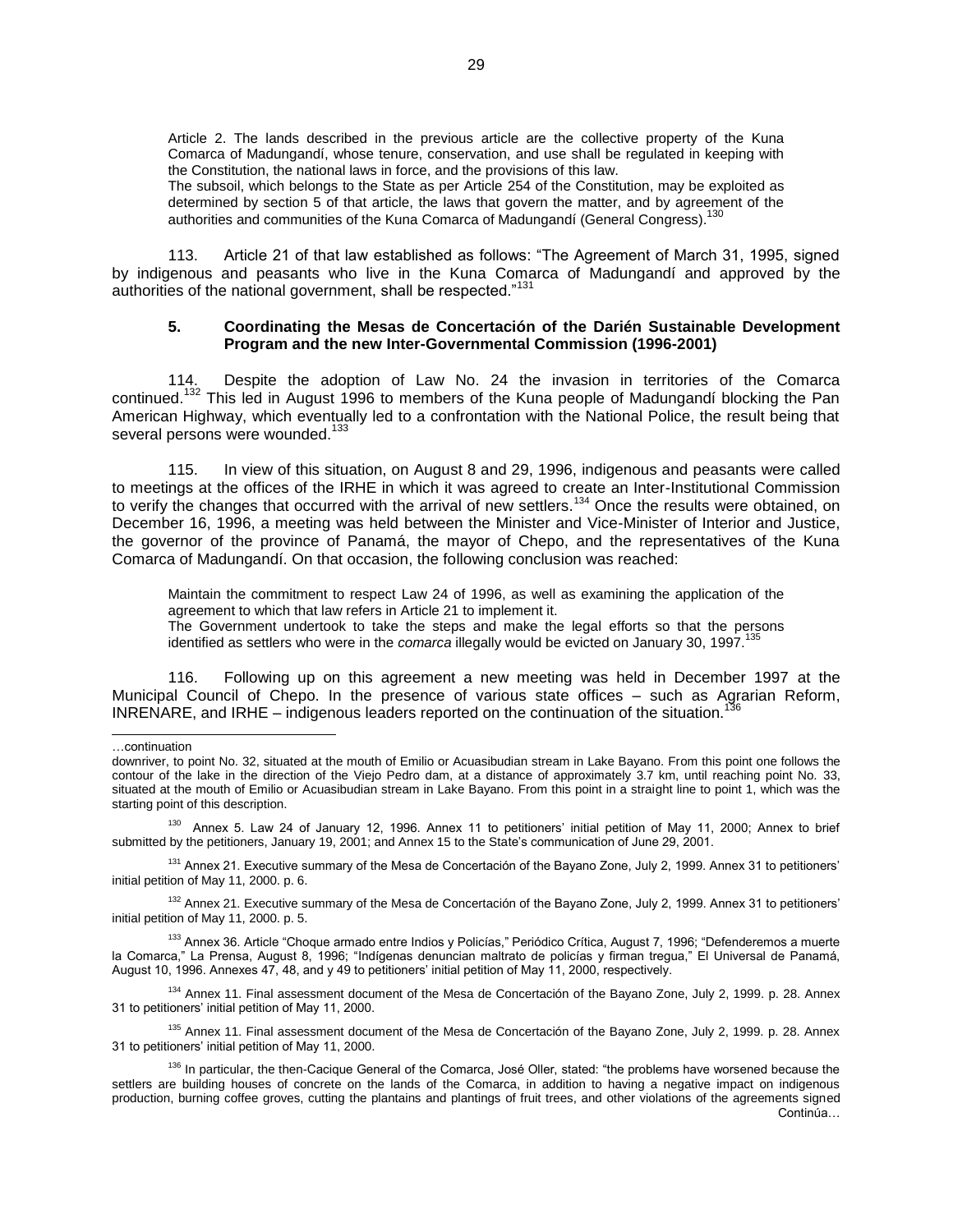117. Given the permanence of the invasion of settlers and the systematic failure of the State to respect the agreements reached, on June 13, 1999, the Special Kuna General Congress of Madungandí issued Resolution No. 1, which provides:

To demand of the Panamanian authorities the enforcement of Law 24 of 1996, subject to the following actions: …

2. With respect to the settlers

a. Total eviction of the settlers found in the Kuna Comarca of Madungandí for failure to carry out the agreements entered into between the authorities of Madungandí and the settlers, and above all Law 24 of January 12, 1996.

b. To determine the authority of the sub-district, mayor's office, governor's office who will be in charge of seeing to the implementation of the agreements entered into.<sup>1</sup>

118. After that resolution, a meeting was held on July 21, 1999, at the National Bureau of Indigenous Policy with the presence of the National Environmental Authority, the mayor of Chepo, the Bureau of Agrarian Reform, the office of the governor of Panamá province, among other agencies and offices. The purpose was "to seek a definitive solution to the land conflict between the Kuna indigenous ethnicity of Madungandí and the peasants who have emigrated from the central provinces, settling in the communities of Wacuco, Loma Bonita, and Curtí."<sup>138</sup>

119. Subsequently, the Ministry of Economy and Finance, through the "Darién Sustainable Development Program," financed by the Inter-American Development Bank, carried out the project of "Mesas de Concertación of the Bayano Zone."<sup>139</sup> In the context of this program meetings were held for dialogue with the authorities of the Kuna people and of the Emberá communities of Ipetí and Piriatí.<sup>140</sup> According to the information produced by the parties, on August 18, 1999, a meeting was held that included the participation of the indigenous authorities; leaders of the peasants who had settled in Loma Bonita, Curti, and Wacuco; and governmental authorities. As a result of that meeting, on August 19, 1999, an "Agreement of Commitments" ("Acuerdo de Compromisos") was signed. It established as follows:

- 1. That a rapid study of land tenure and appraisal of the disputed lands be carried out.<br>2. This study should be presented to the Secretariat for Inter-Institutional Coordination
- 2. This study should be presented to the Secretariat for Inter-Institutional Coordination of the Sustainable Development Program through a Multidisciplinary team with the participation of Agrarian Reform, technical personnel, and commissioners of the Kuna Comarca of Madungandí and from the peasant sector.
- 3. Request of the Technical Coordinating body and the Inter-American Development Bank (IDB) that the necessary for carrying out the land tenure study be secured.
- 4. The study will take as a basis the other studies performed previously and should be done on a priority basis. In addition one should take into consideration the censuses previously agreed upon by both parties.<sup>141</sup>

 $\overline{a}$ …continuation

such as the use of mechanized equipment on their crops, …. Destroying the barbed wire fences by Wacuco." Annex 11. Final assessment document of the Mesa de Concertación of the Bayano Zone, July 2, 1999. p. 29. Annex 31 to petitioners' initial petition of May 11, 2000.

<sup>&</sup>lt;sup>137</sup> Annex 37. Resolution No. 1 of the Extraordinary Kuna General Congress of Madungandí, June 13, 1999. Annex E to Petitioners' brief of additional observations on the merits, received by the IACHR on December 18, 2009.

<sup>&</sup>lt;sup>138</sup> Annex 38. Minutes of the meeting held July 21, 1999, at the National Bureau of Indigenous Policy. Annex to the State's brief of July 9, 2001, received by the IACHR July 13, 2001.

<sup>&</sup>lt;sup>139</sup> Annex 11. Final assessment document of the Mesa de Concertación of the Bayano Zone, July 2, 1999. Annex 31 to petitioners' initial petition of May 11, 2000. p. 3.

<sup>&</sup>lt;sup>140</sup> Annex 21. Executive summary of the Mesa de Concertación of the Bayano Zone, July 2, 1999. Annex 31 to petitioners' initial petition of May 11, 2000.

<sup>&</sup>lt;sup>141</sup> Annex 20. Final Report of Conclusions and Plan of Action of the Mesa de Concertación of the Bayano Zone, August 25, 1999. Annex 32 to petitioners' initial petition of May 11, 2000; and Annex 20 to the State's communication of June 29, 2001.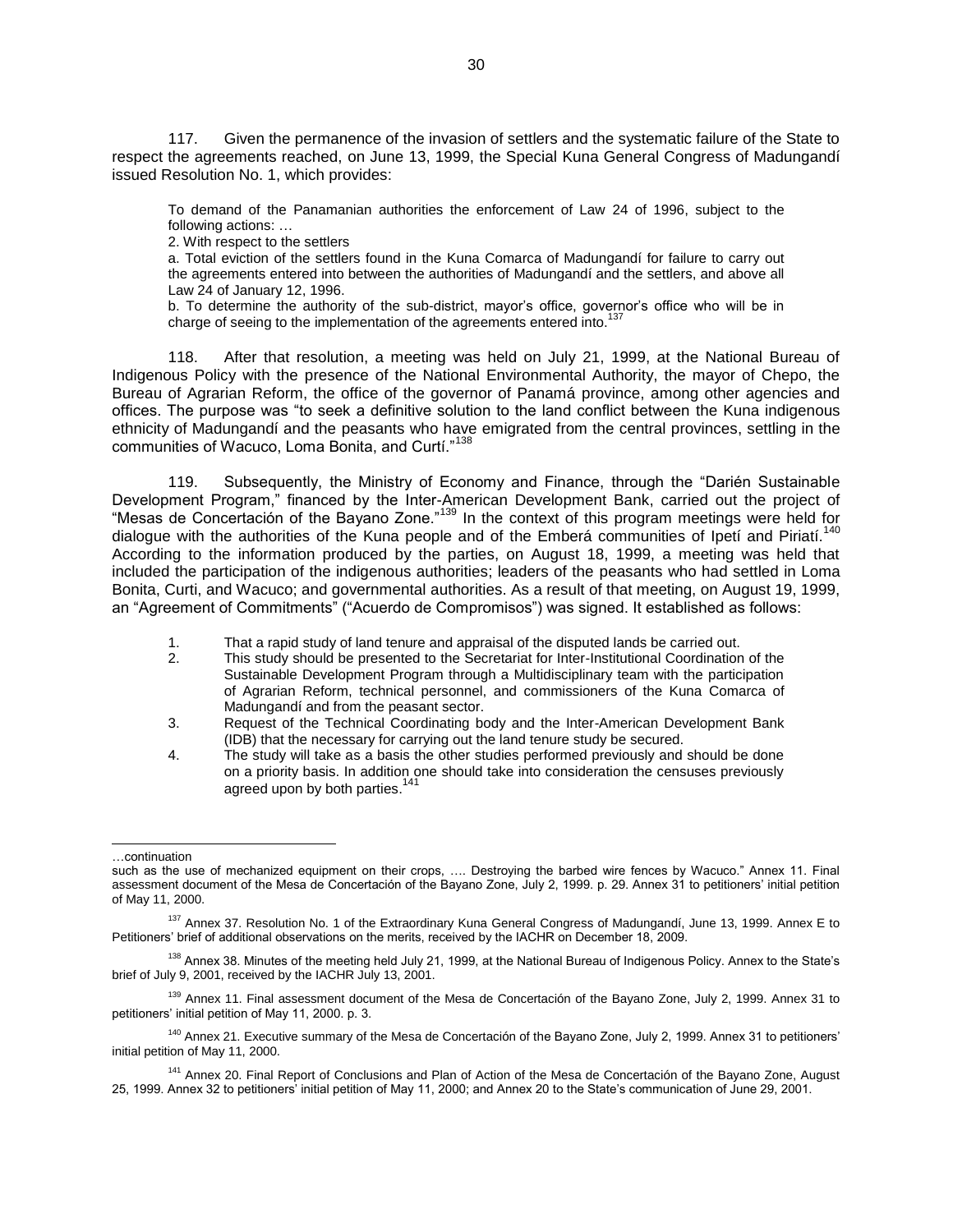120. In addition, on August 25, 1999, the Ministry of Economy and Finance, through the Darién Sustainable Development Program, issued a "Final Report of Conclusions and Plan of Action."<sup>142</sup> Among the recommendations, it was concluded that:

Based on the results obtained by the consultancy on the process of assessment and ranking of the land tenure conflicts in the upper basin of the Bayano river, it is deemed fundamental that the Government assume the corresponding responsibility and establish clear rules and criteria for the use of the territory in this fragile area….

It is deemed necessary to begin implementation of a Land Use Management Plan in the zone from a holistic, democratic, and participatory perspective….

In addition, it is deemed fundamental to establish a normative framework that covers the concept of 'Collective Lands' for the indigenous communities, in which one regulates the actions that had to be taken with these lands that are the property of the indigenous communities situated outside of the already established Comarcas, as is the case of the commitments acquired since 1975 with the Emberá of Ipetí and Piriatí.<sup>143</sup>

121. That program of the Ministry of Economy and Finance recommended the following as a plan of action: (i) the demarcation, delimitation, and marking of the lands of each indigenous community (Ipetí, Piriatí, and Comarca of Madungandí), and the fulfillment of the commitments acquired in the Agreements of Majecito and Farallón; (ii) in relation to the clearing up of land titles in the community of Ipetí, promote the purchase of the settlers' improvements; (iii) in relation to the clearing up of land titles in the community of Piriatí, undertake a study by the Agrarian Reform, by Manuel Poveda and José María García Quintero, an on-the-ground inspection, and the consultation on receiving compensation; (iv) the issuance by the Bureau of Agrarian Reform of a resolution to recognize the collective usufruct rights of the Emberá of Ipetí and Piriatí, while promoting the law that recognizes the rights to Collective Lands; and (v) a land tenure study of the land occupied by the communities of Loma Bonita, Curti, and Wacuco within the Kuna Comarca of Madungandí to get a clear picture of the physical situation of the lands.<sup>144</sup>

122. After the assessment by the Sustainable Development Program a new Inter-Governmental Commission was created to resolve the land dispute. In its "Report and Recommendation," submitted to the proceeding before the IACHR, possible solutions were put forth that were put to the consideration of the National Government.<sup>145</sup>

123. The IACHR observes that as a result of the *mesas de concertación* with the indigenous peoples, a plan of action was drawn up that recommended specific measures that would resolve the land dispute, and the Inter-Governmental Commission recommended actions to be taken to solve the indigenous land question. The measure that has come to the attention of the IACHR is the physical demarcation of the Kuna Comarca of Madungandí by the National Commission on Political-Administrative Boundaries<sup>146</sup>, done from April to June 2000. In this respect, the Commission observes that this action

<sup>&</sup>lt;sup>142</sup> Annex 20. Final Report of Conclusions and Plan of Action of the Mesa de Concertación of the Bayano Zone, August 25, 1999. Annex 32 to petitioners' initial petition of May 11, 2000; and Annex 20 to the State's communication of June 29, 2001.

<sup>&</sup>lt;sup>143</sup> Annex 20. Final Report of Conclusions and Plan of Action of the Mesa de Concertación of the Bayano Zone, August 25, 1999. pp. 20-21. Annex 32 to petitioners' initial petition of May 11, 2000; and Annex 20 to the State's communication of June 29, 2001.

<sup>144</sup> Annex 20. Final Report of Conclusions and Plan of Action of the Mesa de Concertación of the Bayano Zone, August 25, 1999. p. 21. Annex 32 to petitioners' initial petition of May 11, 2000; and Annex 20 to the State's communication of June 29, 2001.

<sup>&</sup>lt;sup>145</sup> As the State indicated, such alternatives can be summarized as follows: "Compensate the settlers and return the lands to the indigenous communities; exchange the lands occupied by the settlers; [or that] the settlers remain as per the terms of the agreement of January 31, 1995, i.e. that they were there prior to said date, and that all those who entered afterwards must leave." State's brief of June 29, 2001, received by the IACHR July 2, 2001. p. 5. Annex 13. Report and Recommendation of the Intergovernmental Commission. Annex 21 to the State's communication of June 29, 2001.

<sup>&</sup>lt;sup>146</sup> The National Commission on Political-Administrative Boundaries was created by Law 58 of July 29, 1998. According to Articles 101 and 102 of that law, the Commission is permanent and is authorized to "advise and recommend the advisable and definitive solution to the conflicts and discrepancies that may exist between boundaries of sub-districts, districts, and provinces of the Republic. As for the demarcation of indigenous *comarcas*, it shall coordinate with the Bureau of Indigenous Policy of the Ministry of Interior and Justice."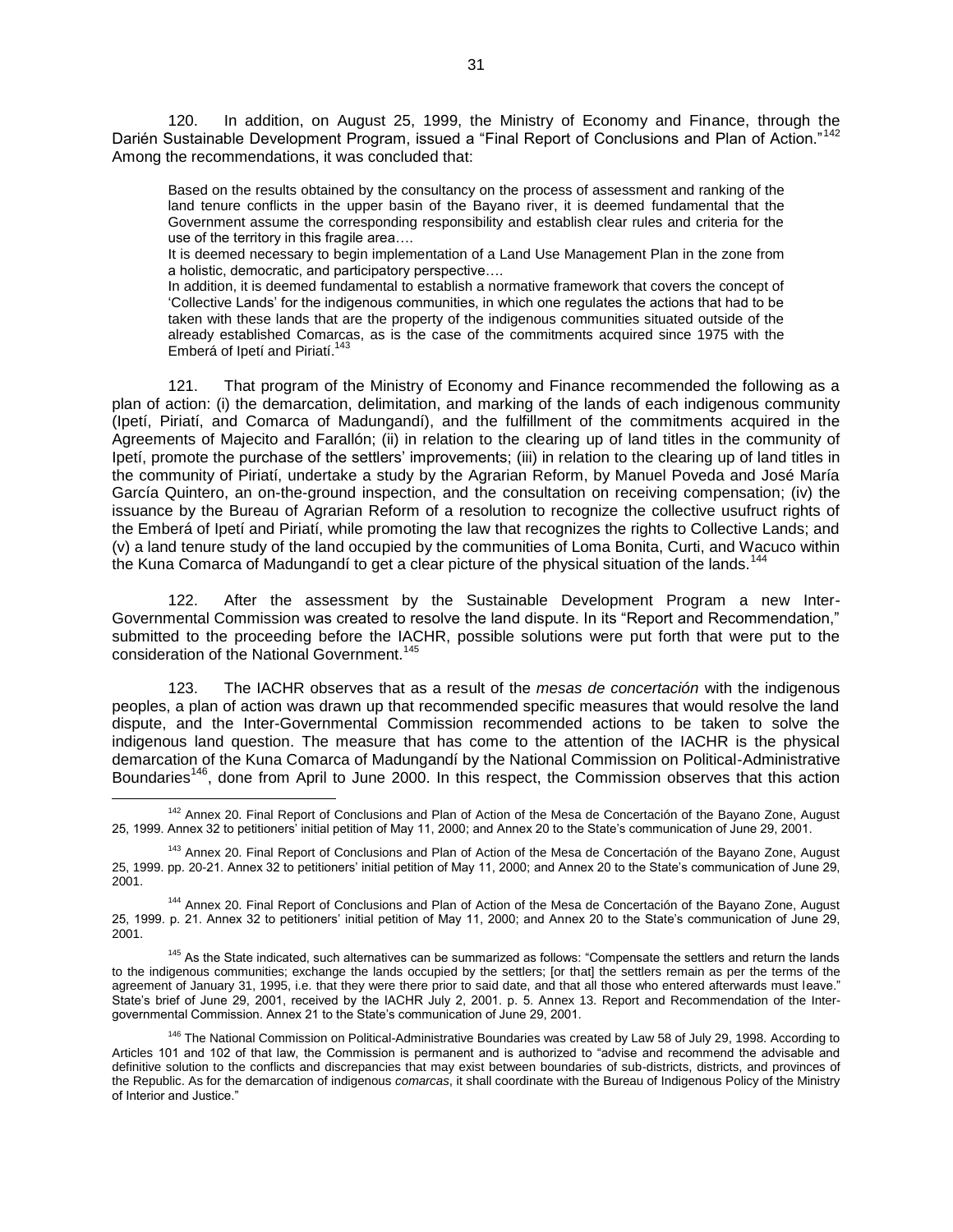was carried out as it was considered a condition for mitigating the impact of the paving of the highway from Puente Bayano to Yaviza, which was part of the Darién Sustainable Development Program. The information available to the IACHR also indicates that the demarcation process was done in coordination with the traditional authorities and members of the Comarca.<sup>147</sup>

124. In summary, as of the date the petition was presented, on May 11, 2000, none of the commitments acquired by the State of Panama regarding the titling, demarcation, and delimitation of the territories of the Emberá communities of Bayano had been carried out; the Kuna Comarca of Madungandí, recognized as such in 1996, was in the process of being demarcated; and the occupation by settlers on the indigenous territories persisted in both cases. As of that date, the State had not carried out the commitment assumed in relation to the payment of the compensation stemming from the hydroelectric facility, acquired through the Decrees and the many agreements mentioned.<sup>148</sup>

### **6. Pursuit of a friendly settlement agreement before the IACHR: The Indigenous-Government Commission (2001-2006)**

125. In May 2000, the petition was filed with the IACHR. In their brief of December 12, 2001, the petitioners expressed their willingness to reach a friendly settlement agreement. From that moment, until early 2007, a friendly settlement agreement was pursued, with several interruptions in the negotiations as a result of differences between the parties. At the outset of this stage, the alleged victims presented Resolution No. 0028-01 of November 24, 2001, adopted by the General Congress of the Comarca, in which they made known the more important aspects of their claims.<sup>149</sup>

126. In order to pursue a friendly settlement, an Indigenous-Government Commission was established with the participation of the traditional authorities of the Kuna and Emberá of Bayano, and of

<sup>149</sup> That resolution provided as follows:

That the Government of Panama publicly recognizes the harm to the human rights of the Kuna of Madungandí and Emberá indigenous peoples caused by the construction of the Bayano Hydroelectric Complex.

That the Government of Panama undertakes to carry out the Agreement of Farallón and subsequent agreements, such as:

1. Clearing the title to the lands of the Kuna Comarca of Madungandí and of the collective lands of the communities of Ipetí, Piriatí, and Alto Bayano.

2. The approval as a matter of immediate legal obligation of a law on collective lands for the Emberá communities, especially Ipetí, Piriatí, and Alto Bayano.

3. The payment of the compensations to which we have a right due to losses of lands, forests, fauna, and alteration of the ecosystem related to our lifestyles; which should be individual, community-based, and *comarca*-based.

4. The payment of the expenses of the Kuna and Emberá indigenous communities towards carrying out the agreements, including the legal action.

5. The payment of expenses, costs, and fees to our representatives or legal representatives.

6. The commitment of annual investments to benefit the communities of the Emberá *comarca* of Piriatí, Ipetí and Alto Bayano.

In addition to others as the representatives deem pertinent.

State's brief of December 14, 2001, received by the IACHR December 19, 2001.

 $\overline{a}$ <sup>147</sup> Annex 2. Final Report of the National Commission on Political-Administrative Boundaries on the Physical Demarcation of the Kuna Comarca of Madungandí of 2000. Annex 3 to the petitioners' brief of July 13, 2012, received by the IACHR that same day.

<sup>&</sup>lt;sup>148</sup> That is why on that date the petitioners stated: "For 25 years, the Kuna and Emberá indigenous peoples have attempted to maintain their cultural integrity on peacefully negotiating and re-negotiating with the government of Panama, for the purpose of preventing new harms and the growing risk of annihilation of their culture, caused by the construction of the Bayano Hydroelectric Dam. For 25 years, the Panamanian government has ignored the protests of the Kuna and the Emberá, has renounced its obligation with them, and has deliberately treated their interests and rights as inconsequential. The Kuna and the Emberá now seek to present this injustice to the Commission." Petitioners' initial petition of May 11, 2000. p. 4.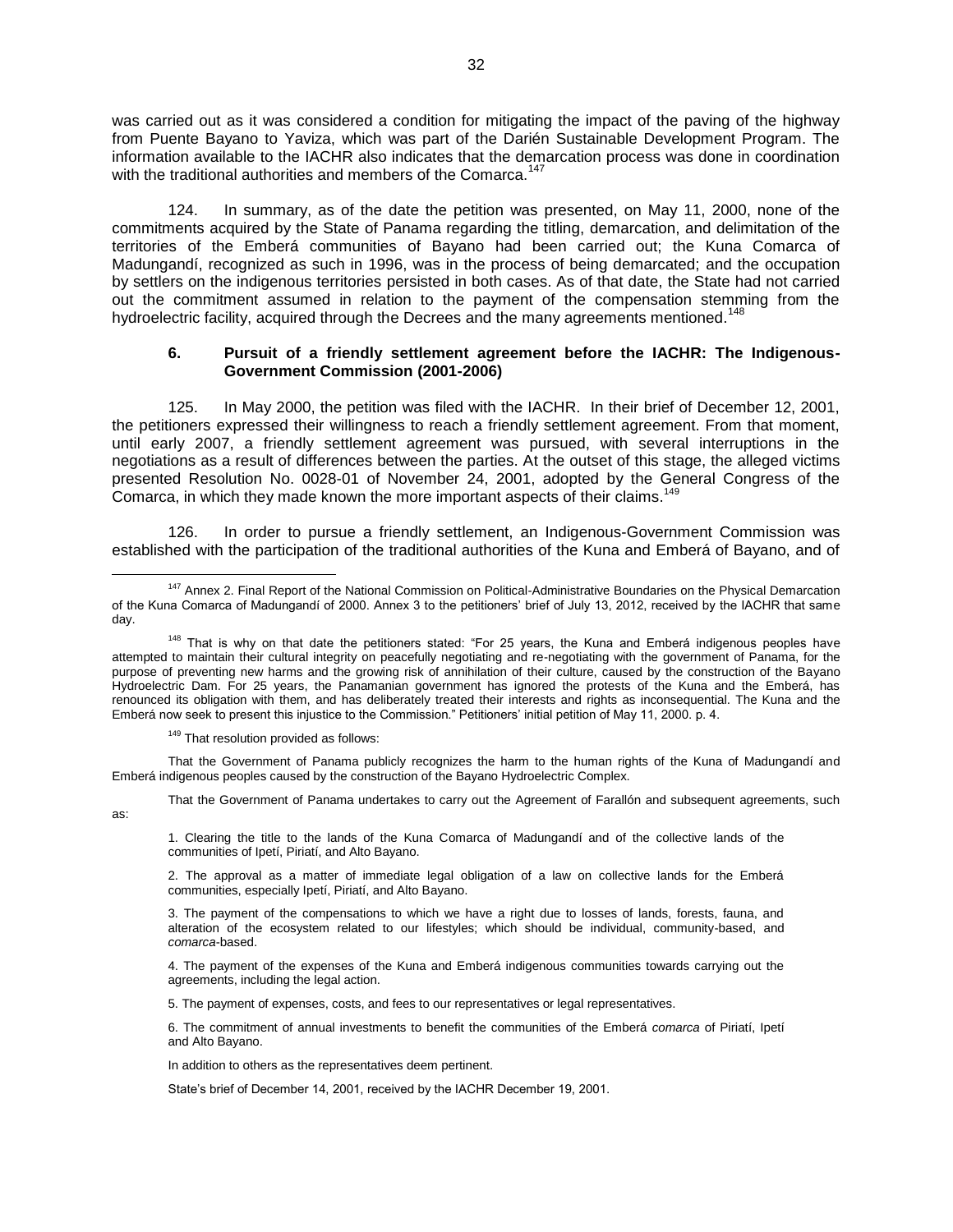authorities from the national, provincial, and local governments. In the framework of this Commission, it was determined that three sub-commissions would be formed: (i) Sub-commission on Lands and Territories, "in charge of coordinating the clearing of title to the lands of the Kuna Comarca of Madungandí and of the collective lands of the communities of Ipetí, Piriatí, and Alto Bayano"; (ii) Subcommission on Compensation and Expenses, with "the purpose of reviewing the compensation for the Kuna Comarca of Madungandí and to quantify the new compensation payments to be made to the Kuna and Emberá on an individual, *comarca*, and community basis"; and (iii) Sub-commission on Social Investments, "in charge of determining the amount of social investments for the Kuna Comarca of Madungandí and the indigenous communities as collective compensation."<sup>150</sup>

127. In this stage the State took some actions such as circulating signs with the notice for invaders signed by the Minister of Interior and Justice<sup>151</sup>; the training by the National Environmental Authority of 30 indigenous persons as forest rangers<sup>152</sup>; and coordination between the National Environmental Authority and indigenous authorities for granting permits for community exploitation of the forests for the benefit of the Comarca of Madungandí.<sup>153</sup>

128. Among the actions taken to reach a friendly settlement, the petitioners had the "Technical Socio-Economic Report on the Compensation and Investment of the Kuna Comarca of Madungandí and the Emberá Collective Lands of Piriatí, Ipetí, and Maje Cordillera" prepared; it was presented to the Ministry of Interior and Justice on May 12, 2003.<sup>154</sup> This report details the amount of compensation pending payment, which came to US\$7,824,714.19 (seven million eight hundred twenty-four thousand seven hundred fourteen and 19/100 U.S. dollars). That report also presented an assessment of the different needs of the Kuna Comarca of Madungandí and the Emberá communities of Bayano.<sup>155</sup>

129. Also, during this stage Executive Decree 267 of October 2, 2002 was adopted, extending the scope of application of the aforementioned Decree 5-A of April 23, 1982, Article 2 of which provided<sup>156</sup>:

An exception is made, as regards the application of this Decree, of the following lands:

1. The Comarca of Madungandí.

 $\overline{a}$ 

2. The collective lands of the Emberá population of Ipetí and Piriatí, in the district of Chepo, province of Panamá.

3. The lands declared non-adjudicable by Cabinet Decree 123 of May 8, 1969.

130. The process of negotiation culminated definitively on August 19, 2006, the date on which the authorities of the Kuna and Emberá peoples of Bayano issued a communiqué stating their willingness

<sup>152</sup> Annex 40. Certification of the National Environmental Authority ARAPE-01-631-02 of November 8, 2002. Annex to State's brief of November 25, 2002, received by the IACHR December 2, 2002.

<sup>153</sup> State's brief of November 25, 2002, received by the IACHR November 29, 2002; and petitioners' brief of July 8, 2003, received by the IACHR on August 4, 2003.

154 Annex 41. Letter from authorities of the Kuna Comarca of Madungandí to the Vice Minister of Interior and Justice by which they formally submit the Technical Socio-Economic Report on the Compensation and Investment of the Kuna Comarca of Madungandí and the Emberá Collective Lands of Piriatí, Ipetí, and Maje Cordillera. Petitioner's brief of July 8, 2003, received by the IACHR August 4, 2003.

<sup>155</sup> Annex 6. Technical Socio-Economic Report on the Compensation and Investment of the Kuna Comarca of Madungandí and the Emberá Collective Lands of Piriatí, Ipetí, and Maje Cordillera of 2002. Annex E to petitioners' brief of January 19, 2007, received by the IACHR the same day.

<sup>150</sup> Petitioners' brief of January 16, 2002, received by the IACHR January 18, 2002.

<sup>&</sup>lt;sup>151</sup> Annex 39. Note titled "Advertencia" ("Notice"), signed by the Minister of Interior and Justice. State's brief of June 18, 2002, received by the IACHR July 1, 2002. p. 14.

<sup>&</sup>lt;sup>156</sup> Annex 42. Executive Decree 267 of October 2, 2002, "which extends the scope of application of Decree 5-A of April de, 1982, to the Adjudication, with Consideration, of the State Plots situated in the part of the National Territory that goes from the Quebrada Cali, to the Quebrada Guayabo, in the Sub-district of Tortí, district of Chepo, province of Panamá," (G.O. 24,652 of October 3, 2002). State's brief of October 3, 2011, received by the IACHR on October 4, 2011.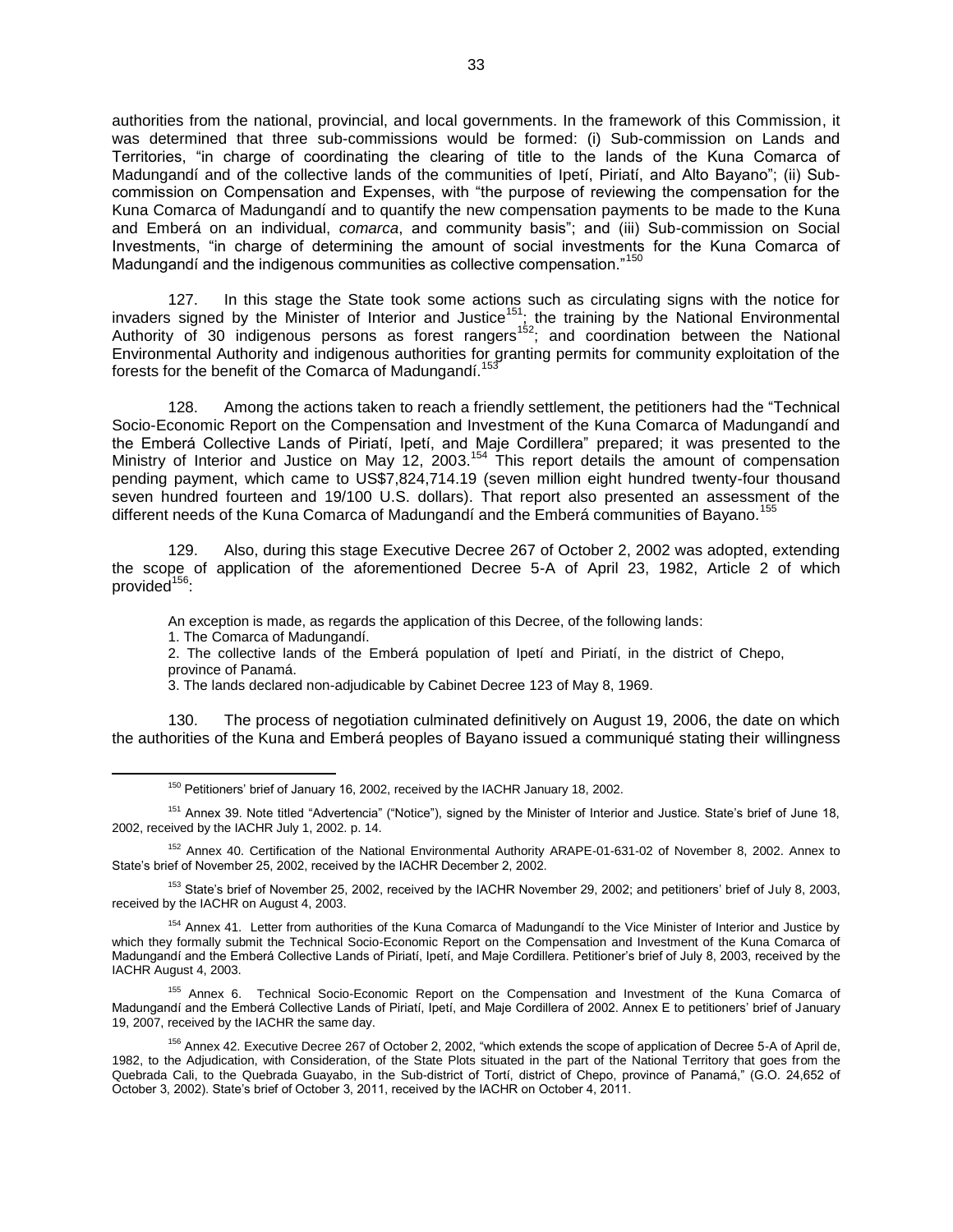to continue the processing of the petition before the IACHR, considering: "The national government has no intention of resolving our just demands."<sup>157</sup> This decision was communicated to the IACHR in a writing received on January 19, 2007.<sup>158</sup>

## **7. Creation of the High-Level Presidential Commission and establishment of a procedure for the adjudication of collective property rights in indigenous lands (2007-2012)**

131. The IACHR observes that in the following years the agreements adopted by the State continued to go unimplemented. Given the lack of government attention to their claims, in October 2007, members of the Kuna indigenous people staged a public protest, which was repressed by police agents, resulting in several indigenous persons being wounded and detained.<sup>15</sup>

132. Executive Decree No. 287, of July 11, 2008, "creates the High-Level Commission to attend to the problems of the Indigenous Peoples of Panama."<sup>160</sup> According to the information available to the IACHR, in May 2008 this Commission made a visit to the areas of the Kuna Comarca of Madungandí invaded by settlers.<sup>161</sup> That Commission also proposed a framework law for the collective titling of the property of indigenous peoples, which was taken up by the Cabinet Council and presented to the Legislative Assembly, contained in Draft Law 411. On December 23, 2008, the government proposal was approved by Law No. 72 "which establishes the special procedure for the adjudication of the collective property rights to lands of the indigenous peoples who are not in the *comarcas*,"<sup>162</sup> which was regulated by Executive Decree No. 223 of July 7, 2010.

133. On January 26, 2009, the government promulgated Executive Decree No. 1, by which Article 2 of Decree No. 5-A of April 23, 1982 was amended, regarding the adjudication of rural state lands in the district of Chepo. As regards the indigenous peoples of the Bayano, Executive Decree No. 1 established:

Article 2: The adjudication under any guise of the state lands included and described: … (c) In the areas of the Kuna and Emberá indigenous Comarcas, whose demarcation is entrusted to the National Bureau of Indigenous Policy and the leaders of those communities. While said physical demarcation is completed, the communities of Kuna and Emberá may veto the requests for adjudication of plots that go deep into the territories of those comarcas.<sup>163</sup>

134. With respect to the compensation due, in July 2009, at the request of the authorities of the Kuna Comarca of Madungandí and of the Emberá of Bayano, a report was prepared entitled "Socio-Economic Technical Report on Compensation and Investment: the Kuna Comarca of Madungandí and

 $\overline{a}$ 

 $162$  Law 72, "which establishes the special procedure for the adjudication of the collective property of indigenous peoples who are not within the *comarcas*," published in Official Gazette No. 26193, December 30, 2008.

<sup>&</sup>lt;sup>157</sup> Annex 43. Communiqué from the indigenous communities of Bayano regarding the construction of the Bayano hydroelectric complex, August 19, 2006. Annex to petitioners' brief of additional observations on the merits, received by the IACHR on December 18, 2009.

 $158$  Petitioner's brief of January 19, 2007, received by the IACHR the same day.

<sup>&</sup>lt;sup>159</sup> Annex 44. News articles in Annex 2 to the brief of November 13, 2007, received by the IACHR the same day.

<sup>&</sup>lt;sup>160</sup> According to information that is a matter of public knowledge, this decision was preceded by the adoption, on April 28, 2007, of a Declaration of the Indigenous Peoples of Panama.

<sup>&</sup>lt;sup>161</sup> Additional observations on the merits submitted by the State by brief of April 27, 2010, received by the IACHR on May 3, 2010; and thematic hearing on the right to private property of the indigenous peoples of Panama, held in the 133<sup>rd</sup> period of sessions, October 28, 2008.

<sup>&</sup>lt;sup>163</sup> Executive Decree 1 of January 26, 2009, "By which Article 2 of Decree No. 5-A of April 23, 1982 is amended." Source: National Assembly of Panama. Legispan: Database of Legislation of the Republic of Panama. Available at: [http://www.asamblea.gob.pa/APPS/LEGISPAN/PDF\\_GACETAS/2000/2009/26238\\_2009.PDF.](http://www.asamblea.gob.pa/APPS/LEGISPAN/PDF_GACETAS/2000/2009/26238_2009.PDF)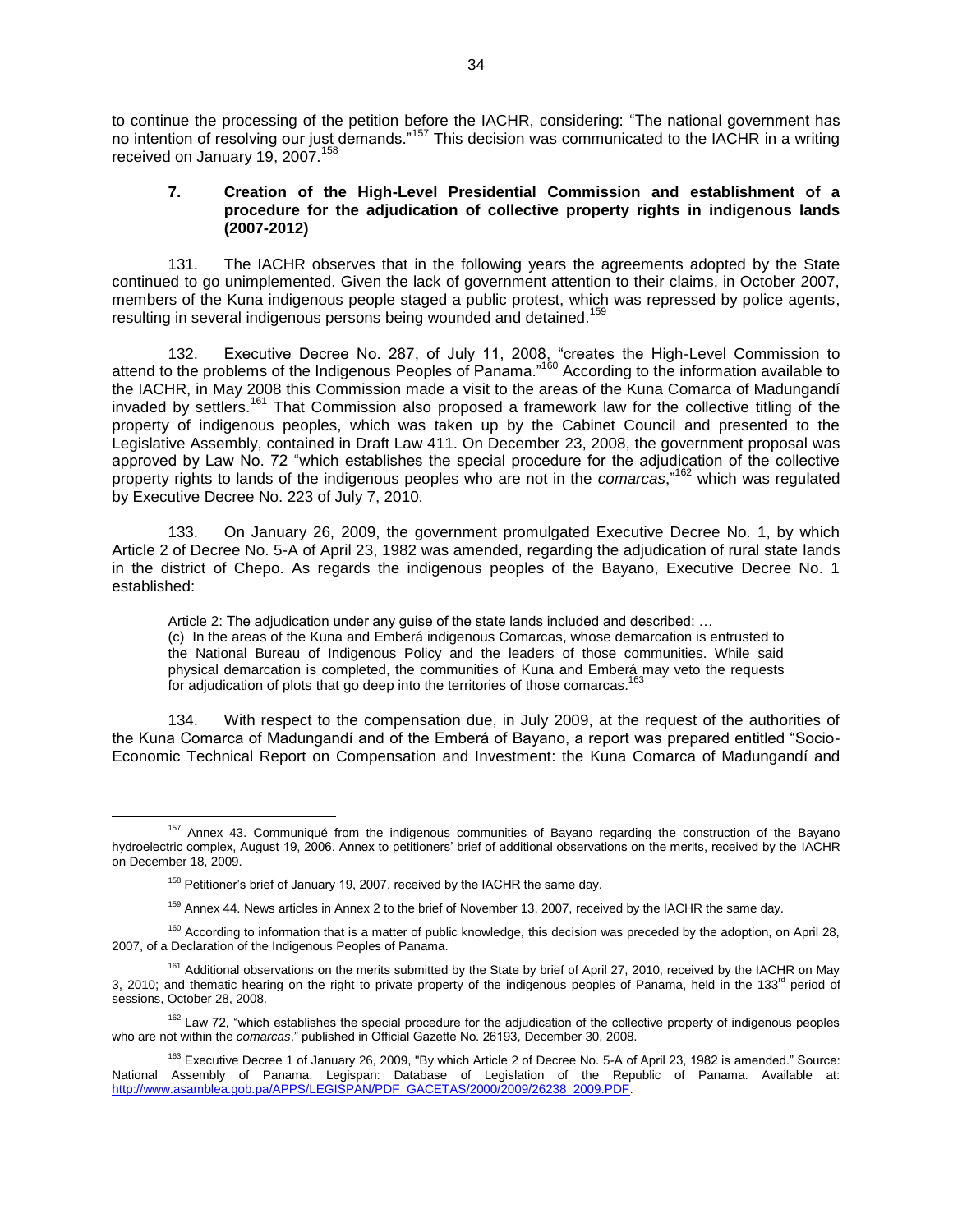the Emberá Collective Lands of Piriati, Ipeti, and Maje Cordillera."<sup>164</sup> According to the information collected for the preparation of this report, the total amount of compensation for the losses caused by the construction of the hydroelectric facility still pending payment came to B/. 9,512,804.30 (nine million five hundred twelve thousand eight hundred four and 30/100 balboas).<sup>165</sup>

135. Subsequently, based on the above-mentioned Law 72, the Emberá communities of Piriatí and Ipetí filed a request for adjudication of lands on October 27, 2009, which was reiterated on January 26, 2011, without this request having been resolved.<sup>166</sup>

136. In view of the delay in recognition of their collective property rights, the Emberá and Wounaan indigenous peoples, including the Emberá communities of the Upper Bayano, engaged in acts of protest.<sup>167</sup> As a result, on November 18, 2011, the respective authorities of these peoples signed an "Agreement on Action and Decision" with representatives of ANATI and of the Ministry of Interior and Justice. The IACHR observes that by that agreement the state authorities undertook to title the collective lands of the communities of the Emberá and Wounaan peoples, which included the Emberá communities of Piriatí and Ipetí.<sup>168</sup>

137. On January 30, 2012, there was an invasion of settlers numbering 150 to 185 persons in the Emberá community of Piriatí.<sup>169</sup> Accordingly, members of the Emberá people of the Bayano engaged in acts of protest and their traditional authorities publicly denounced the continuing invasion by settlers in their territories, and the lack of attention to their requests by the competent authorities.<sup>1</sup>

138. As a result, on February 8, 2012, the State signed a new agreement called the "Agreement on Piriatí Emberá," which established the creation of "a commission for monitoring the processes of collective titling until their complete adjudication" and reiterated "to the ANATI the commitment acquired by agreement signed on November 18, 2011 to expeditiously process all the requests for collective titling and deliver the first title no later than March 2012."<sup>171</sup> According to the information available to the IACHR, to date the State has not granted collective title to the lands claimed by the communities of Piriatí and Ipetí of the Emberá people of Bayano.

<sup>164</sup> Annex 23. Technical Socio-Economic Report on the Compensation and Investment of the Kuna Comarca of Madungandí and the Emberá Collective Lands of Piriatí, Ipetí, and Maje Cordillera. July 2009. Annex F to petitioners' brief of additional observations on the merits, received by the IACHR on December 18, 2009.

<sup>165</sup> Annex 23. Technical Socio-Economic Report on the Compensation and Investment of the Kuna Comarca of Madungandí and the Emberá Collective Lands of Piriatí, Ipetí, and Maje Cordillera, July 2009. Annex F to petitioners' brief of additional observations on the merits, received by the IACHR on December 18, 2009.

<sup>166</sup> Annex 45. Application for the Adjudication of Collective Lands of the communities of Piriatí and Ipetí, submitted by the Emberá General Congress of Alto Bayano on January 26, 2011. Petitioners' brief of May 22, 2012, received by the IACHR June 20, 2012.

 $167$  Petitioners' brief of July 13, 2012, received by the IACHR the same day.

<sup>168</sup> Annex 46. Agreement of Action and Decision – ANATI/MINGOB/Pueblo de Tierras Colectivas Emberá y Wounaan, November 18, 2011. Petitioners' brief of May 22, 2012, received by the IACHR June 20, 2012 and Annex 6 to the petitioners' brief of July 13, 2012, received by the IACHR the same day.

<sup>&</sup>lt;sup>169</sup> Bolívar Jaripio Garabato, member of that community, describes the events as follows: "2012 this year, on January 30 more than 150 persons came into our community, it had a major impact for our community, we even had to get a lawyer which, we don't have, to do this, because if we did not do so we cannot remove these people…." IACHR, Public hearing, March 23, 2012 on "Case 12,354 -- Kuna of Madungandí and Emberá of Panama," 144th regular period of sessions. Testimony of Bolívar Jaripio Garabato, member of the Emberá community of Piriatí and of the Emberá General Congress of Alto Bayano. See hearing at [http://www.oas.org/es/cidh/.](http://www.oas.org/es/cidh/) See also, petitioners' brief of May 22, 2012, received by the IACHR June 20, 2012 and petitioners' brief of July 13, 2012, received by the IACHR the same day.

<sup>170</sup> Communiqué from the Emberá and Wounaan People of Panama, brought together in the General Congress of the Emberá and Wounaan Comarca, the General Congress of the Emberá and Wounaan Collective Land, National Congress of the Wounaan People, the Emberá General Congress of Alto Bayano, the Bribri General Council, and the Bugle General Congress. January 31, 2012. Available at: [http://www.prensaindigena.org.mx/?q=content/panam%C3%A1-comunicado-del-pueblo-Emberá.](http://www.prensaindigena.org.mx/?q=content/panam%C3%A1-comunicado-del-pueblo-embera) In addition, petitioners' brief of May 22, 2012, received by the IACHR on June 20, 2012.

<sup>&</sup>lt;sup>171</sup> Annex 47. Agreement of Piriatí Emberá of February 8, 2012. Petitioners' brief of May 22, 2012, received by the IACHR on June 20, 2012.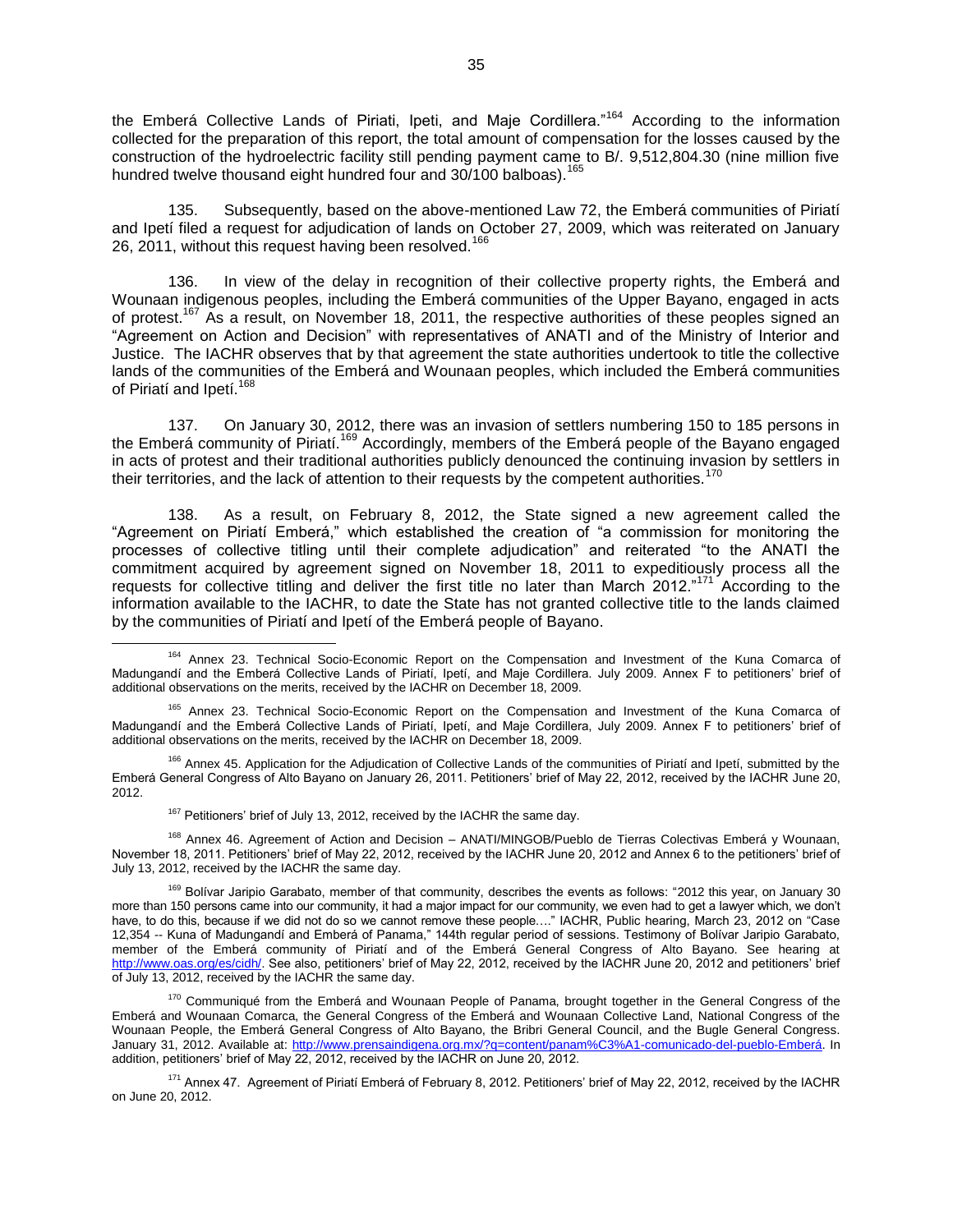139. During the processing before the IACHR, the petitioners repeatedly asserted that the State was granting property titles to non-indigenous persons on the lands claimed by those Emberá communities of Bayano. The State, for its part, did not reject that statement nor did it present information that would allow one to controvert it. To the contrary, there is information in the record before the IACHR that indicates that on January 26, 2009, a private person asked the National Bureau of Agrarian Reform to individually adjudicate, with consideration, a part of the land claimed by the Emberá community of Piriatí, situated in the locality of Quebrada Cali; that institution that did not reject the request.<sup>172</sup> In response, on September 8, 2009, authorities of that community filed an opposition brief with the National Bureau of Agrarian Reform, which was forwarded to the 15<sup>th</sup> Circuit Court for Civil Matters of the First Judicial Circuit. In the process, a motion of appeal was filed, which is pending before the First Superior Court.<sup>173</sup>

140. The IACHR observes that through various acts the State undertook to suspend the recognition and adjudication of possessory rights requested by third persons. In this respect, it notes that in said Agreement of Action and Decision of November 18, 2011, the indigenous authorities request "that recognition of the Possessory Rights that are being requested by indigenous and non-indigenous persons from elsewhere be suspended." Along these lines, at point 3 the General Administrator of ANATI stated "that as of this moment it will suspend the recognition and adjudication of possessory rights within the polygons that take in the collective lands requested by the people through their traditional authorities."<sup>174</sup> The IACHR also notes that at the third point of the "Agreement of Piriatí Emberá," of February 8, 2012, signed by state authorities, it is noted: "That despite the requests for adjudication of collective titles by the Emberá and Wounaan communities, the lands considered for titling are invaded by settlers or persons not authorized to do so, adducing possessory rights recognized by the municipal authorities of the provinces of Darién and Panamá."<sup>175</sup> In view of the foregoing situation, the ANATI issued resolutions to suspend the processing of requests for adjudication of private titles in the areas claimed by the Emberá communities of Bayano.<sup>176</sup> In view of the information available to it, the IACHR considers as proven that property title has been granted to persons on lands claimed by the Emberá communities of Ipetí and Piriatí.

### **D. Administrative and judicial actions taken by the Kuna and Emberá indigenous peoples to protect their lands and to secure payment of the compensation due for the loss of their ancestral territories**

141. Throughout the process of claims described above, the Kuna indigenous people of Madungandí and the Emberá of Bayano directed, through their traditional authorities and/or legal representatives, many communications to authorities at the national, provincial, and local levels; and they filed numerous administrative and criminal actions with the objective of obtaining legal recognition of their territories, securing the payment of the compensation owed, and achieving the effective protection of their territories in the face of the invasion of non-indigenous persons and the harm caused by them to their natural resources.

<sup>172</sup> Annex 48. Application submitted to the National Bureau of Agrarian Reform. Petitioners' brief of May 16, 2012, received by the IACHR the same day.

 $173$  Annex 49. Official Note No. 824 of March 23, 2012, by which the 15<sup>th</sup> Circuit Court for Civil Matters of the First Judicial Circuit referred Case file 2010-5622. Petitioners' brief of May 16, 2012, received by the IACHR the same day.

<sup>&</sup>lt;sup>174</sup> Annex 46. Agreement of Action and Decision – ANATI/MINGOB/Pueblo de Tierras Colectivas Emberá y Wounaan, November 18, 2011. Petitioners' brief of May 22, 2012, received by the IACHR on June 20, 2012.

<sup>&</sup>lt;sup>175</sup> Annex 47. Agreement of Piriatí Emberá of February 8, 2012. Petitioners' brief of May 22, 2012, received by the IACHR on June 20, 2012.

<sup>176</sup> Annex 50. ANATI Resolution No. ADMG-058-2011 of December 1, 2011, first article; Annex 51. Resolution of ANATI No. ADMG-001-2012 of February 8, 2012, first article; and Annex 52. Certification issued by the ANATI, March 12, 2012. Petitioners' brief of May 22, 2012, received by the IACHR June 20, 2012.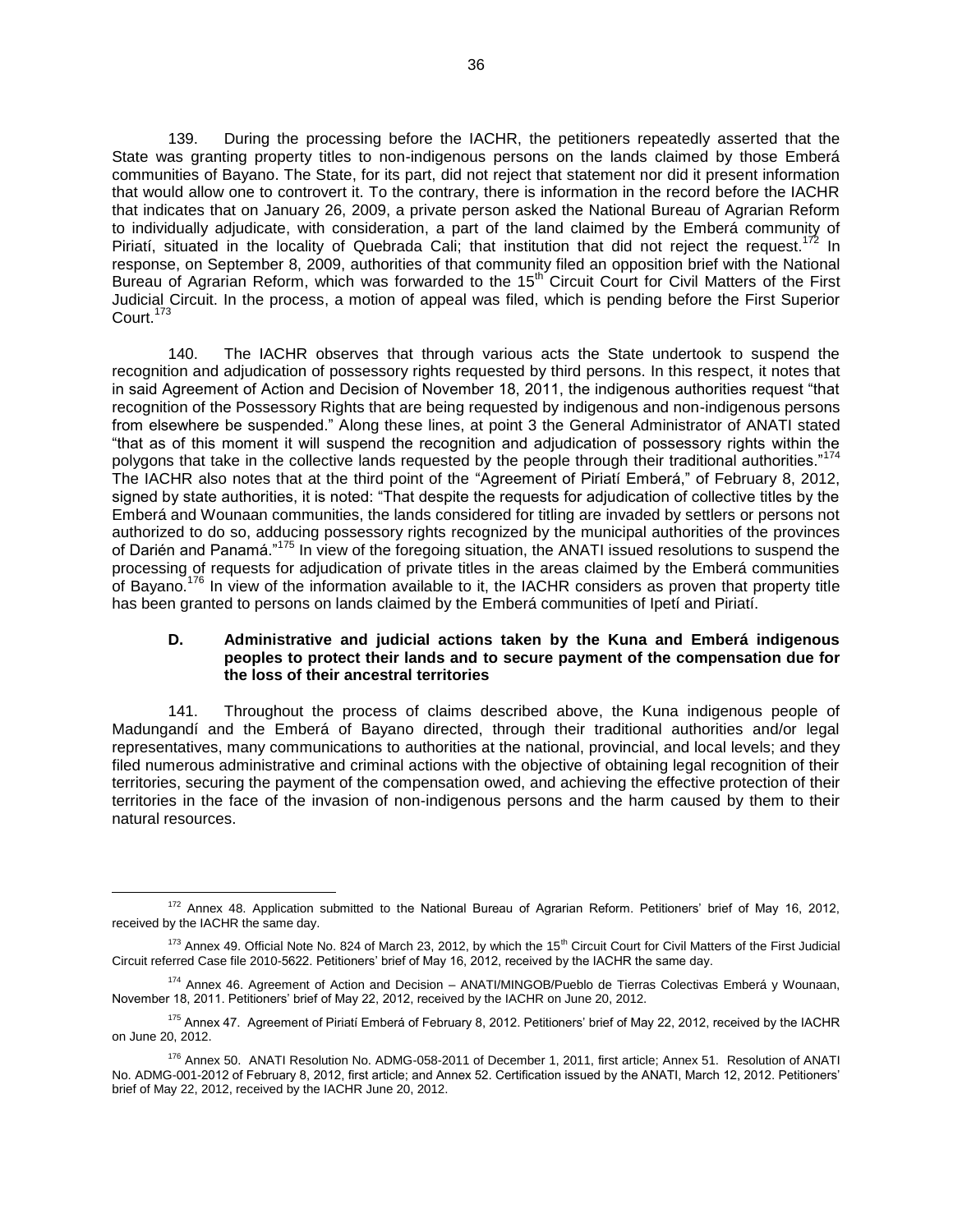## **1. Communications and initiatives with authorities at the national, provincial, and local levels**

142. According to the information provided by the parties, at least since 1990 the alleged victims sent a large number of communications, letters, and requests to different government authorities seeking actual implementation of the promises to formalize the collective property rights over their territories, and to remove the illegal occupants who are living within their boundaries.

143. As appears in the record before the IACHR, with the objective of calling for the creation of a *comarca* for the Kuna people of Madungandí, their traditional authorities, in addition to many efforts to sign the above-mentioned agreements with the State, sent numerous communications to the highest level state authorities such as the President of the Republic<sup>177</sup> and the Minister of Interior and Justice.<sup>1</sup>

144. In addition, the authorities of the Kuna Comarca of Madungandí sent numerous letters and communications demanding protection for their lands vis-à-vis the illegal occupation by peasants. In the record before the IACHR one finds letters sent to the *Procuradora General de la Administración*<sup>179</sup> , to the office of the governor of the province of Panamá<sup>180</sup>, to the mayor of the district of Chepo<sup>181</sup>, among other state authorities.<sup>18</sup>

145. By the same token, the IACHR observes that the traditional authorities of the Kuna Comarca of Madungandí on numerous occasions sent letters to the Presidency of the Republic asking that actions be taken in relation to the invasion of settlers<sup>183</sup> and calling for payment of the compensation

<sup>179</sup> Anexo 57. Letter from CEALP, on behalf of the *Comarca* of Madungandí, to the *Procuradora General de la Administración*, requiring the observamce of the Law 24 of 1996 and of the agreement of December 16, 1996 signed between the Minister of Interior and Justice, and the authorities of the Kuna *Comarca*, undated. Annex 17 to the summary of the petitioners' intervention during the admissibility hearing of November 12, 2001.

<sup>181</sup> Annex 64. Letter from the authorities of the community of Ipetí to the mayor of the district of Chepo, October 5, 1997 in which they inform him of the invasion of settlers in the region of Curti. Annex 20 to the summary of the petitioners' intervention during the admissibility hearing of November 12, 2001.

<sup>182</sup> Annex 60. Communication to the IRHE, Office of the Mayor of Chepo, Agrarian Reform, and Office of the Governor of the Province of Panamá, July 19, 1998. File 212, folios 42-43. Annex to the petitioners' brief of May 7, 2007, received by the IACHR on May 10, 2007.

 $\overline{a}$ 177 Annex 53. Letter from the Kuna Regional Congress to President Guillermo Endara, June 11, 1990, in which it asks that Decree 156 be implemented, and that the Kuna Comarca of Madungandí be established. Annex E to petitioners' brief of additional observations on the merits, received by the IACHR on December 18, 2009.

<sup>&</sup>lt;sup>178</sup> Annex 54. Letter from the Cacique General, Second Cacique, and Kuna Secretary General to the Minister of Interior and Justice of June 21, 1991, requesting the establishment of the Kuna Comarca of Madungandí. Annex 11 to the summary of the petitioners' intervention during the admissibility hearing of November 12, 2001; Annex 55. Letter from the Cacique General, Second Cacique, and Kuna Secretary General to the Minister of Interior and Justice, January 20, 1992, requesting his good offices to resolve the problem of the Bayano basin. Annex 12 to the summary of the petitioners' intervention during the admissibility hearing of November 12, 2001; Annex 56. Letter from the Kuna General Congress to the Minister of Interior and Justice, March 12, 1992, requesting that the actions aimed at protecting the Comarca be expedited. Annex 13 to the summary of the petitioners' intervention during the admissibility hearing of November 12, 2001.

<sup>&</sup>lt;sup>180</sup> Annex 58. Letter from the Kuna General Congress of Madungandí to the Governor of the Province of Panamá, April 27, 1997, denouncing the illegal occupation of lands in the zone of Wacuco. Annex 18 to the summary of the petitioners' intervention during the admissibility hearing of November 12, 2001. Annex 59. Letter to the Governor of the Province of Panamá from the Kuna Comarca of Madungandí, February 13, 2003, by which they report that settlers who live within the community in Viejo Pedro are threatening indigenous persons with firearms, accordingly it is requested that she act in her capacity as Governor. Annex D to the petitioners' brief of additional observations on the merits received by the IACHR December 18, 2009; Annex 60. Letter from the Kuna General Congress of Madungandí to the Governor of the province of Panamá, July 8, 2003, requesting a solution to the problem of the invasion by settlers. File 212, folio 39. Annex to the petitioners' brief of May 7, 2007, received by the IACHR on May 10, 2007.

<sup>&</sup>lt;sup>183</sup> Annex 63. Communication from the General Congress of the Kuna Comarca of Madungandí to the President of the Republic, February 21, 2000. Annex D to Petitioners' brief of additional observations on the merits, received by the IACHR on December 18, 2009. Annex 63. Communication to the presidential adviser of September 28, 2002, asking that a census be conducted to determine the number of settlers on lands within the Comarca. Annex D to petitioners' brief of additional observations on the merits, received by the IACHR on December 18, 2009. Annex 63. Communication to the President of the Republic, December 2, 2002. Annex D to petitioners' brief of additional observations on the merits, received by the IACHR on December 18, Continúa…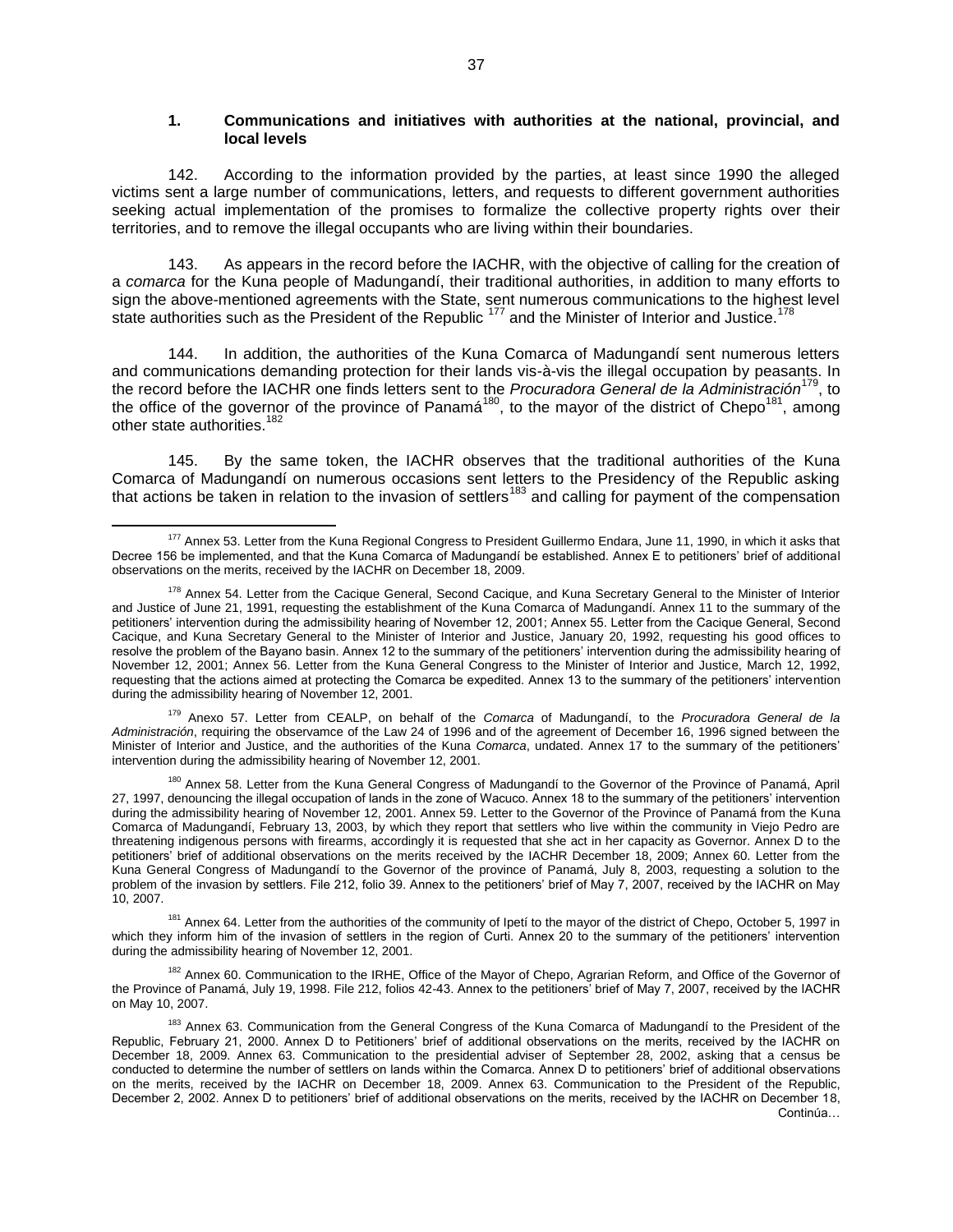for damages caused by the construction of the hydroelectric complex.<sup>184</sup> The record also includes evidence of the numerous actions brought before the Ministry of Interior and Justice to win protection for their lands.<sup>185</sup>

146. In addition to the foregoing are the many efforts made to sign the agreements, resolutions, and decrees mentioned in the preceding section. Nonetheless, these agreements or commitments were repeatedly ignored by the State.<sup>186</sup>

147. In summary, the IACHR finds that by means of their representative institutions, for more than four decades the alleged victims have taken initiatives of different sorts vis-à-vis the authorities of the national, provincial, and local government requesting compensation for their resettlement, legal recognition of their lands, and protection for their lands in the face of the invasions by non-indigenous persons.

### **2. Administrative procedures followed by the alleged victims**

## **a) Administrative procedures for eviction of illegal occupants**

148. The documents produced by the petitioners that are part of the record before the IACHR include numerous administrative steps for the purpose of countering the settlers' actions.

149. In effect, on April 5, 2002, the traditional authorities of the Kuna Comarca of Madungandí initiated an administrative proceeding of eviction of illegal occupants before the mayor of the district of Chepo, based on Article 1409 of the Judicial Code of Panama.<sup>187</sup> Given the lack of response after nearly a year had transpired since the filing of the request, on February 17, 2003, the authorities of the Kuna Comarca of Madungandí began an administrative proceeding of eviction before the governor of the province of Panamá.<sup>188</sup> In the context of that proceeding, on March 7, 2003, the representatives of the

#### …continuation

<sup>2009.</sup> Annex 63. Letter to the President of the Republic, November 18, 2004. Annex D to petitioners' brief of additional observations on the merits, received by the IACHR on December 18, 2009. Annex 65. Communication from the community of Wacuco to the President of the Republic, March 17, 2005. Annex to State's brief of June 15, 2007, received by the IACHR June 18, 2007.

<sup>184</sup> Annex 63. Communication to the President of the Republic, December 2, 2002. Annex D to Petitioners' brief of additional observations on the merits, received by the IACHR on December 18, 2009. Annex 63. Letter to the President of the Republic, November 18, 2004. Annex D to petitioners' brief of additional observations on the merits, received by the IACHR on December 18, 2009.

<sup>&</sup>lt;sup>185</sup> Annex 59. Letter from the authorities of the Kuna Comarca of Madungandí to the Minister of Interior and Justice, February 13, 2003, accusing several individuals of helping the settlers with illegal transactions to buy and sell lands of the Comarca. Annex D to petitioners' brief of additional observations on the merits, received by the IACHR on December 18, 2009. Annex 60. Letter from the Kuna General Congress of Madungandí to the Minister of Interior and Justice, August 14, 2003, requesting that he seek a solution to the invasion of settlers. File 212, folio 39. Annex to the petitioners' brief of May 7, 2007, received by the IACHR on May 10, 2007. Annex 61. Communication to the Vice Minister of Interior and Justice of January 10, 2006. Annex D to petitioners' brief of additional observations on the merits, received by the IACHR on December 18, 2009.

<sup>&</sup>lt;sup>186</sup> This is expressed in the Resolution, "By which the Extraordinary General Congress of Madungandí, in the use of its legal authorities, approves the filing of the legal action against the Panamanian State before the Commission on Human Rights, an organ of the Organization of American States," September 1999, whose seventh and eighth considering paragraphs indicate: "That in these 23 years the traditional authorities of the Comarca of Madungandí have held hundreds of meetings, and entered into agreements with various national, provincial, and local governmental authorities for the solution and responses to the problems of the Comarca of Madungandí," "That it has been a systematic mockery and a denial of justice on the part of the governmental agencies on not carrying out the agreements signed to resolve the problems of land invasion. In addition the Ascanio Villalaz Hydroelectric Complex has not represented any benefit whatsoever to our communities, but only problems." Annex 62. Resolution of the Extraordinary Kuna General Congress of Madungandí, September 1999. Annex E to petitioners' brief of additional observations on the merits, received by the IACHR on December 18, 2009.

 $187$  Annex 63. Annex to the petitioners' brief of July 8, 2003, received by the IACHR August 4, 2003; and Annex D to petitioners' brief of additional observations on the merits, received by the IACHR on December 18, 2009.

<sup>&</sup>lt;sup>188</sup> Annex 63. Annex D to petitioners' brief of additional observations on the merits, received by the IACHR on December 18, 2009.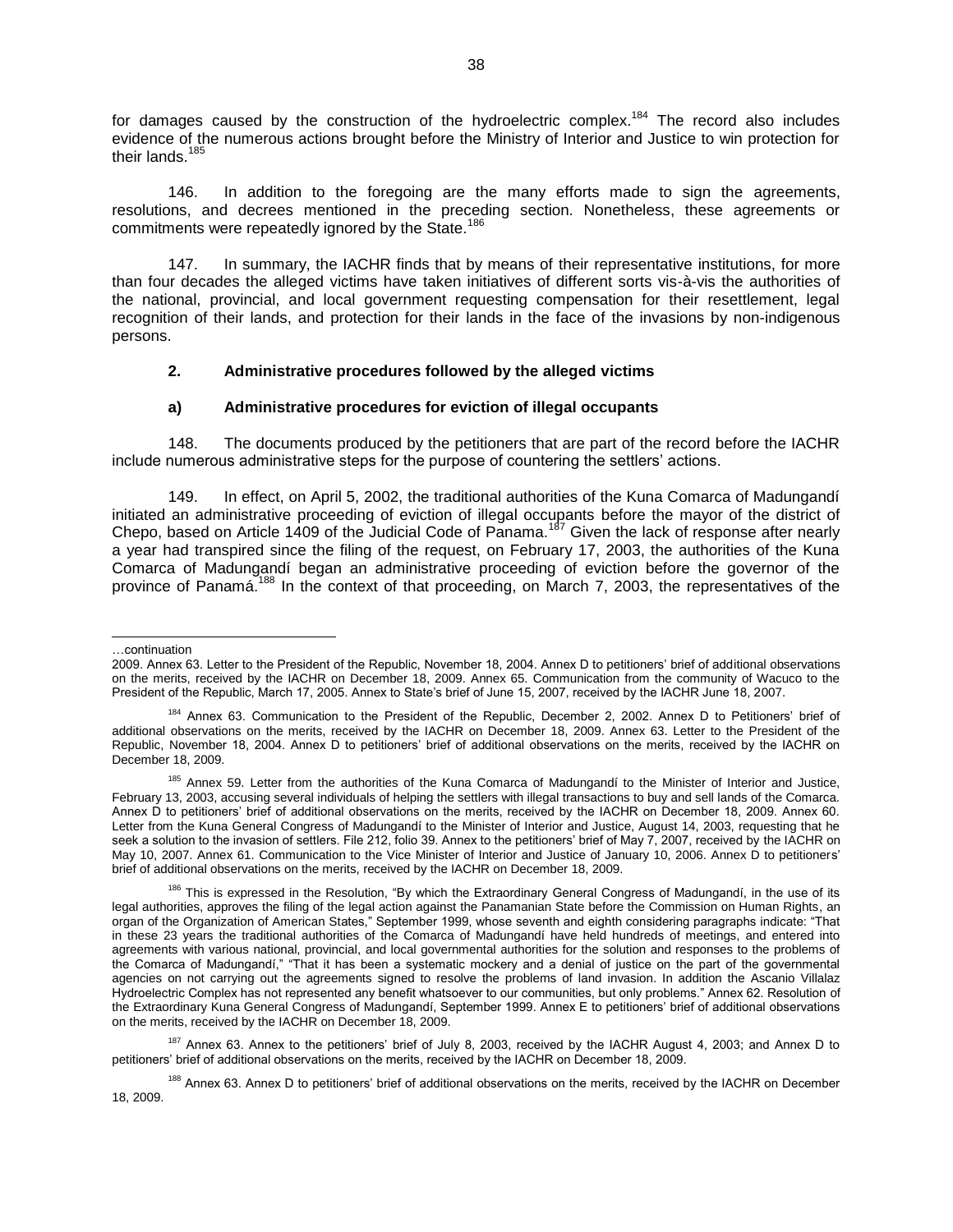Kuna Comarca of Madungandí presented a brief reiterating the beginning of the procedure<sup>189</sup> and on March 12, 2003, they produced the certification issued by the National Bureau of Indigenous Policy that accredited the representativity of the authorities of the Kuna Comarca of Madungandí who initiated the eviction process.<sup>190</sup>

150. According to the information in the record before the IACHR, the first act by the governor of the province of Panamá was to issue the resolution of June 6, 2003, ordering the correction of the eviction action so as to include the information on the Caciques General of the Kuna Comarca of Madungandí.<sup>19</sup> That order was answered by the requesters a few days later, by brief of June 26,  $2003.<sup>192</sup>$ 

151. Subsequently, the authorities of the Comarca reported on new invasions in the areas of Wacuco and Tortí Abajo<sup>193</sup>, and presented a request expedite the procedure, asking that the corresponding authorities be ordered to protect the property of the Kuna Comarca of Madungandí. In addition, in that brief they request referral to the criminal courts of the Secretary General of the Federación de Trabajadores Agrícolas, who was said to be promoting the invasion of new lands and distributing flyers instigating persons to invade the Comarca.<sup>19</sup>

152. On March 10, 2004, one year after the request for eviction was filed, the office of the governor sent consultative note No. 033-04 to the *Procuraduría de la Administración* requesting its legal opinion on the authority of the governor's office to entertain the request submitted.<sup>195</sup> By note C-No. 73 of March 31, 2004, the *Procuraduría de la Administración* answered the consultation, concluding that the authority vests in the Presidency of the Republic, as the president is the maximum chief of police of the nation.<sup>196</sup>

153. In view of that, by resolution of August 2004, the office of the governor of the province of Panamá declared itself to lack the authority and ordered the record archived, considering that it should have been forwarded to the Presidency of the Republic. Nonetheless, five months after this decision was made, the record had not been forwarded to the Presidency.<sup>197</sup> For that reason, on January 24, 2005, the traditional authorities of the Kuna Comarca of Madungandí filed the request for eviction of illegal occupants with the Presidency of the Republic.<sup>198</sup>

<sup>189</sup> Annex 63. Annex to petitioners' brief of July 8, 2003, received by the IACHR August 4, 2003; and Annex D to petitioners' brief of additional observations on the merits, received by the IACHR on December 18, 2009.

<sup>&</sup>lt;sup>190</sup> Annex 63. Annex D to petitioners' brief of additional observations on the merits, received by the IACHR on December 18, 2009.

<sup>&</sup>lt;sup>191</sup> Annex 63. Annex D to petitioners' brief of additional observations on the merits, received by the IACHR on December 18, 2009.

<sup>192</sup> Annex 63. Annex to petitioner's brief of July 8, 2003, received by the IACHR August 4, 2003; and Annex D to petitioners' brief of additional observations on the merits, received by the IACHR on December 18, 2009.

<sup>&</sup>lt;sup>193</sup> Annex 63. Annex D to petitioners' brief of additional observations on the merits, received by the IACHR on December 18, 2009.

<sup>&</sup>lt;sup>194</sup> Annex 63. Annex D to petitioners' brief of additional observations on the merits, received by the IACHR on December 18, 2009.

<sup>195</sup> Annex 63. Brief for pursuing an administrative proceeding submitted to the President of the Republic of Panama, January 24, 2005. Annex D to petitioners' brief of additional observations on the merits, received by the IACHR on December 18, 2009.

<sup>&</sup>lt;sup>196</sup> Annex 60. File 212, folios 44 to 54. Annex to petitioners' brief of May 7, 2007, received by the IACHR on May 10, 2007.

<sup>&</sup>lt;sup>197</sup> Annex 63. Brief for pursuing an administrative proceeding submitted to the President of the Republic of Panama, January 24, 2005. Annex D to petitioners brief of additional observations on the merits, received by the IACHR on December 18, 2009.

<sup>&</sup>lt;sup>198</sup> Annex 63. Annex D to petitioners' brief of additional observations on the merits, received by the IACHR on December 18, 2009.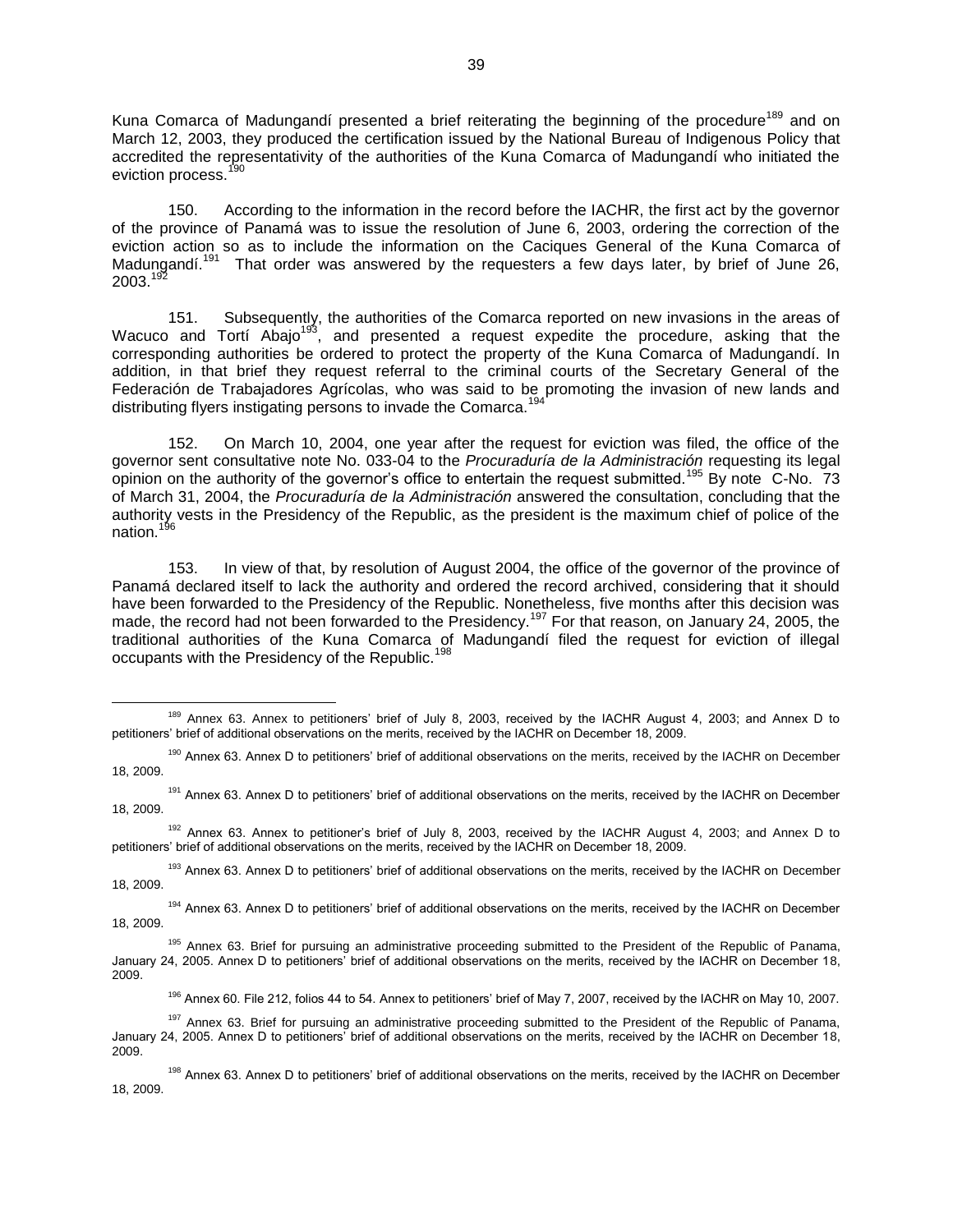154. According to the information produced by the parties, the President referred the matter to the Ministry of Interior and Justice, which led the authorities of the Kuna Comarca to present a letter rejecting this decision on February 16, 2005, given that the matter had been brought the attention of this authority previously, without it coming up with a solution to the problem. Subsequently, by note presented to the Presidency on October 31, 2006, the authorities of the Comarca requested information on the status of the procedure and the actions taken, a communication for which there was no response according to the information available to the IACHR.<sup>199</sup>

155. Subsequently, in order to appoint an administrative authority for the Comarca, on June 4, 2008, Executive Decree 247, added Articles 66a and 66b to Article 66 of Executive Decree No. 228 of 1998, the Organic Charter of the Comarca of Madungandí.<sup>200</sup> Executive Decree No. 247 provided as follows:

Article 1. Article 66a is added to Executive Decree 228 of December 3, 1998, as follows: Article 66a. The administration of administrative police justice, within the special political division of the Kuna Comarca of Madungandí, shall be entrusted to a *Corregidor de Policía*, who shall meet the requirements established by Law for the exercise of that position, and shall have the functions and powers established by the Law for those who occupy the post of *Corregidor de Policía*, and shall enjoy the support of the National Police when required. The decisions of the *Corregidor de Policía* shall be appealable to the Ministry of Interior and Justice.

Article 2. Article 66b is added to Executive Decree 228 of December 3, 1998, as follows: Article 66b. The Corregidor de Policía of the Kuna Comarca of Madungandí shall be appointed by the President of the Republic, jointly with the Minister of Interior and Justice. The *Corregiduría* shall have its office in the seat of the Comarca and the operating costs shall be charged to the budget of the Ministry of Interior and Justice.

156. After the issuance of this provision, a Corregidor was appointed for the Kuna Comarca of Madungandí; he held this office in 2008 and 2009. $^{201}$  According to the information produced by the parties, in 2008 two eviction actions were filed with this authority, and on March 23, 2009, the Corporación de Abogados Indígenas, acting on behalf of the Kuna Comarca of Madungandí, filed an administrative action for "protection of lands" against the persons who were invading areas of the Comarca.<sup>202</sup> The petitioners and the State agreed that this authority took some eviction actions in relation to the invasion of settlers.<sup>203</sup> This Corregidor was removed in 2009 and in October 2011 a new person was appointed to the position. $^{204}$ 

<sup>202</sup> Annex 70. Administrative action for protection of lands, filed March 23, 2009. Annex to the brief by the requesters in the precautionary measures proceeding of June 14, 2010, received by the IACHR June 14, 2011.

 $\overline{a}$ <sup>199</sup> Annex 66. Communication to the President of the Republic, February 15, 2005. Annex E to petitioners' brief of additional observations on the merits, received by the IACHR on December 18, 2009. Annex 67. Communication to the President of the Republic, October 26, 2006, presented on October 31, 2006. Petitioners' brief of May 16, 2012, received by the IACHR the same day. In addition, petitioners' brief of July 13, 2012, received by the IACHR the same day.

 $^{200}$  Annex 68. Annex B to the petitioners' brief of May 25, 2011, received by the IACHR May 31, 2011; and State's brief of October 3, 2011, received by the IACHR October 4, 2011.

<sup>&</sup>lt;sup>201</sup> It appears in the record before the IACHR that on July 29, 2008, the National Director of Indigenous Policy sent the Minister of Interior and Justice a communication requesting "that the slate of candidates to occupy the position of Corregidor of the Kuna Comarca of Madungandí … be presented." Annex 69. Annex to the brief by the requesters in the precautionary measures proceeding of June 14, 2010, received by the IACHR June 14, 2011.

<sup>&</sup>lt;sup>203</sup> The petitioners asserted that "during his administration some evictions were carried out" [petitioners' brief of May 16, 2012, received by the IACHR the same day, and that "two eviction actions were presented, one in the area of Tortí Abajo and another in Wacuco, both in 2008. With these actions, some persons were evicted – not the majority – and that was able to control the entry of more settlers (illegal occupants). When the term of the first Corregidor concluded, the invasions resumed" petitioners' brief of July 13, 2012, received by the IACHR the same day]. The State indicated that the Corregidor "has impeded the massive invasion by peasants from Torti, Margarita de Chepo, Chiman, and central provinces, among others." State's brief of May 14, 2012, received by the IACHR the same day.

<sup>204</sup> In a brief filed June 14, 2011, the petitioners note that after his removal, no *corregidor* has been appointed for the Comarca, even though the authorities asked the indigenous for names as of October 2009 [brief of requesters in precautionary measures proceedings of June 14, 2010, received by the IACHR June 14, 2011. Subsequently, in a brief of October 12, 2011, the Continúa…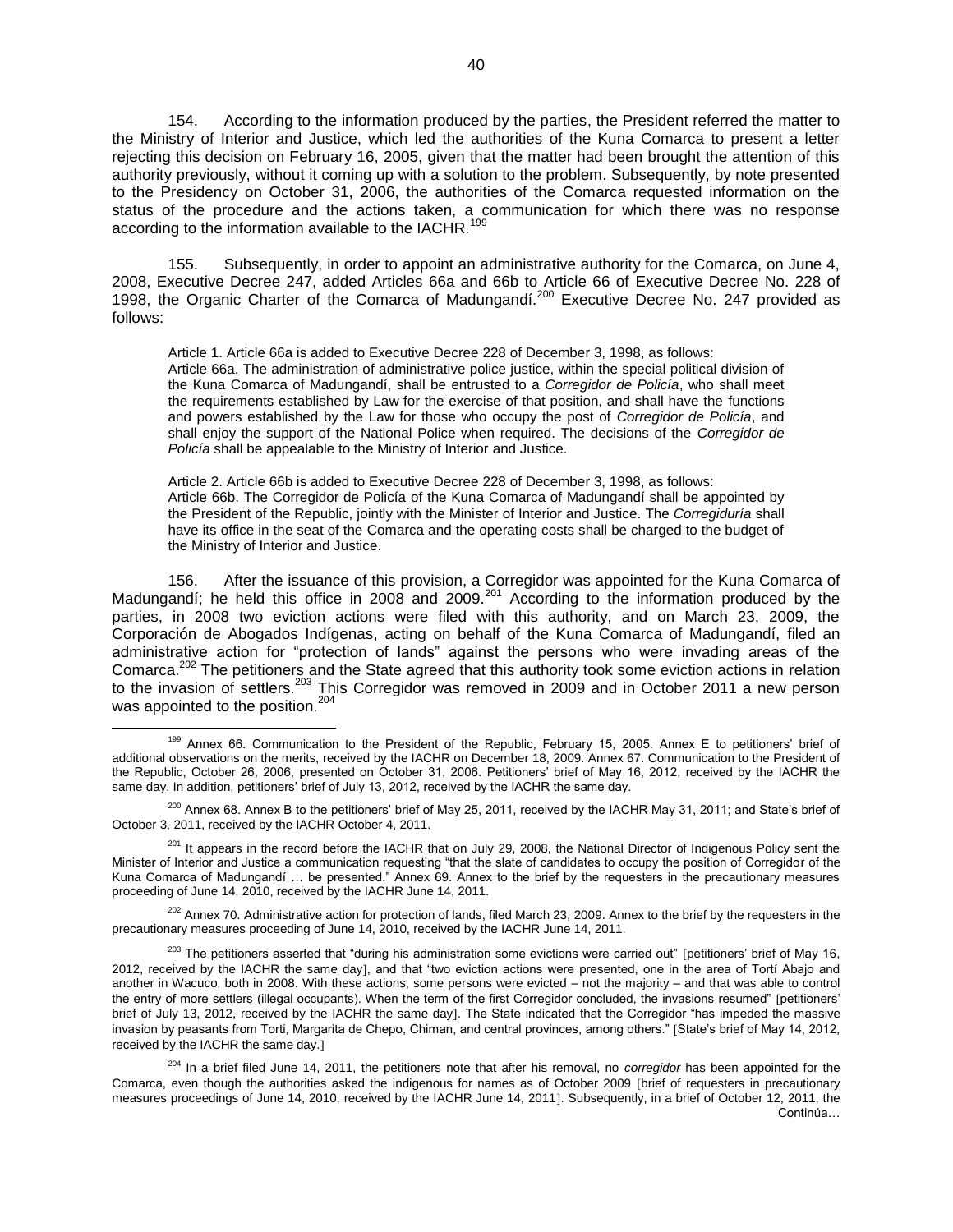157. According to the information produced by the parties, the petitioners submitted at least two requests for eviction to the new Corregidor.<sup>205</sup> The information available to the IACHR indicates that as a result, working visits were made in January 2012 in different sectors of the Comarca, investigative measures in which the presence of settlers was confirmed; and two administrative hearings were held, in December 2011 and January 2012.<sup>206</sup> The information contained in the case file indicates that an agreement was reached with the settlers to evacuate the invaded lands, by March 31, 2012 at the latest. Given the failure to comply by the agreed date, through Resolution No. 5 of April 2, 2012, the *Corregidor* ordered "the eviction, as intruders, of the persons who are illegally occupying *comarca* lands in the Lago, Río Piragua, Río Seco, Río Bote, Wacuco, Tortí, and other sectors of the Kuna of Mandungandí *Comarca*," against which the settlers presented an appeal, which was admitted on May 31, 2012, and submitted to the Ministry of Government, in accordance with article 1 of Executive Decree No. 247. Through Resolution No. 197-R-63 of August 22, 2012, that Ministry decided to "[a]ffirm, in its entirety, Resolution No. 5 of April 2, 2012 [...]."<sup>207</sup> According to the statements of the State in its last submission to the IACHR, the eviction based on this decision is currently being carried out.

### **b) Administrative proceedings for ecological harm pursued before the National Environmental Authority**

158. According to the information produced by the parties, the alleged victims pursued procedures before the National Environmental Authority (hereinafter "ANAM": Autoridad Nacional del Ambiente) in view of the ecological harm caused by the settlers' activities in different zones located within their territories.

159. Specifically, in early January 2007, members of the Kuna Comarca of Madungandí denounced the Regional Administration of Eastern Panama (Administración Regional de Panamá Este) of the ANAM of engaging in clear-cutting in their territory.<sup>208</sup> The ANAM made an inspection visit on January 30, 2007, in which it verified the facts alleged, as appears in Inspection Report No. 006-2007.<sup>209</sup> Based on that visit, it concluded that there was a violation of Law No. 1, of February 3, 1994, "which establishes the forestry legislation in the Republic of Panama, and other provisions are issued" (hereinafter "Forestry Law"). By Interlocutory Order No. ARAPE-ALR-008-2007 of February 8, 2007, the Regional Administration of Eastern Panama of the ANAM admitted the complaint filed by the members of the Kuna Comarca of Madungandí and began an administrative investigation. By Resolution ARAPE– AGICH-030-2007, of May 21, 2007, the persons found in the inspection visit were considered responsible for unauthorized clearing of forest, accordingly they were ordered to pay the sum of B/. 500.00 (five

l …continuation

petitioners reiterated that the appointment of the Corregidor had not yet been made petitioners' brief of May 25, 2011, received by the IACHR May 31, 2011. p. 4. Those facts were not denied by the State but rather, to the contrary, in a brief submitted September 27, 2011, it noted that a *corregidor* was appointed for the 2008-2009 period, and that as of that date, for various reasons, a new Corregidor had not been appointed for the Kuna Comarca of Madungandí State's brief of September 26, 2011, received by the IACHR September 27, 2011; and State's brief of October 3, 2011, received by the IACHR October 4, 2011. According to the State's subsequent statements, on October 20, 2011 a person was appointed to the position of Corregidor or councilman. [Submission of the State of September 17, 2012, received on September 24, 2012.]

<sup>&</sup>lt;sup>205</sup> Petitioners' brief of May 16, 2012, received by the IACHR the same day; and petitioners' brief of July 13, 2012, received by the IACHR the same day.

<sup>&</sup>lt;sup>206</sup> Annex 71. Annex 13 to petitioners' brief of July 13, 2012, received by the IACHR the same day; and Annex 4 of the State's submission of September 17, 2012, received by the IACHR on September 24, 2012.

<sup>207</sup> Annex 72. Resolution No. 5 of April 2, 2012 issued by the Special *Corregidor* of the Kuna of Mnadungandí comarca. Annex 4 to the submission of the State of September 17, 2012, received by the IACHR of September 24, 2012; and Annex 73. Resolution No. 197-R-63 of August 22, 2012, issued by the same Ministry of Government. Annex 1 to the submission of the State of September 17, 2012, received by the IACHR on September 24, 2012.

<sup>&</sup>lt;sup>208</sup> Annex 74. Communication from the mayor of Chepo to the Minister of Interior and Justice, January 8, 2007. Annex to State's brief of June 15, 2007, received by the IACHR June 18, 2007.

<sup>&</sup>lt;sup>209</sup> Annex 75. Inspection Report No. 006-2007 issued by the National Environmental Authority, January 30, 2007. Annex to State's brief of June 15, 2007, received by the IACHR June 18, 2007.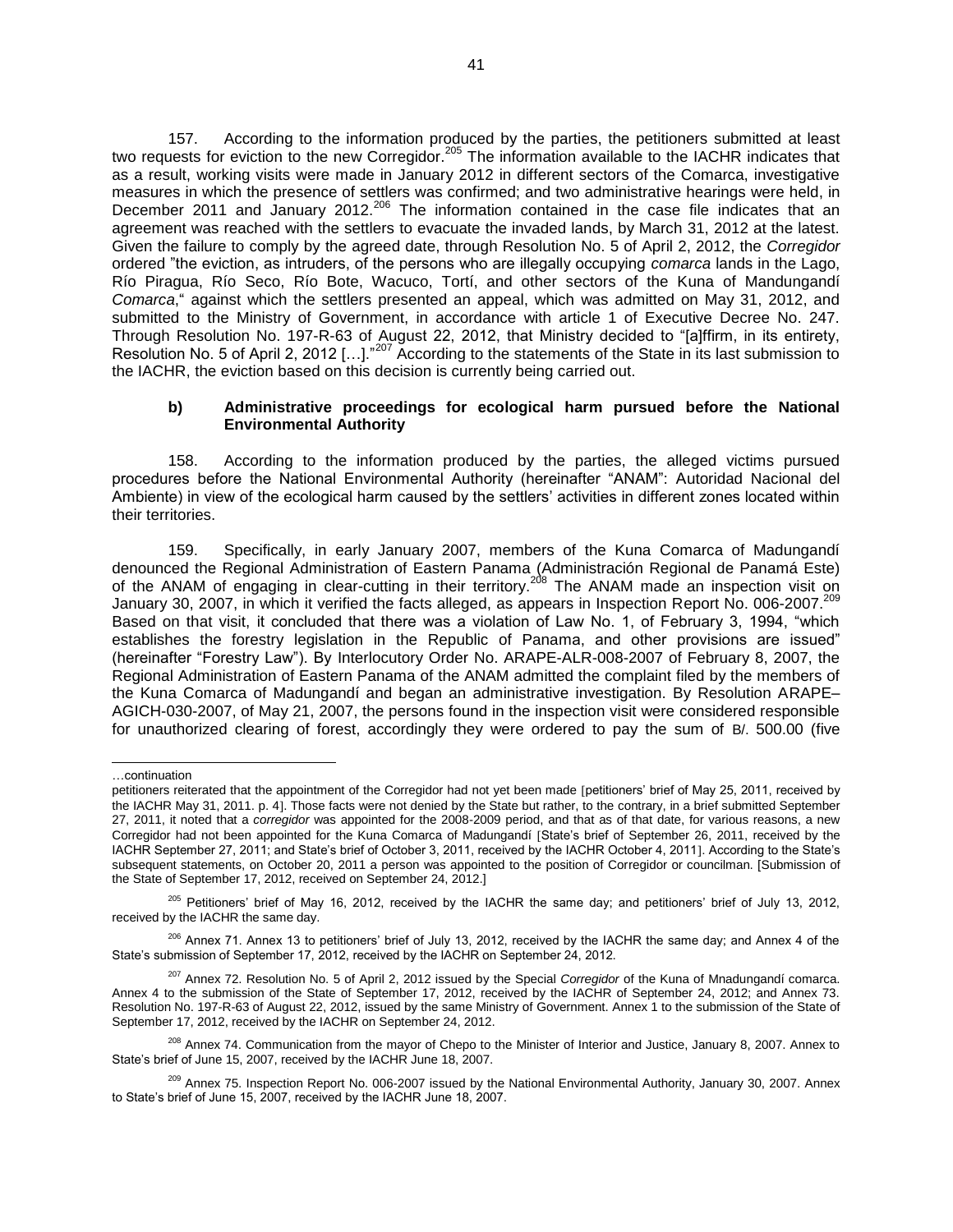hundred balboas), to be paid severally to four persons.<sup>210</sup> Nonetheless, the IACHR was not informed that this sanction was enforced. To the contrary, according to the petitioners, and based on information not controverted by the State, it has not been enforced.<sup>211</sup>

Subsequently, the Corporación de Abogados Indígenas filed a complaint with the ANAM for illegal logging in the area of La Playita, Playa Chuzo, in the Kuna Comarca of Madungandí. The ANAM made a visit on March 14 and 15, 2007, in which it observed three areas of secondary forest that had been logged, with an area of approximately three hectares, thus it concluded in Technical Report No. 18 that there had been a violation of Article 80 of the Forestry Law, and it was recommended to reinforce oversight by the ANAM and the Police.<sup>212</sup> The record does not include any evidence of the application of a sanction vis-à-vis the mentioned violation of the Forestry Law. To the contrary, in response to the request for information in this respect by the IACHR, the petitioners stated: "We have persistently requested information from the ANAM yet they have not responded as to whether they sanctioned Messrs. Irineo, Iván, and Arnulfo Batista and Pascual Abrego (*sic*)" and "as for the technical report, it does not provide us any information on it."<sup>213</sup>

## **c) Administrative proceedings for the adjudication of collective property rights**

161. The Emberá of Bayano took several initiatives over the years, particularly before the President of the Republic, to obtain recognition of their collective property rights over their lands. Certainly in the documents produced by the parties that are part of the record before the IACHR it appears that on June 13, 1995, the Emberá communities of Ipetí and Piriatí filed a request for demarcation and titling of collective lands before the Cabinet Council of the President of the Republic of Panama, for the purpose of obtaining legal recognition of their lands. That request was filed under Article 12 of the Agrarian Code, which provides that: "For adjudications or transfers that exceed 500 hectares, the approval of the Cabinet Council shall be necessary."<sup>214</sup>

162. In response to this petition, the chief counsel to the Presidency issued Note No. 159-95- LEG of August 2, 1995, by which, making reference to Article 123 of the Constitution – Article 127 of the current Constitution – he demanded that certain requirements, not expressly contained in this provision, be met.<sup>215</sup> Accordingly, Aresio Valiente, member of the Indigenous Program of CEALP, requested an appointment to address that matter, but did not obtain a response, according to the information available to the IACHR.<sup>216</sup>

 $\overline{a}$  $210$  That sanction was based on Law 1, of February 3, 1994, "by which the forestry legislation is established in the Republic of Panama, and other provisions are issued" and Board of Directors Resolution No. 05-98 of January 22, 1998. In particular, Article 106(2) of this Resolution provides: "When logging or the destruction of forest resources impedes evaluating the volume of timber and/or the number of trees affected, a minimum sanction shall be applied of …. For young secondary forest (stubble) … (B/.1,000.00). When the infraction consists of the destruction of the undergrowth the fines shall correspond to 50% of the foregoing figures…." Annex 76. Resolution ARAPE – AGICH-030-2007 issued by the ANAM May 21, 2007. State's brief of July 17, 2007, received by the IACHR August 14, 2007.

 $211$  Petitioners' brief of July 13, 2012, received by the IACHR the same day.

<sup>&</sup>lt;sup>212</sup> Annex 77. Technical Report No. 18 issued by the National Environmental Authority. Annex to State's brief of June 15, 2007, received by the IACHR June 18, 2007.

 $213$  Petitioners' brief of May 16, 2012, received by the IACHR the same day.

<sup>&</sup>lt;sup>214</sup> Annex 78. Request for demarcation and titling of collective lands, June 13, 1995. Annex 26 to petitioners' initial petition of May 11, 2000.

 $215$  In particular, it is indicated that the request should meet the following requirements: (i) steps to measure the area in order to obtain the cartographic expression; (ii) bureaucratic transactions, formalities, and other requirements of the property titles that are granted administratively by the Bureau of Agrarian Reform, which should issue the Resolution on Adjudication if it considers it appropriate; (iii) number of members relocated from the Ipeti-Emberá Community especially its productive population and (iv) certification of Mr. Bonarge Pacheco as cacique of the Ipeti-Emberá community. Annex 96. Note No. 159-95-LEG of August 2, 1995 issued by the Director of Legal Counsel to the Presidency. Annex 27 to the petitioners' initial petition of May 11, 2000.

<sup>216</sup> Annex 79. Letter of September 8, 1995. Annex 28 to petitioners' initial petition of May 11, 2000.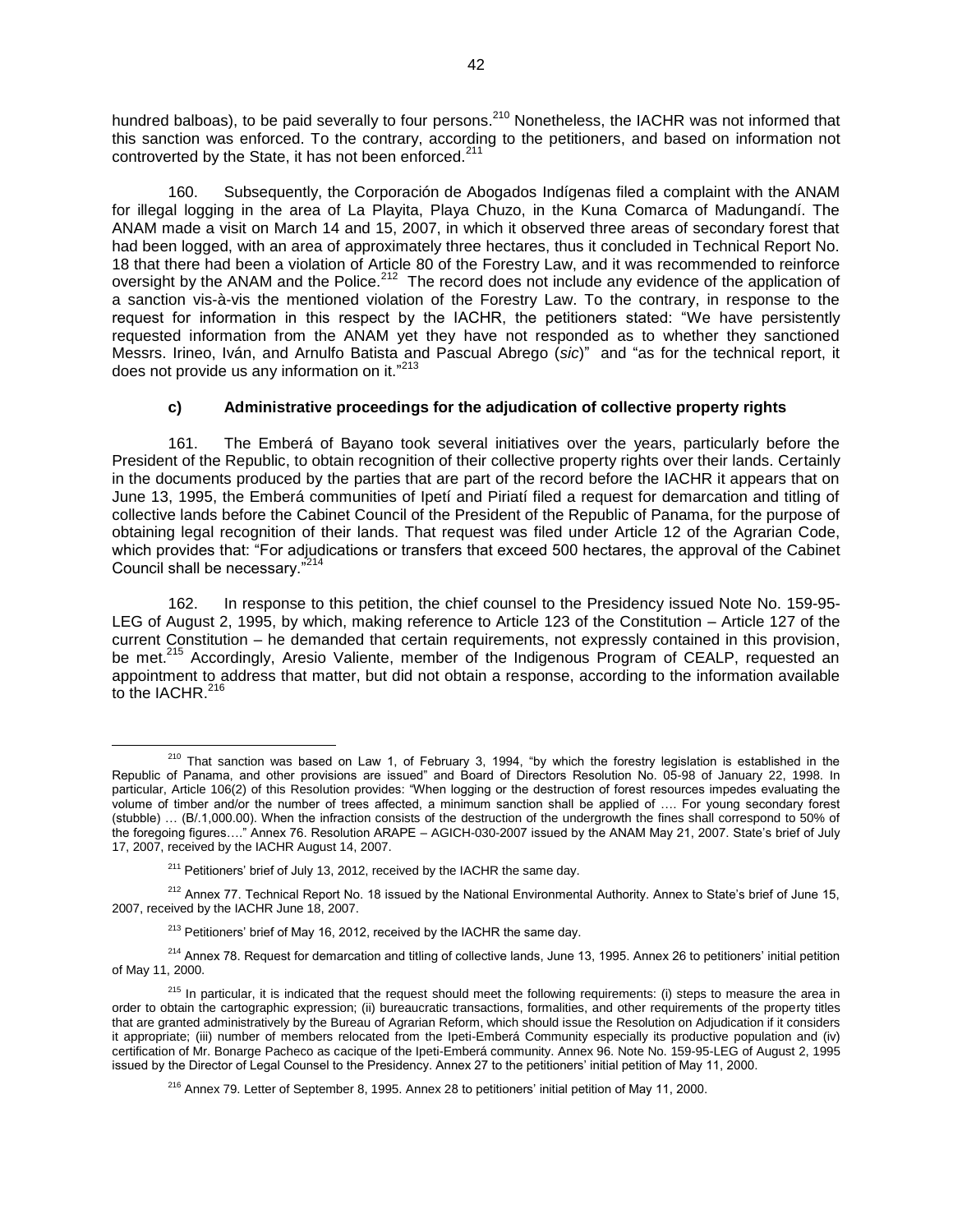163. According to the information produced by the parties, on January 27, 1999, a new request for recognition of lands was presented to the Presidency of the Republic from the Emberá community of Ipetí on behalf of the "Organización de Unidad y Desarrollo de Ipetí-Emberá," an association that has legal status granted by the Ministry of Interior and Justice by Resolution No. 118-PJ-35.<sup>217</sup> On the same date, a request for recognition of lands from the Emberá community of Piriatí was presented to the Cabinet Council of the Presidency of the Republic. By means of this request, it was asked that titling be done in the name of the "Asociación para el Desarrollo de la Comunidad de Piriatí – Emberá Alto del Bayano," a representative organization of the community of Piriatí with legal status granted by the Ministry of Interior and Justice by Resolution No. 583-PJ-256.<sup>218</sup> No response to these two requests appears in the record before the IACHR.

164. As mentioned, on December 23, 2008, Law No. 72 was adopted. It "establishes the special procedure for the adjudication of collective property rights to their lands for the indigenous peoples who are not in the *comarcas*."<sup>219</sup> According to its Article 4, the competent authority for carrying out that procedure was the National Bureau of Agrarian Reform of the Ministry of Agricultural Development.<sup>220</sup>

165. Based on that law, on October 27, 2009, the representatives of the Emberá indigenous communities of Ipetí and Piriatí filed a request for adjudication of lands with the National Bureau of Agrarian Reform by which they requested the collective titling of 3,191 hectares in the name of the community of Ipeti and 3,754 in the name of the community of Piriati.<sup>221</sup> On that occasion, it was also requested that "in keeping with Article 111 of the Agrarian Code, and as a matter that must be ruled on before the underlying claim can be decided, the suspension should be ordered at any stage of any request for or processing of property titles or certification of alleged possessory rights over the lands or any administrative application that is aimed at obtaining property title over those lands."<sup>222</sup>

166. On October 8, 2010, Law 59 was adopted by which it is ordered that the National Bureau of Agrarian Reform be replaced in its authority by the ANATI.<sup>223</sup> On January 26, 2011, the General Cacique of the Emberá General Congress of Alto Bayano reiterated to the ANATI the request for adjudication of land in favor of the Emberá communities of Piriatí and Ipetí.<sup>224</sup>

 $220$  Law 72, Article 4.

<sup>&</sup>lt;sup>217</sup> According to that communication, the following were attached to justify the request: (i) proof of the juridical personality of the Organización de Unidad y Desarrollo de la Comunidad de Ipeti-Emberá, (ii) a population census, and (iii) a map produced by persons authorized to perform this type of technical work. Annex 80. Letter of January 27, 1999, sent by Marcelino Jaén on behalf of the Ipeti-Emberá community. Annex 29 to petitioners' initial petition of May 11, 2000.

<sup>&</sup>lt;sup>218</sup> According to that communication, the following were attached to justify the request: (i) proof of the juridical personality of the Organización de Unidad y Desarrollo de la Comunidad de Ipeti-Emberá, (ii) a population census, and (iii) a map produced by persons authorized to perform this type of technical work. Annex 80. Letter of January 27, 1999, sent by Marcelino Jaén on behalf of the Ipeti-Emberá community. Annex 29 to petitioners' initial petition of May 11, 2000.

<sup>&</sup>lt;sup>219</sup> Law 72, "which establishes the special procedure for the adjudication of the collective property rights over the land of the indigenous peoples who are not within the *comarcas*," regulated by Executive Decree No. 223 of July 7, 2010.

<sup>&</sup>lt;sup>221</sup> Annex 81. Process of requesting free adjudication of the collective property rights to lands granted in compensation to the communities of Ipetí and Piriatí for their displacement for construction of the Bayano Dam. Annex to petitioners' brief of May 16, 2012, received by the IACHR the same day.

<sup>&</sup>lt;sup>222</sup> Annex 81. Process of requesting free adjudication of the collective property rights to lands granted in compensation to the communities of Ipetí and Piriatí for their displacement for construction of the Bayano Dam. Annex to petitioners' brief of May 16, 2012, received by the IACHR the same day.

<sup>&</sup>lt;sup>223</sup> Law 59, of October 8, 2010, "Law that creates the National Land Management Authority, unifies the authority of the General Bureau of Cadastre, the National Bureau of Agrarian Reform, the National Land Management Program, and the 'Tommy Guardia' National Geographic Institute."

<sup>&</sup>lt;sup>224</sup> Annex 45. Application for Adjudication of Collective Lands of the communities of Piriatí and Ipetí, submitted by the Emberá General Congress of Alto Bayano, January 26, 2011. Petitioners' brief of May 22, 2012, received by the IACHR June 20, 2012 and Annex 4 to the petitioners' brief of July 13, 2012, received by the IACHR the same day.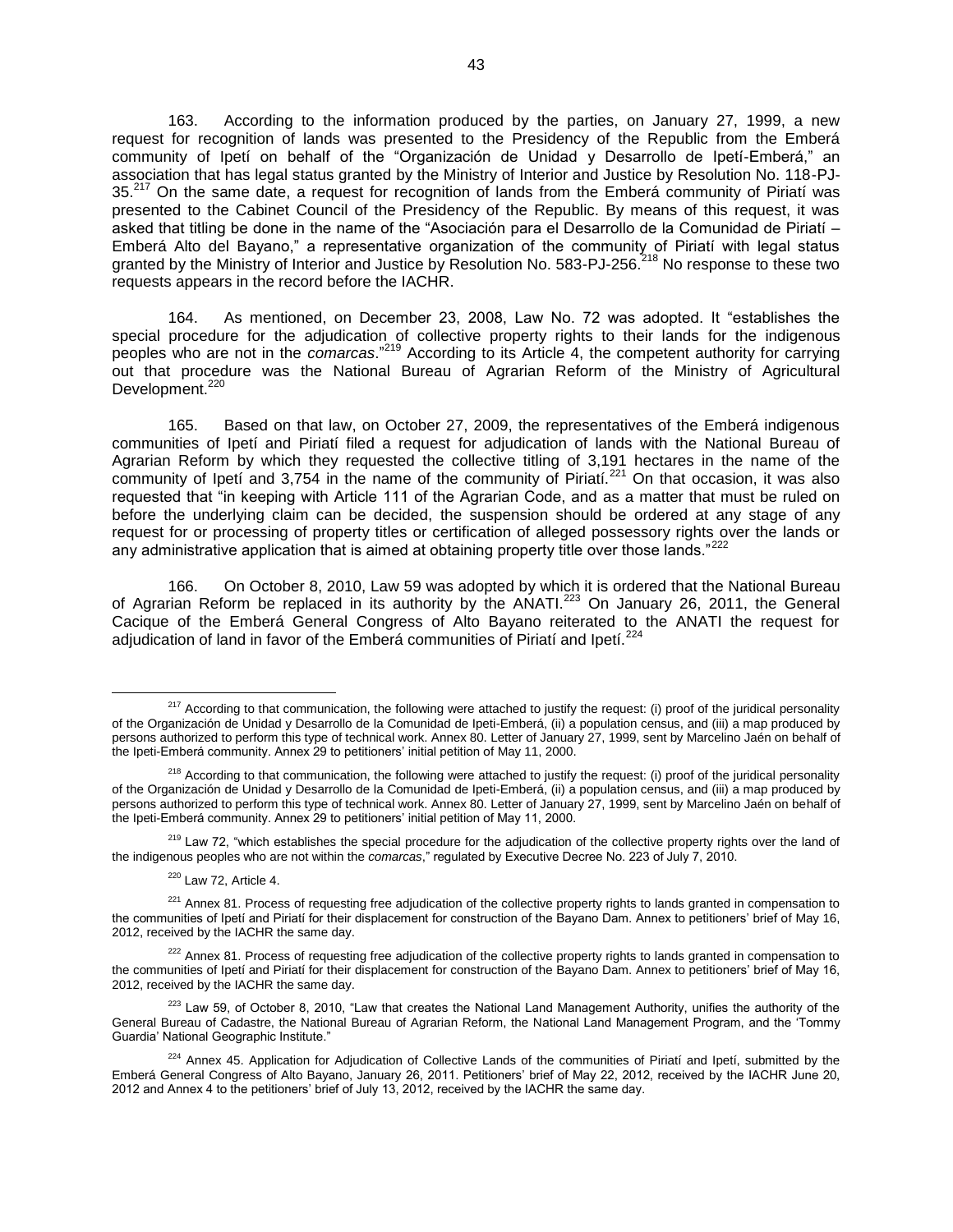167. The titling process included, in August 2011, a field visit by the Ministry of Interior, the National Bureau of Local Governments, the National Commission on Political-Administrative Boundaries, the National Bureau of Indigenous Policy, and the traditional authorities of the Emberá communities of Piriatí and Ipeti.<sup>225</sup> According to the information available to the IACHR, to date this titling procedure has not concluded; rather, it has been necessary, as referenced earlier, to sign two new agreements.<sup>226</sup>

## **3. Criminal proceedings concerning the invasion by peasants and crimes against the environment**

168. In addition, the alleged victims initiated criminal actions against settlers for ecological crimes and invasion of their territories. In the documents produced by the parties that are part of the record before the IACHR one finds five criminal complaints against settlers for different crimes, some of which were joined.

## **a) Complaint for the crime of illicit association to engage in criminal conduct, usurpation, harm to property, illicit enrichment, ecological crime, and others before the Fifth Prosecutorial Circuit**

169. On December 20, 2006, the Corporación de Abogados Indígenas de Panamá presented, on behalf of the General Caciques of the Kuna Comarca of Madungandí, a criminal complaint before the Attorney General of the Nation against 127 persons for the crime of illicit association to engage in criminal conduct, usurpation, harm to property, illicit enrichment, ecological harm, and all others that result from the illegal occupation of the lands of the Comarca. By means of that complaint the corregidors of El Llano and Tortí, the mayor of Chepo, the governor of the province of Panamá, and the President of the Republic were all alleged to be liable for the delict of abuse of authority and infraction of the duties of public servants.<sup>227</sup>

170. By resolution of January 29, 2007, the Office of the Attorney General of the Nation ordered that the investigation be removed to the Prosecutorial Circuit of the First Circuit of Panama.<sup>228</sup> By resolution of February 13, 2007, the Office of the 15<sup>th</sup> Prosecutor of the First Circuit of Panama undertook to study the complaint and declared that the investigation was open.<sup>229</sup> On February 28, 2007, the 15<sup>th</sup> Prosecutor's Office forwarded the investigation to the Office of the Specialized Prosecutor on the Environment, as it was considered a specialized matter.<sup>230</sup> On March 14, 2007, the Office of the Fifth

 $\overline{a}$ 

 $227$  As background to this allegation, mention is made of the lack of a response in the administrative sphere, given that as of December 20, 2006; the legal action presented to the President of the Republic on January 24, 2005, had not been admitted or dismissed. Annex 60. File 212, folios 1 to 10. Annex to petitioners' brief of May 7, 2007, received by the IACHR on May 10, 2007.

<sup>228</sup> Annex 60. Resolution of the Office of the Attorney General of the Nation, January 29, 2007. File 212, folios 74 and 75. Annex to petitioners' brief of May 7, 2007, received by the IACHR on May 10, 2007.

 $^{230}$  Annex 60. File 212, folios 78 and 79. Annex to petitioners' brief of May 7, 2007, received by the IACHR on May 10, 2007.

<sup>&</sup>lt;sup>225</sup> Annex 10. Technical report "Gira de campo para la revisión de la propuesta de Tierras Colectivas en la provincia de Darién, Distrito de Chepigana, corregimientos de Santa Fe y la Provincia de Panamá, Distrito de Chepo, corregimiento de Tortí; según ley 72 de 23 de diciembre de 2008," and technical report "Gira de campo para la revisión del ante proyecto y aprobación de tierras colectivas a nivel nacional según ley 72." Annex to State's brief of October 3, 2011, received by the IACHR October 4, 2011.

 $226$  In the last brief filed by the State, received by the IACHR May 14, 2012, it states: "... the delivery date of the Collective Property Titles of the Territories of Ipetí Emberá, Piriati Emberá, and Maje Emberá Drua [was agreed upon ] as May 17, 2012.... In addition, the National Land Authority shall issue a certification of the indigenous territories of Piriati, Ipeti, and Maje-Emberá that are in the process of adjudication…." State's brief of May 14, 2012, received by the IACHR the same date. In its last submission to the IACHR, the State affirmed that a request presented by the authorities of the Emberá people of Bayano to the ANATI on August 13, 2012, is currently in "process of adjudication" "in accordance with an agreement between the State and the Traditional Authority in this region." State's brief of September 17, 2012, received on September 24, 2012. In addition, according to what was reported by the petitioners in their last brief, received by the IACHR June 20, 2012, the adjudications applied for have not been carried out. In particular, they noted that "to date no collective title has been granted, the settlers have not been evicted, nor has protection been given to the indigenous territories of Darién not to mention the Emberá of Alto Bayano *sic*." Petitioners' brief of May 22, 2012, received by the IACHR June 20, 2012.

<sup>&</sup>lt;sup>229</sup> Annex 60. File 212, folio 77. Annex to petitioners' brief of May 7, 2007, received by the IACHR on May 10, 2007.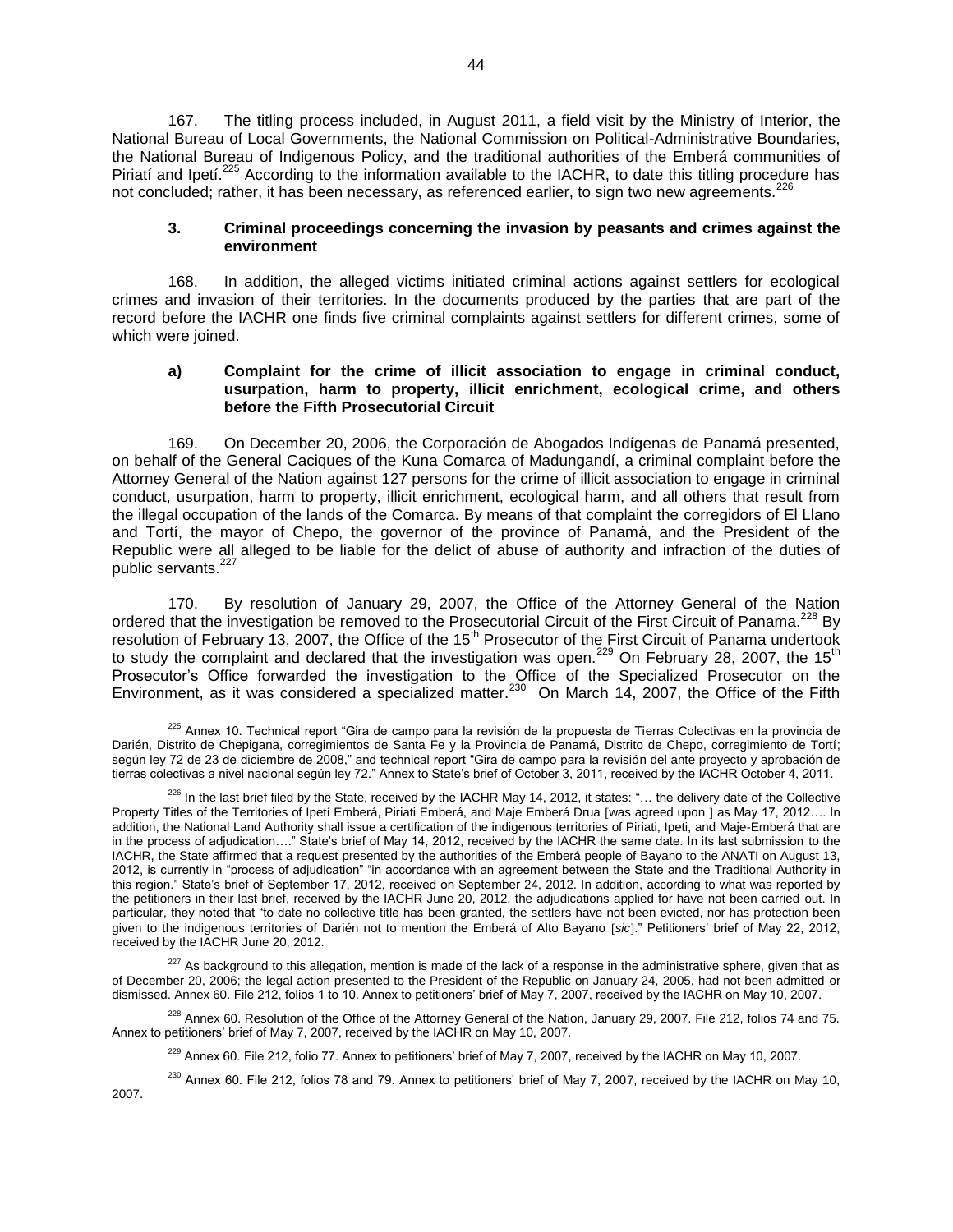Prosecutorial Circuit, specialized in environment, initiated its consideration of the preliminary inquiry.<sup>231</sup> In response to the request by the Commission regarding this investigation, the State informed the Commission that "the Attorney General of the Nation has state that it has not been possible to locate this criminal complaint  $[...]$ ."<sup>232</sup>

## **b) Criminal proceeding for crimes against the environment before the Office of the 11th Prosecutor of the First Judicial Circuit**

171. On January 16, 2007, the Caciques General of the Kuna Comarca of Madungandí filed a complaint for crime against the environment before the Specialized Unit on Crime against the Environment of the Technical Judicial Police, which received number 002-07. It was based on Article 394 of Law 5 of January 28, 2005, which punishes with imprisonment of two to four years and with a fine of 50 to 150 days "one who, breaching the established norms on environmental protection, destroys, extracts, contaminates, or degrades the natural resources, causing irreversible adverse effects, direct or indirect." Specifically, they denounced that unknown persons were devastating forest areas of the Kuna Comarca of Madungandí, especially the areas of Loma Bonita, Curtí, Wacuco, and Tortí Abajo. The complaint identified two persons who were said to be leading the movement of peasants to the territory of the Comarca.<sup>23</sup>

172. On January 23, 2007, the Chief of the Unit on Crimes against the Environment took steps to determine the identity of the persons allegedly responsible, requests for information that were answered on January 25, 2007.<sup>234</sup> In addition, on January 23, 2007, it sent a request for information to the ANAM in order to determine whether the Comarca was part of the Bayano watershed, which was answered in the affirmative.<sup>235</sup> By resolution of January 25, 2007, the Chief of the Unit on Crimes against the Environment opened the corresponding preliminary investigation.<sup>236</sup>

173. After taking supplemental statements from the first and second caciques of the Kuna Comarca of Madungandí, by resolution of January 30, 2007, it was ordered to forward the proceedings up until that moment to the Office of the Special Prosecutor for Environmental Crimes, considering that the complaint should have been filed with the Circuit Judges, according to Article 159 of the Judicial Code. The complaint was forwarded the same day.<sup>237</sup>

174. In tandem with the foregoing process, on February 1, 2007, the Corporación de Abogados Indígenas de Panamá, in representation of the Kuna Congress of Madungandí, filed a criminal complaint for crimes against the environment with the 11<sup>th</sup> Prosecutor of Panama against three individuals.<sup>238</sup> On February 2, 2007, it was decided to assign to the Office of the 11th Prosecutor of the First Judicial Circuit of Panama the investigation in the context of the above-mentioned complaint 002-

 $237$  Annex 82. File 0118, folios 44 and 46. Annex to petitioners' brief of May 7, 2007, received by the IACHR on May 10, 2007.

 $^{238}$  Annex 82. File 0118, folios 49 and 50. Annex to petitioners' brief of May 7, 2007, received by the IACHR on May 10, 2007.

 $\overline{a}$  $^{231}$  The last action of which the IACHR has knowledge is that on April 9, 2007, the 11<sup>th</sup> Prosecutor of the Circuit communicated with the Office of the Fifth Prosecutor of the First Judicial Circuit to report that a complaint was lodged with his office by the Caciques General of the Kuna Comarca of Madungandí for various offenses. In his last communication Héctor Huertas stated that it was joined to the criminal proceeding described next.] Annex X. File 212, folio 81. Annex to petitioners' brief of May 7, 2007, received by the IACHR on May 10, 2007.

 $232$  Submission of the State of September 17, 2012, received on September 24, 2012.

 $233$  Annex 82. File 0118, folios 1 and 2. Annex to petitioners' brief of May 7, 2007, received by the IACHR on May 10, 2007.

 $^{234}$  Annex 82. File 0118, folios 12-14 and 17-25. Annex to petitioners' brief of May 7, 2007, received by the IACHR on May 10, 2007.

<sup>&</sup>lt;sup>235</sup> Annex 82. File 0118, folio 15. Annex to petitioners' brief of May 7, 2007, received by the IACHR on May 10, 2007.

<sup>&</sup>lt;sup>236</sup> Annex 82. File 0118, folio 30. Annex to petitioners' brief of May 7, 2007, received by the IACHR on May 10, 2007.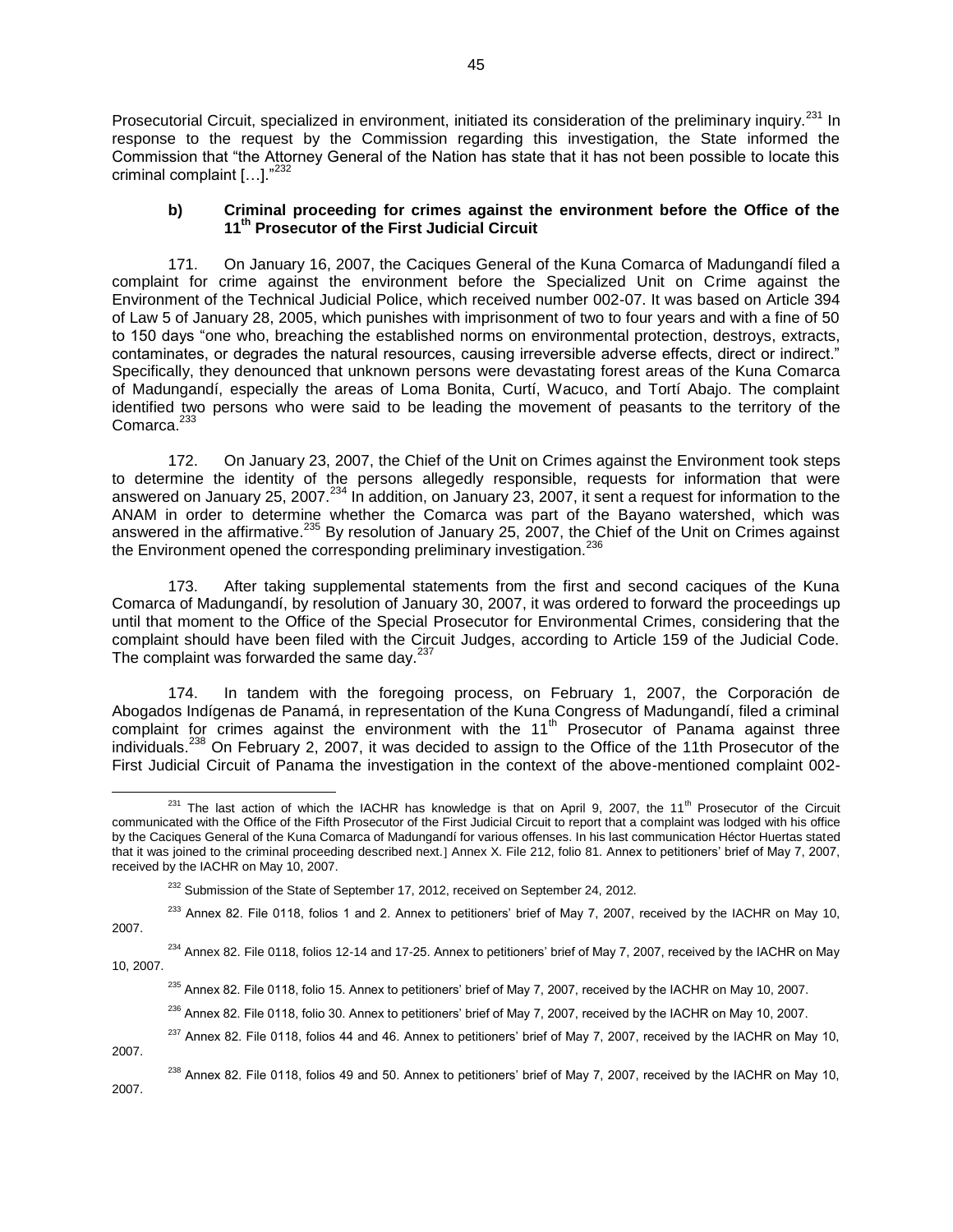07.<sup>239</sup> Accordingly, on February 28, 2007, the Office of the 11<sup>th</sup> Prosecutor admitted as private accuser the Cacique General of the Comarca, and on April 24, 2007, incorporated three persons as defendants.<sup>240</sup> According to the information produced by the parties, on August 22, 2007, and September 7, 2007, that prosecutorial office conducted field inspections.<sup>241</sup> According to the evidence before the IACHR, on May  $29, 2008$ , the 11<sup>th</sup> Prosecutor's Office issued Prosecutorial Review no. 151, in which it concluded that:

[...] despite the various technical evaluations carried out by the experts of the National Envrionmental Authority, the [accused] cannot be considered responsible of this fact, given that the experts have concluded that these devastations have taken place approximately 10 to 15 years, so no one can be held responsible even through they have been found in the lower Curtí sector[.] [S]imilarly, it was concluded that in this site there was not environmental affectation, and in the area where some degree of environmental affectation was found, Playa Yuso beach and Viejo Pedro, there is no evidence to establish the responsibility of the accused. $2$ 

175. According to the foregoing, the Prosecutor's Office requested the Second Circuit Court of the First Judicial Circuit of the Panama Province to order the temporary stay of the investigation.

## **c) Criminal proceeding before the Office of the Fifth Specialized Prosecutor of the First Circuit of Panama**

176. On January 30, 2007 Héctor Huertas, attorney for the alleged victims, filed a complaint with the Technical Judicial Police of the district of Chepo, that on that same day he was going through the Comarca with personnel from ANAM when, in the zone of Tortí Abajo, they surprised four persons indiscriminately felling trees. The complaint was identified as CHE-029-2007.<sup>243</sup> On that same day, January 30, 2007, these persons were detained preventively by members of the Police of Tortí, and the next day they were handed over to the Technical Judicial Police.<sup>24</sup>

177. After taking a series of investigative measures<sup>245</sup>, on January 31, 2007, the Technical Judicial Police of Chepo forwarded the file to the *Personería Municipal* of Chepo, the investigative agency of the Public Ministry, indicating that the accused continued in custody.<sup>246</sup> That officer known as the Personera Municipal took statements from the persons detained and by resolution of February 1, 2007, she ordered the application of measures to appear before the authorities instead of preventive

 $\overline{a}$ 

<sup>242</sup> Annex 85. Fiscal Review no. 151 of May 29, 2008 issued by the Eleventh Prosecutor's Office of the First Judicial Circuit of Panama. Annex 3 to the submission of the State of September 17, 2012, received on September 24, 2012.

<sup>243</sup> Annex 86. File 258, folios 1 to 5. Annex to petitioners' brief of May 7, 2007, received by the IACHR on May 10, 2007.

<sup>244</sup> Annex 86. File 258, folios 14 to 32. Annex to petitioners' brief of May 7, 2007, received by the IACHR on May 10, 2007.

<sup>246</sup> Annex 86. File 258, folios 68-69. Annex to petitioners' brief of May 7, 2007, received by the IACHR on May 10, 2007.

<sup>&</sup>lt;sup>239</sup> Annex 82. File 0118, folio 47. Annex to petitioners' brief of May 7, 2007, received by the IACHR on May 10, 2007.

<sup>&</sup>lt;sup>240</sup> Annex 82. File 0118, folios 67-68 and 86. Annex to petitioners' brief of May 7, 2007, received by the IACHR on May 10, 2007.

<sup>&</sup>lt;sup>241</sup> The first was in the sector of Viejo Pedro, Sub-district of El Llano; in the community of Loma Bonita, district of Chepo; and in the sub-district of Tortí, district of Chepo. [Annex 83. Transcript of the Field Inspection made by the 11<sup>th</sup> Prosecutor of the First Judicial Circuit of Panama, September 28, 2007, folios 464-466. Petitioners' brief of November 13, 2007, received by the IACHR the same day]. The second was in the sectors of Playa Chuzo, Tortí Abajo, Curtí, and Wacuco. [Annex 84. Transcription of the Field Inspection made by the 11<sup>th</sup> Prosecutor of the First Judicial Circuit of Panama, September 17, 2007, folios 461-462. Petitioners' brief of November 13, 2007, received by the IACHR the same day].

<sup>&</sup>lt;sup>245</sup> Annex 86. Statement by Ernesto Castillo Castillo, regional administrator of the ANAM. File 258, folios 8 to 12. Annex to petitioners' brief of May 7, 2007, received by the IACHR on May 10, 2007. Annex 86. Statement of Miguel Bonilla, sergeant of the Police Zone of Chepo who arrested the four persons. File 258, folios 33 to 34. Annex to petitioners' brief of May 7, 2007, received by the IACHR on May 10, 2007. Annex 86. Request to the Regional Bureau of the ANAM for the complete report and photographic views of the place where the clear-cutting was found in the sector of Tortí Abajo. File 258, folios 14 and 36. Annex to petitioners' brief of May 7, 2007, received by the IACHR on May 10, 2007. Annex 86. Request for identification of persons allegedly responsible to the Department of Judicial Identification. File 258, folio 35. Annex to petitioners' brief of May 7, 2007, received by the IACHR on May 10, 2007. Annex 86. Investigative measure in the sector of Tortí Abajo, along with officials of the ANAM. File 258, folios 64-66. Annex to petitioners' brief of May 7, 2007, received by the IACHR on May 10, 2007.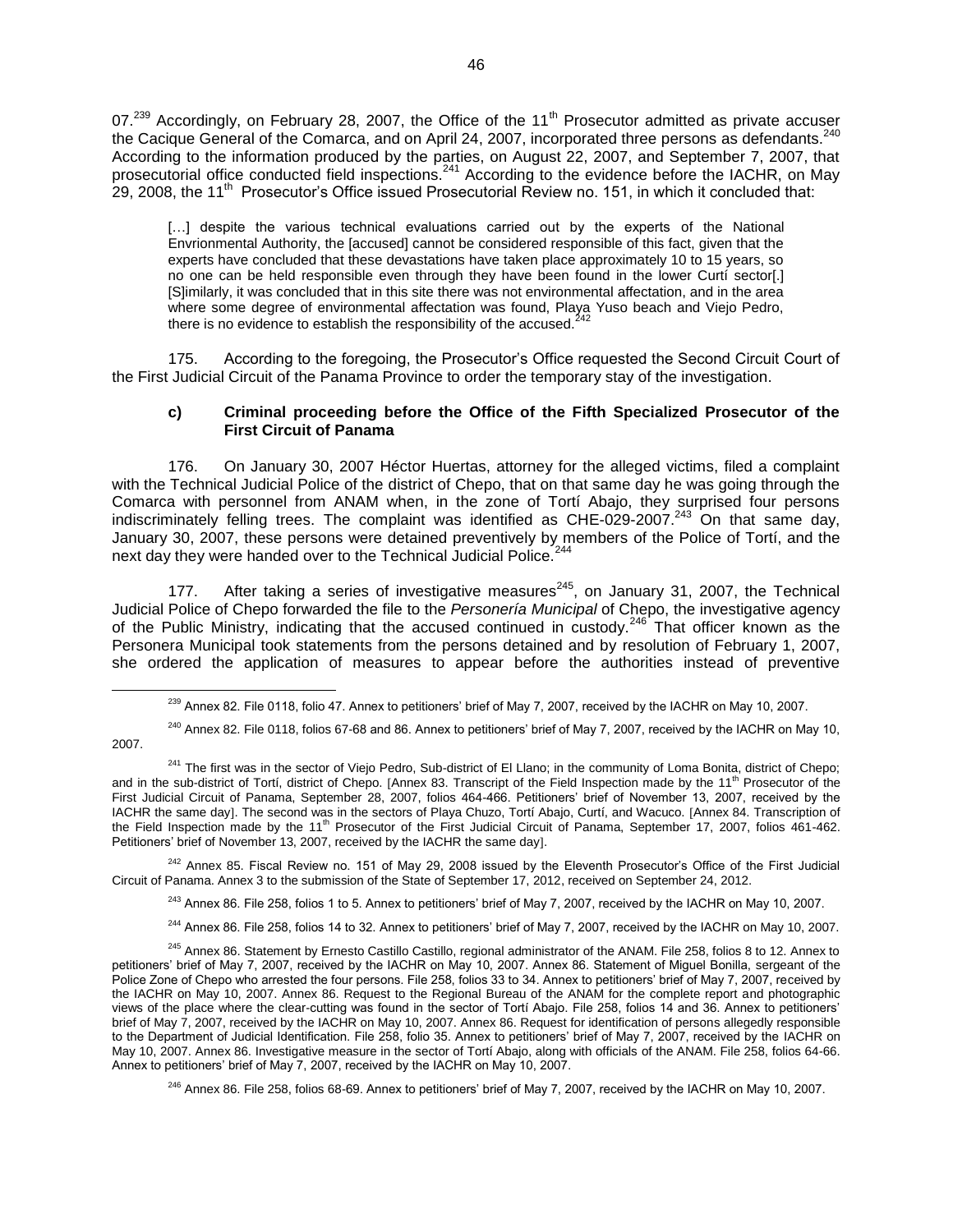detention.<sup>247</sup> On February 12, 2007, the Personera Municipal of Chepo ordered that due to her own lack of jurisdiction, the preliminary investigation should be forwarded to the corresponding Agency of the Public Ministry<sup>248</sup>, assigning it to the Office of the Fifth Specialized Prosecutor of the First Judicial Circuit of Panama by resolution of February 23, 2007.<sup>249</sup> According to information provided by the parties, the Office of the Fifth Prosecutor took investigative measures in March and April 2007.<sup>250</sup>

178. The information available to the IACHR indicates that by Prosecutorial Proceeding No. 140 of July 29, 2007, that investigative agent recommended to the judge, the Tenth Circuit Criminal Court Judge of the First Judicial Circuit of the Province of Panama that he issue a provisional order to dismiss. According to the information produced by the parties, on December 27, 2007, the principal judge of that court ordered provisional dismissal No. 436-07, based on Article 2208(1) of the Judicial Code.<sup>251</sup>

## **d) Criminal proceeding before the Office of the Deputy Director for Judicial investigation of the Agency of Chepo**

179. On August 16, 2011, Tito Jiménez, administrative *sahila* of the community of Tabardi, filed a complaint for crime against property before the Office of the Deputy Director for Judicial Investigation, Agency of Chepo. The complaint, identified by the number AID-FAR-CHE-298-11, refers to the invasion of and logging in the Kuna communities of Tabardi, Ikandi, and Pintupu, in an estimated area of 400 hectares.<sup>253</sup> According to the information available to the IACHR, Tito Jiménez subsequently made a statement and filed an amendment to the complaint in the face of new invasions in the sector of Tabardi.<sup>254</sup> The authority in charge of the process made two inspections to the areas in question, in August and September 2011.<sup>255</sup>

180. On September 26, 2011, the file was forwarded to the Office of the Municipal Ombudsperson of Chepo<sup>256</sup>, in response to which Tito Jiménez filed a new amended complaint on

 $\overline{a}$ 

<sup>248</sup> Annex 86. File 258, folio 124. Annex to petitioners' brief of May 7, 2007, received by the IACHR on May 10, 2007.

<sup>249</sup> Annex 86. File 258, folio 128. Annex to petitioners' brief of May 7, 2007, received by the IACHR on May 10, 2007.

<sup>250</sup> The record includes a request for information from the National Bureau of Indigenous Policy of the Ministry of Interior and Justice, folio 139; requests for information to the General Administrator of the National Environmental Authority, folios 161-163; witness statements, folios 164-169; social work visits to the home of the persons prosecuted, folios 174 to 219. Annex 86. Annex to petitioners' brief of May 7, 2007, received by the IACHR on May 10, 2007.

<sup>251</sup> Article 2208(1) of the Judicial Code - "The dismissal shall be without prejudice: 1. When the means that justify it, collected in the proceeding, are not sufficient to prove the punishable act....'

<sup>252</sup> Annex 87. Tenth Circuit Court for Criminal Matters of the First Judicial Circuit of the Province of Panamá. Dismissal without prejudice No. 436-07 of December 27, 2007. Petitioners' brief of May 22, 2012, received by the IACHR June 20, 2012.

<sup>254</sup> Annex 89. Proceeding in response to complaint AID-FAR-CHE-298-11, folios 8-9 and 22-24. Annex 16 to petitioners' brief of July 13, 2012, received by the IACHR the same day.

<sup>255</sup> Annex 89. Proceeding in response to complaint AID-FAR-CHE-298-11, folios 11-12 and 29-31. Annex 16 to petitioners' brief of July 13, 2012, received by the IACHR the same day.

 $247$  Annex 86. File 258, folios 76-87 and 88-91. Annex to petitioners' brief of May 7, 2007, received by the IACHR on May 10, 2007.

<sup>&</sup>lt;sup>253</sup> In particular, denounced was "a group of persons who entered the Kuna Comarca of Madungandí and in which they established themselves, invaded and harmed approximately 400 hectares and that they have felled a large number of trees for timber, specifically ESPAVE, in addition they have burned and felled a large quantity of natural resources, and are residing in the place." Annex 88. Annex to the brief by requesters in the proceeding for precautionary measures, October 12, 2011, received the same day.

<sup>256</sup> Annex 89. Proceeding in response to complaint AID-FAR-CHE-298-11, folio 37. Annex 16 to petitioners' brief of July 13, 2012, received by the IACHR the same day.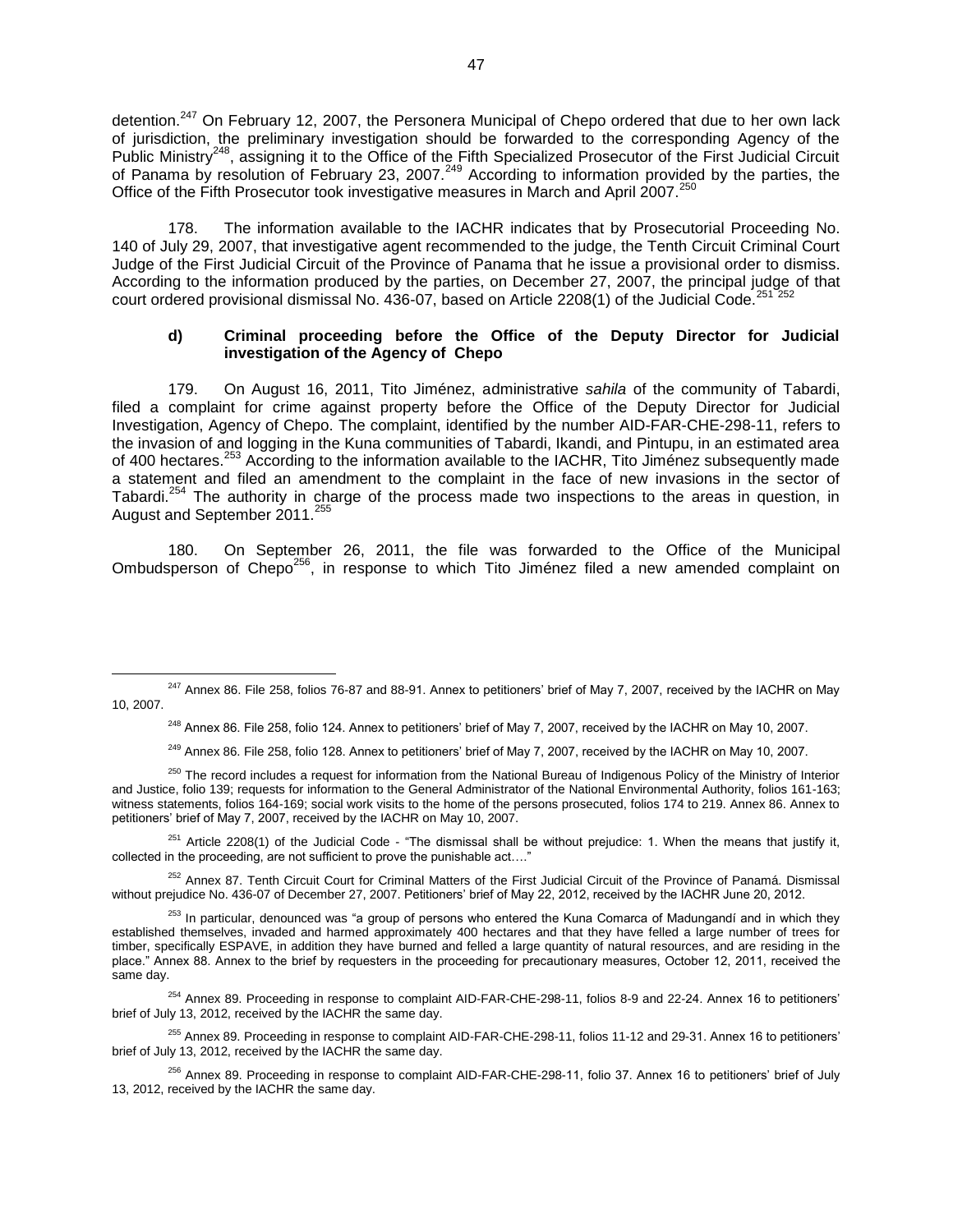October 17, 2011.<sup>257</sup> According to the information available to the IACHR, this process is continuing, without any clarification of the facts alleged or any punishment for those responsible.<sup>258</sup>

## **E. Impact of the Bayano Hydroelectric Complex and the Pan American Highway on the the indigenous peoples Kuna of the Madungandí and the Emberá of Bayano, and their members**

181. As the IACHR has considered proven in preceding paragraphs, the construction of the dam meant the flooding and consequent destruction of the territory inhabited ancestrally by the Kuna and Emberá peoples of Bayano, and on whose ecosystem they depended for their physical and spiritual survival, which itself represented a grave impact on the alleged victims' traditional way of life.<sup>259</sup> This impact is described by a member of the Emberá community as follows:

... I suffered a brusque change as a child also at that time and I know that my whole family suffered the same at that moment when the water was rising behind the dam, flooding their houses, I saw it with my own eyes; we were the last family to abandon that place. Since then I was waiting on the other side of the river for us to move to the place where we were first relocated, when we reached that place, our community was ill, that I will never forget, and my community became ill and went crazy, my family ran fleeing into the street, to the mountains, those are things that stay with us ... even the children, like they went mad, perhaps due to the very impact that we suffered. Perhaps we didn't have any way to live with our nature….(*sic*) 260

182. The construction of the hydroelectric complex led to an increase of diseases in the indigenous communities, caused mainly by the decomposition of the plant cover due to the creation of the reservoir.<sup>261</sup> According to the information produced, "the lake is also responsible for the proliferation of malaria by means of mosquitoes that transmit it and other flies that bite in the area, a major health problem for the indigenous peoples.""<sup>262</sup> In this respect, the record before the IACHR includes an epidemiological report produced May 12, 2009, in communities of the Kuna Comarca of Madungandí, which verifies that presence of "parasitic diseases of water origin" such as "malaria..., yellow fewer [and] leishmaniasis plasmodium vivax."<sup>263</sup> In addition, in a medical report produced based on a visit to three

<sup>257</sup> Annex 89. Proceeding in response to complaint AID-FAR-CHE-298-11, folios 46-48. Annex 16 to petitioners' brief of July 13, 2012, received by the IACHR the same day.

<sup>&</sup>lt;sup>258</sup> In that regard, the State affirmed in its last submission to the IACHR that "[a]t this time, according to information of the Municipal Government, the reopening of the investigation will be requested, since there is new evidence that supports doing so." Submission of the State of September 17, 2012, received on September 24, 2012.

<sup>&</sup>lt;sup>259</sup> In this respect, the petitioners note: "The flooding of their ancestral lands no longer allows any tribe to continue its traditional way of life, and keeps them from passing on their cultural knowledge to future generations. For these indigenous groups, religious and cultural sites and bound up with the lands already flooded under Lake Bayano that cannot be replaced." Brief of additional observations on the merits by the petitioners, received by the IACHR on December 18, 2009. p. 23.

<sup>&</sup>lt;sup>260</sup> IACHR, Public hearing, March 23, 2012 on "Case 12,354 -- Kuna of Madungandí and Emberá of Panama," 144th regular period of sessions. Testimony of Bolívar Jaripio Garabato, member of the Emberá community of Piriatí and of the Emberá General Congress of Alto Bayano. Along similar lines, the Cacique General of the Kuna Comarca of Madungandí noted on this incident that: "... I felt the sensation of the invasion of Bayano and also … I feel very sad because lately, and in addition that I … experienced, I felt the pain with this reservoir on the Bayano river ... has lost sacred sites, burial grounds, among others, and lack of cultural values." IACHR, Public hearing, March 23, 2012 sobre "Case 12,354 -- Kuna of Madungandí and Emberá of Panama," 144th regular period of sessions. Testimony of Manuel Pérez, Cacique General of the General Congress of the Kuna Comarca of Madungandí. See hearing at<http://www.oas.org/es/cidh/>

<sup>&</sup>lt;sup>261</sup> Petitioners' initial petition of May 11, 2000. pp. 3-4. Annex 17. Sworn statement by the Kuna caciques. Annex 17 to petitioners' initial petition of May 11, 2000. p. 26; and petitioners' brief of September 21, 2001, received by the IACHR September 24, 2001. pp. 7-8.

<sup>&</sup>lt;sup>262</sup> Annex 17. Sworn statement of the Kuna caciques. Annex 17 to petitioners' initial petition of May 11, 2000. p. 26; and petitioners' brief of September 21, 2001, received by the IACHR September 24, 2001. pp. 7-8.

<sup>&</sup>lt;sup>263</sup> Annex 90. Epidemiological report produced May 12, 2009. Annex F-3 to petitioners' brief of additional observations on the merits, received by the IACHR on December 18, 2009.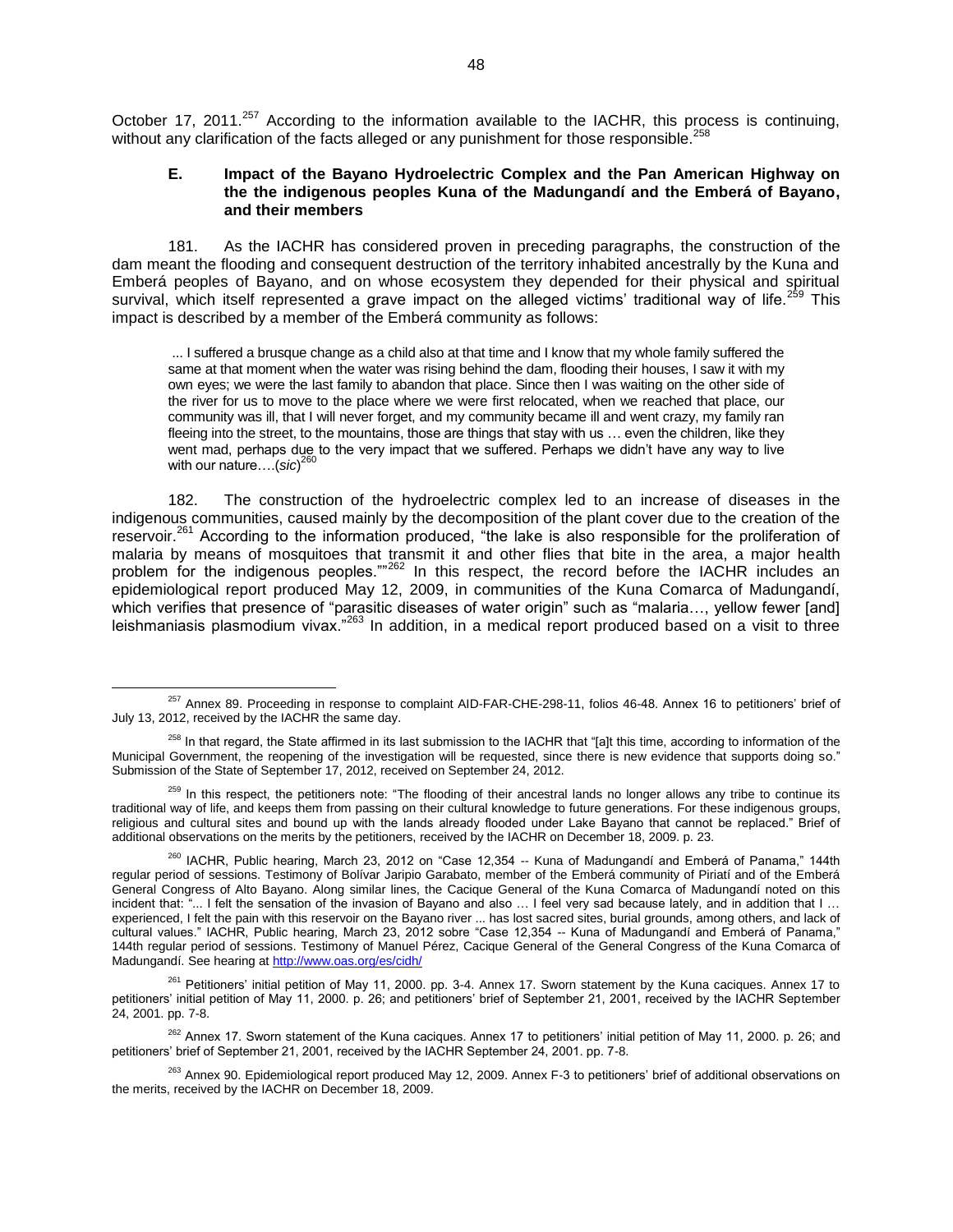communities of the Kuna Comarca on May 10, 2009, it was found that the most common pathologies include respiratory, gastrointestinal, and dermatological infections.<sup>264</sup>

183. The IACHR also observes that the construction of the hydroelectric complex had a harmful impact on the traditional forms of subsistence of the indigenous peoples of Bayano. With the flooding of their ancestral lands the ecosystem on which they depended for hunting, fishing, and farming, and for obtaining traditional medicines was destroyed.<sup>265</sup> According to information produced by the parties, "most of the lands of the region [of the Bayano], with the exception made of the alluvial entisols [soils formed by the rising waters of the rivers] are of little or limited agricultural value.... A large part of the best soils, the alluvial ones, have been lost under the waters of the reservoir."<sup>266</sup> On that point, said epidemiological report of May 12, 2009, indicates that:

The hunting lands, which are now the main channel of Lake Bayano, source of protein for the population's diet, changed drastically to the consumption of vegetables, with scant meat consumption. To this situation has been added that the lands that have been available for agriculture have few nutrients or minerals (rocky and calcareous without organic matter at the surface), which makes it impossible for farming to replace the nutritional demand, resulting in severe malnutrition among children and adults over 50 years of age [sic].<sup>267</sup>

184. Consistent with this information, according to a report from the Ministry of Health on the Kuna Comarca of Madungandí produced by the State, as of December 2011 there was malnutrition in 80% of children under 5 years of age.<sup>268</sup> Along the same lines, the petitioners stated: "The poor quality of the land impacts on the food security of the indigenous communities, which affects the health of the population; diseases such as malaria, diarrhea, malnutrition, and tuberculosis are common."<sup>269</sup>

185. In addition, according to the information presented by the parties, the alleged victims do not have basic services such as water<sup>270</sup> and electricity.<sup>271</sup> The IACHR observes that paradoxically, the

<sup>&</sup>lt;sup>264</sup> Annex 90. Medical report produced May 10, 2009. Annex F-3 of petitioners' brief of additional observations on the merits, received by the IACHR on December 18, 2009. In addition, according to information produced by the alleged victims: "At present after more than 30 years skin diseases, rashes, malaria, fever, cough, among others, have followed and only one health post has been constructed in two communities, medical visits are sporadic, and they only go for a couple of hours … *sic*". Annex 23. Technical Socio-Economic Report on the Compensation and Investment of the Kuna Comarca of Madungandí and the Emberá Collective Lands of Piriatí, Ipetí, and Maje Cordillera, July 2009. Annex F to petitioners' brief of additional observations on the merits, received by the IACHR on December 18, 2009.

<sup>&</sup>lt;sup>265</sup> Petitioners' brief of September 21, 2001, received by the IACHR September 24, 2001. pp. 7-8; and petitioners' brief of January 19, 2007, received by the IACHR the same day.

<sup>266</sup> Annex 1. Esther Urieta Donos, thesis "Ipeti-Choco: Una comunidad Indígena de Panamá afectada por una Presa Hidroeléctrica". Universidad Veracruzana, School of Anthropology, 1994. p. 29. Citing Salamín Aguila, Edith Argelia. La Represa del Bayano y las Transformaciones Geoeconómicas de la Región (Panamá). Thesis for degree. UNAM. Mexico City. 1979. p. 23. Annex C to petitioners' brief of additional observations on the merits, received by the IACHR on December 18, 2009. In addition, Bolívar Jaripio Garabato, in his testimony before the IACHR, noted: … when our land was flooded, the best lands that were fertile and through that loss, at that moment, we did not perhaps have the best quality of life, our population cannot produce from the land as it did before. There are many pests, the plantains, for example, do not produce as they did before, one must be planting every year, whereas before in that territory we would plant just once and we would have crops from generation to generation." IACHR, Public hearing, March 23, 2012 on "Case 12,354 -- Kuna of Madungandí and Emberá of Panama," 144th regular period of sessions. Testimony of Bolívar Jaripio Garabato, member of the Emberá community of Piriatí and of the Emberá General Congress of Alto Bayano.

<sup>&</sup>lt;sup>267</sup> Annex 90. Epidemiological report done May 12, 2009. Annex F-3 to petitioners' brief of additional observations on the merits, received by the IACHR on December 18, 2009.

<sup>&</sup>lt;sup>268</sup> Annex 91. Report by the Ministry of Health on the activities carried out in the Kuna Comarca of Madungandí in 2000-2001. Annex to State's brief of June 15, 2007, received by the IACHR June 18, 2007.

<sup>&</sup>lt;sup>269</sup> Petitioners' brief of September 21, 2001, received by the IACHR September 24, 2001. p. 7.

<sup>&</sup>lt;sup>270</sup> Annex 92. Informe ejecutivo preliminar de las actividades realizadas por el Gobierno de Panamá en la Comarca Kuna de Madungandí y las Comunidades Piriati Empera e Ipeti Emberá hasta el año 2001 [Preliminary executive report of the activities carried out by the Government of Panama in the Kuna Comarca of Madungandí and the Emberá communities of Piriati and Ipeti up to 2001]. Annex to State's brief of November 25, 2002, received by the IACHR December 2, 2002.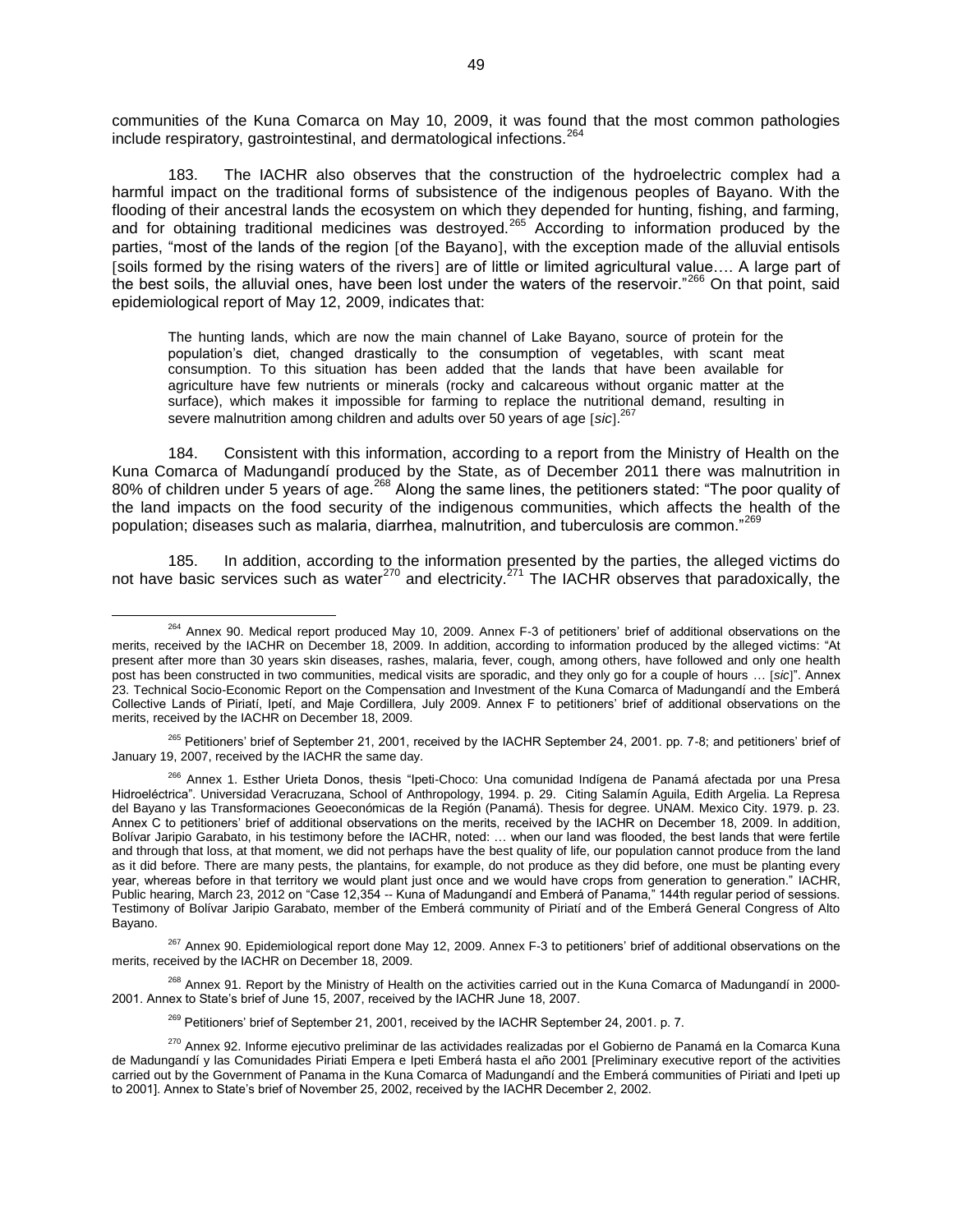Bayano Hydroelectric Project does not benefit the indigenous peoples who were evicted from their lands and moved to make this construction possible who must purchase electrical generators at their own cost to have electricity.<sup>272</sup>

186. In addition, as has been noted, the construction of the hydroelectric project and the Pan American Highway led to the arrival in the Bayano region of groups of non-indigenous persons who began to establish themselves at the ends of the basin.<sup>273</sup> Once the highway running through indigenous lands was completed, this new road facilitated the internal migration of settlers who appropriated the indigenous lands, producing drastic changes in the social composition of the area.<sup>274</sup> The possession of lands and the use of natural resources by non-indigenous persons generated a climate of permanent tension that persists to this day. The IACHR observes that confrontations have even occurred on several occasions between indigenous persons and settlers, which impede the normal development of the alleged victims.<sup>275</sup> Accordingly, the presence of non-indigenous persons represents a constant threat to the traditional way of life and cultural identity of the Kuna and Emberá peoples.<sup>276</sup>

187. When they arrived the settlers began deforesting wooded areas to grow crops, engaging in extensive agriculture by which, through slash-and-burn practices, they have converted forests to pastureland, expanding the agricultural frontier and removing their natural resources from indigenous lands to convert them to pasture.<sup>277</sup> Indeed, according to the information produced by the parties, many settlers do not live in the lands of the comarca, but carry on economic activities in their territory or rent them to other persons to obtain better earnings.<sup>278</sup> The practice of eliminating the natural plant cover to grow crops is "diametrically opposed to the modes of conservation and protection of the petitioners' natural resources."<sup>279</sup>

#### …continuation

l

<sup>273</sup> Annex 11. Final assessment document of the Mesa de Concertación of the Bayano Zone, July 2, 1999. Annex 31 to petitioners' initial petition of May 11, 2000. p. 22.

<sup>274</sup> The petitioners state: "At the time the dam was built, nearly 2,000 settlers had already settled in the Bayano region. Drawn to the zone by the extension of the Pan American Highway in the 1950s, these settlers had come to the Bayano region from western Panama in search of lands to cultivate.... The additional construction of the highway in the 1970s accelerated the invasion." Petitioners' initial petition of May 11, 2000. p. 15 and pp. 25-26.

<sup>275</sup> Annex 11. Final assessment document of the Mesa de Concertación of the Bayano Zone, July 2, 1999. Annex 31 to petitioners' initial petition of May 11, 2000. p. 21, pp. 29-30.

#### <sup>276</sup> Petitioners' initial petition of May 11, 2000.

 $277$  Petitioners' initial petition of May 11, 2000. IACHR, Public hearing, March 23, 2012 on "Case 12,354 -- Kuna of Madungandí and Emberá of Panama," 144th regular period of sessions. Testimony of Bolívar Jaripio Garabato, member of the Emberá community of Piriatí and of the Emberá General Congress of Alto Bayano; and Annex 11. Final assessment document of the Mesa de Concertación of the Bayano Zone, July 2, 1999. Annex 31 to petitioners' initial petition of May 11, 2000. p. 22.

<sup>278</sup> Annex 93. Survey done in the community of Curtí, November 21, 1998. Annex 17 to the State's communication of June 29, 2001, received by the IACHR July 2, 2001; and IACHR, Public hearing, March 23, 2012 on "Case 12,354 -- Kuna of Madungandí and Emberá of Panama," 144th regular period of sessions. Expert testimony of Ultiminio Cabrera Chanapi.

<sup>279</sup> Petitioners' brief of September 23, 2002, received by the IACHR September 25, 2002. According to information produced by the parties: "As there is an intimate relationship between the natural life processes, flora and fauna coexist and reproduce. With exuberant and rich vegetation, animal life is equally varied and abundant. If the flora is destroyed, the animal species also succumb. The jungle provides refuge and food to the fauna in its environment. This symbiotic and functional union is only altered by man…. Flora and fauna were for centuries a source of sustenance for the life of the indigenous groups that inhabited the basin, nonetheless their presence did not cause a rupture of the ecosystem given their low technological level, which enabled them to conserve the jungle." Annex 1. Esther Urieta Donos, thesis "Ipeti-Choco: Una comunidad Indígena de Panamá afectada por una Presa Hidroeléctrica". Universidad Veracruzana, School of Anthropology, 1994. pp. 30-31. Annex C to petitioners' brief of additional observations on the merits, received by the IACHR on December 18, 2009.

 $17$  Petitioners' brief of September 21, 2001, received by the IACHR September 24, 2001. p. 7; and petitioners' brief of January 19, 2007, received by the IACHR the same day.

<sup>&</sup>lt;sup>272</sup> In this respect, the Cacique General of the Kuna Comarca of Madungandí noted: "with this problem of the reservoir that appeared, new diseases also appeared affecting the population, and of late I wish to tell you the lack of electricity in the indigenous area, because the benefit is for the Panamanian people…." IACHR, Public hearing, March 23, 2012 on "Case 12,354 -- Kuna of Madungandí and Emberá of Panama," 144th regular period of sessions. Testimony of Manuel Pérez, Cacique General of the General Congress of the Kuna Comarca of Madungandí. See hearing at [http://www.oas.org/es/cidh/.](http://www.oas.org/es/cidh/) See also petitioners' brief of September 21, 2001, received by the IACHR September 24, 2001. p. 7.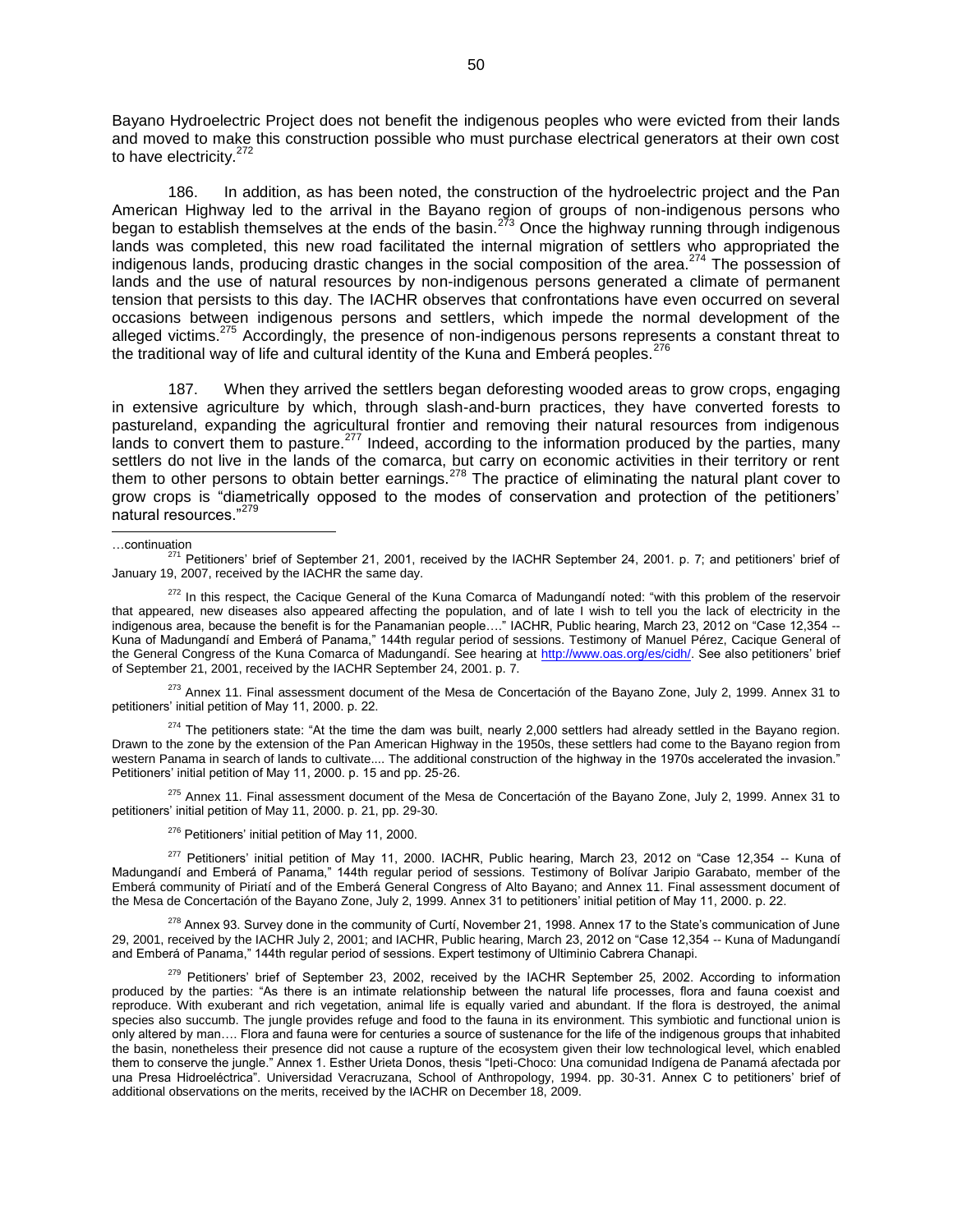## **V. LEGAL ANALYSIS**

## **A. Preliminary matters**

## **1. Delimitation of the legal dispute with respect to the territories of the alleged victims**

188. The ancestral or traditional presence of the Kuna indigenous people of Madungandí and the Emberá in the Bayano zone has not been controverted by the State, nor has it presented evidence that contradicts or challenges the evidence that shows their long-standing ties to the land. To the contrary, the State has expressly recognized that the indigenous peoples who are the alleged victims have property rights over the lands they occupy. Accordingly, the State has repeatedly expressed – albeit with interruptions – its express will to formally adjudicate that property in the case pending, and to provide "territorial security" ("*seguridad territorial*") to the indigenous peoples, in keeping with the provisions of the Constitution, the domestic legislation, and the commitments that were explicitly made to the alleged victims. In this regard, the IACHR understands that what is at issue in the instant matter is not the property rights of these indigenous peoples over the territories they occupy, but the delivery of a legal title – in the case of the communities of the Emberá people – as well as their delimitation, demarcation, and effective protection.

189. In addition, the IACHR observes that one aspect around which the parties' arguments have revolved refers to the rights that non-indigenous third persons who occupy territories claimed by the alleged victims could have, based on the agreement of March 31, 1995, signed with traditional authorities of the Kuna people of Madungandí and approved by the national government, and on Article 21 of Law 24 of January 12, 1996, which creates the Kuna Comarca of Madungandí. It is not up to the IACHR to determine the rights of the non-indigenous inhabitants of the area, who are not a party in the instant case, nor to rule on the specific way in which the process of eviction and relocation of the non-indigenous persons who remain in the zone should be carried out. What the IACHR considers it appropriate to indicate is that the State of Panama must guarantee, for the alleged victims in the instant case, an exclusively indigenous territory that is formally recognized, demarcated, delimited, and effectively protected, in keeping with its international obligations.

# **2. Considerations on the competence of the IACHR** *ratione temporis*

190. Throughout the years relevant to the present case, as will be noted in the following paragraphs, the State of Panama had obligations relating to indigenous property rights both internationally, under the American Declaration of the Rights and Duties of Man, the American Convention on Human Rights, ILO Convention 107 on indigenous and tribal populations; as well as internally, under its own legal and constitutional regime.

191. Based on the evidence in the record, the IACHR has considered as proven a number of facts that occurred prior to May 8, 1978, the date on which Panama ratified the American Convention, which refer mainly to the eviction of the population and the flooding of the ancestral territories of the alleged victims. The IACHR considers that while those facts occurred prior to the State's ratification of the American Convention, the obligations which emerged from these acts, which consist of the payment of economic compensation and the recognition of rights to the lands granted, persist even after that date, and have been complemented by subsequent state acts to which reference has been made, as well as by international commitments assumed by the State. Accordingly, this case is centered on the failure to comply with such obligations, as well as the lack of a response by the State in light of the impact on indigenous territories subsequent to the agreements and initial recognitions.

## **B. Indigenous property rights – Articles 8, 21, and 25 of the Convention, in relation to its Articles 1(1) and 2**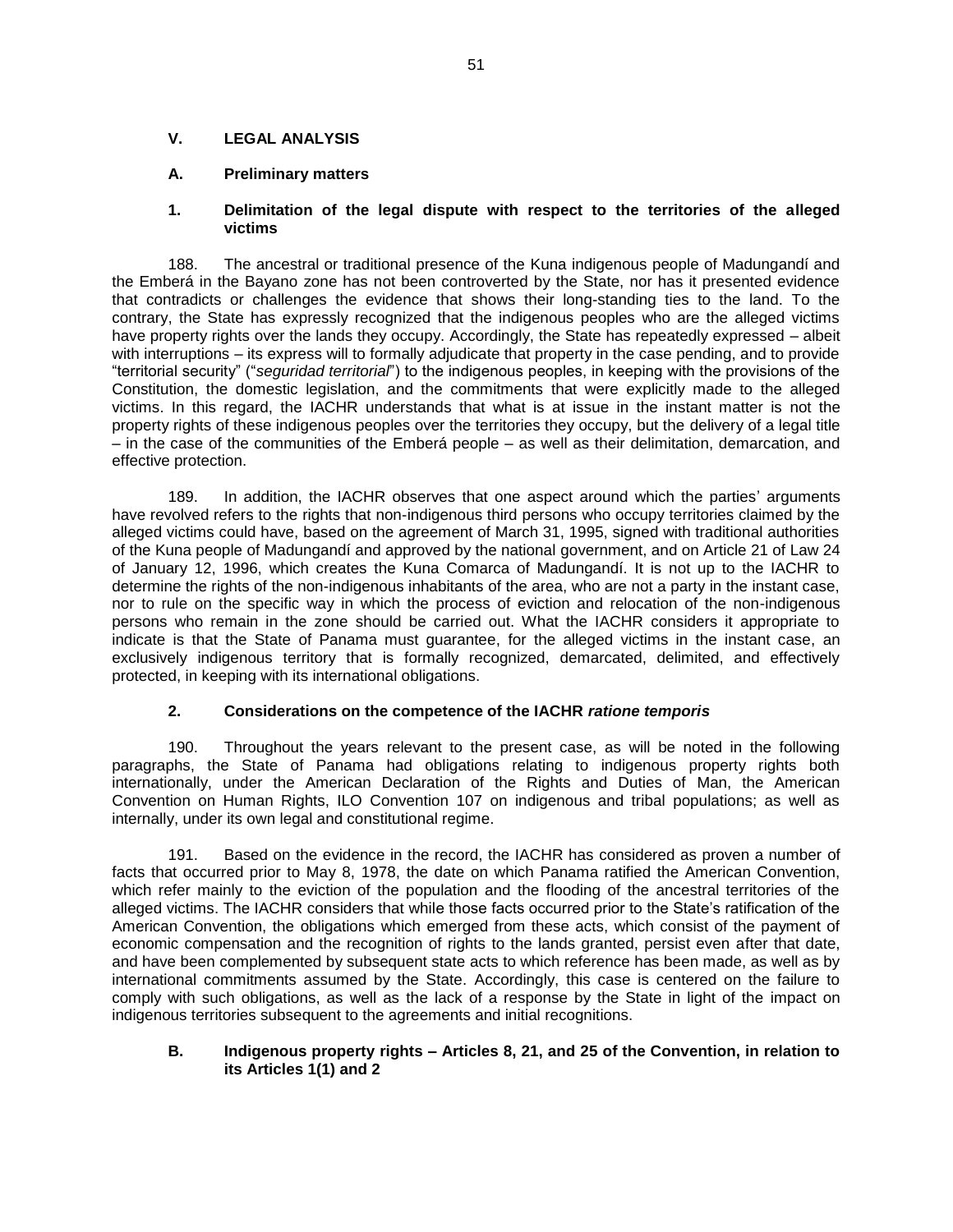## **1. The territorial rights of indigenous peoples in the inter-American human rights system**

192. The case-law of the inter-American human rights system has repeatedly recognized indigenous peoples' property rights over their ancestral territories, and the duty of protection that emanates from Article 21 of the American Convention and Article XXIII of the American Declaration, interpreted in light of the provisions of the International Labour Organization (ILO) Convention No. 169, the United Nations Declaration of the Rights of Indigenous Peoples, the Draft American Declaration of the Rights of Indigenous Peoples and other relevant sources, all of which compose a coherent corpus iuris that defines the obligations of OAS Member States with regard to the protection of indigenous property rights.<sup>280</sup> In this respect, the IACHR has stated that indigenous and tribal peoples have a communal property right over the lands they have used and occupied traditionally, "and that the character of these rights is a function of … customary land use patterns and tenure." <sup>281</sup> Along these same lines, the Inter-American Court has indicated: "Among indigenous peoples there is a communitarian tradition regarding a communal form of collective property of the land, in the sense that ownership of the land is not centered on an individual but rather on the group and its community."<sup>282</sup>

193. In addition to their collective conception of property rights, the indigenous peoples have a special, unique, and internationally protected relationship with their ancestral territories, which is absent in the case of non-indigenous communities. This special and unique relationship between indigenous peoples and their traditional territories enjoys international legal protection. As the IACHR and the Inter-American Court have argued, preserving the particular connection between the indigenous communities and their lands and resources is bound up with the very existence of these peoples, and therefore "warrants special measures of protection."<sup>283</sup> The right to property of indigenous and tribal peoples protects this close tie they maintain with their territories and with the natural resources linked to their culture that are found there.<sup>284</sup>

 $\overline{a}$ <sup>280</sup> See *inter alia* IACHR, Report No. 75/02, Case 11,140, Mary and Carrie Dann (United States), December 27, 2002, para. 127; IACHR, Report No. 40/04, Case 12,053, Maya Indigenous Communities of Toledo District v. Belize, October 12, 2004, para. 87; IACHR, Indigenous and Tribal Peoples' Rights over their Ancestral Lands and Natural Resources. Norms and Jurisprudence of the Inter-American Human Rights System. OEA/Ser.L/V/II.Doc.56/09, December 30, 2009, para.6; I/A Court H.R. *Case of the Yakye Axa Indigenous Community v. Paraguay*. Merits, Reparations and Costs. Judgment of June 17, 2005. Series C No. 125, para. 127-129.

<sup>&</sup>lt;sup>281</sup> IACHR, Report No. 40/04, Case 12,053, Maya Indigenous Communities of Toledo District v. Belize, October 12, 2004, para. 151. See *inter alia* IACHR, Report No. 75/02, Case 11,140, Mary and Carrie Dann (United States), December 27, 2002, para. 130; IACHR, Follow-up Report to the Report on Access to Justice and Social Inclusion: The Road towards Strengthening Democracy in Bolivia. Doc. OEA/Ser/L/V/II.135, Doc. 40, August 7, 2009, para. 160. IACHR, Indigenous and Tribal Peoples' Rights over their Ancestral Lands and Natural Resources. Norms and Jurisprudence of the Inter-American Human Rights System. OEA/Ser.L/V/II.Doc.56/09, December 30, 2009, para. 75.

<sup>282</sup> I/A Court H.R. *Case of the Awas Tingni Mayagna (Sumo) Community v. Nicaragua*. Judgment of August 31, 2001. Series C No. 79. para. 149. *Case of the Yakye Axa Indigenous Community v. Paraguay*. Merits, Reparations and Costs. Judgment of June 17, 2005. Series C No. 125, para. 131; *Case of the Sawhoyamaxa Indigenous Community v. Paraguay*. Merits, Reparations and Costs. Judgment of March 29, 2006. Series C No. 146. para. 118; *Case of the Xákmok Kásek Indigenous Community v. Paraguay*. Merits, Reparations and Costs. Judgment of August 24, 2010 Series C No. 214, paras. 85-87; *Case of the Saramaka People v. Suriname*. Preliminary Objections, Merits, Reparations and Costs. Judgment of November 28, 2007. Series C No. 172, para. 85; *Case of Kichwa Indigenous People of Sarayaku v. Ecuador*. Merits and Reparations. Judgment of June 27, 2012. Series C No. 245, para. 145.

<sup>&</sup>lt;sup>283</sup> IACHR, Report No. 75/02, Case 11,140, Mary and Carrie Dann v. United States, December 27, 2002, para. 128. I/A Court H.R., Case of the Mayagna (Sumo) Awas Tingni Community. Judgment of August 31, 2001. Series C No. 79. Para. 149. See also: I/A Court H.R., Case of the Sawhoyamaxa Indigenous Community. Judgment of March 29, 2006. Series C No. 146, para. 222.

<sup>&</sup>lt;sup>284</sup> IACHR, Follow-up Report to the Report on Access to Justice and Social Inclusion: The Road towards Strengthening Democracy in Bolivia. Doc. OEA/Ser/L/V/II.135, Doc. 40, August 7, 2009, para. 156. I/A Court H.R.. Case of the Mayagna (Sumo) Awas Tingni Community v. Nicaragua. Merits, Reparations and Costs. Judgment of August 31, 2001. Series C No. 79, para. 148. I/A Court H.R.. Case of the Yakye Axa Indigenous Community v. Paraguay. Merits, Reparations and Costs. Judgment of June 17, 2005. Series C No. 125, para. 137. I/A Court H.R.. Case of Sawhoyamaxa Indigenous Community v. Paraguay. Merits, Reparations and Costs. Judgment of March 29, 2006. Series C No. 146, paras. 118, 121.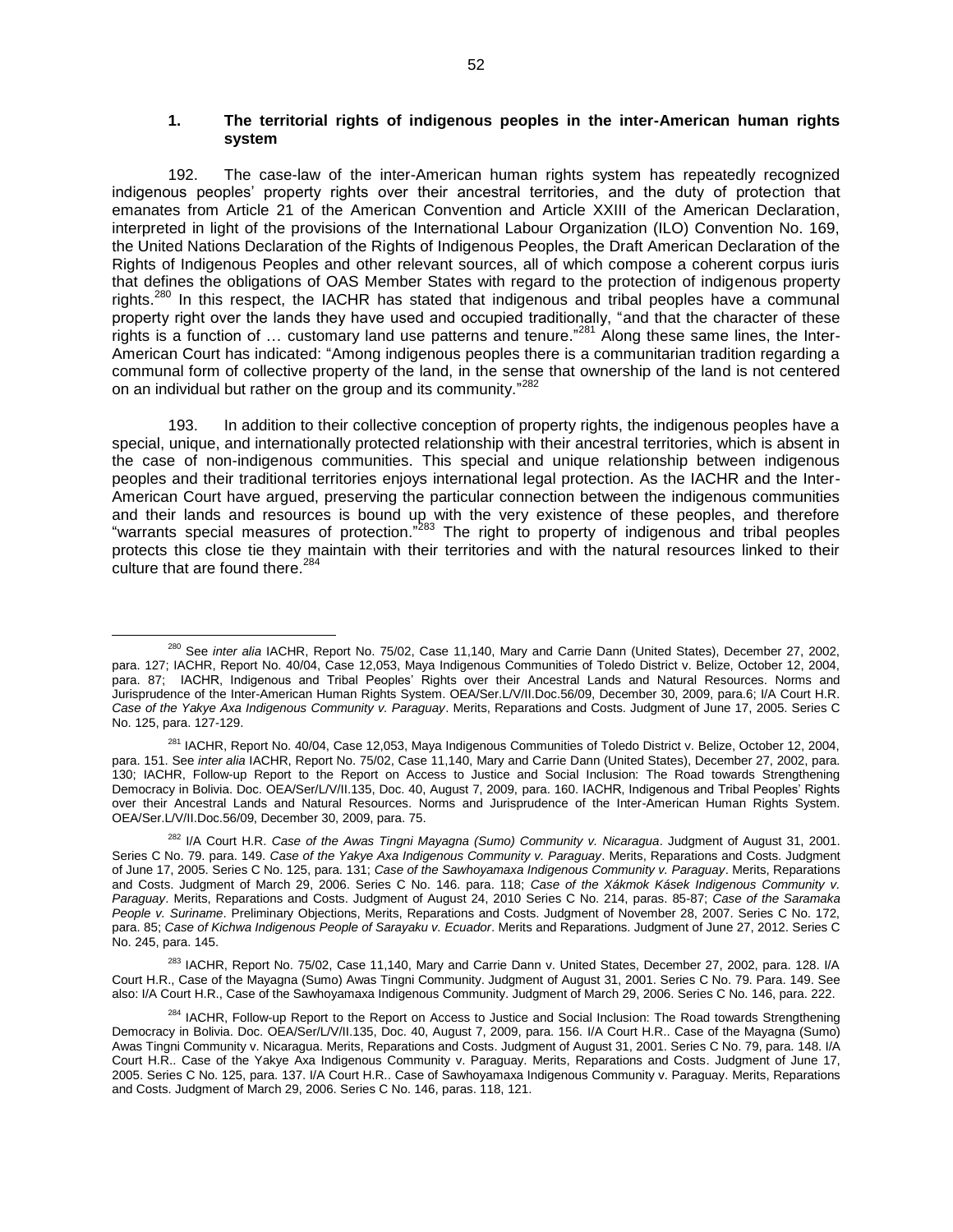194. The right to territory includes the use and enjoyment of the natural resources found in the territory, and is directly tied to, indeed is a prerequisite for, the rights to a dignified existence, food, water, health, and life.<sup>285</sup> For this reason, the IACHR has indicated that "an indigenous community's 'relations to its land and resources are protected by other rights set forth in the American Convention, such as the right to life, honor, and dignity, freedom of conscience and religion, freedom of association, rights of the family, and freedom of movement and residence." 286

195. Similarly, the IACHR and the Inter-American Court have established that indigenous peoples, as collective subjects distinguishable from their individual members, are rightsholders recognized by the American Convention. In that respect, in its recent judgment in *Case of Kichwa Indigenous People of Sarayaku v. Ecuador*, the Inter-American Court stated that "international legislation concerning indigenous or tribal communities and peoples recognizes their rights as collective subjects of International Law and not only as individuals." In addition, the Court stated that "[g]iven that indigenous or tribal communities and peoples, united by their particular ways of life and identity, exercise certain rights recognized by the Convention on a collective basis, the Court points out that the legal considerations expressed or issued in this Judgment should be understood from that collective perspective."<sup>287</sup> In that sense, and as in previous cases,  $288$  the IACHR will analyze the present case from a collective perspective.

## **2. The indigenous territorial claim in the instant case**

 $\overline{a}$ 

196. The Commission notes that, pursuant to the international and domestic rules mentioned above, even at the time of the construction of Hydroelectric Bayano, Panama was required to not disposess the property, even for a public purpose, without the payment of fair and adequate compensation, and without discrimination.

## **2.1. Breach of the duty to pay just and prompt compensation for the alienation of the ancestral territories of the Kuna indigenous people of Madungandí and the Emberá indigenous people of Bayano and their members – Article 21 of the Convention, in relation to its Article 1(1)**

197. The IACHR and the Court have recognized that indigenous and tribal peoples have a right to reparation in those exceptional cases in which there are objective and justified reasons that make it impossible for the State to restore their territorial rights. It has been explained by the Inter-American Court in the following terms:

when a State is unable, on objective and reasoned grounds, to adopt measures aimed at returning traditional lands and communal resources to indigenous populations, it must surrender alternative

<sup>285</sup> IACHR, Democracy and Human Rights in Venezuela, 2009. Doc. OEA/Ser.L/V/II, Doc. 54, December 30, 2009, paras. 1076-1080.

<sup>&</sup>lt;sup>286</sup> IACHR. Indigenous and Tribal Peoples' Rights over their Ancestral Lands and Natural Resources: Norms and Jurisprudence of the Inter-American Human Rights System, 2010, para. 184.

<sup>287</sup> I/A Court H.R., *Case of Kichwa Indigenous People of Sarayaku v. Ecuador*. Merits and reparations. Judgment of June 27, 2012. Series C No. 245, para. 231.

<sup>&</sup>lt;sup>288</sup> See, e.g., IACHR, Case presented to the Inter-Am. Court H.R. in the Case of Mayagna (Sumo) Community Awas Tingni vs. Nicaragua, June 4, 1998; IACHR, Case presented to the Inter-Am. Court H.R. in the case of Yakye Axa Indigenous Community vs. Paraguay, March 17, 2003; Report No. 40/04, Case 12.053, Maya Indigenous Community of the District of Toledo v. Belize, October 12, 2004; IACHR, Case presented to the Inter-Am. Court H.R. in the Sawhoyamaxa Indigenous Community v. Paraguay, February 2005; IACHR, Case presented to the Inter-Am. Court H.R. in the Case of the Saramaka People vs. Suriname, June 23, 2006; IACHR, Case presented to the Inter-Am. Court H.R. in the Case of Yákmok Kásek Indigenous Community v. Paraguay, July 3, 2009; IACHR, Case presented to the Inter-Am. Court H.R. in the Case of the Kichwa Indigenous People of Sarayaku and its members v. Ecuador, April 26, 2010.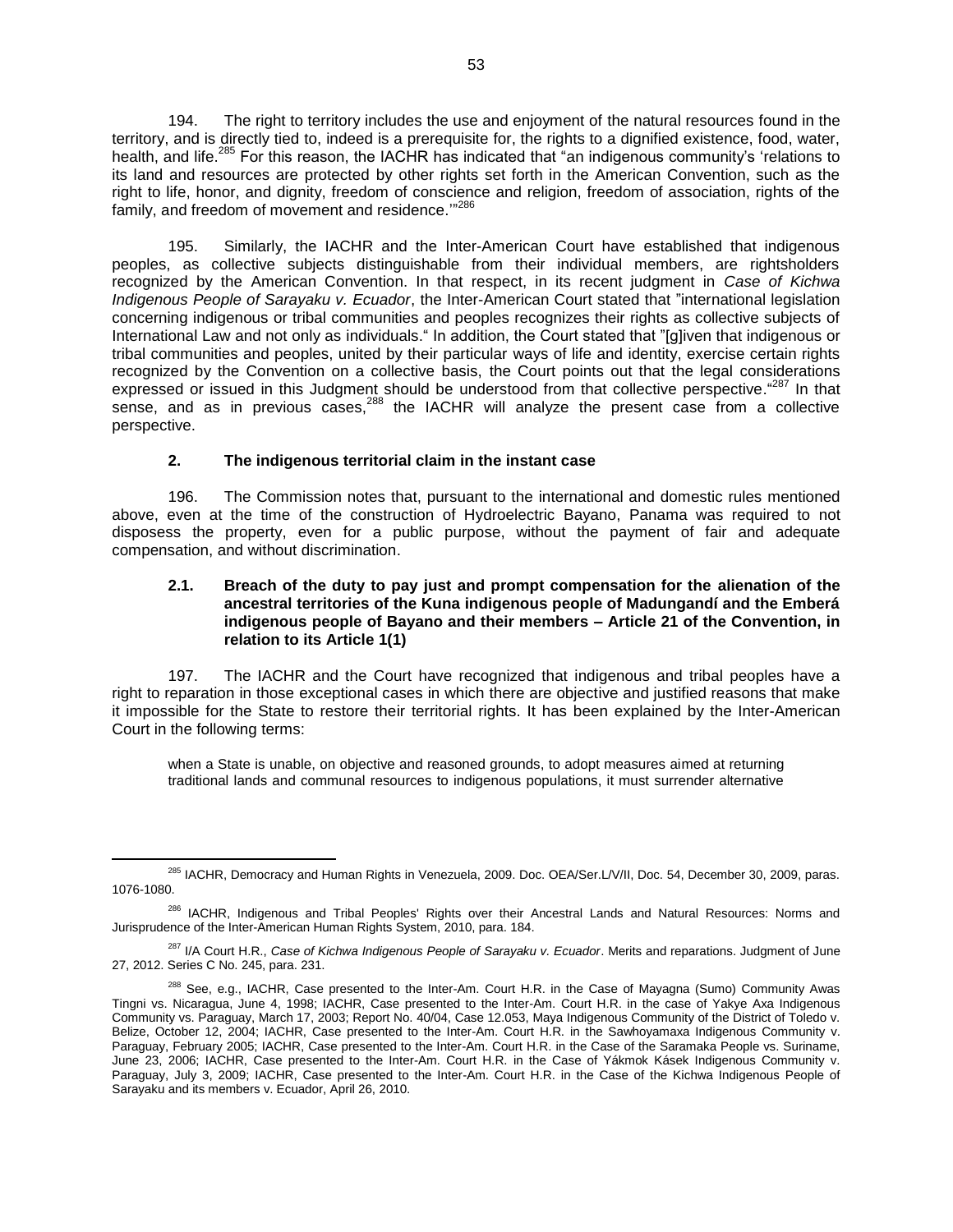lands of equal extension and quality, which will be chosen by agreement with the members of the indigenous peoples, according to their own consultation and decision procedures. 289

198. In the instant case, the IACHR has accepted as proven that on May 8, 1969, the State adopted Cabinet Decree 123 by which it alienated an area of 1,124.24  $km^2$ , belonging to the nonadjudicable areas of the Bayano Reserve, which constituted the ancestral territory of the Kuna people of Madungandí and the Emberá people of Bayano. From 1972 to 1976 the State built the Ascanio Villalaz Hydroelectric Complex, which entailed the creation of a manmade lake of approximately 350 km<sup>2</sup>.

199. Based on the information available to it and as has been affirmed by the parties, the IACHR observes that said project entailed the flooding of the ancestral territory of the Kuna people of Madungandí and the Emberá of Bayano. In that regard, the IACHR understands that restitution of those territories would not be materially possible, as they are under the manmade lake created by the dam. If restitution of their ancestral territories to the indigenous peoples of Bayano is impossible, the state obligation to grant them reparation through alternative lands and/or by payment of just and prompt compensation takes on special relevance. As determined in the facts proven in this report, the State undertook precisely to grant such compensation. The IACHR will refer to economic reparations at this point and to the performance of its obligations in relation to the lands granted in the following section.

200. As has been considered proven, the State repeatedly agreed to pay individual and collective compensation to the Kuna people of Madungandí and the Emberá of Bayano, and their members. Nonetheless, in the face of the petitioners' allegation regarding the failure of the State to pay such compensation, the State did not show that it was carrying out this commitment; to the contrary, the information available to the IACHR leads it to conclude that those amounts were not actually paid, constantly breaching the legal commitements made between 1973 and 2010.

201. In this respect, the IACHR observes that on July 8, 1971, Cabinet Decree 156 was issued, which established a "Special Compensation Assistance Fund for the Indigenous of Bayano" that established the payment of 30% of the total amount of the revenues of the Forestry Fund of the State, established as of January 1, 1971, and those revenues that come in from the promulgation of that Decree and for three years from that date. In addition, as has been considered proven, point 2 of the Agreement of Fuerte Cimarrón – signed by representative of the Corporación del Bayano, the National Guard, and representatives of the Kuna people of Madungandí – established a new timetable for updating the commitments to pay compensation on which the government was delinquent. In addition, in 1980 the Kuna indigenous people of Madungandí signed an agreement with the then-Vice President of the Republic, Ricardo De La Espriella, which extended the payment of compensation to eight years. The IACHR understands that the signing of subsequent agreements is evidence of the failure to carry out the first ones.

202. Along these lines, during the stage of the procedure before the IACHR when a friendly settlement was being pursued, an Indigenous-Government Commission was established with the participation of traditional authorities of the Kuna and Emberá peoples of Bayano, and authorities from the national, provincial, and local governments. The IACHR notes that one of the sub-commissions formed referred precisely to "Compensations and Costs," whose objective was "to review the compensation for the Kuna Comarca of Madungandí and to quantify the new compensation for the Kuna and the Emberá on an individual, *comarca*, and community basis."

203. In addition, as the IACHR has considered proven, as part of the actions for reaching a friendly settlement agreement, the petitioners commissioned the preparation of the "Technical Socio-Economic Report on Compensation and Investment: Kuna Comarca of Madungandí and Emberá Collective Lands of Piriatí, Ipetí, and Maje Cordillera," submitted to the Ministry of Interior and Justice on May 12, 2003. Subsequently, in July 2009, a new study called "Technical Socio-Economic Report on

 $\overline{a}$ <sup>289</sup> I/A Court H.R.. *Case of the Sawhoyamaxa Indigenous Community v. Paraguay*. Merits, Reparations and Costs. Judgment of March 29, 2006. Series C No. 146, para. 135.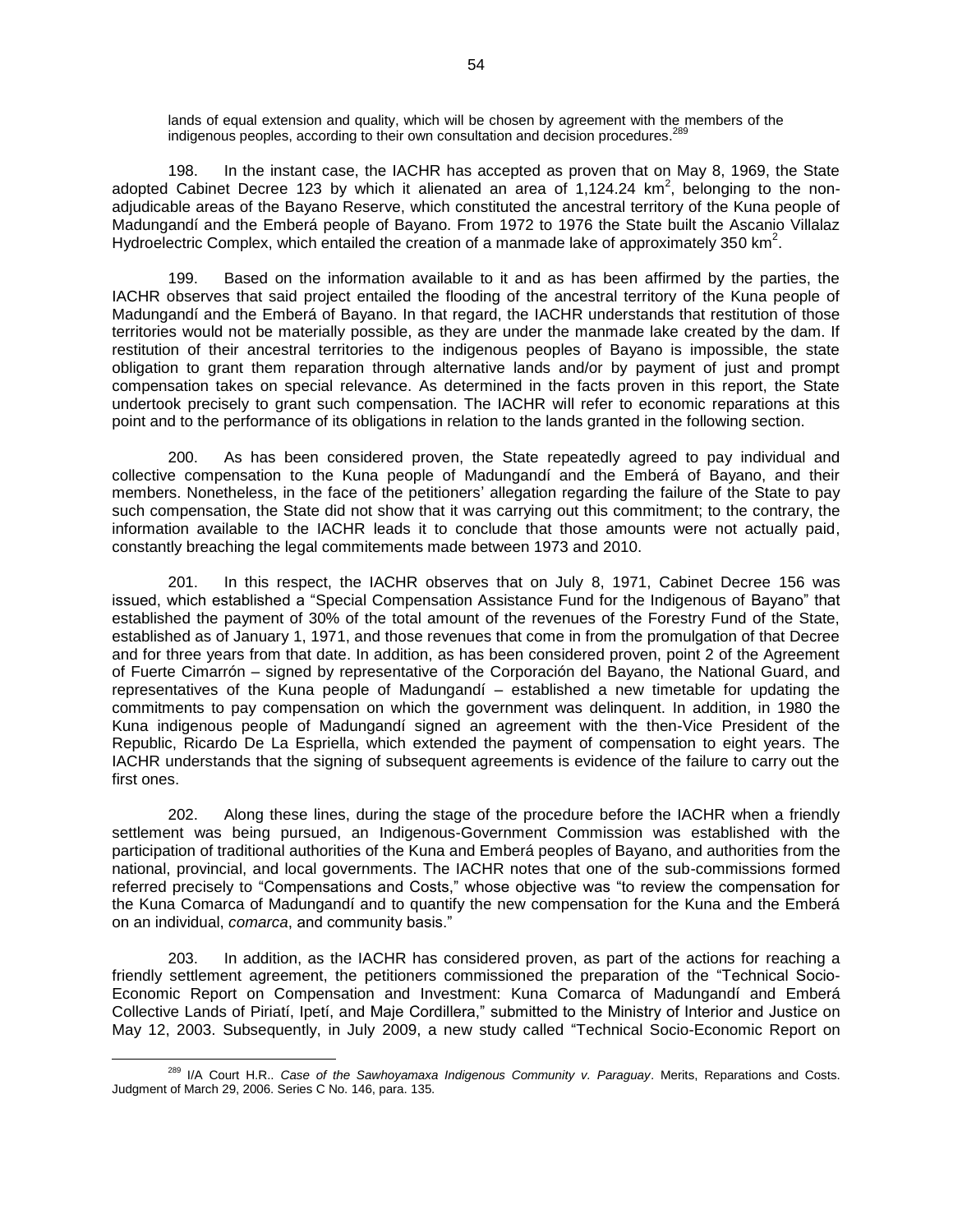Compensation and Investment: Kuna Comarca of Madungandí and Emberá Collective Lands of Piriatí, Ipetí, and Maje Cordillera" was prepared at the request of the authorities of the Kuna Comarca of Madungandí and of the Emberá of Bayano.

204. The Commission also notes that the State indicated, based on a report by the director general of the Corporación del Bayano, that compensation was paid from 1974 to 1978 to seven communities (Maje, Pintupo, Aguas Claras, Río Diablo, Saderhuila, Ibebsigana, and Ipetí).<sup>290</sup> It added that in 1999 "the Darién sustainable development program, for example, found that the compensation payments were made for three years, of the eight promised."

205. In view of the foregoing, the IACHR considers that the relationship between the alleged victims and the state authorities in respect of the payment of compensation was a relationship the contours of which were determined by legally recognized rights. Moreover, it observes that the 1946 Constitution of Panama, at Article  $46^{292}$ , and subsequently the 1972 Constitution, at Article 44, contained the state obligation to pay compensation for the expropriation of private property.<sup>293</sup> Nonetheless, as has been proved, these legal obligations, with the rights that derived from them, were not carried out; rather, the State has not shown, after four decades, that it has paid just and prompt compensation in its entirety to the alleged victims.

206. The IACHR also recalls that even though referring to individual property the Inter-American Court has explained that "just compensation" presupposes that it be "prompt, adequate and effective."<sup>294</sup> In addition the Court has understood that in cases of expropriation of private property – whether individual or collective, indigenous or non-indigenous – by the State, the payment of just compensation is not only a right under Article 21 of the American Convention, but also a general principle of international law, widely reiterated by the international case-law.<sup>295</sup>

207. It is not up to the IACHR to determine the amount to be paid the alleged victims, but to recall that, as the Inter-American Court has noted: "Selection and delivery of alternative lands, payment of fair compensation, or both, are not subject to purely discretionary criteria of the State."<sup>296</sup> Rather, such a decision should be reached by consensus with the indigenous peoples affected, ensuring their effective participation in keeping with their own procedures for consultation, values, uses, and customary law.

208. According to the standards in the Inter-American system, to this end one must consider that the alienation of the ancestral territories of the Kuna people of Madungandí and the Emberá of Bayano entailed the loss of sacred places, forests, dwellings, crops, animals, and medicinal plants that not only had a material value for these indigenous peoples but that were an essential part of their cultural identity and traditional way of life. Based on the facts proven in this report, the IACHR is of the view that

<sup>&</sup>lt;sup>290</sup> Communication from the State of June 29, 2001. p. 6.

 $291$  Communication from the State of June 29, 2001. p. 6.

<sup>&</sup>lt;sup>292</sup> 1946 Constitution, Article 46. "For reasons of public utility and social interest defined in the Law, there may be expropriation, by judicial judgment and prior compensation."

<sup>&</sup>lt;sup>293</sup> 1972 Constitution, Article 44. "Private property implies obligations for the owner by reason of the social function it must perform. For reasons of public utility or social interest defined in the Law, there may be expropriation by means of special proceedings and compensation." The IACHR observes that the equivalent of this provision was included in the subsequent constitutions, namely: Article 45 of the 1972 Constitution, with amendments in 1978, 1983, and 1994; and Article 48 of the 1972 Constitution, with amendments in 2004.

<sup>294</sup> I/A Court H.R., *Case of Salvador Chiriboga v. Ecuador*. Preliminary Objection and Merits. Judgment of May 6, 2008. Series C No. 179. para. 96.

<sup>295</sup> I/A Court H.R., *Case of Salvador Chiriboga v. Ecuador*. Preliminary Objection and Merits. Judgment of May 6, 2008. Series C No. 179. paras. 96-97.

<sup>296</sup> I/A Court H.R., *Case of the Yakye Axa Indigenous Community v. Paraguay*. Merits, Reparations and Costs. Judgment of June 17, 2005. Series C No. 125, para. 151.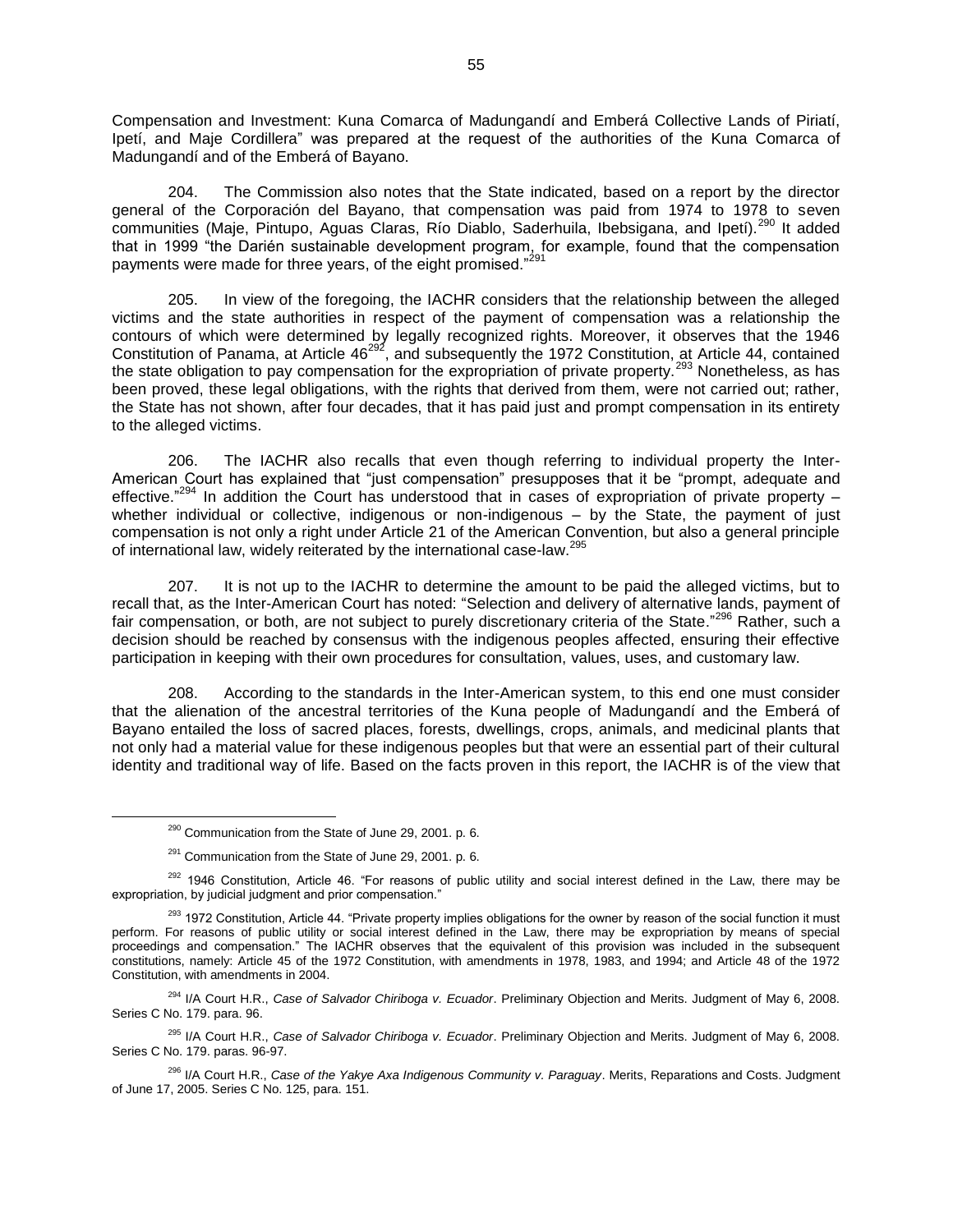their loss entailed not only material losses, but also cultural and spiritual losses impossible to recover, for which compensation is due.

209. Therefore, the Commission concludes that the failure to make reparations to the alleged victims in the terms described above, more than 40 years after their ancestral territories were alienated, constitutes a violation of Article 21 of the American Convention in relation to its Article 1(1).

### **2.2. Breach of the obligations relating to the territorial rights of the indigenous peoples Kuna of the Madungandí and the Emberá of Bayano, and their members - Article 21 of the Convention in relation to Articles 1(1) and 2**

## **b) Obligation to title, demarcate, and delimit the collective property of the indigenous peoples Kuna of the Madungandí and the Emberá of Bayano, and their members**

210. The 1972 Constitution of the Republic of Panama, amended in 2004, recognizes at Article 90 the ethnic diversity of the Panamanian population<sup>297</sup>, although it refers to the historical existence of the indigenous peoples in a folkloric sense, as per Article 87.<sup>298</sup> In addition, the Constitution provides for a set of specific norms on indigenous peoples which refer, in particular, to the study, conservation, and dissemination of "folkloric traditions"<sup>299</sup>; to the study, conservation, and dissemination of the indigenous languages ("*lenguas aborígenes*"), and to "bilingual literacy"<sup>300</sup>; to the development of education and promotion programs to achieve their active participation as citizens<sup>301</sup>; and to receiving special attention for their economic, social, and political participation in the national life.<sup>302</sup>

211. Article 127 of the Panamanian Constitution recognizes the collective property rights of the indigenous communities and establishes that the specific procedures for recognizing them shall be determined by law.<sup>303</sup> In addition, Article 126 of the Constitution, which refers to the agrarian regime, establishes at the relevant part:

To carry out the purposes of agrarian policy the State shall develop the following activities: 1. Endow the peasants with the necessary lands to work, and regulate the use of water resources. The Law may establish a special collective property regime for the peasant communities that so request. …

4. Establish means of communication and transport to link the peasant and indigenous communities to the centers of storage, distribution, and consumption.

5. Settle new lands and regulate their tenure and use, and the tenure and use of those that are integrated to the economy as the result of the building of new roads.

6. Stimulate the development of the agrarian sector through technical assistance and fostering organizing, training, protection, technification, and other forms as determined by Law. …

The policy established for this Chapter shall be applicable to the indigenous communities in keeping with the scientific methods of cultural change.

212. While the Panamanian Constitution recognizes ethnic diversity and protects certain fundamental rights of the indigenous peoples, such as their collective property rights, it maintains provisions that evidence an integrationist approach that stands in contrast to the constitutional trend of

- <sup>299</sup> Constitution of Panama. Article 87.
- 300 Constitution of Panama. Article 88.
- 301 Constitution of Panama. Article 108.
- <sup>302</sup> Constitution of Panama. Article 124.

<sup>&</sup>lt;sup>297</sup> Constitution of Panama, Article 90.

<sup>&</sup>lt;sup>298</sup> Constitution of Panama. Article 87.

<sup>&</sup>lt;sup>303</sup> Constitution of Panama. Article 127.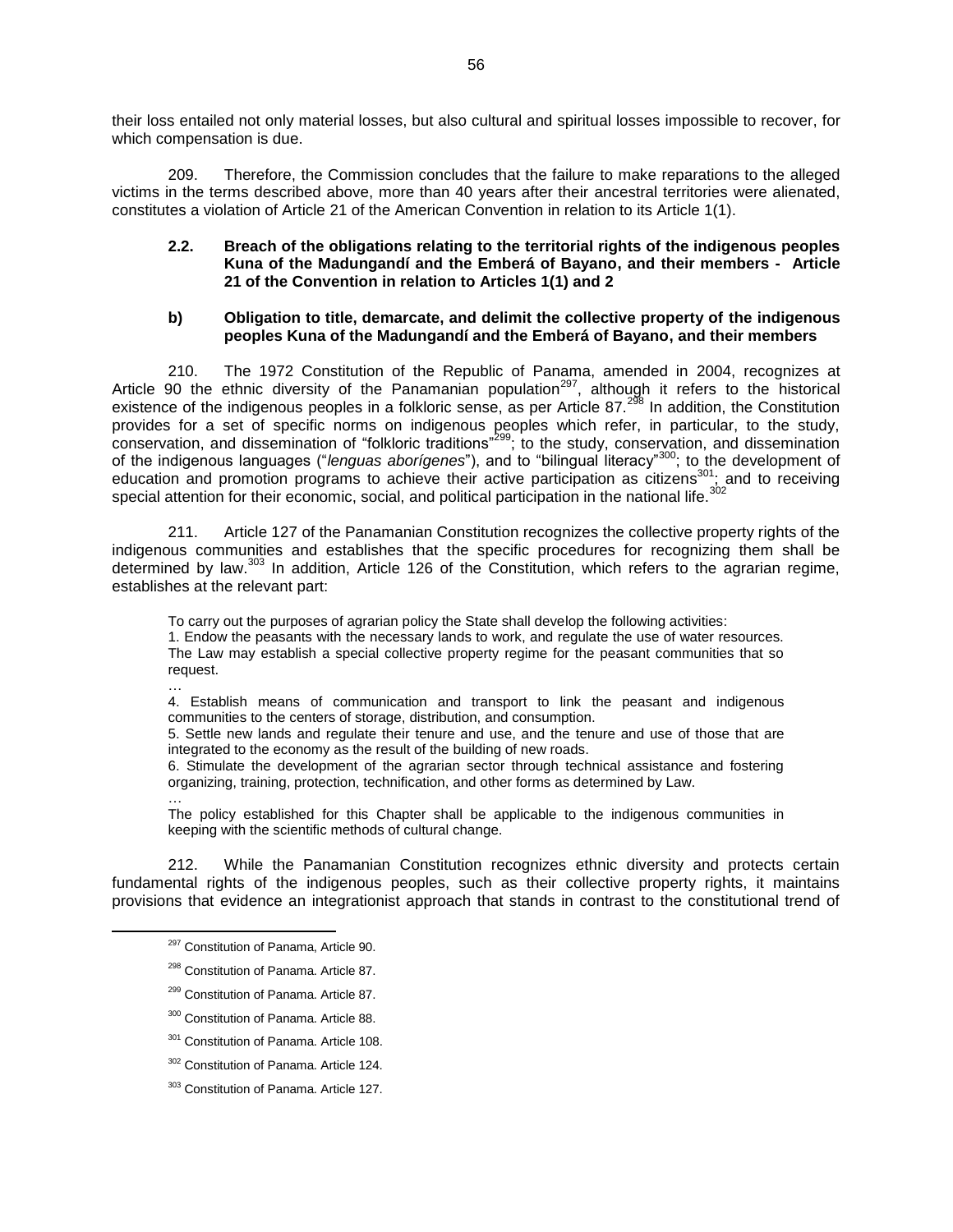recent decades in the Americas, and to the development of the human rights of indigenous peoples internationally.

213. In addition, Panama is one of the states for which ILO Convention 107 still holds, as it has not ratified ILO Convention 169. Article 11 of Convention 107 provides:

Article 11. The right of ownership, collective or individual, of the members of the populations concerned over the lands which these populations traditionally occupy shall be recognised.

214. In addition to the constitutional recognition of the fundamental rights of indigenous peoples in Panama, there are several provisions in the domestic legal order on those rights, especially the five laws establishing *comarcas*, which recognize the collective property rights of certain indigenous peoples over their ancestral territories.

215. The Commission considers that in this case the right to property enshrined in Article 21 of the Convention includes the right to community property, in keeping with what is stipulated in the Constitution and legislation of Panama. This consideration is consistent with what the Inter-American Court held on this point:

Applying the aforementioned criteria, the Court has considered that the close ties the members of indigenous communities have with their traditional lands and the natural resources associated with their culture thereof, as well as the incorporeal elements deriving therefrom, must be secured under Article 21 of the American Convention. The culture of the members of indigenous communities reflects a particular way of life, of being, seeing and acting in the world, the starting point of which is their close relation with their traditional lands and natural resources, not only because they are their main means of survival, but also because they form part of their worldview, of their religiousness, and consequently, of their cultural identity.<sup>304</sup>

216. In view of the foregoing, it is established that the Panamanian legal order expressly recognizes and obligates the State to guarantee the property rights of the indigenous peoples, including the Kuna of Madungandí and the Emberá of Bayano. Pursuant to Articles 21 and 29 of the American Convention, that regulation is protected by the Convention.

217. In the instant case, the State of Panama signed, over nearly three decades, a series of agreements with the Kuna of Madungandí and the Emberá of Bayano, and also promulgated decrees and resolutions formalizing the commitment to recognize, in their benefit, a title to the collective ownership of the lands granted in compensation for the alienation of their ancestral territories.

218. Specifically with respect to the Emberá indigenous people of Bayano, recognition by the State of the collective property rights to their lands, and the commitment to formally recognize this right was set forth, in at least the following: (i) the 1975 Agreement of Majecito, which ordered the resettlement of the Emberá communities that inhabited the Bayano region before the construction of the dam to the localities of Piriatí and Ipetí; (ii) Article 2(e) of Decree 5-A of 1982, which ruled out the adjudication of plots established that their "demarcation is a responsibility of the National Bureau of Indigenous Policy"<sup>305</sup>; (iii) the agreement of September 6, 1983, among the Kuna of Madungandí, the Emberá of Piriatí, and a representative of the Ministry of Interior and Justice by which it was agreed to establish boundaries

<sup>304</sup> I/A Court H.R., *Case of the Mayagna (Sumo) Awas Tingni Community v. Nicaragua*. Merits, Reparations and Costs. Judgment of August 31, 2001. Series C No. 79, para. 149. I/A Court H.R., *Case of the Yakye Axa Indigenous Community v. Paraguay*. Merits, Reparations and Costs. Judgment of June 17, 2005. Series C No. 125, para. 137. I/A Court H.R., *Case of the Sawhoyamaxa Indigenous Community v. Paraguay*. Merits, Reparations and Costs. Judgment of March 29, 2006. Series C No. 146, para. 118.

<sup>305</sup> Article 2(e) of Decree No. 5-A of April 23, 1982. "Adjudication under any guise is prohibited of the state lands included and described: … (e) In the area of the Kuna and Emberá indigenous comarcas whose demarcation is entrusted to the National Bureau of Indigenous Policy and the leaders of those communities. While that physical demarcation is determined, the Kuna and Emberá communities may veto requests for adjudication of plots that belong to the territories of those *comarcas*."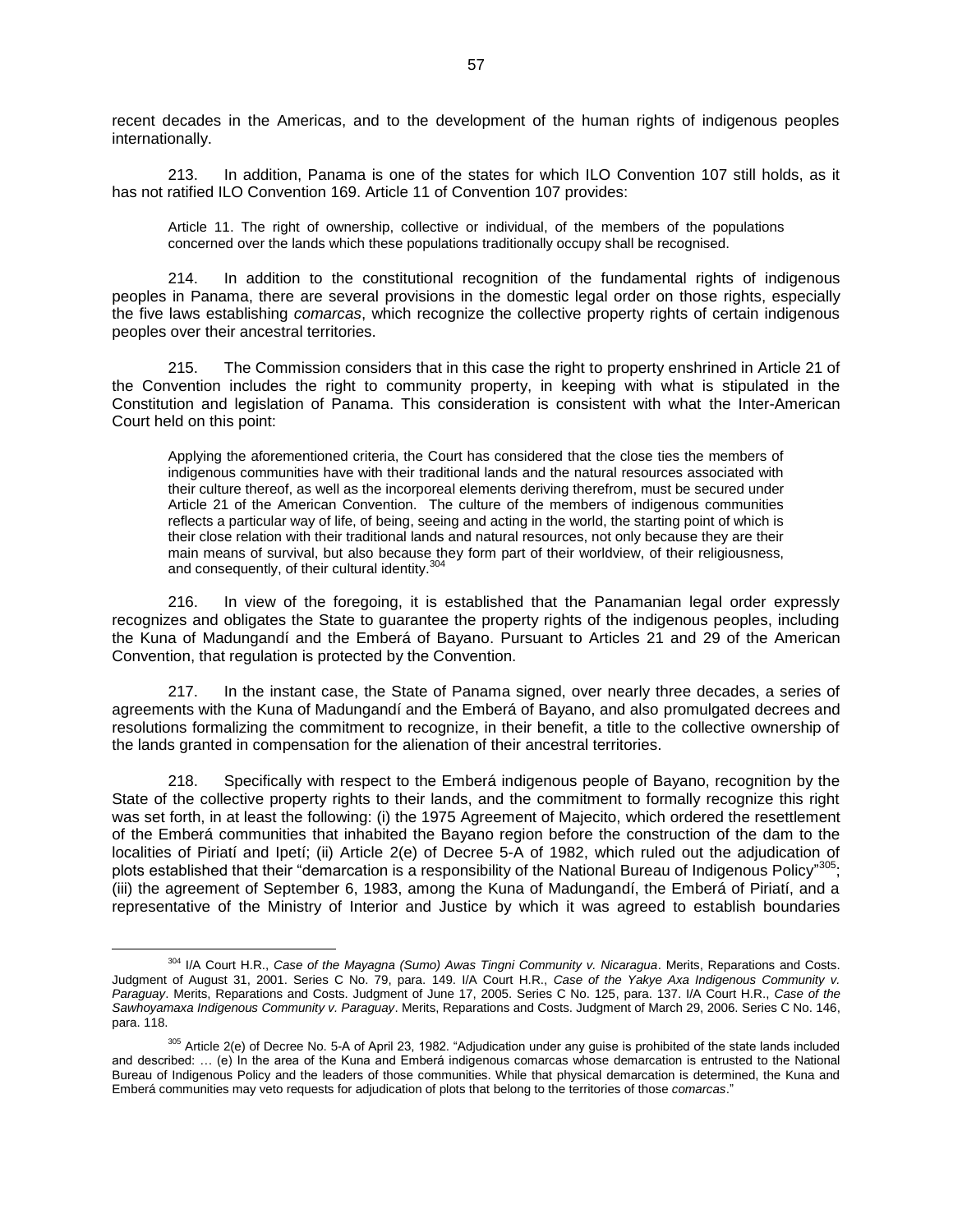between the territories occupied by those indigenous peoples<sup>306</sup>; (iv) the Mutual Agreement of August 15, 1984, in which the Corporación Bayano undertook to "take all steps necessary to see the attainment of the indigenous aspirations as regards the full demarcation of the Emberá Reserve in the areas of Ipetí and Piriati<sup>"307</sup>; (v) the Plan of Action adopted in 1999 by the Darién Sustainable Development Program, under the Ministry of Economy and Finance, which recommended the demarcation, delimitation, and marking of the lands of the indigenous communities of Ipetí and Piriatí; (vi) Article 2 of Executive Decree 267 of 2002, extending the scope of application of Executive Decree 267, which carves out an exception for the adjudication of the collective lands of the Emberá population of Piriatí and Ipetí<sup>308</sup>; (vii) Resolution No. D. N. 132-2003 of the National Bureau of Agrarian Reform of 2003, which suspends all processing of requests for adjudication and transfers of possessory rights to lots situated within the area occupied by the Emberá populations of Ipetí and Piriatí<sup>309</sup>; and (viii) the "Agreement on Action and Decision" signed in November 2011, among the authorities of the Emberá people and representatives of the ANAT and the Ministry of Interior and Justice, by which the state authorities undertake to proceed with the collective titling of their lands.

219. The IACHR cannot fail to note that despite the existence of acts that recognized, directly and indirectly, the collective property rights of the Emberá communities over the lands of Piriatí and Ipetí, the State, throughout the procedure before the IACHR, maintained contradictory positions that went from expressly recognizing their territorial rights to denying the existence of a "special regime for the purposes of tenure, conservation, and use by the indigenous population."<sup>310</sup> This ambivalence is a reflection of its actions domestically, which, as the IACHR has been able to observe, have been characterized by the signing of commitments, and the subsequent denial of them, which has resulted in the situation of formal non-recognition of their property rights that continues to affect them, constantly breaching its commitments.

220. In addition, it has been considered proven that on October 27, 2009, the Emberá communities of Bayano filed a request for adjudication of lands with the National Bureau of Agrarian Reform, based on Law 72. As the IACHR has verified, while some steps were taken by the administrative agencies in charge of processing that request, approximately three years after the procedures required were initiated, to date their property rights over their traditional territory have not received effective protection.

221. Yet in addition to breaching the commitments acquired to formally recognize their territorial rights, which the IACHR has considered proven, state authorities adjudicated plots situated in the territory claimed by the Emberá people of Bayano to third persons, granting them individual property titles. In the opinion of the IACHR, this entails a total repudiation of the legal obligations assumed by the

<sup>306</sup> Annex 24. Agreement of September 6, 1983. Annex 14 to petitioners' initial petition of May 11, 2000; and Annex 7 to the State's communication of June 29, 2001.

<sup>307</sup> Annex 26. Agreement of Mutual Accord, August 15, 1984. Annex to the summary of the petitioners' intervention during the admissibility hearing of November 12, 2001.

<sup>308</sup> Annex 42. Article 2 of Executive Decree 267 of October 2, 2002. "The following lands shall be exempted from the application of this Decree: … 2. The collective lands of the Emberá population of Ipetí and Piriatí, in the district of Chepo, province of Panamá."

<sup>&</sup>lt;sup>309</sup> By Resolution No. D. N. 132-2003 of March 18, 2003, the Agrarian Reform Bureau of the Ministry of Agricultural Development established as follows: "To suspend all processing of applications for adjudication and transfers of possessory rights over lands situated within the area occupied by the Emberá populations of Ipetí and Piriatí, in the district of Chepo, province of Panamá." State's brief of October 3, 2011, received by the IACHR October 4, 2011.

<sup>&</sup>lt;sup>310</sup> Specifically, the State in briefs before the IACHR argued: "The Emberá people of Bayano inhabit state lands and those lands do not have a special regime for purposes of their tenure, conservation, and use by the indigenous population." Communication of the State of May 18, 2007, received by the IACHR May 22, 2007; and Additional observations on the merits presented by the State by brief of April 27, 2010, received by the IACHR May 3, 2010. In another brief the State noted: "The case of the Emberá of Ipetí and Piriatí is very different because they are two communities which in conjunction with other Emberá communities are attempting to define their legal situation over the land, administration, and organization, a proposal that is in the Legislative Assembly by the initiative of the interested parties. The legal definition has involved persons of black [ethnicity] and peasants who share, with the Emberá the area known as the province of Darién."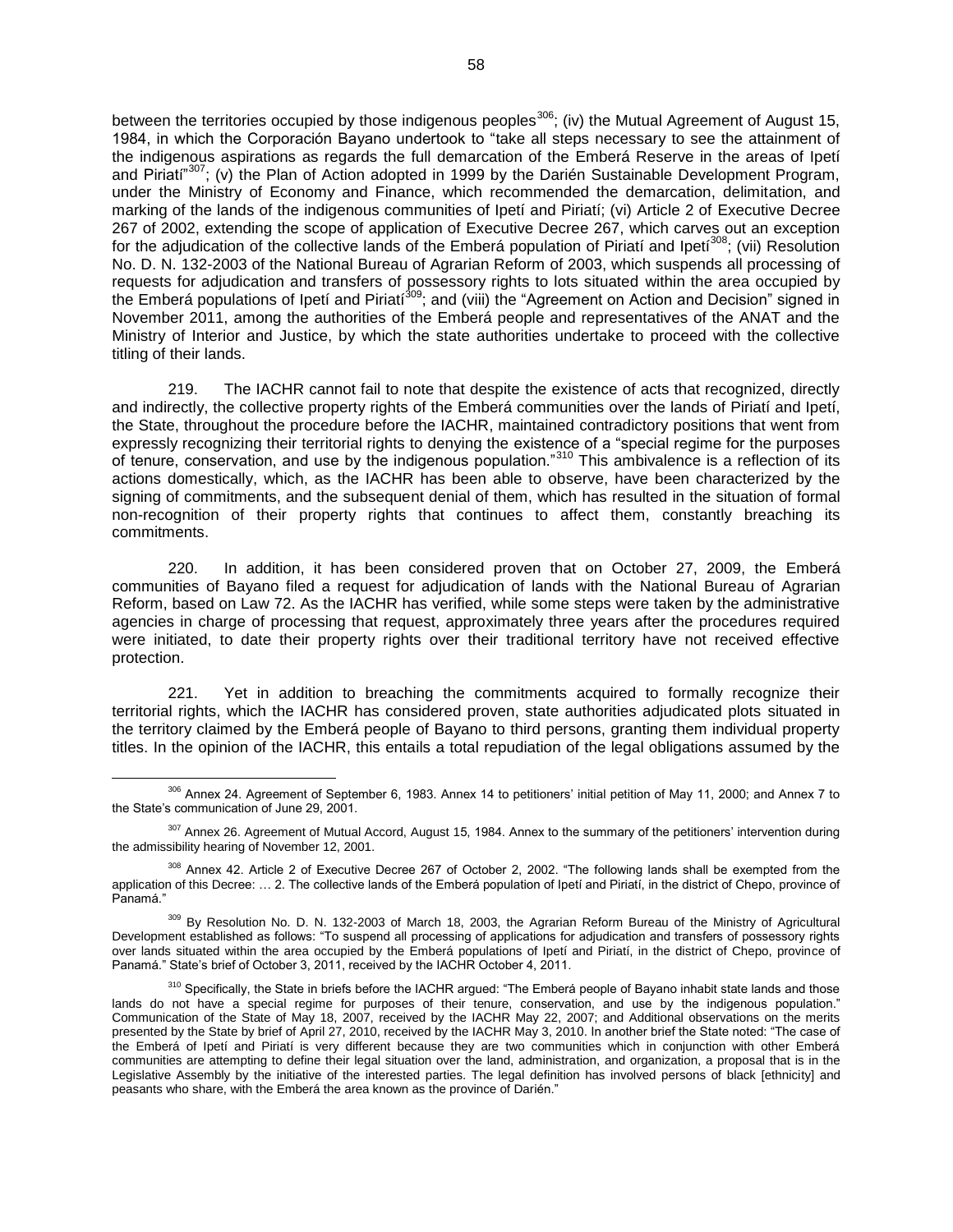State, and the aggravation of the situation of juridical insecurity in which these communities find themselves. As the IACHR has indicated, the legal order, should provide the indigenous communities effective security and legal stability with respect to their lands.<sup>311</sup> Legal insecurity with respect to these rights renders indigenous and tribal peoples "especially vulnerable and open to conflicts and violation of rights."<sup>312</sup> The existence of property titles that are in conflict with titles has been specifically identified by the IACHR as a factor that causes legal insecurity for the indigenous communities.

222. In summary, the unilateral denial of the legal rights contained in commitments assumed by the State since 1975 and its own Constitution, laws and international obligations, and the consequent repudiation of the right that the indigenous communities of the Emberá people of Bayano to the effective performance and implementation of the agreements that recognized their property rights, constituted a violation of Article 21 of the American Convention, in connection with Articles 1(1) and 2.

223. As regards the Kuna indigenous people of Madungandí, the IACHR observes that recognition of their collective property rights over their lands and the obligation of the State to formally recognize this right was expressed, at least, in: (i) Cabinet Decree 123 of 1969, which provided for the granting of new lands, as an area of  $1,124.24 \text{ km}^2$  was being alienated, that belonged to the Indigenous Reserve of Bayano of the construction of the hydroelectric dam; (ii) the Agreement of Farallón of 1976 in which the "National Government undertakes to demarcate the reserve and relocate the settlers and Indians"; (iii) Article 2(e) of Decree 5-A of 1982, which ruled out the adjudication of lots within their territories and established that their "demarcation is entrusted to the National Bureau of Indigenous Policy<sup>"314</sup>; (iv) the agreement of September 6, 1983, among the Kuna of Madungandí, Emberá of Piriatí, and a representative of the Ministry of Interior and Justice by which it was agreed to establish boundaries between those indigenous groups<sup>315</sup>; (v) the "Agreement of Mutual Accord" of 1984 in whose first point the State reiterated, through the Corporación para el Desarrollo Integral del Bayano, its obligation to create a *comarca* for the Kuna people of Bayano. In addition, as has been proven, there were multiple agreements and resolutions that stipulated the commitment to evict the non-indigenous persons who were illegally occupying their territories, which recognized that collective property rights that would prevail over third persons.<sup>316</sup>

224. The titles and rights that were derived from the agreements signed with the State pursuant to the Constitution and international obligations were not formally recognized until 30 years later, by Law 24 of January 12, 1996. The IACHR notes that this long process of claiming indigenous territory was marked by the successive signing of commitments and their systematic repudiation and failure to

 $\overline{a}$ 

315 Annex 24. Agreement of September 6, 1983. Annex 14 to petitioners' initial petition of May 11, 2000; and Annex 7 to the State's communication of June 29, 2001.

<sup>&</sup>lt;sup>311</sup> IACHR, *Second Report on the Situation of Human Rights in Peru.* Doc. OEA/Ser.L/V/II.106, Doc. 59 rev., June 2, 2000, para. 19.

<sup>&</sup>lt;sup>312</sup> IACHR, Fifth Report on the Situation of Human Rights in Guatemala. Doc. OEA/Ser.L/V/II.111, Doc. 21 rev., April 6, 2001, Chapter XI, para. 57.

<sup>&</sup>lt;sup>313</sup> IACHR, Fifth Report on the Situation of Human Rights in Guatemala. Doc. OEA/Ser.L/V/II.111, Doc. 21 rev., April 6, 2001, para. 57. IACHR, Indigenous and Tribal Peoples' Rights over their Ancestral Lands and Natural Resources: Norms and Jurisprudence of the Inter-American Human Rights System. OEA/Ser.L/V/II.Doc.56/09, December 30, 2009, para. 8.

<sup>314</sup> Article 2(e) of Decree No. 5-A of April 23, 1982. ""Adjudication under any guise is prohibited of the state lands included and described: … (e) In the area of the Kuna and Emberá indigenous *comarcas* whose demarcation is entrusted to the National Bureau of Indigenous Policy and the leaders of those communities. While that physical demarcation is determined, the Kuna and Emberá communities may veto requests for adjudication of plots that belong to the territories of those *comarcas*."

<sup>&</sup>lt;sup>316</sup> Annex 30. Agreement of March 23, 1990. Annex 18 to petitioners' initial petition of May 11, 2000; and Annex 11 to the State's communication of June 29, 2001; Annex 31. Working Agreement for the Renewed Land Use Management of Alto Bayano signed by the Provincial Government of Panamá and the Kuna People of Wacuco, Ipetí, and other Communities of July 16, 1991. Annex to the summary of the petitioners' intervention during the admissibility hearing of November 12, 2001; Annex 32. Resolution 002 of January 24, 1992. Annex 19 to petitioners' initial petition of May 11, 2000; and Annex 14 to the State's communication of June 29, 2001; Annex 33. Resolution 63 of March 17, 1992. Annex 20 to petitioners' initial petition of May 11, 2000; and Annex 13 to the State's communication of June 29, 2001.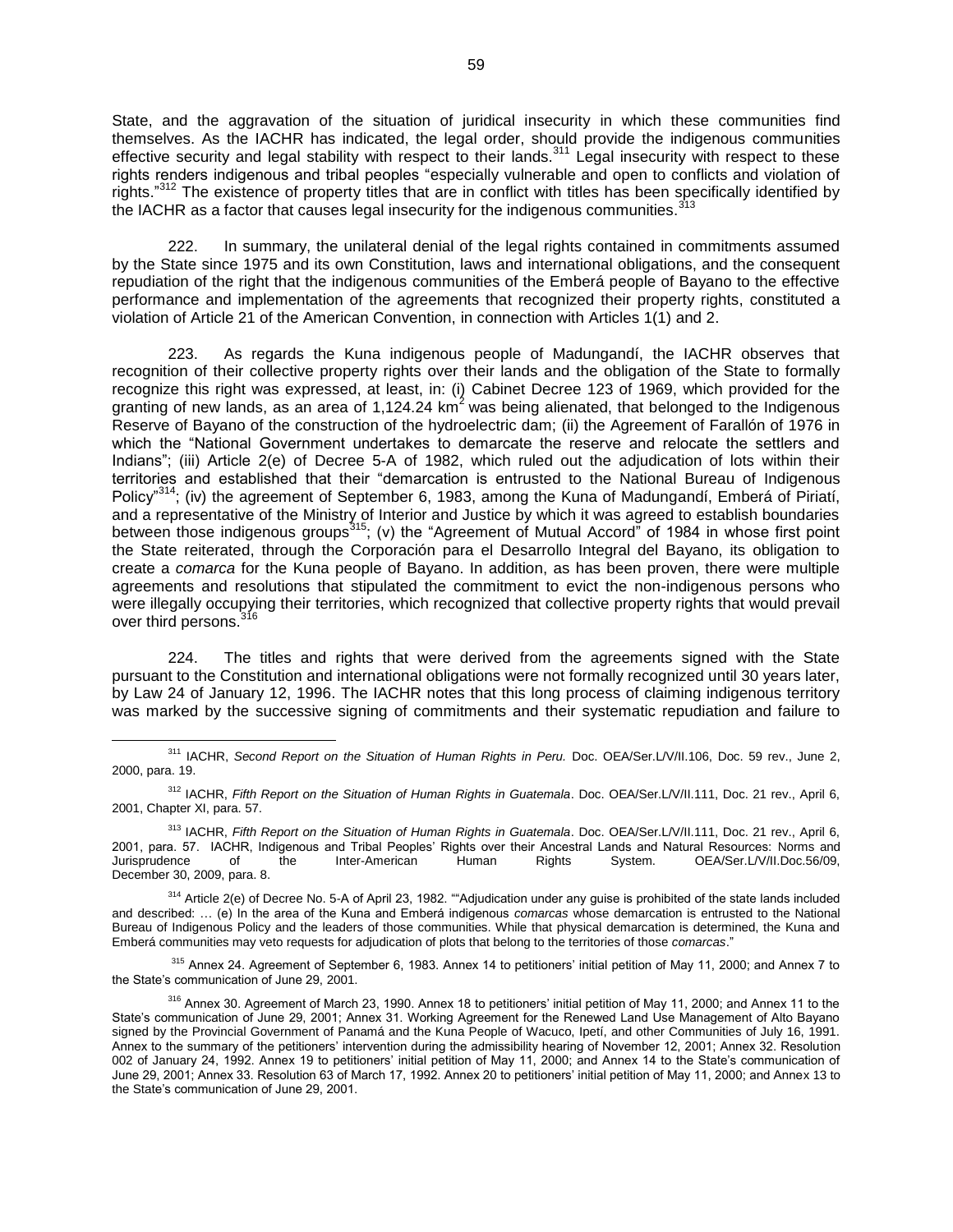perform by the State. In addition to these agreements giving rise to legal rights, they gave rise to a series of legitimate expectations in the leaders and members of the indigenous people that were constantly frustrated.

225. The IACHR also observes that while Law 24 granted formal recognition to the collective property rights of the Kuna indigenous people of Madungandí, the boundaries of the Comarca were not demarcated or physically delimited until four years later. In this respect, the IACHR recalls that, as the Court has noted, the failure to delimit and effectively demarcate indigenous territories, even when there is formal recognition of the right to communal property of their members, causes "a climate of constant uncertainty" in which the community members "do not know for certain how far their communal property extends geographically and, therefore, they do not know until where they can freely use and enjoy their respective property."31

226. Similarly, as the IACHR has indicated, based on Article 2 of the American Convention, the indigenous peoples have a right to effective implementation of the law. Under this provision, the states must ensure the practical implementation of the constitutional, statutory, and regulatory provisions of their domestic law that enshrine the rights of indigenous and tribal peoples and their members, so as to ensure the effective enjoyment of those rights.<sup>318</sup> While attaching a positive value to the adoption of legal provisions on the collective rights of indigenous peoples, the IACHR has insisted that the adoption of legal provisions does not suffice to carry out the international obligations of the states.<sup>319</sup> Similarly, the Inter-American Court has explained that "legislation alone is not enough to guarantee the full effectiveness of the rights protected by the Convention, but rather, such guarantee implies certain governmental conducts to ensure the actual existence of an efficient guarantee of the free and full exercise of human rights."320

227. As regards specifically the right to property over their territory, the mere abstract recognition of the right to community property of indigenous and tribal peoples does not suffice; rather, the states must adopt concrete measures to ensure it is observed in practice.<sup>321</sup> In the words of the Court, "merely abstract or juridical recognition of indigenous lands, territories, or resources, is practically meaningless if the property is not physically delimited and established."<sup>322</sup> As affirmed by the IACHR and the Court, under Article 21 it is necessary for the statutory and constitutional provisions that recognize the right of the members of indigenous communities to their ancestral territory be translated into the

<sup>317</sup> I/A Court H.R., *Case of the Mayagna (Sumo) Awas Tingni Community v. Nicaragua*. Merits, Reparations and Costs. Judgment of August 31, 2001. Series C No. 79, para. 153.

<sup>318</sup> IACHR, *Democracy and Human Rights Venezuela*, 2009. Doc. OEA/Ser.L/V/II, Doc. 54, December 30, 2009, para. 1062. See also: IACHR, *Report on Access to Justice and Social Inclusion: The Road towards Strengthening Democracy in Bolivia*. Doc. OEA/Ser.L/V/II, Doc. 34, June 28, 2007, paras. 220, 297 - Recommendation 4. IACHR, *Follow-up Report to the Report on Access to Justice and Social Inclusion: The Road towards Strengthening Democracy in Bolivia*. Doc. OEA/Ser/L/V/II.135, Doc. 40, August 7, 2009, paras. 134, 149.

<sup>319</sup> See, among others: IACHR, *Democracy and Human Rights in Venezuela*, 2009. Doc. OEA/Ser.L/V/II, Doc. 54, December 30, 2009, paras. 1052-1061. IACHR, *Report on Access to Justice and Social Inclusion: The Road towards Strengthening Democracy in Bolivia*. Doc. OEA/Ser.L/V/II, Doc. 34, June 28, 2007, paras. 218, 219. IACHR, Arguments before the Inter-American Court of Human Rights in the case of Yakye Axa v. Paraguay. Referred to in: I/A Court H.R.. *Case of the Yakye Axa Indigenous Community v. Paraguay*. Merits, Reparations and Costs. Judgment of June 17, 2005. Series C No. 125, para. 120(b). See also: IACHR, *Fifth Report on the Situation of Human Rights in Guatemala*. Doc. OEA/Ser.L/V/II.111, Doc. 21 rev., April 6, 2001, para. 36. IACHR, *Third Report on the Situation of Human Rights in Paraguay.* Doc. OEA/Ser./L/VII.110, Doc. 52, March 9, 2001, para. 28.

<sup>320</sup> I/A Court H.R., *Case of the Sawhoyamaxa Indigenous Community v. Paraguay*. Merits, Reparations and Costs. Judgment of March 29, 2006. Series C No. 146, para. 167. I/A Court H.R.. Case of the Pueblo Bello Massacre v. Colombia. Merits, Reparations and Costs. Judgment of January 31, 2006. Series C No. 140, para. 142.

<sup>321</sup> I/A Court H.R., *Case of the Yakye Axa Indigenous Community v. Paraguay*. Merits, Reparations and Costs. Judgment of June 17, 2005. Series C No. 125, para. 141.

<sup>322</sup> I/A Court H.R., *Case of the Yakye Axa Indigenous Community v. Paraguay*. Merits, Reparations and Costs. Judgment of June 17, 2005. Series C No. 125, para. 143.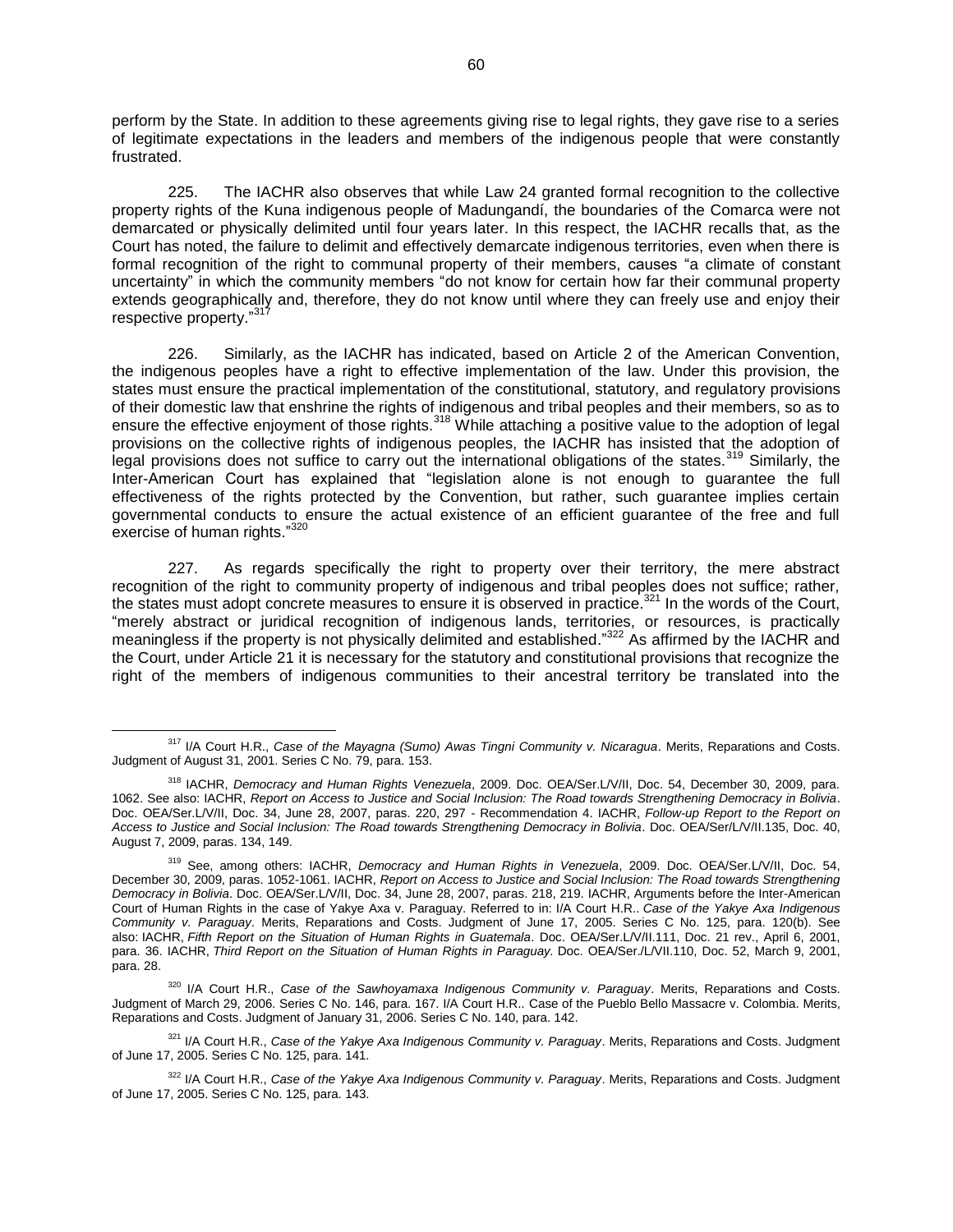restitution and effective protection of those territories.<sup>323</sup> Even if the territorial rights and other rights of indigenous and tribal peoples are formally enshrined, the failure of the states to take the measures necessary for recognizing and ensuring those rights gives rise to situations of uncertainty among the members of their communities.<sup>324</sup>

228. Accordingly, the IACHR considers that the State of Panama has not guaranteed the right to property of the Kuna of Madungandí and the Emberá of Bayano, and their members, to their ancestral and traditional territory, therefore depriving them not only of the material possession of their territory, but also of the fundamental basis for developing their culture, spiritual life, integrity, and economic survival. Based on the foregoing considerations, the Commission considers that the State violated Article 21 of the American Convention to the detriment of the Kuna people of Madungandí and the Emberá people of Bayano, and their members, in relation to Articles 1(1) and 2 of the Convention.

### **c) Obligation of protection vis-à-vis third persons of the territory and natural resources of the indigenous peoples Kuna of the Madungandí and the Emberá of Bayano, and their members**

229. The IACHR has indicated that indigenous and tribal peoples have the right to be protected from conflicts with third persons over the land through the prompt granting of title, and the delimitation and demarcation of their lands without delay, so as to prevent conflicts and attacks by others.<sup>325</sup> In this same vein, indigenous and tribal peoples and their members have a right to have their territory reserved for them, without there being settlements or the presence of non-indigenous third persons or settlers on their lands. The State has a correlative obligation to prevent the invasion or settlement of the indigenous or tribal territory by other persons, and to take initiatives and actions necessary to relocate those non-indigenous inhabitants who may have settled there from the territory.<sup>326</sup>

230. Following this line, the IACHR has established that the States are under an obligation to "Carry out the measures to delimit, demarcate and title or otherwise clarify and protect the corresponding lands of the [indigenous] people without detriment to other indigenous communities and, until those measures have been carried out, abstain from any acts that might lead the agents of the State itself, or third parties acting with its acquiescence or its tolerance, to affect the existence, value, use or enjoyment of the property located in the geographic area occupied and used by the [indigenous] people.<sup>327</sup> The

<sup>323</sup> IACHR, *Third Report on the Situation of Human Rights in Paraguay*. Doc. OEA/Ser./L/VII.110, Doc. 52, March 9, 2001, para. 50, Recommendation 1.

<sup>324</sup> IACHR, Report No. 40/04, Case 12,053, Maya Indigenous Communities of the Toledo District v. Belize, October 12, 2004, para. 170. Applying these rules, in the case of the community of Awas Tingni the Inter-American Court said that "it [is] necessary to make the rights recognized by the Nicaraguan Constitution and legislation effective, in accordance with the American Convention. Therefore, pursuant to article 2 of the American Convention, the State must adopt in its domestic law the necessary legislative, administrative, or other measures to create an effective mechanism for delimitation and titling of the property of the members of the Awas Tingni Mayagna Community, in accordance with the customary law, values, customs and mores of that Community." [I/A Court H.R.. Case of the Mayagna (Sumo) Awas Tingni Community v. Nicaragua. Merits, Reparations and Costs. Judgment of August 31, 2001. Series C No. 79, para. 138]. In the same terms, in the case of the Sawhoyamaxa community v. Paraguay, the Inter-American Court explained that in light of the obligation derived from Article 1(1) of the American Convention on Human Rights, read together with Article 21: "Even though the right to communal property of the lands and of the natural resources of indigenous people is recognized in Paraguayan laws, such merely abstract or legal recognition becomes meaningless in practice if the lands have not been physically delimited and surrendered because the adequate domestic measures necessary to secure effective use and enjoyment of said right by the members of the Sawhoyamaxa Community are lacking." [I/A Court H.R.. Case of the Sawhoyamaxa Indigenous Community v. Paraguay. Merits, Reparations and Costs. Judgment of March 29, 2006. Series C No. 146, para. 143]

<sup>325</sup> IACHR, *Democracy and Human Rights in Venezuela.* Doc. OEA/Ser.L/V/II, Doc. 54, December 30, 2009, para. 1137 – Recommendation 2. IACHR, Indigenous and Tribal Peoples' Rights over their Ancestral Lands and Natural Resources. Norms and Jurisprudence of the Inter-American Human Rights System. OEA/Ser.L/V/II.Doc.56/09, December 30, 2009, para. 113.

<sup>326</sup> IACHR, Indigenous and Tribal Peoples' Rights over their Ancestral Lands and Natural Resources: Norms and Jurisprudence of the Inter‐ American Human Rights System. OEA/Ser.L/V/II.Doc.56/09, December 30, 2009, para. 114.

<sup>327</sup> IACHR, Report No. 40/04, Case 12,053, Maya Indigenous Communities of the Toledo District v. Belize, October 12, 2004, para. 197 – Recommendation 2.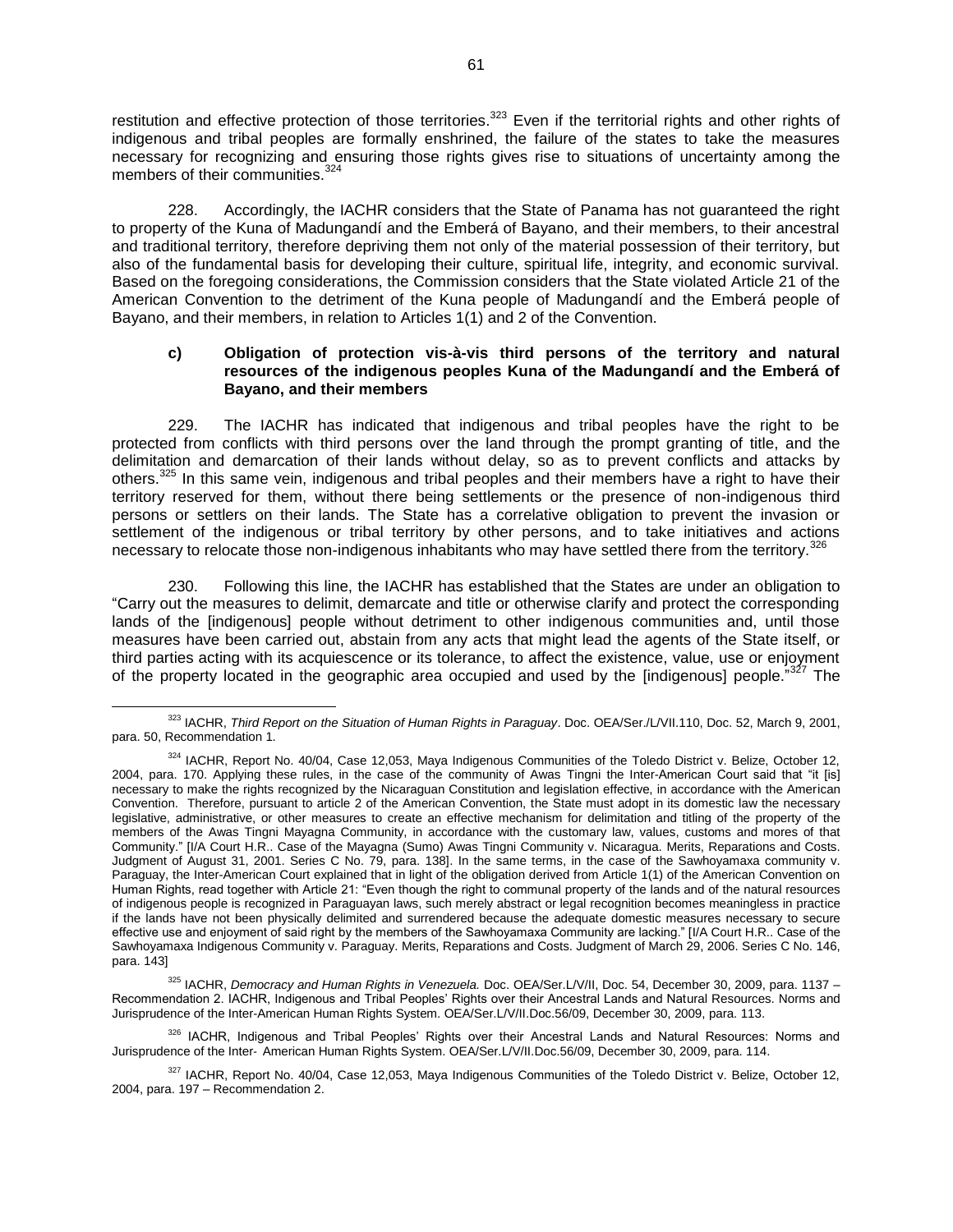IACHR has characterized the illegal invasions and intrusions of non-indigenous persons as threats, usurpations, and reductions of the rights to property and effective possession of the territory by indigenous and tribal peoples that the State is obligated to control and prevent.<sup>328</sup>

231. In addition, the case-law of the inter-American human rights system on indigenous peoples' right to communal property has explicitly incorporated within the material scope of this right the natural resources traditionally used by the indigenous peoples and bound up with their cultures, including for spiritual or cultural uses. In this respect, the Inter-American Court has indicated:

[T]he right to use and enjoy their territory would be meaningless in the context of indigenous and tribal communities if said right were not connected to the natural resources that lie on and within the land. That is, the demand for collective land ownership by members of indigenous and tribal peoples derives from the need to ensure the security and permanence of their control and use of .<br>the natural resources, which in turn maintains their very way of life.<sup>329</sup>

232. According to the case-law of the Inter-American Court, "members of tribal and indigenous communities have the right to own the natural resources they have traditionally used within their territory for the same reasons that they have a right to own the land they have traditionally used and occupied for centuries. Without them, the very physical and cultural survival of such peoples is at stake."330 Accordingly, the right of indigenous peoples to property over, access to, and the use of the natural resources present in their traditional territories is closely bound up with the survival of the indigenous peoples as differentiated peoples, mindful of aspects that go to both their material sustenance and their cultural survival. As the Court has affirmed, this connection between the territory and the natural resources that the indigenous and tribal peoples have traditionally used and that are necessary for their physical and cultural survival, as well as the development and continuity of their cosmovision, must be protected under Article 21 of the Convention to guarantee that they can continue their traditional way of life and that their cultural identity, social structure, economic system, customs, beliefs, and distinct traditions will be respect, ensured, and protected by the states. 331

233. In addition, although neither the American Declaration of the Rights and Duties of Man nor the American Convention on Human Rights includes any express reference to the protection of the environment, it is clear that several fundamental rights enshrined therein require, as a precondition for their proper exercise, a minimal environmental quality, and suffer a profound detrimental impact from the degradation of the natural resource base. The IACHR has emphasized in this regard that there is a direct relationship between the physical environment in which persons live and the rights to life, security, and

<sup>328</sup> IACHR, *Report on the Situation of Human Rights in Brazil*. Doc. OEA/Ser.L/V/II.97, Doc. 29 rev. 1, September 29, 1997, Chapter VI, paras. 33, 40. IACHR, Indigenous and Tribal Peoples' Rights over their Ancestral Lands and Natural Resources: Norms and Jurisprudence of the Inter-American Human Rights System. OEA/Ser.L/V/II.Doc.56/09, December 30, 2009, para. 114.

<sup>329</sup> I/A Court H.R., *Case of the Saramaka People v. Suriname*. Preliminary Objections, Merits, Reparations and Costs. Judgment of November 28, 2007. Series C No. 172. I/A Court H.R., *Case of the Yakye Axa Indigenous Community v. Paraguay*. Merits, Reparations and Costs. Judgment of June 17, 2005. Series C No. 125, paras. 124, 137. I/A Court H.R., *Case of the Sawhoyamaxa Indigenous Community v. Paraguay*. Merits, Reparations and Costs. Judgment of March 29, 2006. Series C No. 146, paras. 118, 121. I/A Court H.R., *Case of Kichwa Indigenous People of Sarayaku v. Ecuador*. Merits and Reparations. Judgment of June 27, 2012. Series C No. 245. para. 146.

<sup>330</sup> I/A Court H.R., *Case of the Saramaka People v. Suriname*. Preliminary Objections, Merits, Reparations and Costs. Judgment of November 28, 2007. Series C No. 172. para. 121. See also: I/A Court H.R., *Case of the Yakye Axa Indigenous Community v. Paraguay*. Merits, Reparations and Costs. Judgment of June 17, 2005. Series C No. 125, para. 137. I/A Court H.R., *Case of the Sawhoyamaxa Indigenous Community v. Paraguay*. Merits, Reparations and Costs. Judgment of March 29, 2006. Series C No. 146, para. 118. I/A Court H.R., *Case of Kichwa Indigenous People of Sarayaku v. Ecuador*. Merits and Reparations. Judgment of June 27, 2012. Series C No. 245. para. 147.

<sup>331</sup> I/A Court H.R. *Case of Kichwa Indigenous People of Sarayaku v. Ecuador*. Merits and Reparations. Judgment of June 27, 2012. Series C No. 245. para. 146. See also: I/A Court H.R., *Case of the Yakye Axa Indigenous Community v. Paraguay*. Merits, Reparations and Costs. Judgment of June 17, 2005. Series C No. 125, paras. 125 and 135. I/A Court H.R., *Case of the Sawhoyamaxa Indigenous Community v. Paraguay*. Merits, Reparations and Costs. Judgment of March 29, 2006. Series C No. 146, paras. 18 and 21.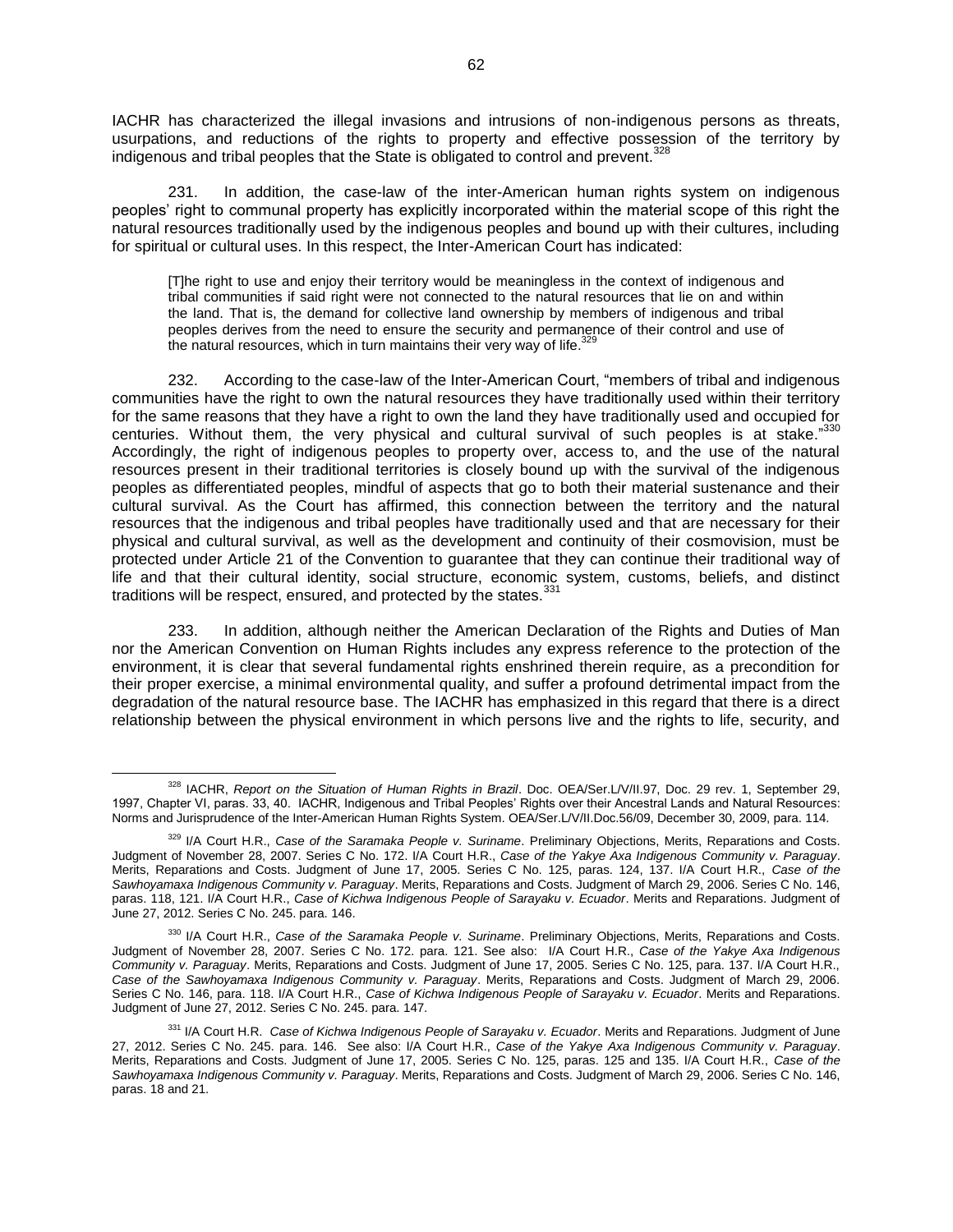physical integrity.<sup>332</sup> These rights are directly affected when there are episodes or situations of deforestation, contamination of the water, pollution, or other types of environmental harm on their ancestral territories.<sup>333</sup>

234. The IACHR considers that the States have the duty to adopt measures to prevent harm to the environment in indigenous and tribal territories and to adopt the measures necessary to protect the habitat of the indigenous communities, taking into account the special characteristics of indigenous peoples, and the special and unique relationship that they have with their ancestral territories and natural resources found therein. In adopting these measures, as the IACHR has pointed out, the states should place "special emphasis on protecting the forests and waters, which are fundamental for their health and survival as communities."<sup>334</sup> Similarly, the IACHR has previously expressed that States are under an obligation to control and prevent illegal extractive activities such as logging, fishing, and illegal mining on indigenous or tribal ancestral territories, and to investigate and punish those responsible.<sup>335</sup>

235. The IACHR observes that along these same lines the Constitution of Panama prohibits, at Article 127, the private appropriation of indigenous lands, and that the legal provisions referring to recognition of the collective property rights of indigenous peoples exists in the Panamanian domestic legal order. It also notes that the Panamanian legal order includes legal provisions that protect forest resources and allow for the imposition of sanctions for illegal logging and environmental harm, in particular the Forestry Law of February 3, 1994, and the General Law on the Environment of July 1,  $1998.<sup>336</sup>$ 

236. In light of the foregoing considerations the IACHR considers that the State of Panama was under the international obligation to prevent the invasion and illegal logging, and to effectively protect the territory and natural resources of the alleged victims. In the instant case, the indigenous peoples Kuna of the Madungandí and the Emberá of Bayano and their members constantly and consistently denounced that settlers were continuously appropriating their territories, and that non-indigenous persons were engaged in the logging and illegal extraction of timber and other natural resources, resulting in environmental degradation due to deforestation.

237. The indigenous inhabitants informed the state authorities of these facts in timely fashion, in different forums. In particular, successive agreements were signed whereby the State acquired formal commitments in which the state authorities announced that they would perform the work of controlling the invasion of the territory and the illegal extraction of timber.<sup>337</sup> Nonetheless, it was not shown before the IACHR that those actions had been adopted in an effective manner proportional to the dimension of the invasion of settlers, and to the serious danger of deforestation caused by the irregular loggers in their territories.

<sup>332</sup> IACHR, Report on the Situation of Human Rights in Ecuador. Doc. OEA/Ser.L/V/II.96, Doc. 10 rev.1, April 24, 1997.

<sup>333</sup> See IACHR, Report on the Situation of Human Rights in Ecuador. Doc. OEA/Ser.L/V/II.96, Doc. 10 rev.1, April 24, 1997. IACHR, Report on the Situation of Human Rights in Ecuador. Doc. OEA/Ser.L/V/II.96, Doc. 10 rev.1, April 24, 1997. IACHR, Report on the Situation of Human Rights in Ecuador. Doc. OEA/Ser.L/V/II.96, Doc. 10 rev.1, April 24, 1997. IACHR – The Situation of Human Rights in Cuba, Seventh Report. Doc. OEA/Ser.L/V/II.61, Doc.29 rev. 1, October 4, 1983, paras. 1, 2, 41, 60, 61.

<sup>334</sup> IACHR, Third Report on the Situation of Human Rights in Paraguay. Doc. OEA/Ser./L/VII.110, Doc. 52, March 9, 2001, Chapter IX, paras. 38, 50 – Recommendation 8.

<sup>335</sup> IACHR, Report on the Situation of Human Rights in Brazil. Doc. OEA/Ser.L/V/II.97, Doc. 29 rev. 1, September 29, 1997, para. 33; IACHR, Democracy and Human Rights in Venezuela, 2009. Doc. OEA/Ser.L/V/II, Doc. 54, December 30, 2009.

<sup>336</sup> Article 98 of the General Law on the Environment provides: "The right of the *comarcas* and indigenous peoples in relation to the use, management, and sustainable traditional tapping of the renewable natural resources situated within the *comarcas* or indigenous reserves created by law is recognized. These resources must be used in keeping with the purposes of environmental protection and conservation established in the Constitution, this Law, and all other national laws."

<sup>337</sup> See Annex 30. Agreement of March 23, 1990. Annex 18 to petitioners' initial petition of May 11, 2000; Annex 29. Resolution No. 4 issued by the Director of the Corporation dated March 16, 1989. Annex 17 to petitioners' initial petition of May 11, 2000; and Annex 10 to the State's communication of June 29, 2001. Annex 11. Final assessment document of the Mesa de Concertación of the Bayano Zone, July 2, 1999. Annex 31 to petitioners' initial petition of May 11, 2000. p. 25.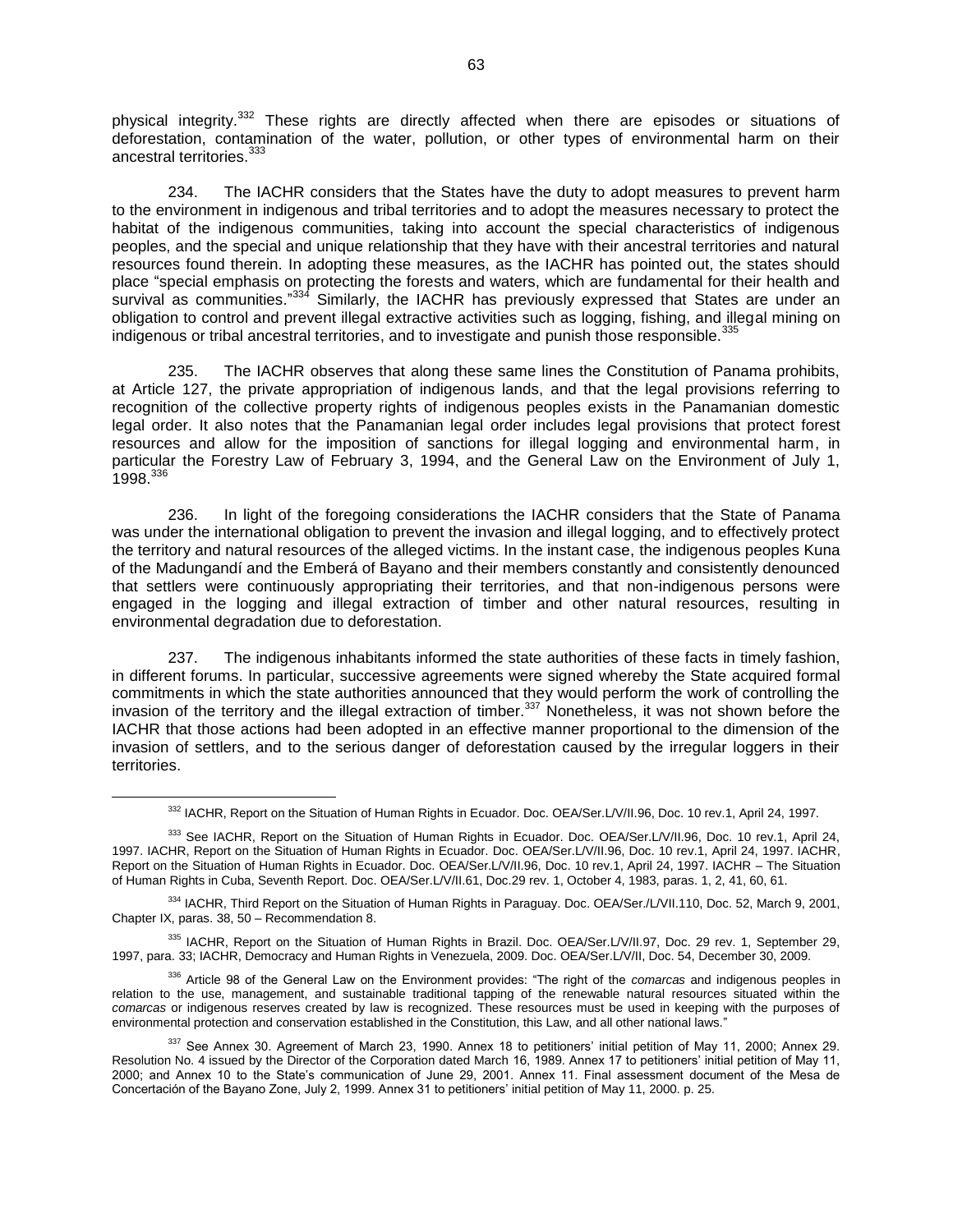238. Similarly, the State was informed of those facts through administrative and criminal remedies pursued before the competent authorities. Specifically, as has been found in the facts proven, the alleged victims filed, at the administrative level, requests for the eviction of occupants with the mayor of the district of Chepo, the governor of the province of Panamá, and the Presidency of the Republic. In addition, once a *corregidor* was established and appointed for the Kuna Comarca of Madungandí, they filed that request with this authority. Furthermore, as has been considered proven, the alleged victims denounced on more than one occasion the illegal extraction of timber and the ecological harm caused to the National Environmental Authority. In the criminal justice realm, many complaints were filed with the competent authorities referring to both the illegal occupation of the indigenous territory and the environmental harm caused by the illegal logging.

239. The IACHR observes that despite the numerous administrative and judicial initiatives and actions attempted by the alleged victims to obtain the relocation of the settlers, impede the continuation of the invasions, and halt the illegal logging, the State did not adopt measures aimed at protecting the territories and natural resources of the alleged victims. It also notes that the State has recognized the existence of this problem in the processing of this case, and has affirmed that it will take action to prevent and control its occurrence. Nonetheless, as reported repeatedly to the IACHR, the constant presence of settlers and illegal logging continue devastating the environmental integrity of the territories occupied by the Kuna of Madungandí and the Emberá of Bayano, generating a permanent state of uncertainty and anxiety among their members.

240. In the opinion of the IACHR, the illegal occupation of settlers and the illegal logging on indigenous lands was due to the failure of the State to adopt timely and effective measures to prevent the occurrence of these acts. It also considers that the lack of effective protection of the territories and natural resources vis-à-vis outside interventions, through the application of its own constitutional and statutory provisions, impeded the Kuna indigenous people of Madungandí and the Emberá of Bayano and their members from freely enjoying their property, in keeping with their community tradition, and also hindered the use and enjoyment of the natural resources in their territory.

241. The IACHR also notes that the instant case is illustrative of the ties that the timely recognition, demarcation, and delimitation have for the purpose of preventing and protecting the indigenous territory and its natural resources. In effect, the breach by the State of its obligations to recognize, delimit, and demarcate the territories claimed by the alleged victims in timely fashion made possible the invasion of settlers on indigenous lands, and brought with it the change in the normal development of the spiritual and cultural life of the alleged victims, as well as the development of their traditional economic survival activities.

242. The IACHR considers it should recall that the fact that these indigenous peoples do not have title to their territory formally recognized by the authorities does not relieve that State of international responsibility, thus as the case-law of the system has established, the guarantees of protection of the right to property under the inter-American human rights instruments can be fully enforced by the indigenous and tribal peoples with respect to the territories that belong to them but that have not yet been formally titled, demarcated, or delimited by State.<sup>338</sup> Indeed, for the IACHR the states have a special obligation to protect untitled indigenous territories from any act that may affect or diminish the existence, value, use or enjoyment of goods, including existing natural resources, since those peoples have communal property rights over lands and natural resources based on traditional patterns of ancestral use and occupation.<sup>339</sup>

<sup>338</sup> IACHR, Application submitted to the I/A Court H.R. in the case of the Kichwa People of Sarayaku and their members v. Ecuador, April 26, 2010, para. 125. IACHR, Report No. 40/04, Case 12,053, Maya Indigenous Communities of the Toledo District v. Belize, October 12, 2004, paras. 142 and 153.

<sup>339</sup> IACHR, *Indigenous and Tribal Peoples' Rights over their Ancestral Lands and Natural Resources: Norms and Jurisprudence of the Inter*‐ *American Human Rights System*. OEA/Ser.L/V/II.Doc.56/09, December 30, 2009, para. 68.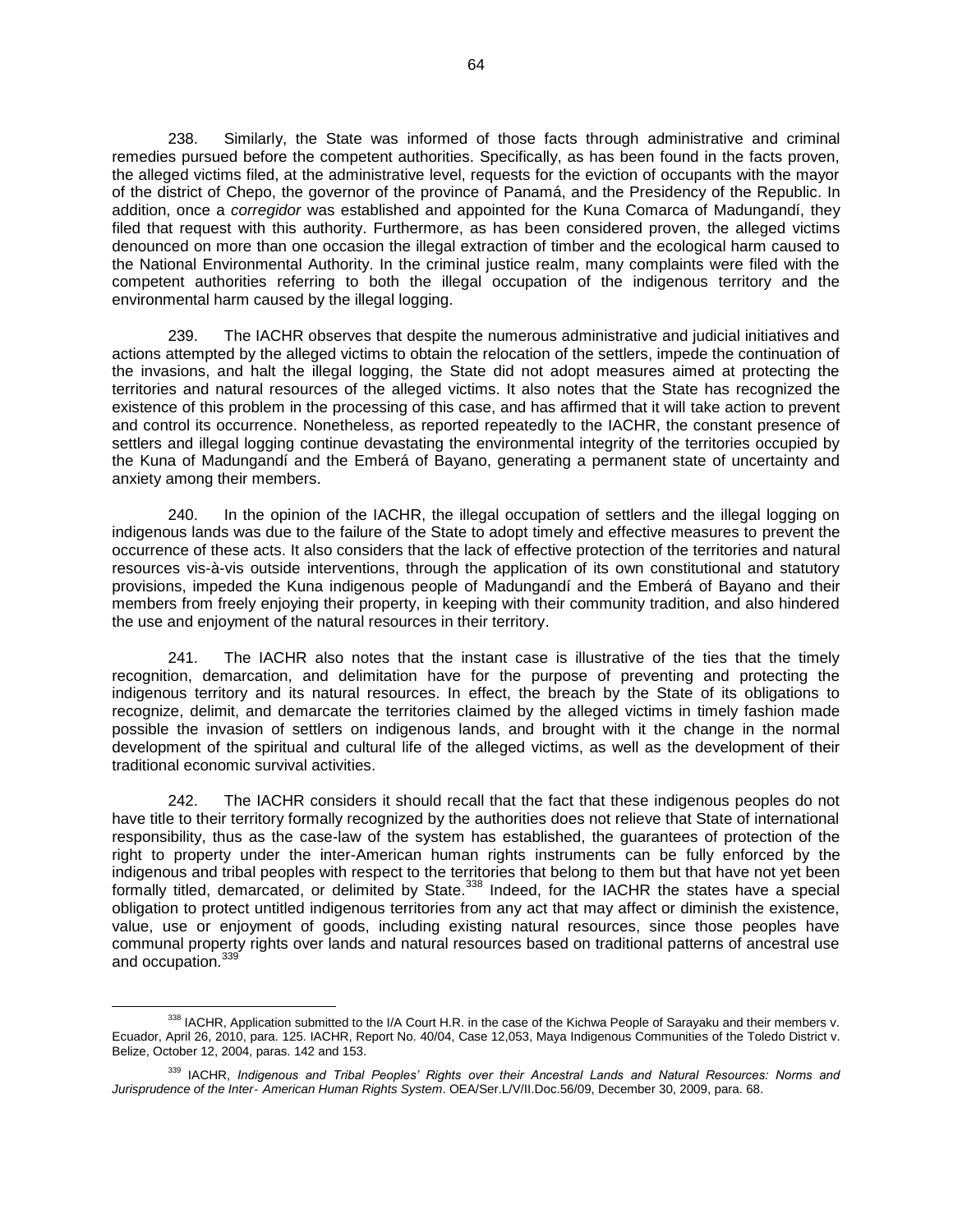243. Accordingly, the IACHR considers that on having failed to take effective actions to prevent the invasion and illegal deforestation of the indigenous territory, and to effectively protect the territory and natural resources of the alleged victims, the State of Panama triggered its international responsibility for violating Article 21 of the American Convention in relation to its Article 1(1), to the detriment of the Kuna indigenous people of Madungandí and the Emberá indigenous people of Bayano and their members.

## **2.3. Failure to provide an adequate and effective procedure for access to territorial property rights and protection vis-à-vis third persons – Articles 8 and 25 of the Convention, in relation to Articles 1(1) and 2**

## **a) Obligation to provide an adequate and effective procedure for the recognition, titling, demarcation, and delimitation of the collective property rights of the indigenous peoples**

244. As established by the Inter-American Court in its case-law in respect of indigenous peoples, the obligations contained in Articles 8 and 25 of the Convention presuppose that the States granted effective protection that takes account of their own particularities, their economic and social characteristics, and their situation of special vulnerability, their customary law, values, and uses and customs.<sup>340</sup> In addition, the case-law of the inter-American human rights system has determined that indigenous and tribal peoples have a right for there to be effective and expeditious administrative mechanisms to protect, ensure, and promote their rights over ancestral territories by which they can carry out the processes of recognition, titling, demarcation, and delimitation of their territorial property.<sup>341</sup>

245. The procedures in question should abide by the rules of due process of law enshrined in Articles 8 and 25 of the American Convention.<sup>342</sup> In this respect, the Inter-American Court has specified that due process should be followed both in administrative proceedings and in any other proceeding whose decision may affect the rights of persons. $343$  In light of this requirement, the case-law of the inter-American system has identified a series of characteristics that these administrative mechanisms should have under Articles 8, 25, 1(1), and 2 of the American Convention.

246. These special mechanisms and procedures should be effective. The Inter-American Court has examined, in light of the requirements of effectiveness and reasonable time established in Article 25 of the American Convention, whether the states have established administrative procedures for the titling, delimitation, and demarcation of indigenous lands, and if they do have them, whether they

<sup>342</sup> I/A Court H.R.. *Case of the Sawhoyamaxa Indigenous Community v. Paraguay*. Merits, Reparations and Costs. Judgment of March 29, 2006. Series C No. 146, paras. 81, 82.

 $\overline{a}$ <sup>340</sup> I/A Court H.R.. *Case of the Yakye Axa Indigenous Community v. Paraguay*. Merits, Reparations and Costs. Judgment of June 17, 2005. Series C No. 125, para. 63. I/A Court H.R.. *Case of the Sawhoyamaxa Indigenous Community v. Paraguay*. Merits, Reparations and Costs. Judgment of March 29, 2006. Series C No. 146, paras. 82, 83.

<sup>341</sup> I/A Court H.R.. *Case of the Mayagna (Sumo) Awas Tingni Community v. Nicaragua*. Merits, Reparations and Costs. Judgment of August 31, 2001. Series C No. 79, para. 138. *Case of the Yakye Axa Indigenous Community v. Paraguay*. Merits, Reparations and Costs. Judgment of June 17, 2005. Series C No. 125, para. 143. IACHR, Indigenous and Tribal Peoples' Rights over their Ancestral Lands and Natural Resources: Norms and Jurisprudence of the Inter‐ American Human Rights System. OEA/Ser.L/V/II.Doc.56/09, December 30, 2009, para. 335.

<sup>343</sup> I/A Court H.R.. *Case of the Yakye Axa Indigenous Community v. Paraguay*. Merits, Reparations and Costs. Judgment of June 17, 2005. Series C No. 125, para. 62. I/A Court H.R.. *Case of Baena Ricardo et al. v. Panama*. Merits, Reparations and Costs. Judgment of February 2, 2001. Series C No. 72, para. 127. I/A Court H.R.. *Case of the Sawhoyamaxa Indigenous Community v. Paraguay*. Merits, Reparations and Costs. Judgment of March 29, 2006. Series C No. 146, paras. 82, 83. The effective remedy that the states should offer under Article 25 of the American Convention "must be substantiated according to the rules of due legal process (Article 8 of the Convention)" [I/A Court H.R.. *Case of the Yakye Axa Indigenous Community v. Paraguay*. Merits, Reparations and Costs. Judgment of June 17, 2005. Series C No. 125, para. 62]. The Inter-American Court has indicated that among the domestic administrative procedures that should ensure the guarantees of due process are, for example, procedures for recognizing indigenous leaders, procedures for recognition of juridical personality, and the procedures for restitution of lands [I/A Court H.R.. *Case of the Sawhoyamaxa Indigenous Community v. Paraguay*. Merits, Reparations and Costs. Judgment of March 29, 2006. Series C No. 146, paras. 81, 82].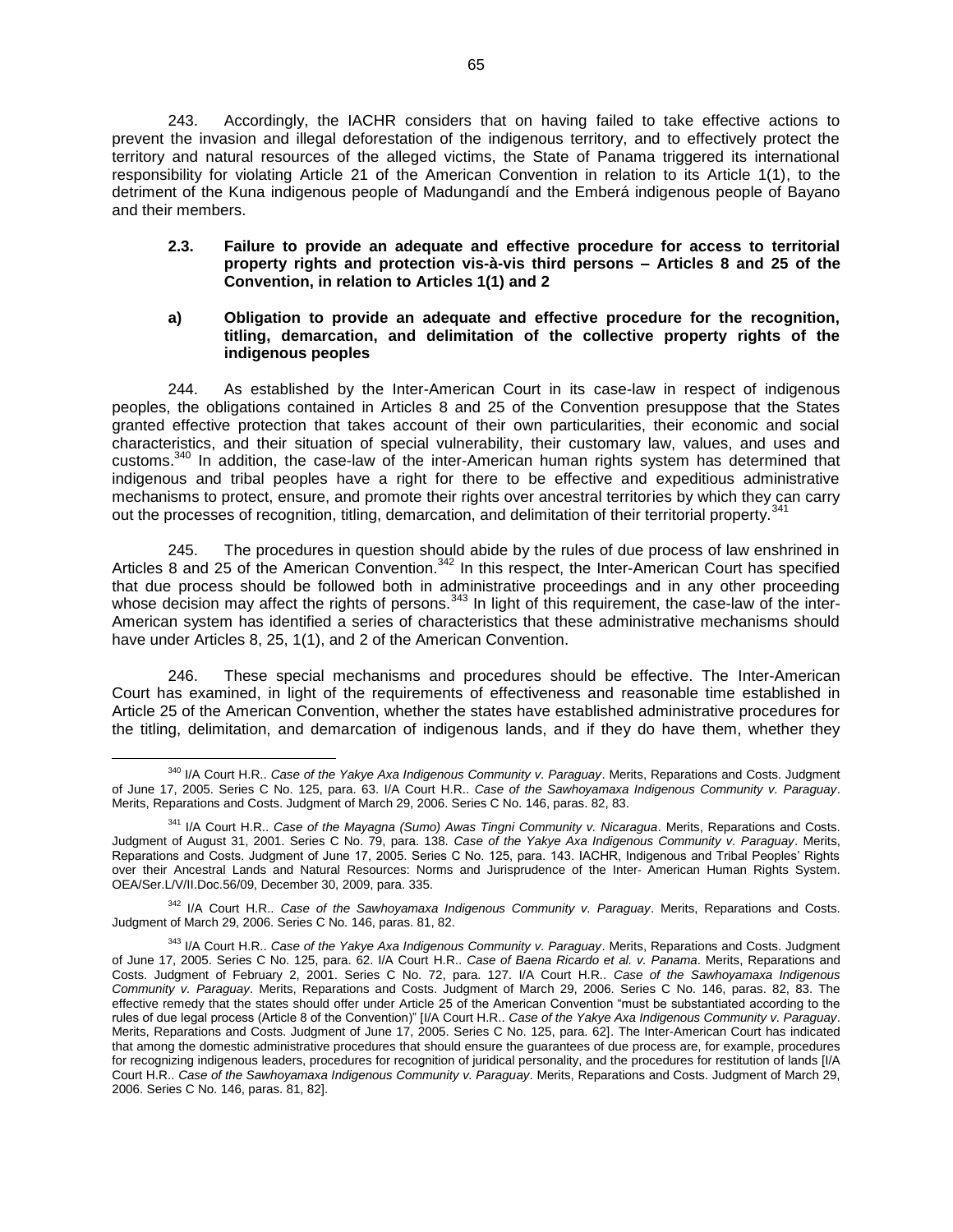implement those procedures in practice $344$ ; and it has explained that it is not sufficient, to meet the requirements established in Article 25, for there to be legal provisions that recognize and protect indigenous property rights – there must be specific procedures, clearly regulated, for matters such as the titling of lands occupied by the indigenous groups or their demarcation, in view of their particular characteristics<sup>345</sup>, and that such procedures must be effective in practice to allow for the enjoyment of the right to territorial property – that is, that in addition to the formal existence of the procedures, they must yield results or responses to the violations of legally recognized rights.<sup>346</sup>

247. In the instant case, the IACHR considers that the analysis of those obligations should be done analyzing, first, the formal existence of a procedure for the titling, demarcation, and delimitation of the collective property rights of the Kuna indigenous people of Madungandí and the Emberá indigenous people of Bayano that has the characteristics indicated above. Second, one should consider whether the remedies pursued by the Emberá people of Bayano under Law 72, adopted December 23, 2008, were resolved in keeping with Articles 8 and 25 of the Convention.

248. As for the first aspect, the IACHR observes that, as indicated, Article 127 of the 1972 Constitution of Panama recognizes the collective property rights of the indigenous communities and establishes that the specific procedures for their recognition shall be determined by law.<sup>347</sup> The IACHR finds that the domestic legal order has included a similar provision since the 1946 Constitution.  $348$ 

249. Nonetheless, up until the adoption of Law 72, the procedure available in the Panamanian legal order that would allow for the practical application of such constitutional recognition was to be designated a "*comarca*" through a statute adopted by the Legislative Assembly. In the opinion of the IACHR, that entailed a lengthy process for pressing the claim that was mainly political in nature – and inherently discretional – that the indigenous peoples and their members had to pursue to win recognition of their territorial rights. As the IACHR has noted in the previous section, five *comarcas* were created from 1938 to 2000, leaving out numerous indigenous communities which, though sharing the ethnic origin of the peoples favored by statutes creating *comarcas*, were not included in them.

250. In the case of the Kuna of Madungandí and the Emberá of Bayano, as the IACHR considers has been shown, the process of claiming territorial rights began no later than 1976 and 1975, respectively, with the signing of the first agreements with the State. Given the breach of these initial agreements, the alleged victims, through their representative institutions, have for more than three decades taken innumerable steps vis-à-vis state authorities at the national, provincial, and local levels aimed at obtaining legal recognition for their territories; the Commission considers this period excessive.

251. The IACHR notes that the lack of a clearly regulated suitable and effective procedure for access to indigenous property rights on occasion led the indigenous peoples to adopt measure that would allow them to gain sufficient notoriety and muster enough political pressure to have their claims addressed. The IACHR observes that based on the facts proven, on repeated occasions those actions resulted in the State adopting new commitments or taking measures that did not provide a comprehensive and sustainable response to the underlying claims with the objective of putting an end to

 $\overline{a}$ <sup>344</sup> I/A Court H.R.. *Case of the Mayagna (Sumo) Awas Tingni Community v. Nicaragua*. Merits, Reparations and Costs. Judgment of August 31, 2001. Series C No. 79, para. 115.

<sup>345</sup> I/A Court H.R.. *Case of the Mayagna (Sumo) Awas Tingni Community v. Nicaragua*. Merits, Reparations and Costs. Judgment of August 31, 2001. Series C No. 79, paras. 122, 123.

<sup>346</sup> I/A Court H.R.. *Case of the Xákmok Kásek Indigenous Community v. Paraguay*. Merits, Reparations and Costs. Judgment of August 24, 2010, Series C No. 214, para. 140.

<sup>&</sup>lt;sup>347</sup> That provision provides as follows: "The State shall guarantee the indigenous communities reservation of the lands necessary and collective property rights in them for attaining their economic and social wellbeing. The Law shall regulate the procedures to be followed to attain this aim and the corresponding delimitations within which the private appropriation of land is prohibited."

<sup>348</sup> Article 94 of the 1946 Constitution; Article 116 of the 1972 Constitution; Article 123 of the 1972 Constitution, amended in 1978, 1983, and 1994; and Article 127 of the 1972 Constitution amended in 2004.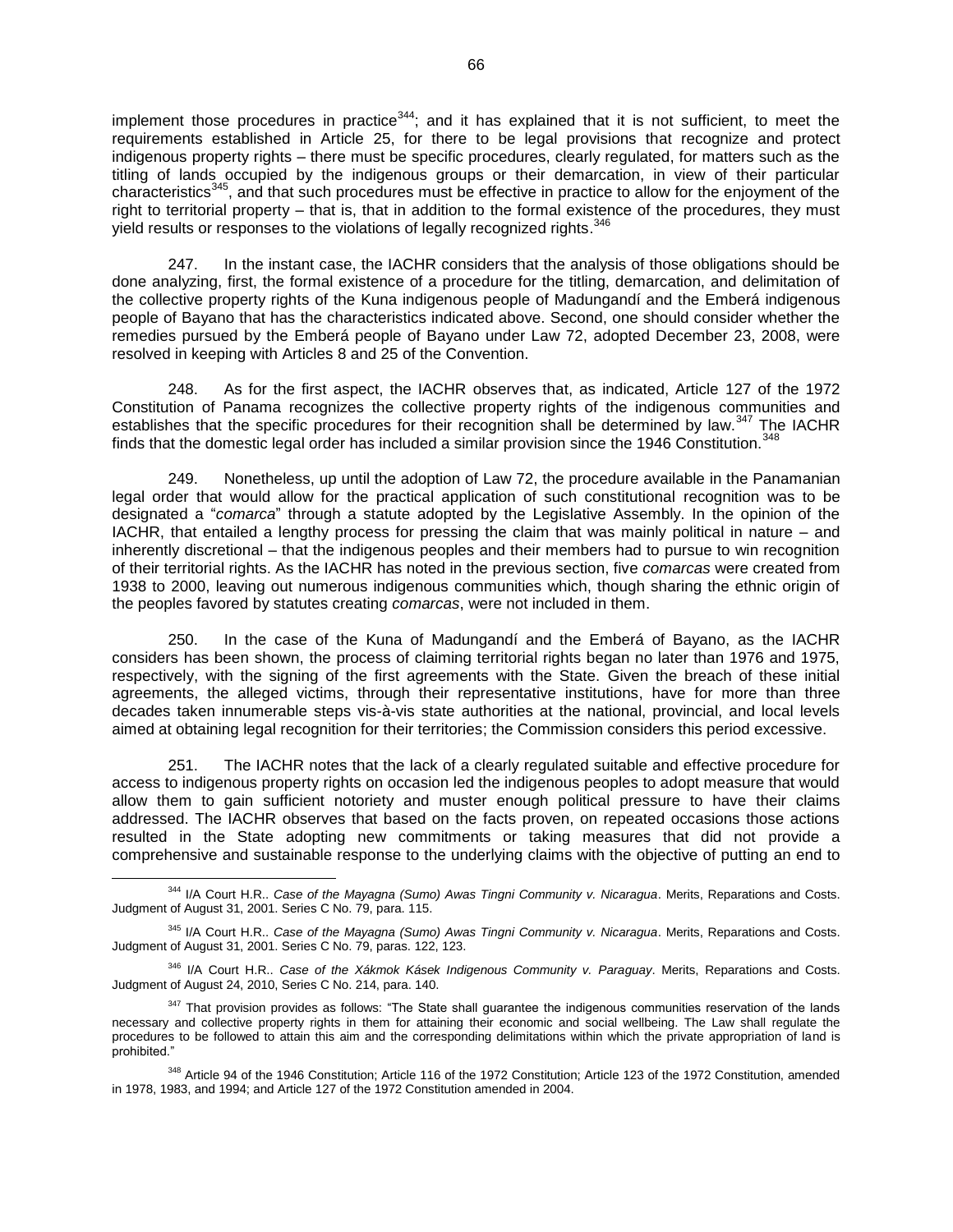the actions taken by the indigenous peoples, thereby fostering the use of these practices, instead of creating permanent legal means for claiming their rights.

252. As regards the Kuna indigenous people of Madungandí, this long process of making territorial claims resulted in the adoption, on January 12, 1996, of Law 24 "by which the Kuna Comarca of Madungandí is established," 20 years after signing the first agreement with the State. Nonetheless, in the case of the Emberá indigenous people of Bayano, the innumerable efforts made did not result in the recognition of their territorial rights. In addition, in both cases their territories went without being effective and promptly demarcated or delimited.

253. The IACHR also observes that given the lack of a suitable and effective mechanism for the recognition of indigenous property rights, on June 13, 1995, the communities of the Emberá people of Bayano presented a request for demarcation and titling to the Cabinet Council of the Presidency of the Republic, under Article 12 of the Agrarian Code, which was reiterated subsequently on January 27, 1999 to the Presidency of the Republic. The IACHR has considered it proven that none of those requests obtained a response.

254. The IACHR considers that in addition to having proved ineffective, that procedure cannot be considered suitable for the recognition of indigenous property rights, since it does not constitute a specific mechanism that permits the titling of lands occupied by indigenous peoples or their demarcation or delimitation, taking into account their particular characteristics, based on the historic occupation of the land. It is, on the contrary, a general titling mechanism for individual property, based on the productive use of the land, which ignores the special, unique, and internationally protected relationship that indigenous peoples have with their ancestral territories. In effect, as the Court has noted, in procedures involving indigenous territorial claims that refer to agrarian legislation "the yardstick is whether or not the claimed lands are rationally exploited, regardless of considerations specific to the indigenous peoples, such as what lands mean for them."349

255. In summary, in the instant case the non-existence of a procedure in Panamanian legislation to enforce the right to property of the indigenous peoples has meant specifically that the State does not guarantee the right to property of the Kuna and Emberá peoples of Bayano to their ancestral territory. Consequently, the Commission considers that at least until the adoption of Law 72, the Panamanian legal order lacked a suitable and effective mechanism for the recognition, titling, demarcation, and delimitation of the territorial property of the indigenous peoples that took account of their particular characteristics, in violation of Articles 8 and 25 of the Convention, in relation to Articles 1(1) and 2.

256. As for the second aspect of the analysis, as indicated above, on December 23, 2008, Law 72 was approved. It "establishes the special procedure for the adjudication of collective property rights over the lands of the indigenous peoples who are not in the *comarcas*." Subsequently, that law was regulated by Executive Decree 223 of July 7, 2010. While Article 4 of Law 72 establishes that the National Bureau of Agrarian Reform of the Ministry of Agricultural Development is the competent authority to carry out that procedure, with the adoption of Law 59 of October 8, 2010, this Bureau was replaced, in terms of its authority, by the ANATI.<sup>350</sup>

257. As has been shown, based on that law, on October 27, 2009, the representatives of the communities of the Emberá people of Bayano filed a request for adjudication of lands with the National Bureau of Agrarian Reform. After this entity was replaced by the ANATI, the alleged victims reiterated that

 $\overline{a}$ <sup>349</sup> I/A Court H.R.. *Case of the Sawhoyamaxa Indigenous Community v. Paraguay*. Merits, Reparations and Costs. Judgment of March 29, 2006. Series C No. 146, para. 104. See also *Case of the Xákmok Kásek Indigenous Community v. Paraguay*. Merits, Reparations and Costs. Judgment of August 24, 2010 Series C No. 214. para. 146.

<sup>&</sup>lt;sup>350</sup> Law 59, of October 8, 2010, "Law that creates the National Land Management Authority, unifies the competences of the General Bureau of Cadastre, the National Bureau of Agrarian Reform, the National Land Management Program, and the 'Tommy Guardia' National Geographic Institute."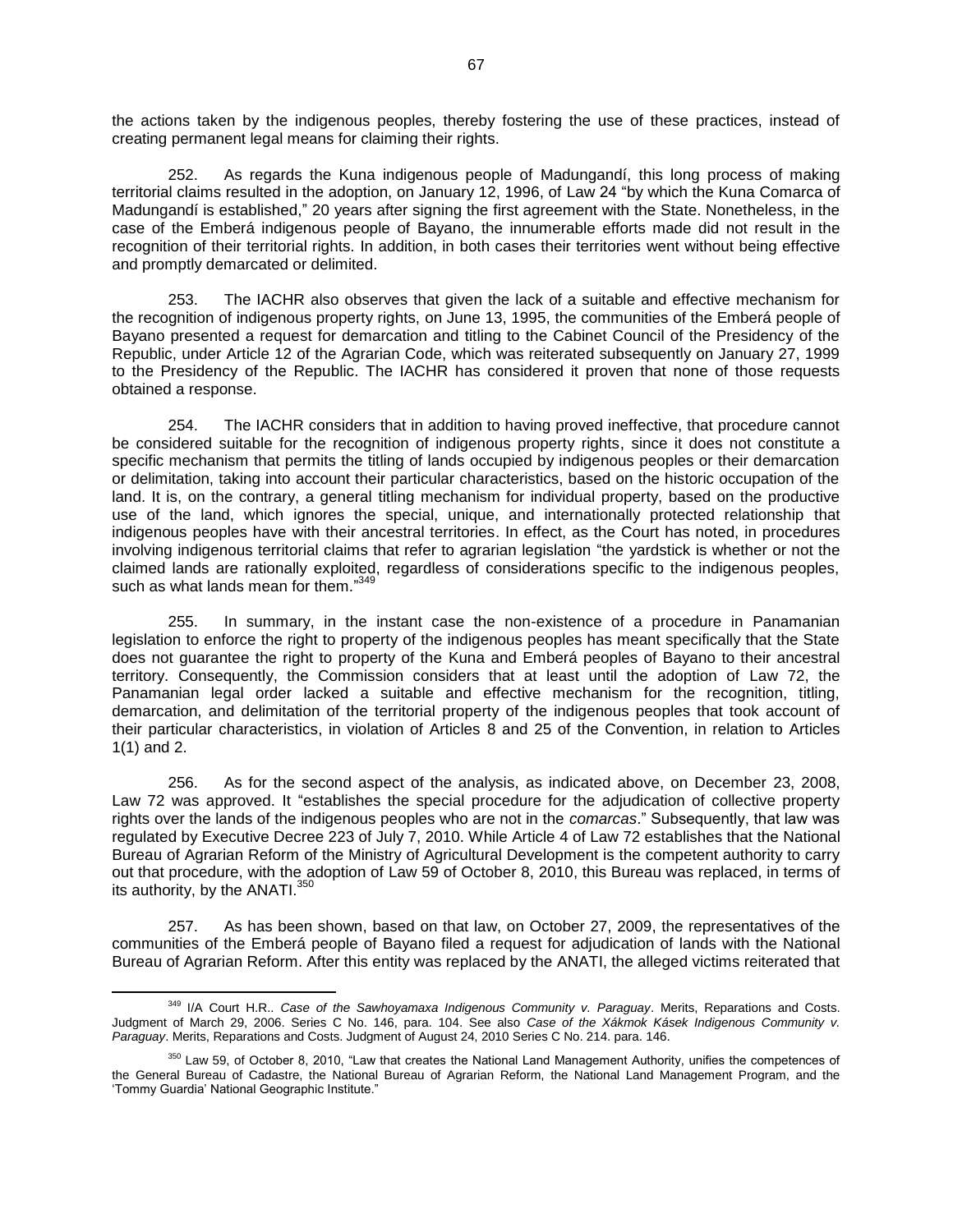request on January 26, 2011. Nonetheless, nearly three years after the procedure was initiated pursuant to Law 72, the communities that make up the Emberá people of Bayano have not obtained formal recognition of their territories, nor have they been effectively demarcated and delimited. In the opinion of the IACHR, the procedure established in that law has proven ineffective in the instant case in relation to the Emberá people of Bayano, insofar as it has yet to provide a definitive and satisfactory solution to their claim.

258. The IACHR emphasizes that as established repeatedly in the case-law of the inter-American human rights system, the obligations of the State in relation to the territorial rights of indigenous peoples entail not only formal recognition of their collective property rights, but also the delimitation and demarcation of their territories, for "merely abstract or juridical recognition of indigenous lands, territories, or resources, is practically meaningless if the property is not physically delimited and established."351 Nonetheless, Law 72 and its regulation established only a "procedure of adjudication of the collective property rights of indigenous peoples' lands," without making reference to obligations of physical demarcation once the property was adjudicated.

259. In addition, the IACHR considers it appropriate at this stage to note that despite the failings pointed out of the process of adopting statutes creating *comarcas* to recognize territorial rights, from the material standpoint, in addition to the collective titling of the territories ancestrally occupied by the indigenous peoples, these laws presuppose the recognition and guarantee of their traditional authorities in the context of the respective *comarca* in different areas of government<sup>352</sup>, administration of justice<sup>353</sup>, education<sup>354</sup>, and use of natural resources<sup>355</sup>, among others. While the IACHR attaches a positive value to the establishment of a legal mechanism to make possible the formal recognition of the collective property rights of indigenous peoples in Panama – although it bears in mind that said mechanism was not first consulted with the indigenous peoples – it understands that the mechanism cannot exclude rights of indigenous peoples that are associated mainly with the right to self-government according to their traditional uses and customs, safeguarded through the laws establishing *comarcas* or other instruments which, as mentioned, have won international recognition.

260. In light of Articles 8(1) and 25 of the Convention, the Panamanian State has the obligation to provide the indigenous communities of the Emberá people of Bayano an effective and efficient remedy for solving their territorial claim, the duty to ensure that those communities are heard with the proper guarantees, and the duty to make a determination, in a reasonable time, in order to guarantee the rights and obligations of the persons subject to its jurisdiction.

261. In view of the foregoing, the Commission considers that the State has not guaranteed an effective and efficient remedy for the recognition, titling, demarcation, and delimitation of the territories claimed by the alleged victims, keeping them from being heard in a process with the proper guarantees. Therefore, the Commission concludes that the State of Panama violated Articles 25 and 8 of the

<sup>351</sup> I/A Court H.R.. *Case of the Yakye Axa Indigenous Community v. Paraguay*. Merits, Reparations and Costs. Judgment of June 17, 2005. Series C No. 125, para. 143.

<sup>&</sup>lt;sup>352</sup> See Articles 5 to 7 of Law 24, creating the Kuna Comarca of Madungandí, Article 10 of Law 22 that creates the special legal regime of the Emberá Comarca of Darién; Articles 3 to 6 of Law 34, creating the Kuna Comarca of Wargandi; Articles 17 to 39 of Law 10 of March 11, 1997, which creates the Ngöbe-Buglé Comarca.

<sup>&</sup>lt;sup>353</sup> See Article 12 of Law 16 by which "the Comarca of San Blas is organized," subsequently called Comarca of Kuna Yala; Article 15 of Law 22, which creates the special legal regime for the Emberá Comarca of Darién; Articles 40 and 41 of Law 10, which creates the Ngöbe-Buglé Comarca; Article 7 of Law 34, which creates the Kuna Comarca of Wargandi.

<sup>&</sup>lt;sup>354</sup> See Articles 17 to 20 of Law 16 by which "the Comarca de San Blas is organized," subsequently called Comarca of Kuna Yala; Article 21 of Law 22, which creates the special legal regime of the Emberá Comarca of Darién; Article 16 of Law 24, which created the Kuna Comarca of Madungandí; Article 54 of Law 10, which creates the Ngöbe-Buglé Comarca; Article 14 of Law 34, which creates the Kuna Comarca of Wargandi.

<sup>&</sup>lt;sup>355</sup> See Article 19 of Law 22, which creates the special legal regime for the Emberá Comarca of Darién; Article 9 of Law 24 which creates the Kuna Comarca of Madungandí; Article 50 of Law 10, which creates the Ngöbe-Buglé Comarca; Articles 9 to 13 of Law 34, which creates the Kuna Comarca of Wargandi.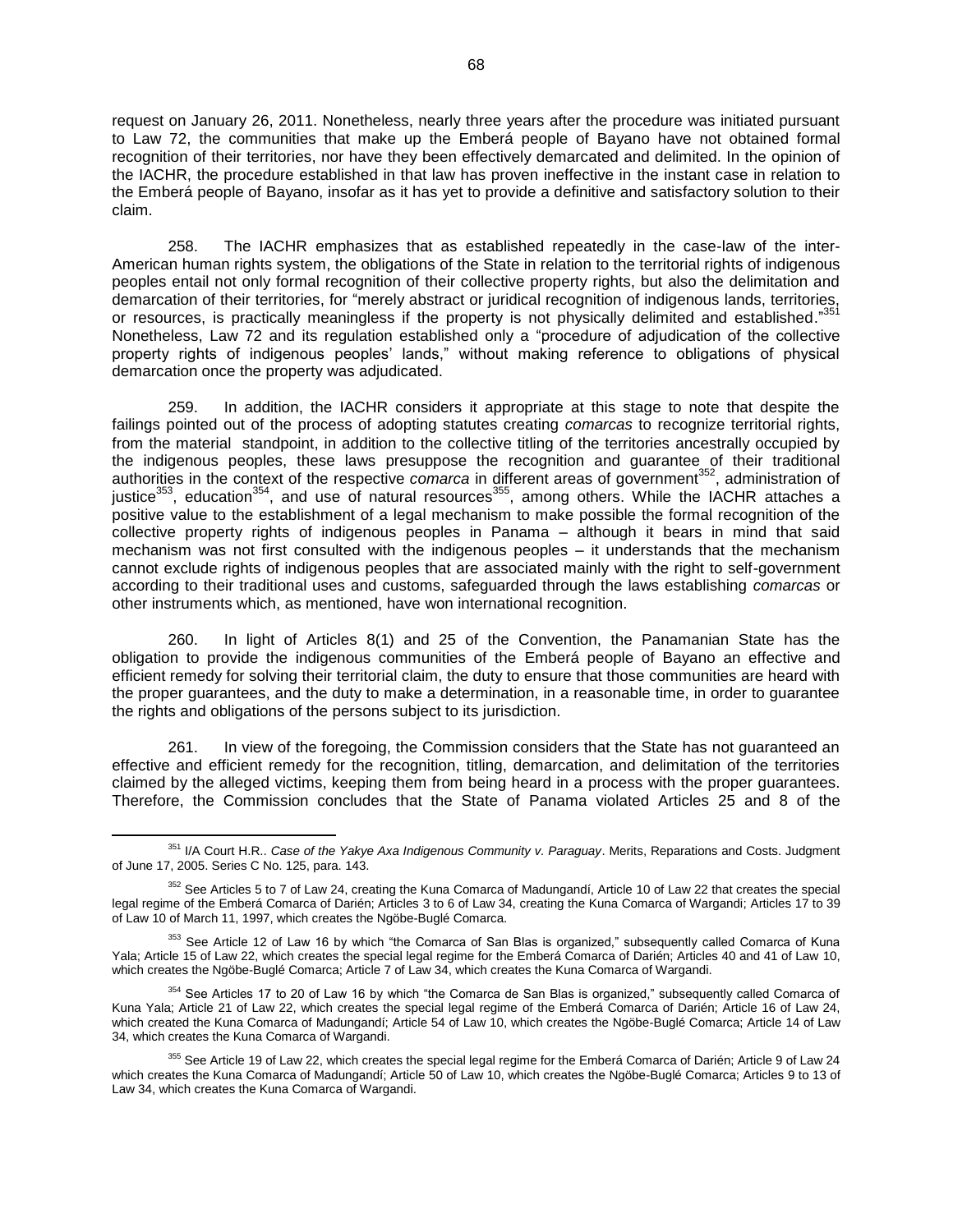American Convention to the detriment of the indigenous peoples Kuna of the Madungandí and the Emberá of Bayano and their members, in relation to Articles 1(1) and 2.

## **b) Obligation to provide an adequate and effective procedure for protection of the territories and natural resources of the indigenous peoples vis-à-vis third persons**

262. According to the case-law of the inter-American system, the States are under an obligation to adopt measures to guarantee and give legal certainty to the rights of indigenous and tribal peoples with respect to ownership of their properties, among other means by establishing special, swift, and effective mechanisms or procedures to resolve legal claims over such property. As the Inter-American Court has indicated, the procedures in question must comply with the rules of due process as in any other procedure whose decision may affect the rights of persons. The effective remedies that the States must offer under Article 25 of the American Convention "must be substantiated according to the rules of due legal process (Article 8 of the Convention)."356

263. In addition, the IACHR has indicated that when land disputes emerge with third persons, indigenous and tribal peoples have the right to obtain protection and reparation through adequate and effective procedures; to be guaranteed the effective enjoyment of their right to property; to have an effective investigation and punishment of those responsible for such attacks; and to having swift special mechanisms established that are effective for solving the legal disputes over the ownership of their lands. $35$ 

264. In the instant case, as the IACHR has found, the failure to take effective actions to prevent the invasion and illegal deforestation of the indigenous territory, and to effectively protect the territory and natural resources of the alleged victims, made possible the interference in and gradual appropriation of non-indigenous persons in the territories claimed by the alleged victims, as well as the illegal logging by third persons.

265. This happened despite the fact that the alleged victims signed numerous agreements with state authorities and despite the issuance of resolutions that sought the eviction of the nonindigenous persons and the halt of the illegal logging.<sup>358</sup> Nonetheless, such agreements and resolutions did not provide effective protection for the territories of the Kuna and Emberá peoples of Bayano. The alleged victims also pursued administrative remedies and filed criminal complaints with the objective of obtaining protection for their territories and natural resources, whose conformity with the obligations contained in the American Convention is analyzed next.

*Administrative remedies for the protection of the indigenous territory and natural resources vis-àvis the invasion of third persons*

<sup>356</sup> I/A Court H.R.. *Case of the Yakye Axa Indigenous Community v. Paraguay*. Merits, Reparations and Costs. Judgment of June 17, 2005. Series C No. 125, para. 62. *Case of the Sawhoyamaxa Indigenous Community v. Paraguay*. Merits, Reparations and Costs. Judgment of March 29, 2006. Series C No. 146, paras. 82, 83.

<sup>357</sup> IACHR, Indigenous and Tribal Peoples' Rights over their Ancestral Lands and Natural Resources: Norms and Jurisprudence of the Inter-American Human Rights System. OEA/Ser.L/V/II.Doc.56/09, December 30, 2009, para. 113. IACHR, *Democracy and Human Rights in Venezuela.* Doc. OEA/Ser.L/V/II, Doc. 54, December 30, 2009, paras. 1062-1066; 1071; 1137 – Recommendations 1 to 4. IACHR, *Third Report on the Human Rights Situation in Colombia*. Doc. OEA/Ser.L/V/II.102, Doc. 9 rev. 1, February 26, 1999, paras. 21-27 and Recommendation 3.

<sup>&</sup>lt;sup>358</sup> Annex 30. Agreement of March 23, 1990. Annex 18 to petitioners' initial petition of May 11, 2000; and Annex 11 to the State's communication of June 29, 2001; Annex 31. Working Agreement for the Renewed Land Use Management of Alto Bayano signed by the Provincial Government of Panamá and the Kuna People of Wacuco, Ipetí and other Communities of July 16, 1991. Annex to the summary of the petitioners' intervention during the admissibility hearing of November 12, 2001; Annex 32. Resolution 002 of January 24, 1992. Annex 19 to petitioners' initial petition of May 11, 2000; and Annex 14 to the State's communication of June 29, 2001; Annex 33. Resolution 63 of March 17, 1992. Annex 20 to petitioners' initial petition of May 11, 2000; and Annex 13 to the State's communication of June 29, 2001.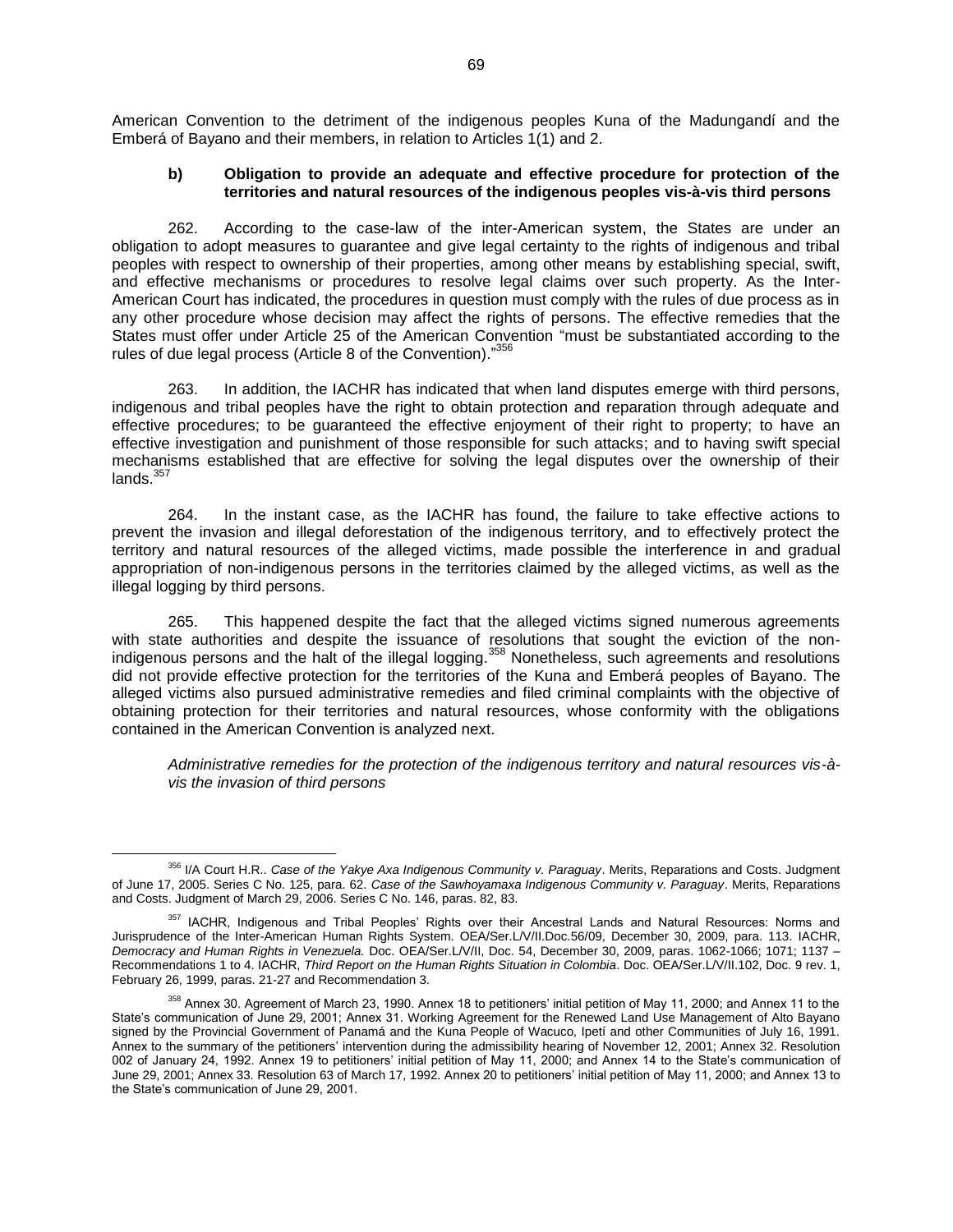266. As regards the administrative remedies filed by the alleged victims, the IACHR has found that on April 5, 2002, the traditional authorities of the Kuna Comarca of Madungandí began a procedure for evicting illegal occupants with the office of the mayor of Chepo. According to the information in the record before the IACHR, that authority did not offer any response to this request. The IACHR observes that the legal basis for the request filed was found in Article 1409 of the Judicial Code of Panama, which established as follows:

When the property is occupied without a lease agreement with the owner or his representative or administrator, any of these persons may request that the chief of police have it cleared and hand it over to him or her. If the occupant or occupants do not show title that explains the occupation, the eviction shall take place immediately.

267. The IACHR has answered that after a year without obtaining a response from the local authority, on February 17, 2003, the representatives of the Comarca filed a similar request with the office of the governor of the province of Panamá. The Commission observes that no significant steps were taken in this administrative procedure. In effect, even though that provision establishes that "the eviction shall be carried out immediately" if they do not have titles that explain the occupation – as in the instant case – the first action of the provincial authority was taken on June 6, 2003. It was not until over 11 months had elapsed, since the request, that the provincial governor sought a legal opinion from the Procuraduría de Administración concerning her authority. Nonetheless, as has been proven, the alleged victims reiterated the request for eviction, denounced new invasions, and asked that procedural impetus be given to the matter.

268. That procedure was considered concluded with the resolution of August 2004 by which the provincial authority found itself to lack authority, based on the note issued by the Procuraduría de Administración on March 31, 2004, and ordered the matter archived, considering that it should be forwarded to the Presidency of the Republic. Nonetheless, according to the information available to the IACHR, the record was not forwarded, but rather it was the petitioners who on January 24, 2005, filed the request for eviction of illegal occupants with the Presidency of the Republic. Nonetheless, according to the information before the IACHR, this request did not receive any response whatsoever.

269. In view of those considerations, the IACHR considers that the proceedings initiated by the Kuna Comarca of Madungandí before the national, provincial, and local authorities under Article 1409 of the Judicial Code of Panama did not constitute special, opportune and effective mechanisms that would have enabled the alleged victims to obtain effective protection for their territory; indeed, that state action was at odds with the obligations contained in Articles 8 and 25 of the American Convention.

270. The IACHR also observes that the request for eviction of illegal occupants would have been presented to the Presidency of the Republic, given the lack of a *corregidor* with authority in the Kuna Comarca of Madungandí; a *corregidor* is an authority with the rank of administrative police authorized to order the eviction of illegal occupants. In effect, as the State argued in various briefs submitted to the IACHR, Article 862 of the Panamanian Administrative Code notes who are the chiefs of police in each region.<sup>359</sup> Nonetheless, Law 24, which established the Kuna Comarca of Madungandí, establishes that the General Congress is the maximum authority, without providing for police authorities.<sup>360</sup> The Third Chamber of the Supreme Court of Justice issued a judgment along the same lines on March 23, 2001, which the State also mentioned in the procedure before the IACHR. $361$ 

<sup>&</sup>lt;sup>359</sup> Article 862 of the Administrative Code. "The following are chiefs of Police: The President of the Republic in the entire national territory, the Governors in their Provinces, the Mayors in their Districts; the Corregidors in their Sub-districts and Neighborhoods, the Night Police judges when they are on duty, the *Regidores* in their *Regidurías*, and the *Comisarios* in their sections."

<sup>&</sup>lt;sup>360</sup> Communication from the State of May 18, 2007, received by the IACHR May 22, 2007; Additional observations on the merits submitted by the State by brief of April 27, 2010, received by the IACHR May 3, 2010. In addition, in the thematic hearing on the right to private property of indigenous peoples in Panama, the State noted that the High-Level Presidential Commission in May 2008 made a visit to areas invaded by settlers in the Kuna Comarca, on which occasion the lack of an administrative authority to handle the requests for eviction was verified, thus it was considered necessary to appoint a *corregidor*. Thematic hearing on the Continúa…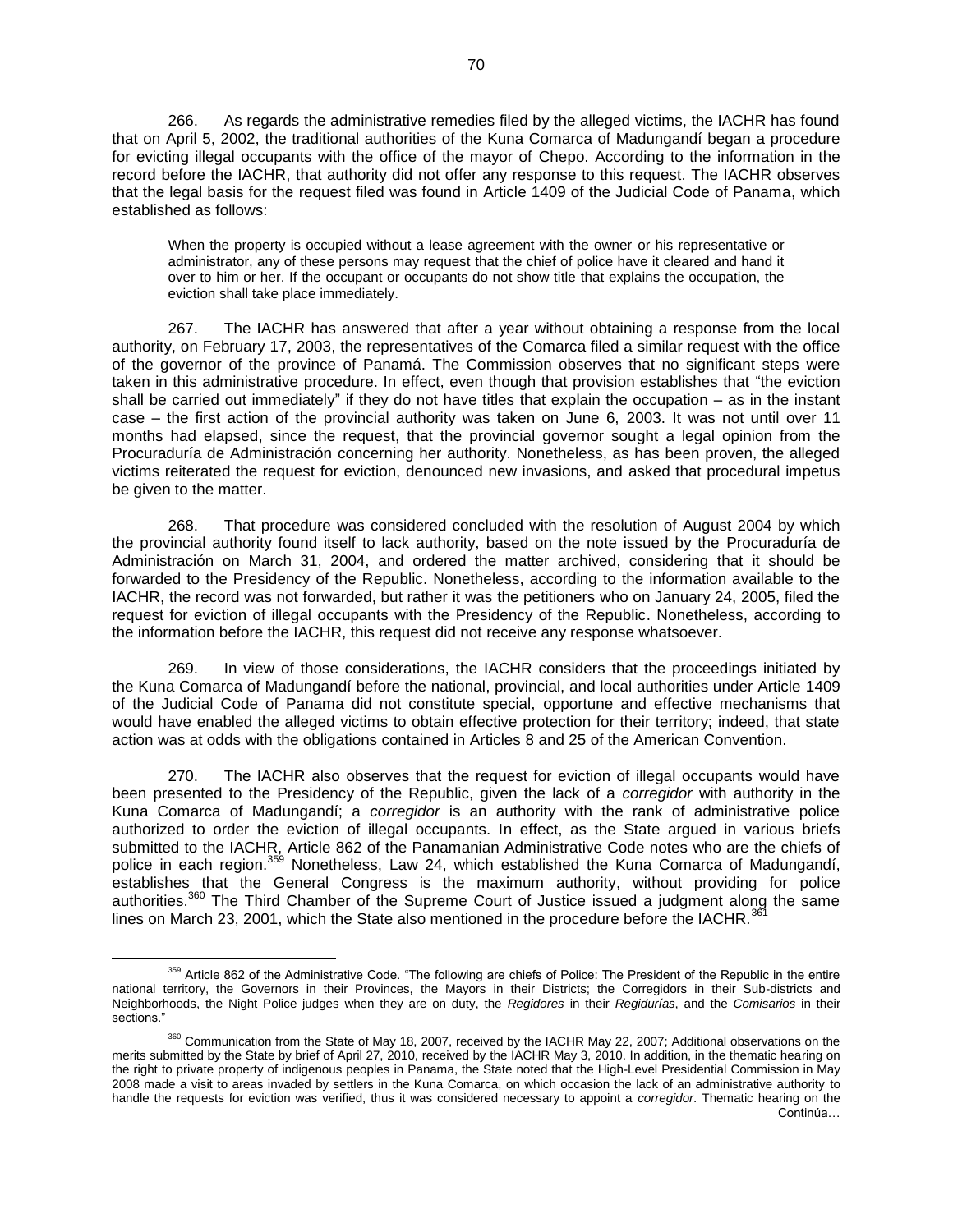271. As was considered proven, by Executive Decree 247 of June 4, 2008, the provisions necessary for the establishment of a *corregidor* were added to the Organic Charter of the Comarca of Madungandí. The IACHR notes that this was done more than seven years after the judgment of the Third Chamber of the Supreme Court of Justice, and more than four years after the issuing of the legal opinion of the Procuraduría de Administración, acts which irrefutably verified the lack of a competent authority for addressing the question of the invasion of settlers in the territory of the Kuna Comarca of Madungandí.

272. In addition, the IACHR takes note of the time periods in which, even though the provisions necessary for appointing a *corregidor* were adopted, this authority had not actually been designated. In particular, it observes that after the adoption of Executive Decree 247, the Kuna Comarca of Madungandí did not have, for at least another year and nine months, a competent authority legally authorized to carry out the eviction of settlers from the indigenous territory. In addition, according to the information available to the IACHR, even when a *corregidor* has already been appointed for the Comarca, this authority did not take decisive actions to obtain a definitive solution to the claim brought by the alleged victims, the remedies pursued proving ineffective.

273. As the expert witness Alexis Oriel Alvarado Ávila explained, this was related to the failure to provide material resources for that authority to be able to devote attention to the actions filed.<sup>362</sup> Without denying that, the State explained to the IACHR that "the Panamanian State approves through the law, the main law that the National Assembly adopts, the Law on the Budget, and five months ago when the *corregidor* was appointed the only thing the Ministry [of Interior and Justice] could do was to approve his salary."363 The Commission takes note of the information presented by Panama, but recalls that the States cannot allege domestic matters to fail to carry out their international obligations. In addition, the IACHR recalls that the Inter-American Court has referred to:

… the duty to ensure an accessible and simple procedure [referring to the procedure for processing claims related to the lands of indigenous peoples] and to provide competent authorities with the technical and material conditions necessary to respond timely to the requests filed in the framework of said procedure.<sup>364</sup>

274. The IACHR considers as positive developments the issuance of Resolution No. 5 of April 2, 2012 by the Special *Corregiduria* of the Kuna of Mandungandí Comarca, as well as Resolution No. 197-R-63 of August 22, 2012 by the Ministry of Governance; but it recalls that, in addition, it is necessary to adopt concrete measures that effectively materialize what was ordered in those resolutions, so as to ensure the existence of an effective guarantee of the free and full exercise of the rights of the alleged victims.

*Administrative penalizing procedures and criminal actions for the protection of the indigenous territory and natural resources* 

…continuation

l

<sup>363</sup> IACHR, Public hearing, March 23, 2012 on "Case 12,354 -- Kuna of Madungandí and Emberá of Bayano, Panama, 144th regular period of sessions. See hearing a[t http://www.oas.org/es/cidh/.](http://www.oas.org/es/cidh/)

right to private property of indigenous peoples in Panama, held during the 133<sup>rd</sup> period of sessions, October 28, 2008. See hearing at [http://www.oas.org/es/cidh/.](http://www.oas.org/es/cidh/)

<sup>&</sup>lt;sup>361</sup> In that judgment, the Supreme Court of Justice affirmed that the Kuna Comarca of Madungandí is not part of the district of Chepo, and that to be part of it, this would have to be expressly provided for in a law. State's brief of October 3, 2011, received by the IACHR October 4, 2011.

<sup>362</sup> IACHR, Public hearing, March 23, 2012 on "Case 12,354 -- Kuna of Madungandí and Emberá of Panama," 144th regular period of sessions. Expert testimony of Alexis Oriel Alvarado Ávila.

<sup>364</sup> I/A Court H.R.. *Case of the Sawhoyamaxa Indigenous Community v. Paraguay*. Merits, Reparations and Costs. Judgment of March 29, 2006. Series C No. 146, para. 109. The IACHR has also indicated that the states are obligated to ensure the funds and resources necessary for carrying out their constitutional and international obligations with regard to the territorial rights of indigenous and tribal peoples. IACHR, *Third Report on the Situation of Human Rights in Paraguay*. Doc. OEA/Ser./L/VII.110, Doc. 52, March 9, 2001, para. 50 – Recommendation 2.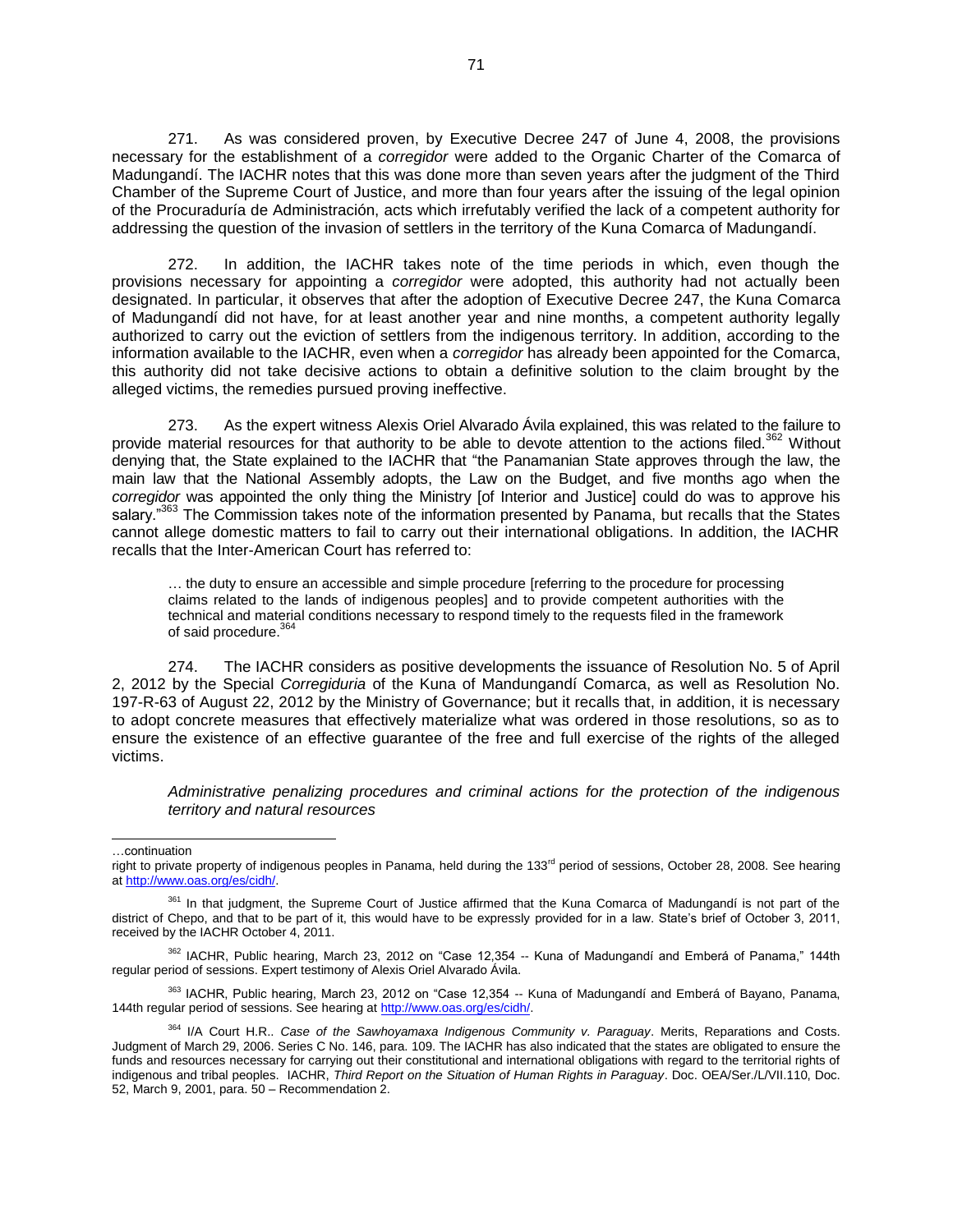275. As the Court has indicated repeatedly, the duty to investigate is a duty of means, and not of results, and must assumed by the state as a legal obligation of its own, and not as a mere formality preordained to be ineffective.<sup>365</sup> In that vein, the investigation should be carried out with due diligence, in an effective, serious, and impartial manner<sup>366</sup>, and within a reasonable time.<sup>367</sup> The Inter-American Court has also established that "domestic proceedings must be considered as a whole and the duty of the international tribunal is to find out if all proceedings were carried out in compliance with international provisions,"<sup>368</sup> given that the right to effective judicial protection therefore "requires that the judges direct the proceeding in such a way as to avoid undue delays and obstructions that lead to impunity, thus frustrating due judicial protection of human rights."369

276. The IACHR has considered it proven that the alleged victims filed at least five criminal complaints for the purpose of having those responsible for the attacks on their territories and natural resources investigated and punished: (i) criminal complaint filed December 20, 2006, before the Attorney General of the Nation for the crimes of illicit association to engage in criminal conduct, usurpation, harm to property, illicit enrichment, ecological crime, and all others that result from the illegal occupation of the lands of the Comarca; (ii) complaint filed January 16, 2007, by the General Caciques of the Kuna Comarca of Madungandí with the Specialized Unit on Crimes against the Environment of the Technical Judicial Police, for crime against the environment; (iii) complaint filed on February 1, 2007, by the Corporación de Abogados Indígenas de Panamá, in representation of the Kuna Congress of Madungandí for crime against the environment; (iv) complaint filed January 30, 2007, by Héctor Huertas, attorney for the Kuna Comarca, with the Technical Judicial Police of the District of Chepo; and (v) complaint filed August 16, 2011, by Tito Jiménez, administrative *sahila* of the community of Tabardi, for the invasion and illegal logging in the Kuna Comarca of Madungandí.

277. Regarding the first complaint, the IACHR was not informed of actions taken to investigate effectively the alleged facts and establish the corresponding responsibilities; instead, the State itself informed that it did not have a record of the complaint. According to the information available to the IACHR, the two subsequent complaints were joined in a single proceeding, which has been before the Office of the 11<sup>th</sup> Prosecutor of the First Judicial Circuit of Panama since February 2007. As of that date, various proceedings took place which concluded with the issuance of Prosecturorial Review No. 151, on May 29, 2008, which requests the provisional stay of the investigation. As regards the fourth complaint filed, according to the evidence in the record before the IACHR, it culminated with the temporary dismissal of the case issued on December 27, 2007, by the Judge of the Tenth Criminal Circuit of the First Judicial Circuit of the Province of Panamá. As for the fifth complaint, the IACHR has no information other than that it was filed and that certain measures were taken, yet it has not been informed, to date, of the existence of further proceedings, or of a definitive decision in the matter.

278. As regards the administrative penalizing procedures pursued for the protection of the natural resources located in indigenous territories, the IACHR has found that the Kuna of Madungandí

<sup>365</sup> I/A Court H.R., *Case of Velásquez Rodríguez v. Honduras*. Judgment of July 29, 1988. Series C No. 4, para. 177; I/A Court H.R., *Case of Cantoral Huamaní and García Santa Cruz v. Peru.* Preliminary Objection, Merits, Reparations and Costs. Judgment of July 10, 2007. Series C No. 167, para. 131; and I/A Court H.R., *Case of Zambrano Vélez et al. v. Ecuador.* Merits, Reparations and Costs. Judgment of July 4, 2007. Series C No. 166, para. 120.

<sup>366</sup> I/A Court H.R. *Case of García Prieto et al. v. El Salvador.* Preliminary Objection, Merits, Reparations and Costs. Judgment of November 20, 2007. Series C No. 168, para. 101; I/A Court H.R., *Case of the Brothers Gómez Paquiyauri v. Peru*. Judgment of July 8, 2004. Series C No. 110, paras. 146; I/A Court H.R., *Case of Cantoral Huamaní and García Santa Cruz v. Peru.* Preliminary Objection, Merits, Reparations and Costs. Judgment of July 10, 2007. Series C No. 167, para. 130.

<sup>367</sup> I/A Court H.R. *Case of Bulacio v. Argentina*. Judgment of September 18 2003. Series C No. 100, para. 114; I/A Court H.R., *Case of the Rochela Massacre v. Colombia*. Judgment of May 11, 2007. Series C. No. 163. Para. 146; I/A Court H.R., *Case of the Miguel Castro Castro Prison v. Peru*. Judgment of November 25, 2006. Series C No. 160, para. 382.

<sup>368</sup> I/A Court H.R. *Case of Baldeón García v. Peru*. Judgment of April 6, 2006. Series C No. 147, para. 142.

<sup>369</sup> I/A Court H.R. *Case of Myrna Mack Chang v. Guatemala*. Judgment of November 25, 2003. Series C No. 101, para. 210. I/A Court H.R., *Case of Bulacio v. Argentina*. Judgment of September 18, 2003. Series C No. 100, para.115.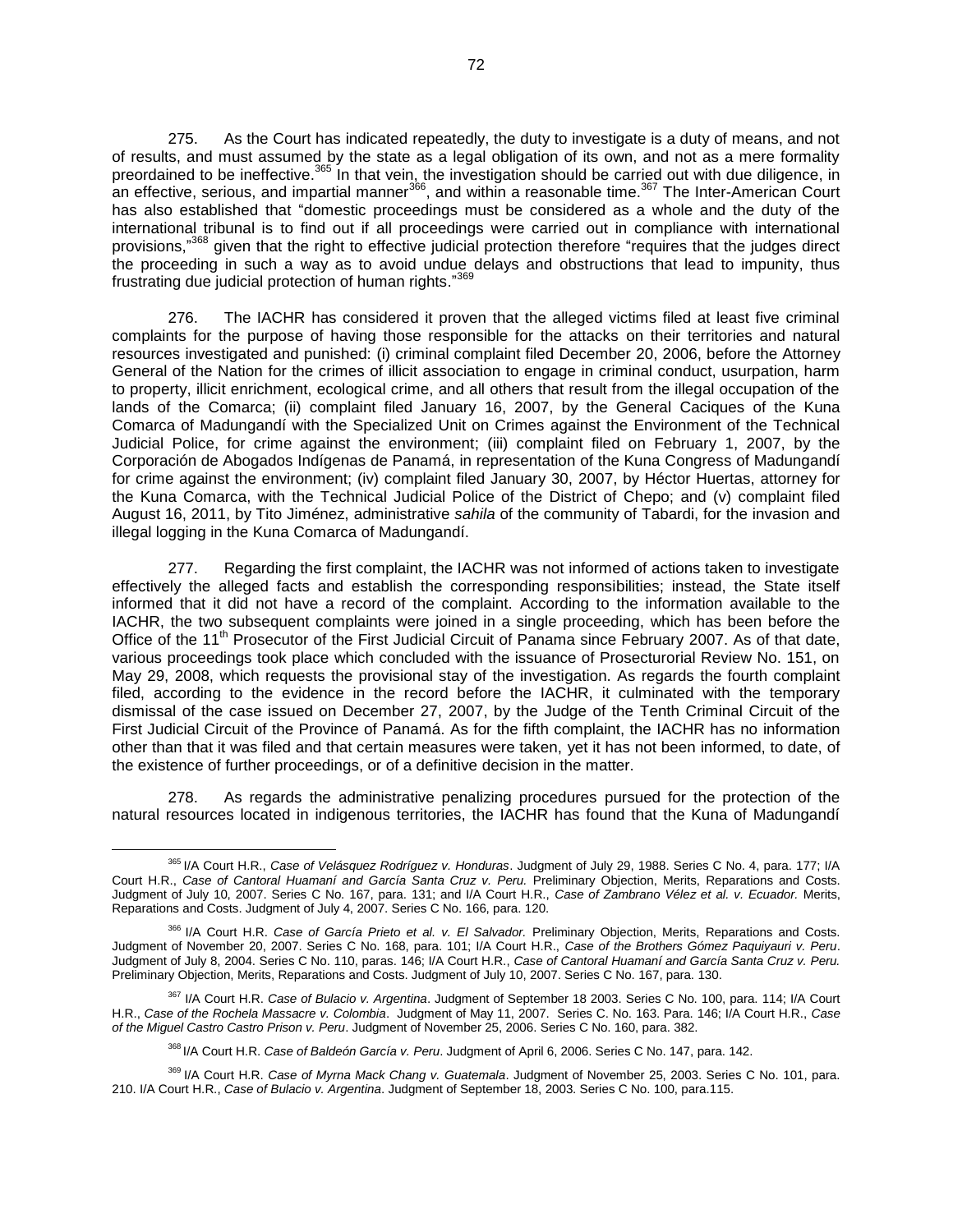and the Emberá of Bayano and their members denounced illegal logging to the National Environmental Authority on at least two occasions, in January and March 2007. The IACHR notes that on both occasions that authority made inspection visits in which it verified the illegal logging. In particular, the images that the IACHR has before it evidence the inequality between the forested area and the area invaded by settlers.<sup>370</sup> According to the information available to the IACHR, in the first case the ANAM ordered the persons found responsible to pay a fine of B/.500.00 (five hundred balboas). In the second case, there is no evidence whatsoever in the record that any sanction was applied, even though it was found that Article 80 of the Forestry Law was violated, as affirmed in the respective technical report. It should be noted that Article 81 of that law provides for a prison sentence of 30 days to six months for the violation of said Article 80.

279. In this respect, what has been indicated by the Inter-American Court should be recalled, namely:

… proceedings followed through up until their conclusion and that fulfill their purpose are the clearest sign of zero tolerance for human rights violations, contribute to the reparation of the victims, and show society that justice has been done. The imposing of an appropriate punishment duly founded and proportionate to the seriousness of the facts, by the competent authority, permits verification that the sentence imposed is not arbitrary, thus ensuring that it does not become a type of de facto impunity. In this regard, the Court has emphasized that administrative or criminal sanctions play an important role in creating the type of institutional culture and competence required to deal with the factors that explain certain structural contexts of violence.

280. In light of the foregoing, the IACHR observes that the prolonged and repeated nature of the acts of invasion and illegal logging, as well as the close association of the natural resources present in the traditional territories of the indigenous peoples in aspects fundamental for their material and cultural subsistence, indicate that the procedures followed turned out to be insufficient in the alleged victims' search for protection and justice. The IACHR notes that, despite the several complaints filed by the alleged victims, the authorities failed to carry out a serious and effective investigation aimed at finding out the truth and the determination of responsibility that would allow the cessation of the serious invasion of the indigenous territory and the illegal extraction of natural resources $^{372}$ .

281. The IACHR considers that the lack of attention to their particular characteristics, together with the improper and ineffective prolongation of the procedures initiated left the alleged victims in a situation of lack of protection in light of the constant invasion of their territories and the destruction of their natural resources. It has not gone unnoticed by the IACHR that this situation places the indigenous peoples Kuna of the Madungandí and the Emberá of Bayano and their members in a permanent state of uncertainty, anxiety, and fear, thereby negatively affecting their right to possess and control their territory without any type of external interference.

282. In view of the foregoing considerations, the IACHR concludes that the administrative remedies initiated by the alleged victims for the protection of their ancestral territories and natural

 $370$  Annex 94. Photographic images of the field inspection carried out September 14, 2007, by the Office of the 11<sup>th</sup> Prosecutor of the First Judicial Circuit of Panama, folios 506-513; Photographic images of the field inspection conducted August 22, 2007, by the Office of the 11th Circuit Prosecutor of the First Judicial Circuit of Panama, folios 468-503. Petitioners' brief of November 13, 2007, received by the IACHR the same day. In addition, in the procedure on precautionary measures, images were produced of logging in the zone. Annex 95. Annexes to the brief requesting precautionary measures of March 14, 2011, received by the IACHR March 15, 2011.

<sup>371</sup> I/A Court H.R.. *Case of Manuel Cepeda Vargas v. Colombia*. Preliminary Objections, Merits, Reparations and Costs. Judgment of May 26, 2010. para. 153.

<sup>&</sup>lt;sup>372</sup> The ineffectiveness of the actions submitted led to the petitioners to affirm in their request of precautionary measures before the IACHR that "They have filed legal actions internally to impede the illegal entry to their territories both administrative and legal established in the Panamanian jurisdiction; however, these invasions have continued and have increased (....) Desperate and due to the lack of authority in the area, the indigenous have resorted to criminal justice, knowing both the penalty, and the sanctions are laughable to intimidate settlers who have invaded more than a thousand hectares of indigenous forests and crops. " Brief requesting precautionary measures, March 14, 2011, received by the IACHR March 15, 2011.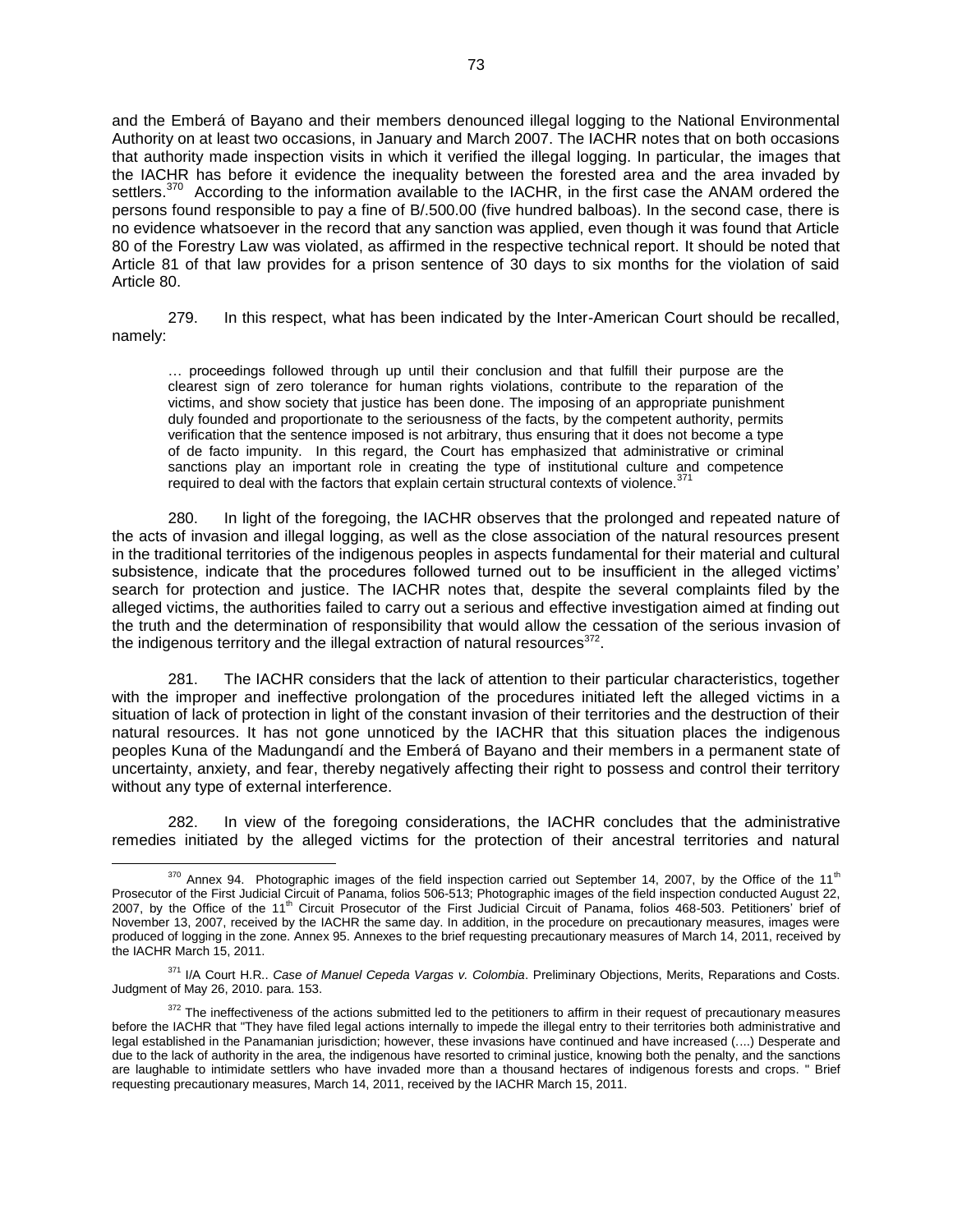resources did not constitute special, opportune or effective mechanisms for the protection of the rights of the Kuna of Madungandí or the Emberá of Bayano or their members, in violation of the obligations contained in Articles 8(1) and 25(1) of the Convention, in relation to Articles 1(1) and 2.

## **C. Right to equality before the law and non-discrimination – Articles 24<sup>373</sup> and 1(1) of the American Convention**

283. The American Convention prohibits discrimination of any type, a notion that includes unwarranted distinctions on the basis of race, color, national or social origin, economic position, birth, or any other social condition. The principle of equality and non-discrimination is a protection that underlies the guarantee of other rights and liberties, since in the terms of Article 1(1) of the American Convention, every person is entitled to the human rights enshrined in those instruments, and has the right to have the State respect and ensure their free and full exercise, without discrimination of any kind. In the words of the Inter-American Court: "Non-discrimination, together with equality before the law and equal protection of the protection of the protection of the protection of the protection of the protection of the protection of the p of the law, are elements of a general basic principle related to the protection of human rights."

284. The scope of Article 24 of the Convention, which enshrines the right to equality before the law and to receive equal protection of the law, without discrimination, has been described by the Inter-American Court in the following terms:

Although [the concepts] are not conceptually identical … Article 24 restates to a certain degree the principle established in Article 1(1). In recognizing equality before the law, it prohibits all discriminatory treatment originating in a legal prescription. The prohibition against discrimination so broadly proclaimed in Article 1(1) with regard to the rights and guarantees enumerated in the Convention thus extends to the domestic law of the States Parties, permitting the conclusion that in these provisions the States Parties, by acceding to the Convention, have undertaken to maintain their laws free of discriminatory regulations.<sup>375</sup>

285. In this regard, the Inter-American Court has also referred to the obligations that arise for the States from the principle of equality and non-discrimination, affirming that:

States have the obligation to combat discriminatory practices and not to introduce discriminatory regulations into their laws"<sup>376</sup>, and that "[i]n compliance with this obligation, States must abstain from carrying out any action that, in any way, directly or indirectly, is aimed at creating situations of de jure or de facto discrimination. This translates, for example, into the prohibition to enact laws, in the broadest sense, formulate civil, administrative or any other measures, or encourage acts or practices of their officials, in implementation or interpretation of the law that discriminate against a specific group of persons because of their race, gender, color or other reasons.<sup>377</sup>

286. One specific manifestation of the right to equality is the right of all persons not to be victims of racial discrimination. This form of discrimination constitutes an affront to the equality and

<sup>373</sup> Article 24 of the American Convention provides: "All persons are equal before the law. Consequently, they are entitled, without discrimination, to equal protection of the law."

<sup>374</sup> I/A Court H.R., *Juridical Condition and Rights of Undocumented Migrants*. Advisory Opinion OC-18/03 of September 17, 2003, Series A. No. 18, para. 83. The Human Rights Committee has also noted: "Non-discrimination, together with equality before the law and equal protection of the law without any discrimination, constitute a basic and general principle relating to the protection of human rights." UN Human Rights Committee. *General Comment No. 18. Non-Discrimination.* November 10, 1989. para. 1.

<sup>375</sup> I/A Court H.R., *Proposed Amendments of the Naturalization Provisions of the Constitution of Costa Rica*. Advisory Opinion OC-4/84 of January 19, 1984. Series A No. 4, para. 54. Along the same lines, see IACHR, Report No. 40/04, Case 12,053, Maya Indigenous Communities of the Toledo District v. Belize, October 12, 2004, paras. 162 ff.

<sup>376</sup> I/A Court H.R.. *Juridical Condition and Rights of Undocumented Migrants*. Advisory Opinion OC-18/03 of September 17, 2003, Series A. No. 18, para. 88.

<sup>377</sup> I/A Court H.R.. *Juridical Condition and Rights of Undocumented Migrants.* Advisory Opinion OC-18/03 of September 17, 2003, Series A. No. 18, para. 103.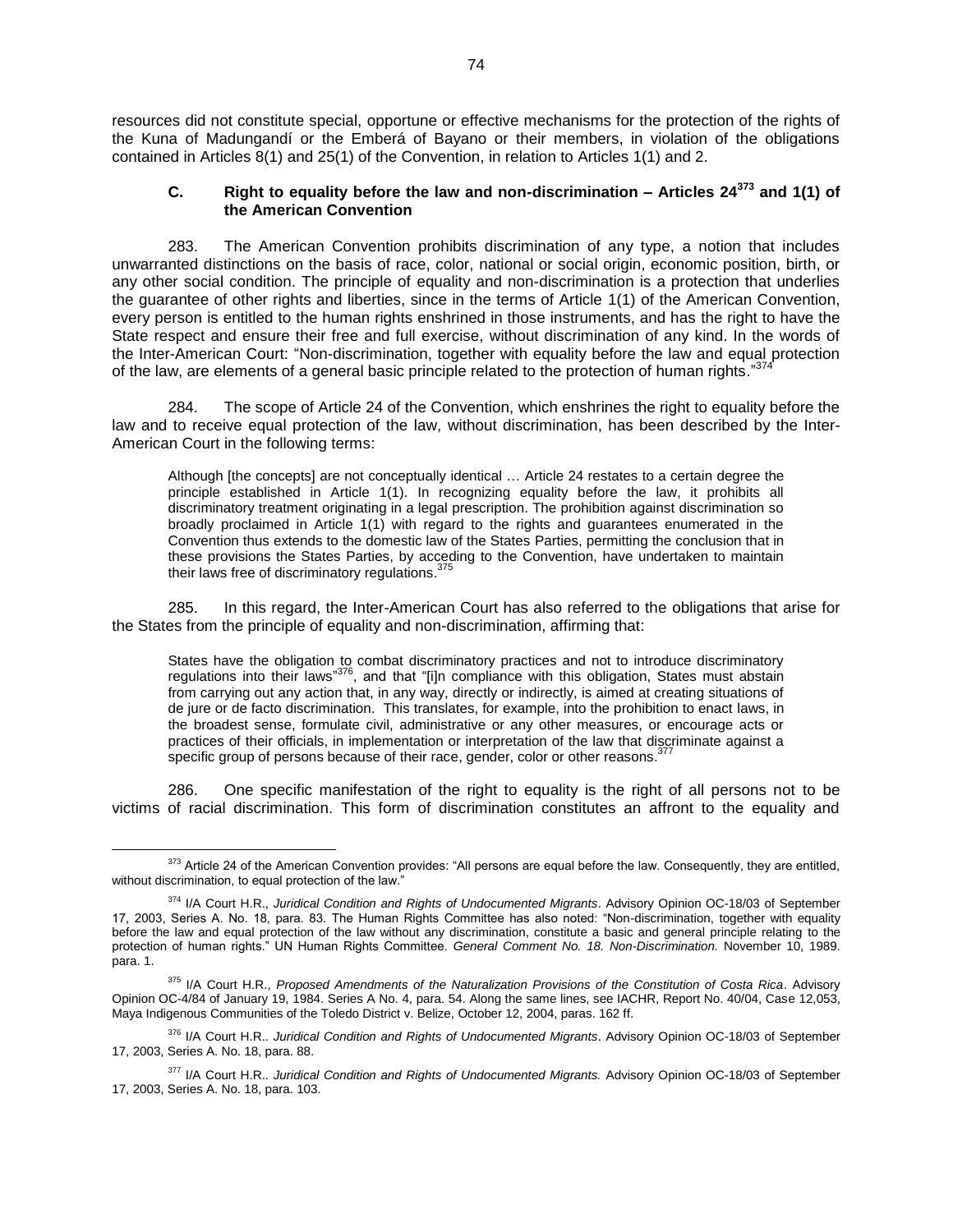essential dignity of all human beings and has been the subject of the unanimous reproach of the international community<sup>378</sup>, and of an express prohibition in Article 1(1) of the American Convention.

287. Other instruments of international law applicable to the State of Panama contain the principle of non-discrimination, such as the International Covenant on Civil and Political Rights<sup>379</sup>, the Inter-American Democratic Charter<sup>380</sup>, and the American Declaration of the Rights and Duties of Man, the preamble to which notes that "[a]ll men are born free and equal, in dignity and in rights" and its Article II provides that "[a]ll persons are equal before the law and have the rights and duties established in this Declaration, without distinction as to race, sex, language, creed or any other factor." Specifically, the International Convention on the Elimination of All Forms of Racial Discrimination – to which the Panamanian State is party<sup>381</sup> – defines discrimination as "any distinction, exclusion, restriction or preference based on race, colour, descent, or national or ethnic origin which has the purpose or effect of nullifying or impairing the recognition, enjoyment or exercise, on an equal footing, of human rights and fundamental freedoms in the political, economic, social, cultural or any other field of public life," and binds the states parties, *inter alia,* "to engage in no act or practice of racial discrimination against persons, groups of persons or institutions and to ensure that all public authorities and public institutions, national and local, shall act in conformity with this obligation."

288. Accordingly, in light of the applicable international law, persons have a fundamental right not to be victims of discrimination on grounds of their ethnic or racial origin. In addition, the states are internationally bound to refrain from engaging in acts of racial discrimination, and to prohibit such discriminatory acts.

289. Indigenous persons and peoples also have fundamental rights to equality and to be free from all forms of discrimination – in particular all forms of racial discrimination based on their ethnic origin. These rights acquire additional specific content in the case of indigenous peoples. The United Nations Declaration on the Rights of Indigenous Peoples establishes at Article 2 that "[i]ndigenous peoples and individuals are free and equal to all other peoples and individuals and have the right to be free from any kind of discrimination, in the exercise of their rights, in particular that based on their indigenous origin or identity"; and at Article 9 it provides that "[i]ndigenous peoples and individuals have the right to belong to

 $\overline{a}$ <sup>378</sup> See, among others, United Nations Declaration on the Elimination of All Forms of Racial Discrimination of November 20, 1963 [resolution 1904 (XVIII) of the General Assembly], which solemnly affirms the need to quickly eliminate racial discrimination everywhere in all its forms and manifestations, and to ensure understanding and respect for the dignity of the human person. In addition, the Vienna Declaration and Programme of Action adopted by the UN World Conference on Human Rights on July 12, 1993 establish that: "Respect for human rights and for fundamental freedoms without distinction of any kind is a fundamental rule of international human rights law. The speedy and comprehensive elimination of all forms of racism and racial discrimination, xenophobia and related intolerance is a priority task for the international community. Governments should take effective measures to prevent and combat them. Groups, institutions, intergovernmental and non-governmental organizations and individuals are urged to intensify their efforts in cooperating and coordinating their activities against these evils." (para. 15.)

<sup>&</sup>lt;sup>379</sup> Article 2(1) of the International Covenant on Civil and Political Rights establishes the obligation of each State Party to respect and ensure to all individuals who are in their territory and subject to their jurisdiction the rights recognized in the Covenant, without any distinction based on race, color, sex, language, religion, political or other opinion, national or social origin, economic position, birth, or any other social condition. The United Nations Human Rights Committee has understood that the term "discrimination" entails "…any distinction, exclusion, restriction or preference based on race, colour, descent, or national or ethnic origin which has the purpose or effect of nullifying or impairing the recognition, enjoyment or exercise, on an equal footing, of human rights and fundamental freedoms." UN Human Rights Committee. *General Comment No. 18. Non-Discrimination.* November 10, 1989. para. 7. Panama ratified the International Covenant on Civil and Political Rights on March 8, 1977.

<sup>&</sup>lt;sup>380</sup> The preamble to the Inter-American Democratic Charter indicates that the American Declaration of the Rights and Duties of Man and the American Convention on Human Rights contain the values and principles of liberty, equality, and social justice that are intrinsic to democracy. In addition, Article 9 of the Charter establishes: "The elimination of all forms of discrimination, especially gender, ethnic and race discrimination, as well as diverse forms of intolerance, the promotion and protection of human rights of indigenous peoples and migrants, and respect for ethnic, cultural and religious diversity in the Americas contribute to strengthening democracy and citizen participation."

<sup>&</sup>lt;sup>381</sup> Panama ratified it on August 16, 1967.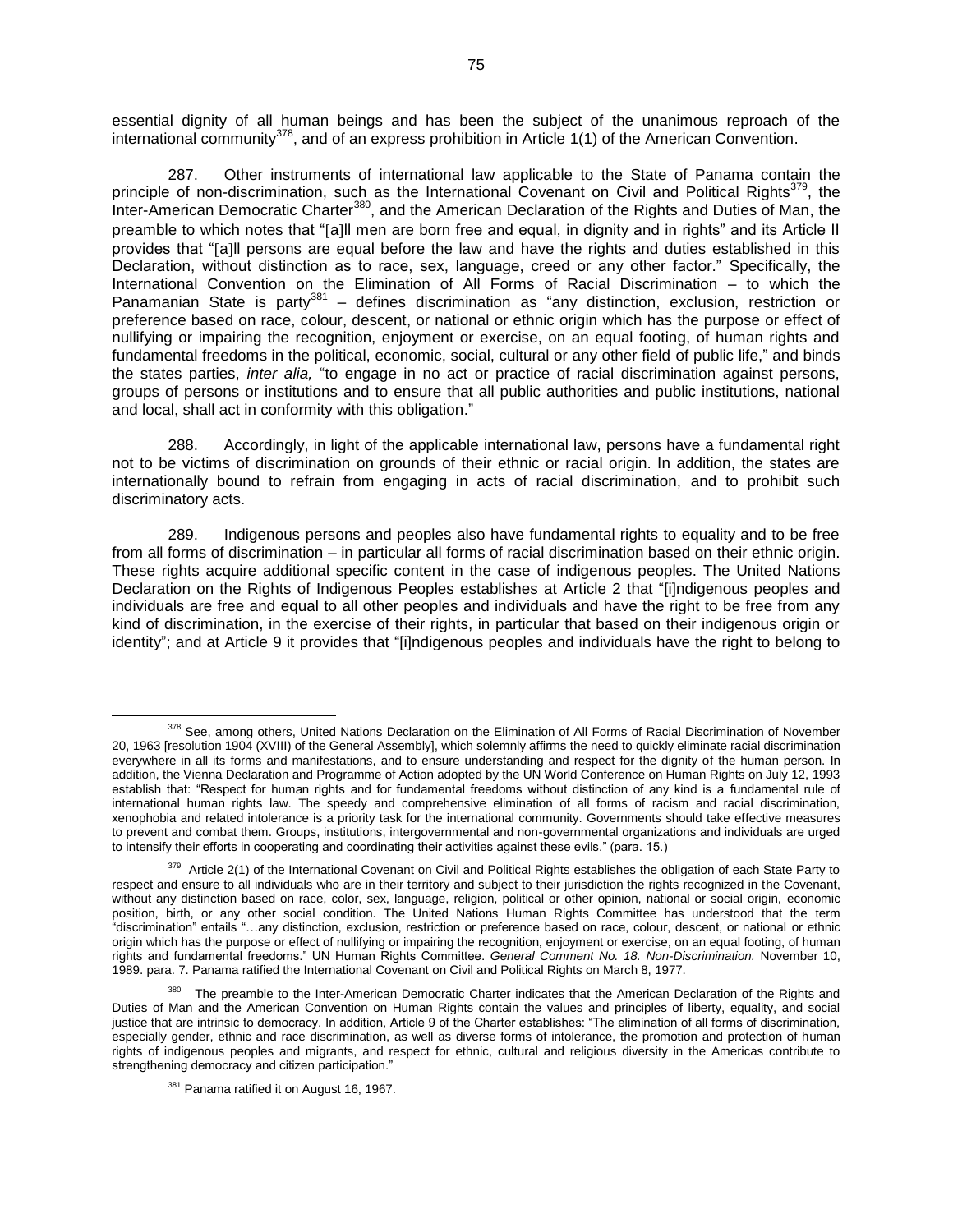an indigenous community or nation, in accordance with the traditions and customs of the community or nation concerned. No discrimination of any kind may arise from the exercise of such a right."<sup>382</sup>

290. In addition, the Committee on the Elimination of Racial Discrimination "has consistently affirmed that discrimination against indigenous peoples falls under the scope of the [International] Convention [on the Elimination of All Forms of Racial Discrimination] and that all appropriate means must be taken to combat and eliminate such discrimination,"383 which is why it has called on the states to "[e]nsure that members of indigenous peoples are free and equal in dignity and rights and free from any discrimination, in particular that based on indigenous origin or identity."384 In this way, every indigenous person has a fundamental human right, recognized and protected internationally, to effectively enjoy the rights of every human being on an equal footing, and not to be a victim of discrimination in the exercise of those rights on grounds of his or her ethnic origin.

291. With respect to the indigenous peoples in Panama in particular, the Committee on the Elimination of Racial Discrimination, in its Report of Concluding Observations of May 2010, stated:

9. The Committee notes with concern the persistence of racial discrimination and its historical roots, which have led to the marginalization, impoverishment and vulnerability of … indigenous peoples.

… 11. The Committee expresses its concern at the fact that, in spite of the adoption of policies and the creation of national institutions, in practice … indigenous peoples still encounter considerable difficulties in exercising their rights and are the victims of *de facto* racial discrimination and marginalization and that they are particularly vulnerable to violations of human rights. The Committee is also concerned by the structural causes which perpetuate discrimination and denial of access to social and economic rights and development, in particular in the areas of employment, housing and education….

292. In connection with the foregoing, that Committee indicated:

 $\overline{a}$ 

12. The Committee expresses its serious concern about the information received that, despite the existence of the indigenous region (*comarca*) as an entity, with provision for self-government and communal ownership of land by indigenous peoples, there are some indigenous communities that have not obtained a region or entity of similar status…. The Committee further wishes to express its concern at the very low standard of living in the indigenous regions, such as the area of Darién where there is poor access to basic services and to governmental poverty-elimination policies. The Committee recommends that the State party finalize the procedures still pending to ensure that all Panamanian indigenous communities secure a region or entity of similar status. It also urges the State party to do its utmost to ensure that its governmental poverty-elimination policies are effective that is a support the country and in porticular in the indicancy regions  $385$ throughout the country, and in particular in the indigenous regions.<sup>3</sup>

293. The Human Rights Committee, in its Report of Concluding Observations of April 2008, noted:

The Committee expressed its concern at the information included in the State party's report and received from non-governmental sources on the existence among the general population of racial prejudices against indigenous people and also on the many problems that affect indigenous communities, including serious shortcomings in health and education services; the lack of an

<sup>&</sup>lt;sup>382</sup> United Nations Declaration on the Rights of Indigenous Peoples, adopted by the UN General Assembly, with the favorable vote of Panama, through Resolution A/61/295, 61<sup>st</sup> period of sessions (September 13, 2007).

<sup>383</sup> UN Committee on the Elimination of Racial Discrimination. *General Recommendation No. XXIII on the rights of indigenous peoples*. August 18, 1997. para. 1.

<sup>384</sup> UN Committee on the Elimination of Racial Discrimination. *General Recommendation No. XXIII on the rights of indigenous peoples*. August 18, 1997. para. 4(b).

<sup>385</sup> UN Committee on the Elimination Discrimination. *Consideration of reports submitted by States Parties under article 9 of the Convention. Concluding observations.* CERD/C/PAN/CO/15-20. May 19, 2010. paras. 9-12.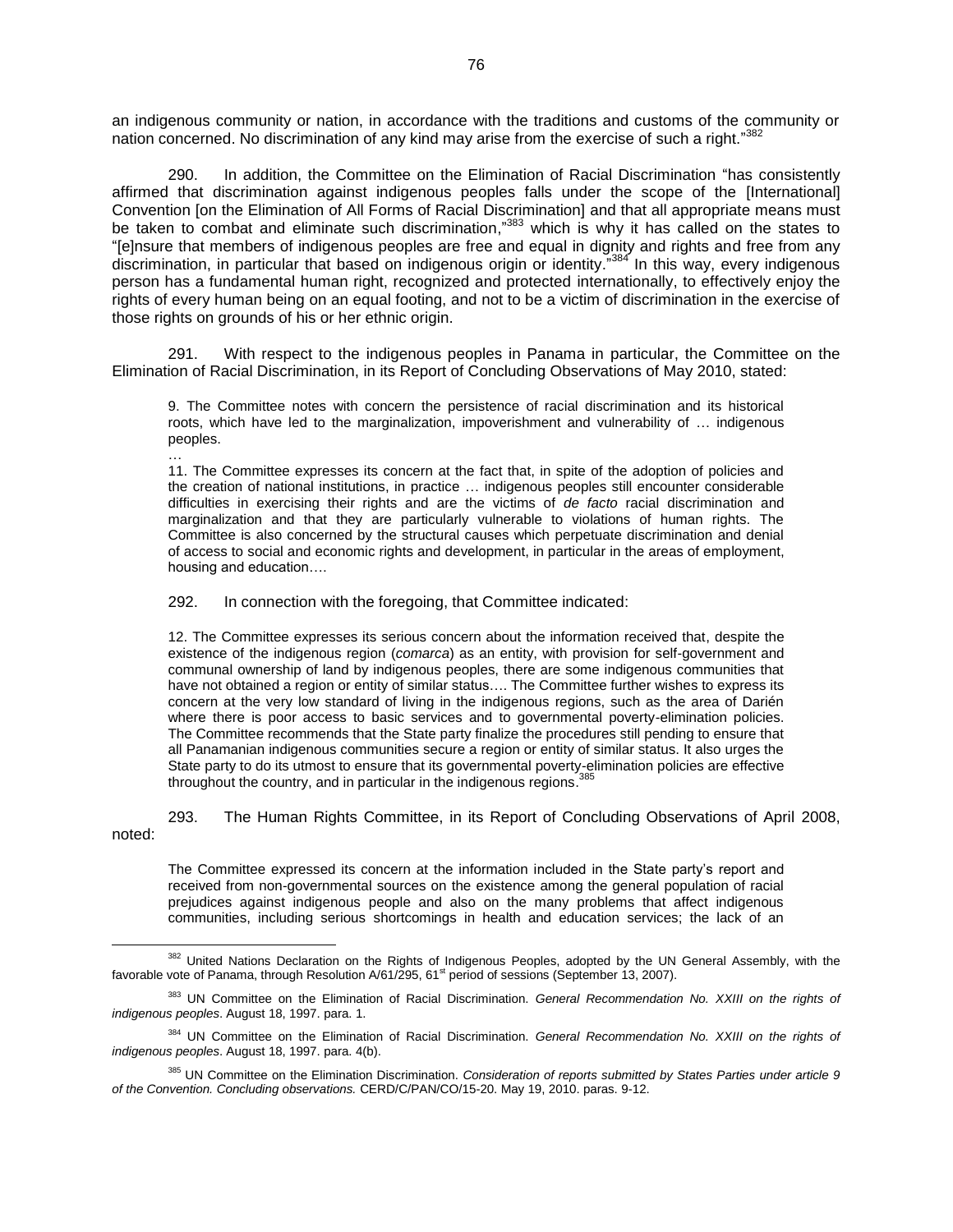institutional presence in their territories; the absence of a process of consultation to seek the prior, free and informed consent of communities to the exploitation of natural resources in their territories; the ill-treatment, threats and harassment to which members of the communities have reportedly been subjected on the occasion of protests against hydroelectric infrastructure construction projects, mining operations or tourism facilities on their territory; and the non-recognition of the special status of indigenous communities that are not within a *comarca* (articles 1, 26 and 27 of the  $Covenant$ ).  $386$ 

294. Similarly, the Committee on Economic, Social and Cultural Rights noted in its Report of Concluding Observations on Panama, in September 2001, that:

12. […] The Committee is deeply concerned about the persisting disadvantage faced in practice by members of indigenous communities in Panama, and in particular about the marked disparities in the levels of poverty and literacy and access to water, employment, health, education and other basic social services. The Committee is also concerned that the issue of land rights of indigenous peoples has not been resolved in many cases and that their land rights are threatened by mining and cattle ranching activities which have been undertaken with the approval of the State party and have resulted in the displacement of indigenous peoples from their traditional ancestral and agricultural lands.

… 28. … [The Committee] urges the State party to pay particular attention to improving poverty and literacy rates and access to water, employment, health, education and other basic social services for indigenous peoples. The Committee recommends that the issue of land rights of indigenous peoples be fully resolved so as to avoid their coming under threat by mining and cattle ranching activities that result in their displacement from their traditional ancestral and agricultural lands.<sup>3</sup>

295. In the instant case, the petitioners alleged that the repeated refusal to carry out the obligations with respect to the territorial rights of the Kuna indigenous people of Madungandí and the Emberá of Bayano constituted discrimination based on their ethnic origin. They noted the existence of distinct and more preferential attention to individual private property, which contrasts with the situation of lack of protection of indigenous property rights. The State, for its part, did not controvert the allegations specifically related to the violation of the right to non-discrimination.

296. Similarly, the Inter-American Commission approved the prejudicial impact on the traditional forms of subsistence of the Kuna de Madungandí and Emberá de Bayano indigenous peoples, caused by the Bayano Hydroelectric and the Panamerican Highway. Specifically, it referred to the lack of basic services, such as water and electricity, the proliferation of diseases such as malaria, the high malnutrition rates among children under five years old, and the deforestation of the territory, among others.

297. In connection with the obligation of the State to eliminate discriminatory regulations from the legal framewok, the Commission noted that the Constitution of Panama contains provisions that recognize certain rights of indigenous peoples, such as the right to collective property. Similarly, it noted that in the Constitution itself, article 126, which relates to agrarian policy, establishes in its last subparagraph that such policy "would be applicable to indigenous communities in accordance with scientific methods of cultural change."

298. In the opinion of the IACHR, this legal framework presupposes the persistence of discriminatory factors in the legal order in relation to protection of the right to property over the ancestral territory and natural resources of indigenous peoples. The application of provisions from the agrarian regime, based on the logic of the productive use of the land, gives rise to a situation of lack of protection in which the special, unique, and internationally protected relationship of indigenous peoples with their

<sup>&</sup>lt;sup>386</sup> UN Human Rights Committee. *Consideration of Reports Submitted by the States Parties under Article 40 of the Covenant. Concluding Observations*. CCPR/C/PAN/CO/3. April 17, 2008. para. 21.

<sup>387</sup> UN Committee on Economic, Social and Cultural Rights. *Consideration of Reports by States Parties under Articles 16 and 17 of the Covenant. Concluding Observations*. E/C.12/1/Add.64. September 24, 2001. paras. 12 and 28.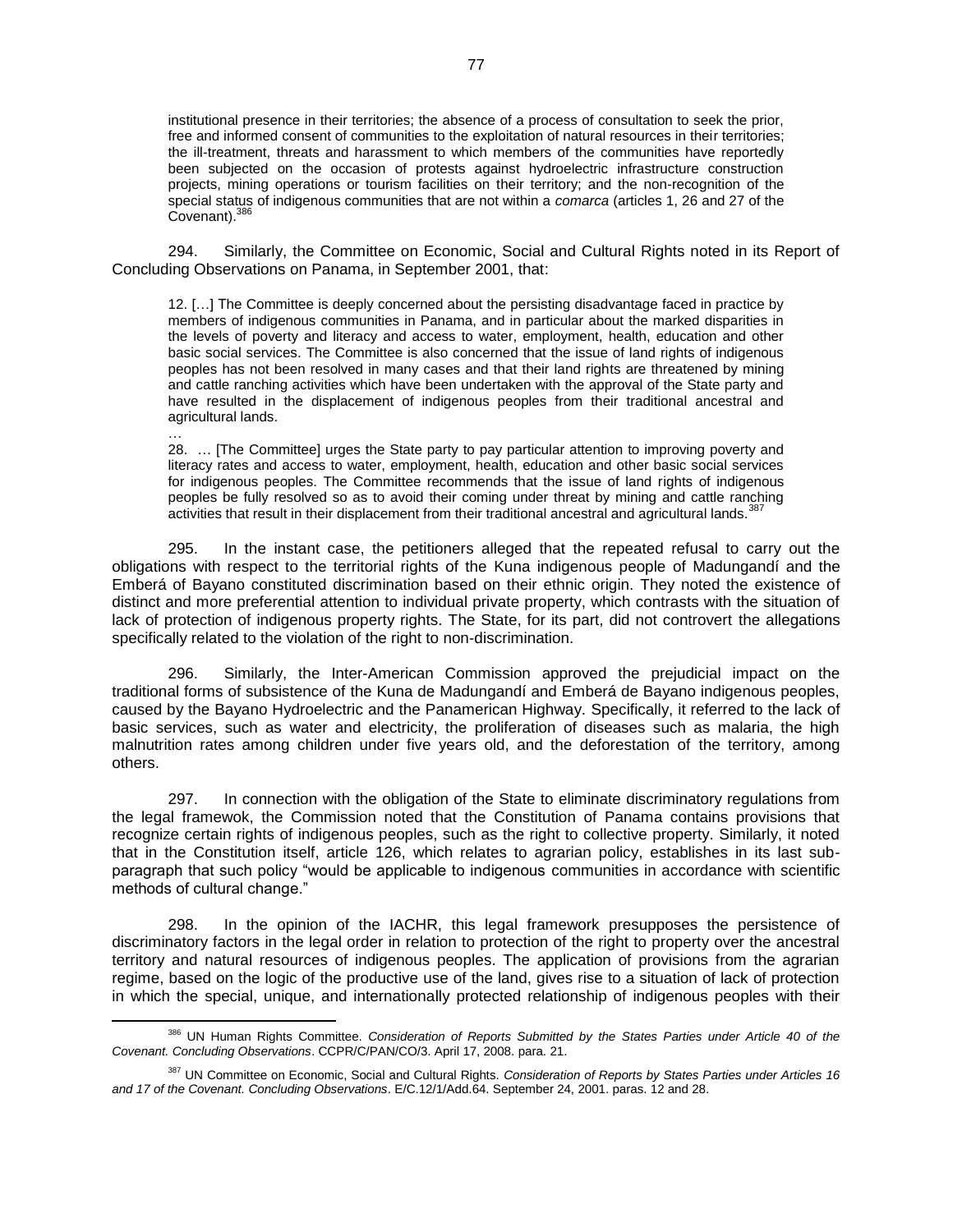ancestral lands is ignored, a relationship that is absent in the case of the non-indigenous population. Moreover, that framework is not compatible with the right of indigenous peoples and their members to belong to a differentiated ethnic group with its own social and cultural characteristics, traditions, and customs; and rather, it points to their assimilation with the objective of attaining the ends of the agrarian policy.

299. In connection with the obligation of the State to combat discriminatory practices, the IACHR notes in this case that the domestic law did not have adequate and efficient remedies for the protection of community and collective property right of indigenous peoples, what explains the numerous obstacles encountered by the Kuna people of Madungandí and the Emberá people of Bayano to the attainment of their rights, and the obstacles they have encountered gaining access to justice.

300. Additionally, the Commission has already ruled with respect to the systematic repudiation and breach of the commitments acquired with the indigenous peoples Kuna of the Madungandí and the Emberá of Bayano, after nearly 40 years from the dispossession and flooding of their ancestral territories, to make way for the construction of the Ascanio Villalaz Hydroelectric Complex, ignoring the alleged victims' claims for decades. The IACHR has found that in addition to depriving the indigenous peoples who are the alleged victims of their right to recognition, delimitation, and demarcation of the territory, the State did not adopt measures of prevention and protection in response to the permanent invasion of settlers, and the continuous illegal extractive activities.

301. The Commission observes that this occurred despite the numerous communications sent and the numerous administrative and judicial remedies pursued, thus placing the alleged victims in a situation of lack of protection and permanent uncertainty. The IACHR considers that in the instant case the lack of equal protection was expressed, *inter alia*, in the failure to address the numerous notes sent by the highest-level indigenous authorities, the lack of an effective response by the administrative institutions in response to the requests submitted, the late or non-existent response of the judicial authorities to the constant and prolonged violation of the alleged victims' territory and natural resources, and the failure to designate or late designation of authorities to protect the indigenous lands. This course of action on the part of the State stands in contrast to the measures adopted to favor the appropriation of lands by non-indigenous persons that directly and indirectly affected the territories of the Kuna people of Madungandí and the Emberá of Bayano, such as the construction of access roads into the zone inhabited by these indigenous peoples and the adjudication of lands under individual title in areas previously declared to be state-owned and on others claimed by the alleged victims.

302. The IACHR and the Inter-American Court have consistently held, preserving the particular connection between indigenous communities and their lands and resources is tied to the very existence of these peoples, and therefore "warrants special measures of protection."<sup>388</sup> Accordingly, it is necessary for the right to property of indigenous and tribal peoples to protect this close bond they maintain with their territories and the natural resources linked to their culture that are found there.<sup>389</sup>

303. In this respect, the IACHR recalls that the rights to equality before the law, equal treatment, and non-discrimination require that states establish the legal mechanisms necessary to clarify and protect the right of indigenous peoples to communal property, and property rights in general under

<sup>388</sup> IACHR, Report No. 75/02, Case 11,140, Mary and Carrie Dann v. United States, December 27, 2002, para. 128. I/A Court H.R., *Case of the Mayagna (Sumo) Awas Tingni Community v. Nicaragua*. Judgment of August 31, 2001. Series C No. 79. Para. 149. See also: I/A Court H.R., *Case of the Sawhoyamaxa Indigenous Community v. Paraguay*. Judgment of March 29, 2006. Series C No. 146, para. 222.

<sup>&</sup>lt;sup>389</sup> IACHR, Follow-up Report to the Report on Access to Justice and Social Inclusion: The Road towards Strengthening Democracy in Bolivia. Doc. OEA/Ser/L/V/II.135, Doc. 40, August 7, 2009, para. 156. I/A Court H.R.. *Case of the Mayagna (Sumo) Awas Tingni Community v. Nicaragua*. Merits, Reparations and Costs. Judgment of August 31, 2001. Series C No. 79, para. 148. I/A Court H.R., *Case of the Yakye Axa Indigenous Community v. Paraguay*. Merits, Reparations and Costs. Judgment of June 17, 2005. Series C No. 125, para. 137. I/A Court H.R., *Case of the Sawhoyamaxa Indigenous Community v. Paraguay*. Merits, Reparations and Costs. Judgment of March 29, 2006. Series C No. 146, paras. 118, 121.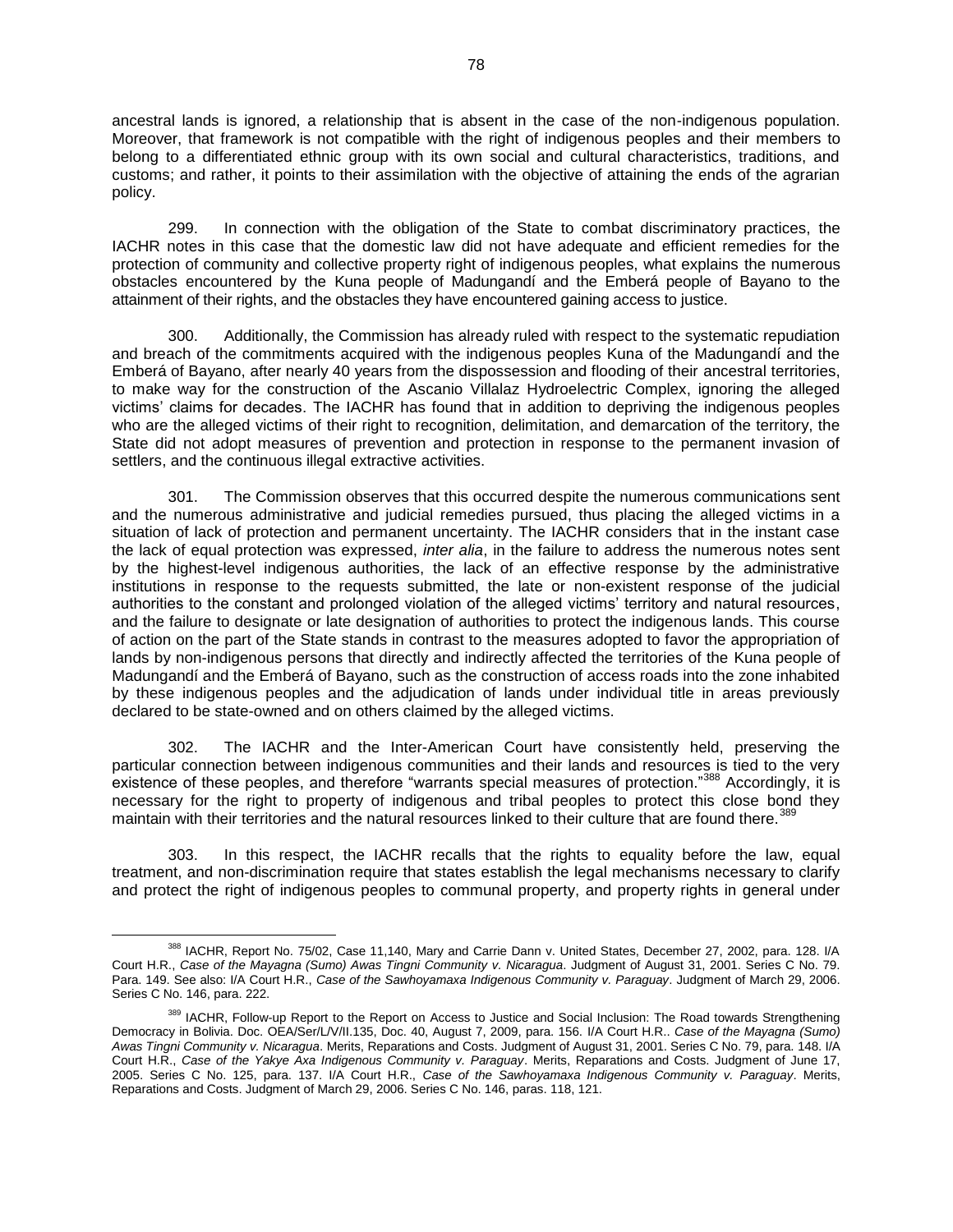the domestic legal system.<sup>390</sup> States violate the right to equality before the law, equal protection of the law, and non-discrimination when, as in this case, they do not grant indigenous peoples "the protections necessary to exercise their right to property fully and equally with other members of the … population." 391

304. Similarly, the Human Rights Committee has referred to the right to equality before the courts, indicating: "[a] situation in which an individual's attempts to access the competent courts or tribunals are systematically frustrated *de jure* or *de facto* runs counter to the guarantee of article 14, paragraph 1, first sentence [which addresses that right].<sup>"392</sup> In addition, the current UN Special Rapporteur on the Rights of Indigenous Peoples has noted as part of a context characterized by the lack of effective access of indigenous peoples to the system of justice "the existence of a clear disparity between the institutional response to the complaints against members of the indigenous communities and the impunity of many of the reported acts of abuse, harassment, and physical violence...."<sup>393</sup>

305. In view of the foregoing considerations, the Commission concludes that the State of Panama is responsible for violating its obligation to ensure and respect the rights, without any discrimination based on race or ethnic origin, and the right to equal protection before the law, enshrined in Articles 24 and 1(1) of the American Convention, to the detriment of the Kuna indigenous people of Madungandí and the Emberá indigenous people of Bayano and their members.

## **VI. CONCLUSIONS**

306. In view of the considerations of fact and law established in this report, the Inter-American Commission on Human Rights concludes that:

1. The State of Panama violated Article 21 of the Convention, in relation to Article 1(1) of the same instrument, to the detriment of the indigenous peoples Kuna of the Madungandí and the Emberá of Bayano and their members on having failed to grant just and prompt compensation, more than 40 years after their ancestral territories were alienated.

2. The State of Panama violated the right to property enshrined in Article 21 of the American Convention on Human Rights in relation to Articles 1(1) and 2, to the detriment of the Emberá people of Bayano and its members, for not having providing them effective access to collective property title to their territories; and for having failed to delimit, demarcate, and effectively protect their territories.

3. The State of Panama violated the right to property enshrined in Article 21 of the American Convention on Human Rights, in relation to its Articles 1(1) and 2, to the detriment of the Kuna indigenous people of Madungandí and its members, on having failed to promptly recognize, delimit, and demarcate their territory; and on having failed to provide effective protection for the territories of the Kuna Comarca of Madungandí vis-à-vis third persons.

4. The State of Panama violated Articles 8 and 25 of the American Convention, in connection with Articles 1(1) and 2, due to the failure to provide for an adequate and effective procedure

 $\overline{a}$ 390 IACHR, Report No. 40/04, Case 12,053, Maya Indigenous Communities of the Toledo District v. Belize, October 12, 2004, para. 155. IACHR, Indigenous and Tribal Peoples' Rights over their Ancestral Lands and Natural Resources: Norms and Jurisprudence of the Inter-American Human Rights System. OEA/Ser.L/V/II.Doc.56/09, December 30, 2009, para. 61.

<sup>&</sup>lt;sup>391</sup> IACHR, Report No. 40/04, Case 12,053, Maya Indigenous Communities of the Toledo District v. Belize, October 12, 2004, para. 171. IACHR. Indigenous and Tribal Peoples' Rights over their Ancestral Lands and Natural Resources: Norms and Jurisprudence of the Inter-American Human Rights System. OEA/Ser.L/V/II.Doc.56/09, December 30, 2009, para. 61.

<sup>392</sup> UN. Human Rights Committee. *General Comment 32 – Article 14. Right to equality before courts and tribunals and right to a fair trial.* UN doc. CCPR/C/GC/32, August 23, 2007, para. 9.

<sup>393</sup> UN. Special Rapporteur on the Rights of Indigenous Peoples, James Anaya. *Observations on the situation of the rights of the indigenous people of Guatemala with relation to the extraction projects, and other types of projects, in their traditional territories.* A/HRC/18/35/Add.3. June 7, 2011. para. 65. In addition, see UN Special Rapporteur on the Rights of Indigenous Peoples, Rodolfo Stavenhagen. *Human rights and indigenous issues*. E/CN.4/2004/80. January 26, 2004. paras. 9-43.